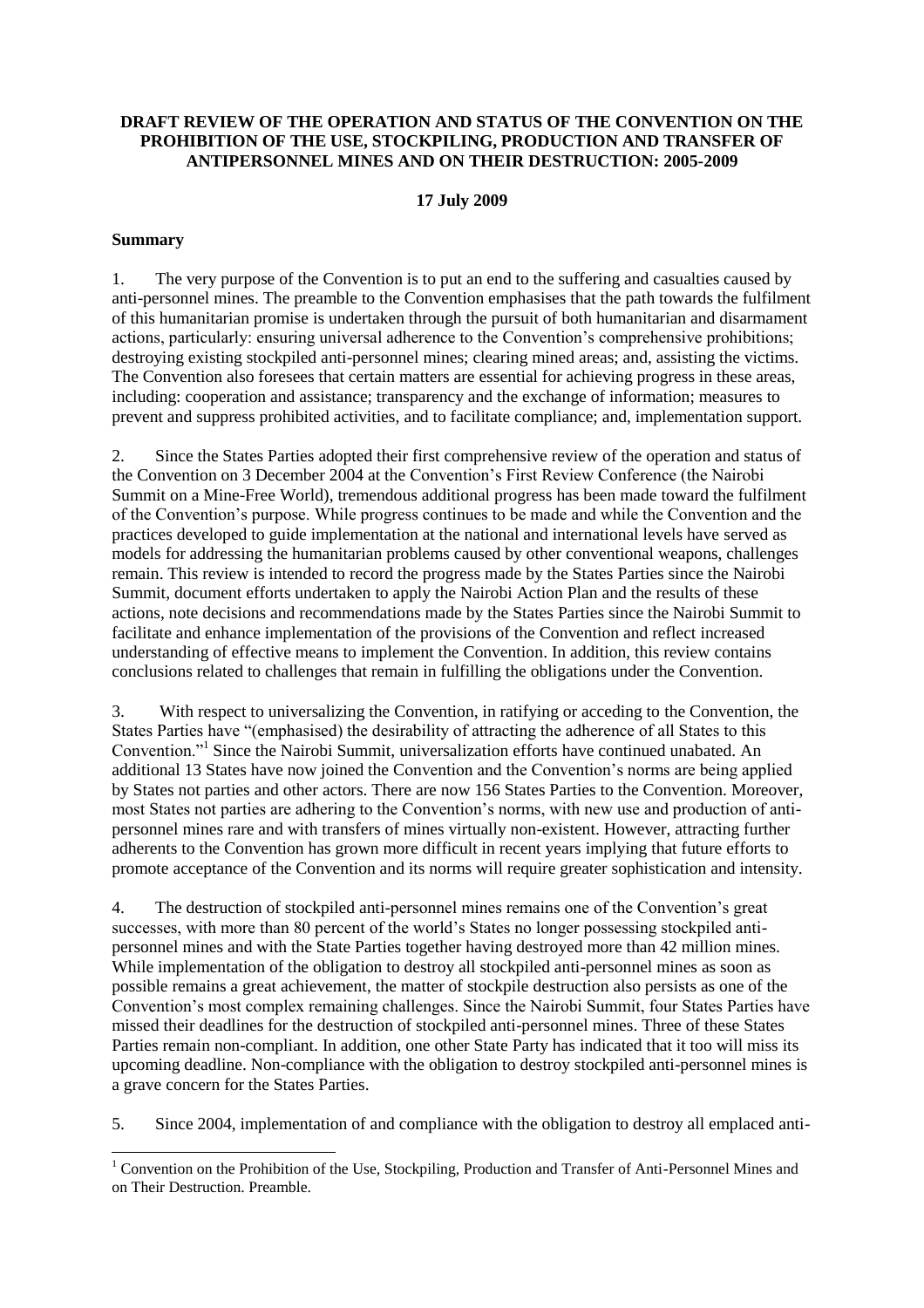personnel mines has been of heightened importance for the States Parties. Progress has been made with States Parties having cleared or otherwise released vast areas that had been or were suspected of being dangerous. There are now 11 States Parties that have fulfilled their obligation to destroy or ensure the destruction of all anti-personnel mines in mined areas with 41 States Parties continuing to carry out this work. While seven (7) States Parties have completed implementation since the Nairobi Summit, other States Parties have made use of, for the first time, the provisions of the Convention that permit requests for extensions on deadlines for the completion of Article 5 implementation. At the Nairobi Summit it was agreed that meeting these deadlines would be "the most significant challenge" to be addressed in the coming five years". The fact that large number of States Parties have believed that they would need extensions on their deadlines for completing the destruction of emplaced antipersonnel mines suggests that there has been only minimal success in overcoming this challenge.

6. Since 2004, the States Parties have made great advances in applying understandings adopted at the Nairobi Summit regarding what the aim of victim assistance means and how it should be pursued. The States Parties have further strengthened their understanding of victim assistance within the broader contexts of disability, healthcare, social services, rehabilitation, reintegration, employment, development, and human rights. The States Parties have applied a strategic approach to advance the well being and guarantee the rights of landmine survivors. The focus of efforts has been on and in the 26 States Parties that have reported a responsibility for the well being of significant numbers of survivors, while not forgetting that all States Parties have an obligation to assist in the care, rehabilitation and reintegration of mine victims. Great progress has been made, particularly by many of these 26 States Parties. Victim assistance is now treated with greater precision in a manner similar to how the States Parties pursue their aims of destroying all stockpiled or emplaced anti-personnel mines. This has been done so in part by ensuring that victim assistance is no longer an abstraction but rather is now concrete and measurable. However, precisely because of the greater seriousness given to victim assistance, the challenges that remain are clearer and appear more daunting thus signalling that further intensity of effort will be required after the Second Review Conference.

7. At the Nairobi Summit, the States Parties remarked that "while individual States Parties are responsible for implementing the Convention's obligations in areas (under) their jurisdiction or control, (the Convention's) cooperation and assistance provisions afford the essential framework within which those responsibilities can be fulfilled and shared goals can be advanced."<sup>2</sup> Since the Nairobi Summit, the fact that partnership is required to achieve the aims of the Convention has become more profound than ever. The States Parties have come to recognise that strong national ownership is essential for ensuring that cooperation can flourish and have developed a stronger understanding of what national ownership means. In addition, it has become abundantly clear that those in a position to do so must continue to fulfil their obligations to provide assistance in support of national efforts. Ensuring that sufficient resources exist and seeing that available resources meet well expressed needs by States Parties demonstrating strong ownership over their implementation efforts may be the most significant challenges facing the States Parties during the period 2010 to 2014.

8. At the Nairobi Summit, the States Parties declared that "transparency and the open exchange of information have been essential pillars on which the Convention's practices, procedures and tradition of partnership have been built, through both formal means and informal means."<sup>3</sup> Since the Nairobi Summit, transparency in all forms has indeed been essential for achieving the Convention's core aims. The States Parties have demonstrated this in part by further enhancing means for fulfilling their transparency reporting obligations and developing new means to volunteer additional information. However, the annual transparency reporting rate has fallen below the level attained during the year of Nairobi Summit. Renewed attention will need to be given to the ongoing fulfilment of transparency obligations. In addition, following the Second Review Conference, effective informal exchanges of information exchange will be equally crucial.

 $2$  Nairobi Action Plan, Paragraph 6.

<sup>&</sup>lt;sup>3</sup> Nairobi Action Plan, Paragraph 7.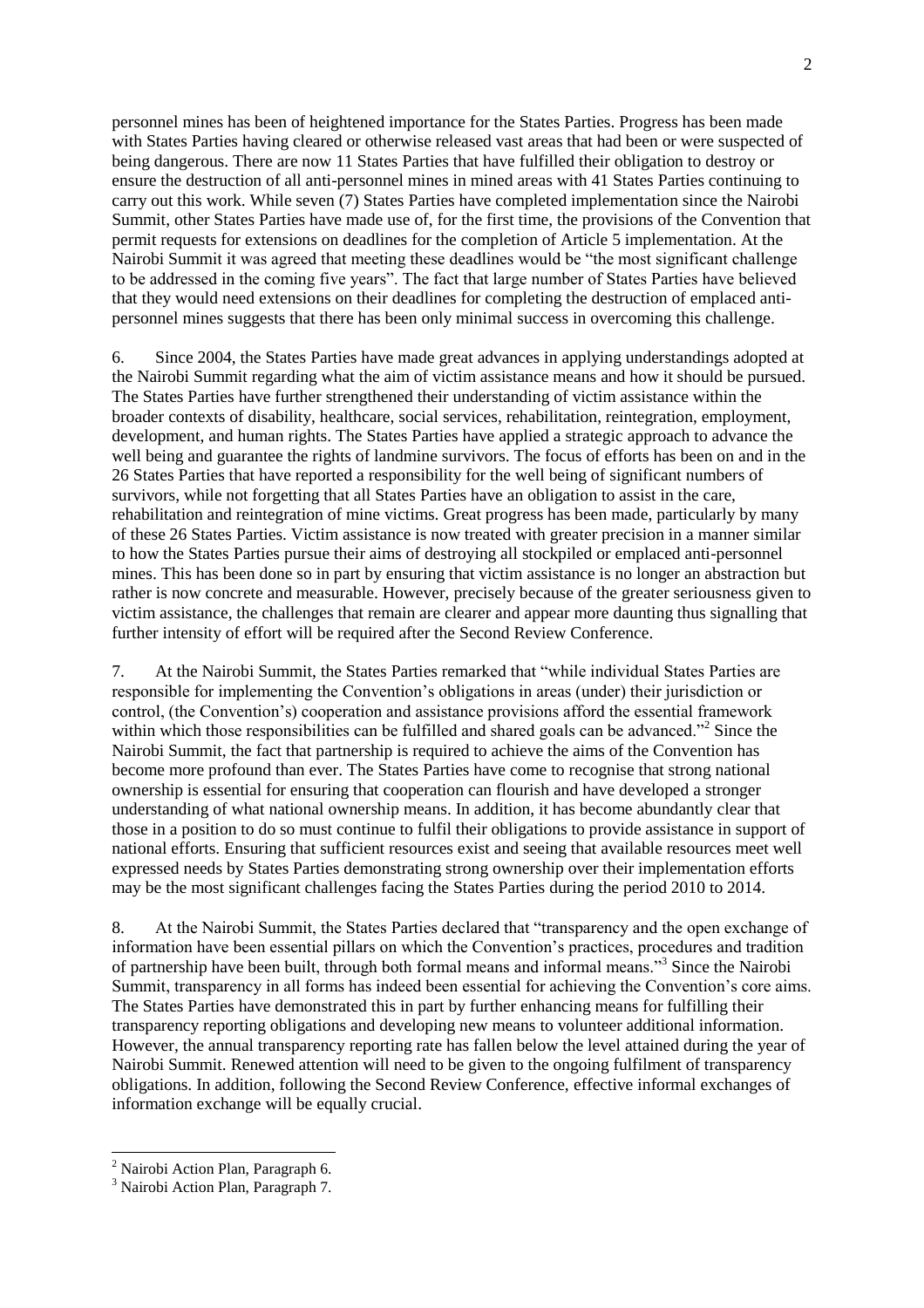9. At and since the Nairobi Summit, the States Parties have recalled that primary responsibility for ensuring compliance rests with each State Party and Article 9 of the Convention accordingly requires each party to take all legal, administrative and other measures, including the imposition of penal sanctions, to prevent and suppress prohibited activities. In addition, the States Parties have remained aware that the Convention contains a variety of collective means to facilitate and clarify questions related to compliance in accordance with Article 8. While there has been some progress since the Nairobi Summit in implementing Article 9, over 40 percent of the States Parties have not yet reported that they have legislation in place to give effect to the Convention. In addition since the Nairobi Summit, States Parties have acted in accordance with their obligation "to work together in a spirit of cooperation to facilitate compliance by States Parties with their obligations under this Convention."<sup>4</sup> An ongoing commitment to do so will help ensure the ongoing health of the Convention beyond the Second Review Conference.

10. Since the Nairobi Summit, the States Parties have been well served by a diverse and flexible set of implementation support mechanisms. These include mechanisms contained in the text of the Convention itself (i.e., Meetings of the States Parties), mechanisms that exist pursuant to decisions of the States Parties (i.e., the Intersessional Work Programme, the Coordinating Committee and the Implementation Support Unit), and mechanisms that have emerged on an informal and voluntary basis (i.e., Contact Groups and the Sponsorship Programme). Successful implementation support can in large part be attributed to the application of principles that the States Parties have considered central since their First Meeting of the States Parties: continuity, coherence, flexibility, partnership, openness, transparency and a clear sense of purpose. While continuing to apply these principles, the challenge for the States Parties following the Second Review Conference will be to continue to be pragmatic and flexible in adjusting implementation mechanisms in accordance with evolving needs and realities.

### **I. Universalizing the Convention**

 $\overline{a}$ 

11. On 3 December 2004, at the close of the Nairobi Summit, 143 States had ratified or had acceded to the Convention. This included 124 of the 133 States that signed the Convention during the period when the Convention was open for signature (i.e., between 3 December 1997 and entry into force on 1 March 1999). As of 3 December 2004, the Convention had entered into force for all 143 of the States that had ratified or acceded to the Convention.

12. Since the Nairobi Summit, an additional 13 States have ratified or have acceded / succeeded to the Convention: Bhutan, Brunei Darussalam, the Cook Islands, Ethiopia, Haiti, Indonesia, Iraq, Kuwait, Latvia, Montenegro, Palau, Ukraine and Vanuatu. These 13 States include 7 of the 9 Convention signatories that had not yet ratified the Convention by the time of the close of the Nairobi Summit. There are now 156 States – 80 percent of all States – that have ratified or have acceded to the Convention. The Convention has entered into force for all 156 of these States. A list of the States Parties, their ratification / accession / succession dates and the dates of entry into force can be found in Annex I.

13. Progress has been made in reinforcing the norms established by the Convention. Production of anti-personnel mines is now rare. At one time more than 50 States produced anti-personnel mines. Thirty-four (34) of these States are now parties to the Convention, thereby having agreed to be bound by the Convention's prohibition of the production of anti-personnel mines: Albania, Argentina, Australia, Austria, Belgium, Bosnia and Herzegovina, Brazil, Bulgaria, Canada, Chile, Colombia, the Czech Republic, Denmark, France, Germany, Greece, Hungary, Iraq, Italy, Japan, the Netherlands, Norway, Peru, Portugal, Romania, Serbia, South Africa, Spain, Sweden, Switzerland, Turkey, Uganda, the United Kingdom of Great Britain and Northern Ireland and Zimbabwe.<sup>5</sup> In addition,

<sup>4</sup> Convention on the Prohibition of the Use, Stockpiling, Production and Transfer of Anti-Personnel Mines and on Their Destruction. Article 8, paragraph 1.

<sup>&</sup>lt;sup>5</sup> The current versions of the names of States are used even though production of antipersonnel mines took place while some States possessed different names.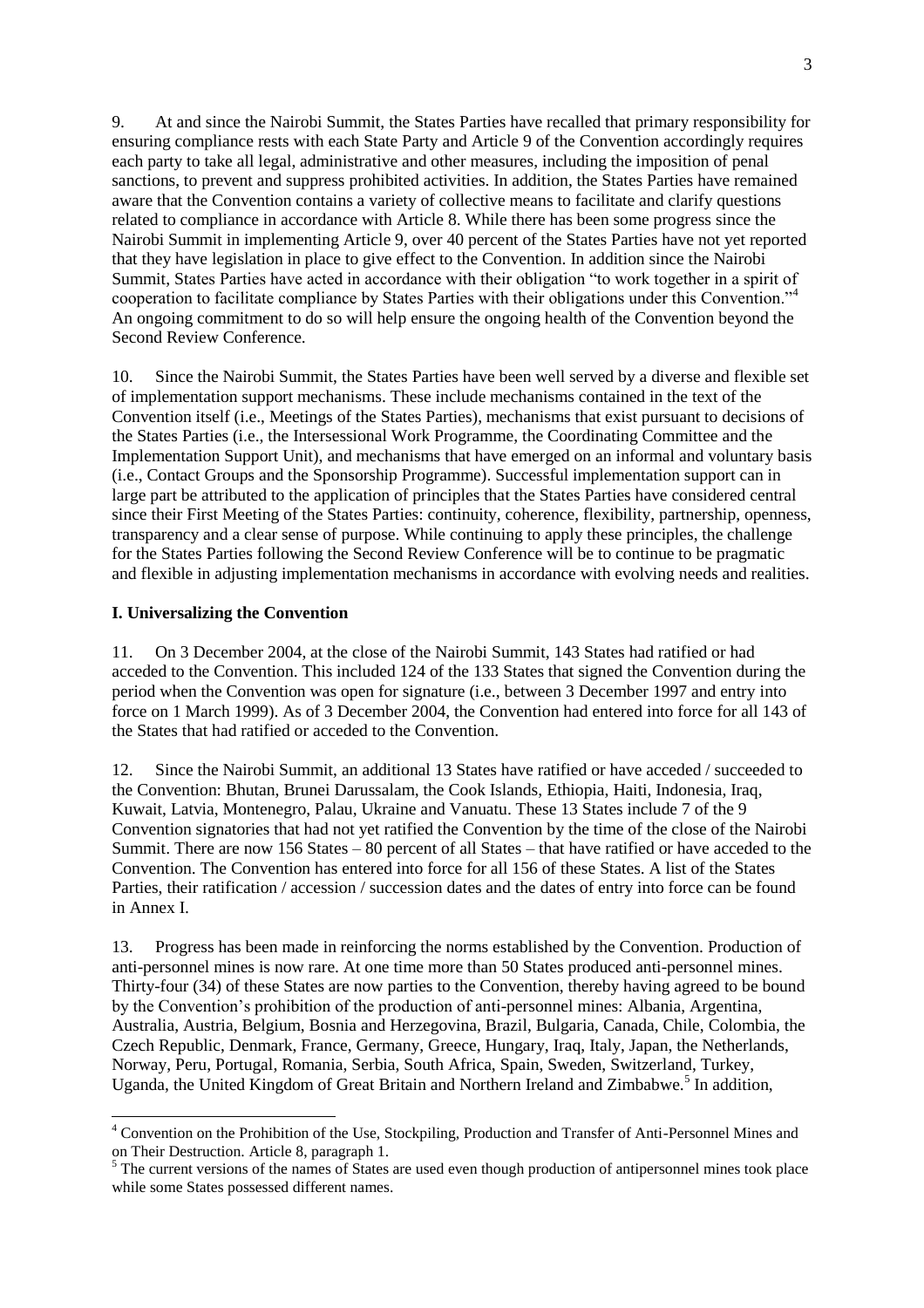according to the International Campaign to Ban Landmines (ICBL) three States not parties (Finland, Israel and Poland) have ceased production of anti-personnel mines and at least three other States not parties (Egypt, the United States of America and Vietnam) have not produced anti-personnel mines for several years.

14. Licit trade in anti-personnel mines remains non-existent. By having joined the Convention, 156 of the world's States have accepted a legally-binding prohibition on transfers of anti-personnel mines. Even for most States not parties this has become the accepted norm, with many of these States having put in place moratoria or bans on transfers of the weapon, including, according to the ICBL, China, Cuba, Egypt, Finland, the Republic of Korea, India, Israel, Kazakhstan, Pakistan, Poland, the Russian Federation, Singapore, the United States of America and Vietnam. Any trade likely is limited to a very low level of illicit trafficking.

15. Whereas prior to the adoption of the Convention the use of anti-personnel mines was widespread, there are now few countries within which new use occurs. Not only does the Convention's prohibition on the use of anti-personnel mines bind its 156 parties, but the Convention's norm of no-use also has enjoyed widespread acceptance by States not parties. Several States not parties may still perceive that they derive utility from previously emplaced anti-personnel mines. However, since the Nairobi Summit new use of anti-personnel mines was recorded on the part of only three (3) States not parties (Myanmar, Nepal and the Russian Federation). Moreover, the use of antipersonnel mines remains stigmatized – as evidenced both by the rarity of new use and by statements made by many States not parties attesting to their agreement with the goals of the Convention, and their intentions to eventually join. An overview of the status of the acceptance of the Convention's norms by the States not parties can be found in Annex II, Table 1.

16. One measure of States' acceptance of the Convention's norms is through support expressed for an annual United Nations General Assembly (UNGA) resolution on the implementation of the Convention. In 2004, 14 of the States that in 2009 remain not parties to the Convention voted in favour of this resolution, which in part reaffirms the determination of the UNGA "to put an end to the suffering and casualties caused by anti-personnel mines", welcomes the entry into force of the Convention and notes "with satisfaction the work undertaken to implement the Convention." On the basis of the most recent vote cast by States not parties on this resolution, there are now 20 that are in favour of the norms expressed in this resolution. This includes 6 States not parties (Azerbaijan, China, Kazakhstan, the Lao People's Democratic Republic, the Marshall Islands, the Federated States of Micronesia) which, in 2004, had still not expressed support for this resolution. The voting record of States not parties on the annual UNGA resolution on the implementation of the Convention can be found in Annex II, Table 2.

17. At the Nairobi Summit, the States Parties, in recognising that "universal adherence of the Convention will be an important object of cooperation among States Parties" during the period 2005 to 2009, adopted a number of important commitments.<sup>6</sup> These included that "all States Parties will call on those States that have not yet done so to accede to the Convention as soon as possible" and that "all States Parties will persistently encourage those signatories to the Convention that have not yet done so to ratify it as soon as possible."<sup>7</sup> These and other commitments contained in the Nairobi Action Plan 2005-2009 provide the impetus for concerted action on universalisation since the Nairobi Summit.

18. An important development in the effort to promote universalisation of the Convention and its norms has been leadership on universalisation exhibited by Presidents of Meetings of the States Parties. The Presidents of the Seventh, Eighth and Ninth Meetings of the States Parties visited or ensured that visits were undertaken to the capitals of several States not parties. Pursuant to the Nairobi Action Plan, many of these visits targeted the few remaining signatories that have not yet ratified the

<sup>&</sup>lt;sup>6</sup> Nairobi Action Plan, Paragraph 2.

<sup>7</sup> Nairobi Action Plan, Actions #1 and #2.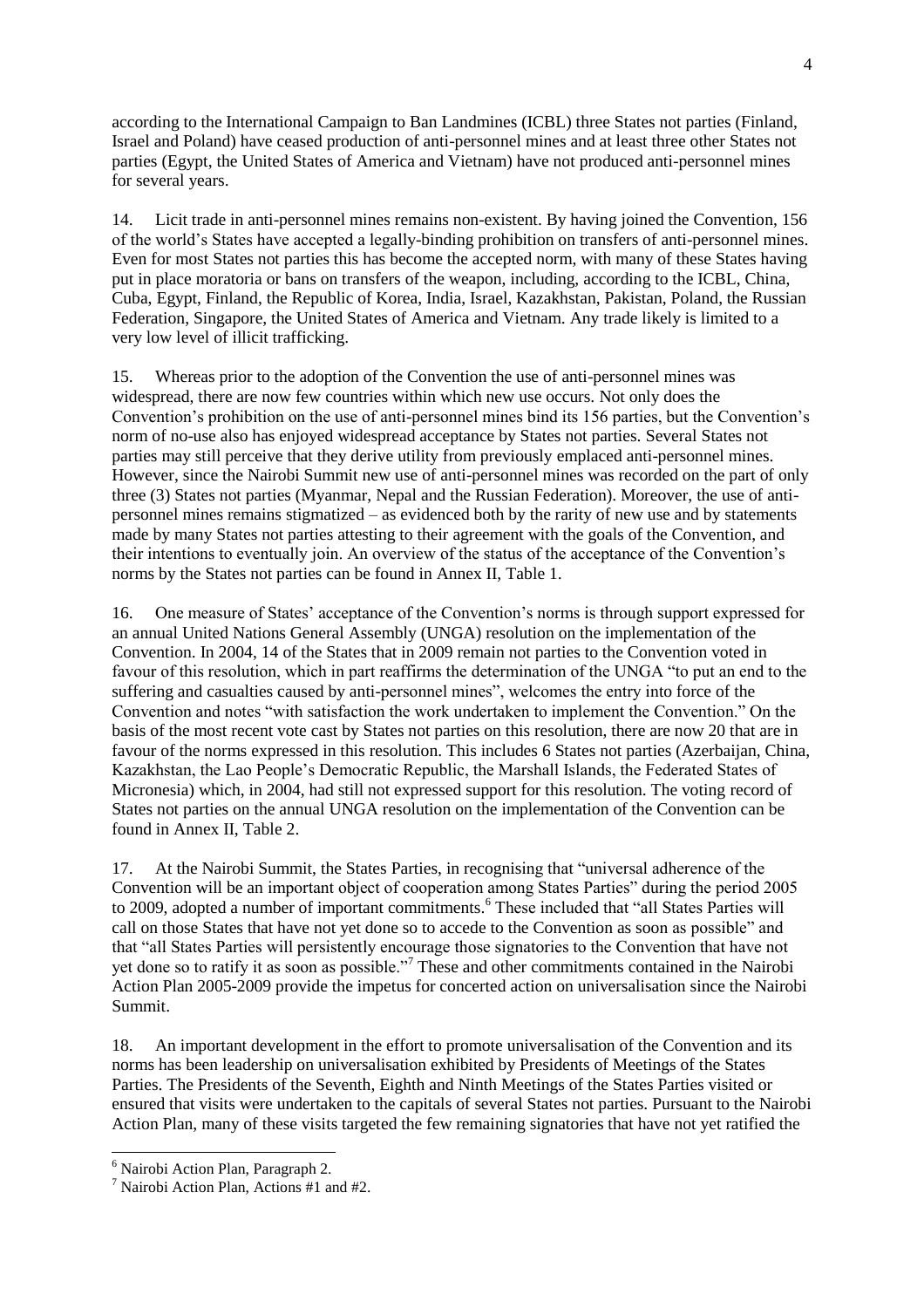Convention and States not parties "that continue to use, produce, or possess large stockpiles of antipersonnel mines, or otherwise warrant special concern for humanitarian reasons."<sup>8</sup>

19. The States Parties have carried out a number of actions further to the commitment they made in the Nairobi Action Plan to "actively promote adherence to the Convention in all relevant fora, including the UN Security Council, the UN General Assembly, assemblies of regional organisations and relevant disarmament bodies."<sup>9</sup> As noted, the States Parties have pursued on an annual basis acceptance of a UNGA resolution in support of the Convention. Since the First Review Conference the process of advancing this resolution has been streamlined with, each year, the immediate past, present and designated presidencies of Meetings of the States Parties taking responsibility for leading this resolution. The General Assembly of the Organization of American States (OAS) has continued to annually call for a mine-free Western Hemisphere and has called on its member States to join the Convention. The North Atlantic Treaty Organisation (NATO), through its Euro-Atlantic Partnership Council (EAPC), has regularly kept EAPC participating States abreast of developments that concern the Convention. In addition, the presidencies of Meetings of the States Parties, along with other States Parties, annually on the occasion of the anniversary of the Convention's entry into force, have promoted adherence to the Convention in the Conference on Disarmament.

20. Examples abound of States Parties "(seizing) every appropriate opportunity to promote adherence to the Convention in bilateral contacts, military to military dialogue, peace processes, national parliaments, and the media.<sup>10</sup> Ongoing bilateral efforts on the part of States Parties to promote the Convention, either through special purpose or regular bilateral contact with States not parties, have been particularly important. Equally important have been joint efforts, such as the "Joint" Action" in support of the universalisation and implementation of the Convention, which was adopted by the Council of Ministers of the European Union on 23 June 2008. In addition, the States Parties have made use of the Convention's Implementation Support Unit (ISU) to support their universalisation efforts, including by calling upon the ISU to assist States not parties in overcoming remaining barriers to ratification or accession.

21. The States Parties have acted on their commitment to "encourage and support involvement and active cooperation in these universalisation efforts by all relevant partners.<sup> $11$ </sup> Cooperation between the Coordinator of the informal Universalisation Contact Group, the ICBL, the International Committee of the Red Cross (ICRC) and other States Parties has intensified. Members of the Universalisation Contact Group, which has been coordinated by Canada, have developed a number of particularly useful methodologies to advance universalisation which have met with some success. These include research papers to support military-to-military dialogue, a template programme for regional workshops, the offer of technical assistance in overcoming implementation challenges and the use of in-country universalization coordination mechanisms.

22. The States Parties have benefited greatly in the pursuit of universalisation from the ongoing persistence of the ICBL in promoting ratification of and accession to the Convention. Since the Nairobi Summit, the ICBL has carried out 26 universalization missions. It has convened workshops on the Convention in Egypt and Lebanon. In addition, the ICBL's country campaigns in Azerbaijan, Egypt, Finland, Georgia, India, Lebanon, Mongolia, Nepal, Pakistan, Poland, Somalia, Sri Lanka, Syria, the United States of America and Vietnam have staged major national events. The role of the ICRC in universalization efforts has been equally appreciated.

23. The United Nations Secretary-General has played a role in universalisation, including by issuing a statement on the eve of the tenth anniversary of the Convention's entry into force in which he "strongly (urged) all States that have not yet done so to accede, as soon as possible, to the

<sup>8</sup> Nairobi Action Plan, Action #3.

<sup>&</sup>lt;sup>9</sup> Nairobi Action Plan, Action #6.

<sup>&</sup>lt;sup>10</sup> Nairobi Action Plan, Action #5.

 $11$  Nairobi Action Plan, Action #8.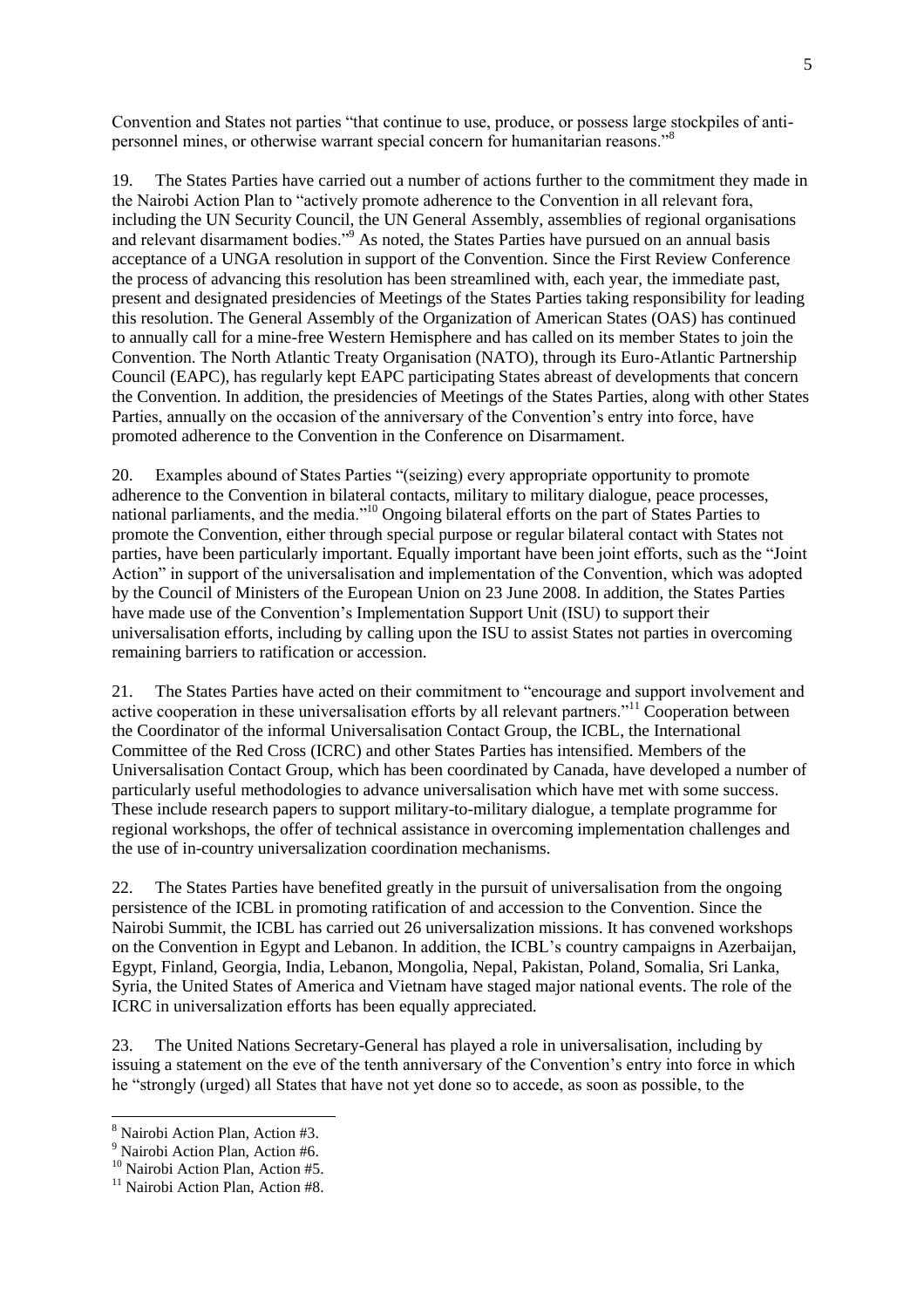Convention.‖ In addition, the United Nations has remarked that its assistance in mine action to States not parties has facilitated the accession by some to the Convention.

24. The States Parties have continued "promoting universal observance of the Convention's norms, by condemning, and taking appropriate steps to end the use, stockpiling, production and transfer of anti-personnel mines by armed non-State actors.<sup>"12</sup> States Parties and the UN have expressed their support to the Geneva Call for its work to engage armed non-State actors and to promote their adherence to the Convention's norms. Since the Nairobi Summit, the Geneva Call obtained ten signings of its "Deed of Commitment for Adherence to a Total Ban on Anti-Personnel Mines and for Cooperation in Mine Action." Also since the Nairobi Summit, States Parties expressed the view that, when engagement by non-governmental organisations of armed non-State actors is considered, vigilance is required to prevent those organizations which carry out terrorist acts, or promote them, from exploiting the Ottawa Process for their own goals. With respect to one previous signing, one State Party noted with concern that the Geneva Call proceeded in a manner not consistent with paragraph 17 of the Sixth Meeting of the States Parties' Zagreb Progress Report, which states:

> ―Also in this context, as rights and obligations enshrined in the Convention and commitments in the Nairobi Action Plan apply to States Parties, some States Parties are of the view that when engagement with armed non-state actors is contemplated, States Parties concerned should be informed, and their consent would be necessary in order for such an engagement to take place."

25. Since the Nairobi Summit, the Philippines Campaign to Ban Landmines launched the "Rebel" Group Declaration of Adherence to International Humanitarian Law on Landmines." Four (4) armed non-State actors have signed the "Rebel Group Declaration."

26. While advancement toward universal acceptance of the Convention and its norms has been impressive, challenges remain. As noted, several States not parties may still perceive that they derive utility from previously emplaced anti-personnel mines and new use of anti-personnel mines has been recorded, since the Nairobi Summit, on the part of only three (3) States not parties (Myanmar, Nepal and the Russian Federation). In addition, as long as States not parties possess stockpiled antipersonnel mines and have not indicated an intention to destroy them, it must be assumed that they remain ready to make new use of these mines.

27. The States Parties have recorded new use of anti-personnel mines by armed non-State actors in 13 States (Afghanistan, Burundi, Colombia, Guinea Bissau, India, Iraq, Lebanon, Myanmar, Nepal, Pakistan, the Russian Federation, Somalia and Sri Lanka). Also with respect to armed non-State actors, the States Parties have recorded that some key armed non-State actors have been reluctant to renounce the use of anti-personnel mines and difficulties persist in monitoring the "Deed of Commitment" and in mobilising the resources necessary to implement it.

28. Two (2) of the Convention's 133 signatories have not yet ratified, accepted or approved the Convention: the Marshall Islands and Poland, notwithstanding that, in accordance with Article 18 of the 1969 Vienna Convention on the Law of Treaties, these signatories are obliged to refrain from acts which would defeat the object and purpose of the Convention. While 131 of the Convention's signatories proceeded apace to ratify the Convention, more than a decade has now passed since the Marshall Islands and Poland signed the Convention without having deposited an instrument of ratification.

29. While there has been an increase in the number of States not parties that have expressed acceptance of the Convention's norms, in one instance there has been regression. Nepal, which in 2005 voted in favour of the UNGA resolution on the implementation of the Convention, more recently has chosen to abstain when a vote on this matter has been called.

6

 $\overline{a}$ <sup>12</sup> Nairobi Action Plan, Action #7.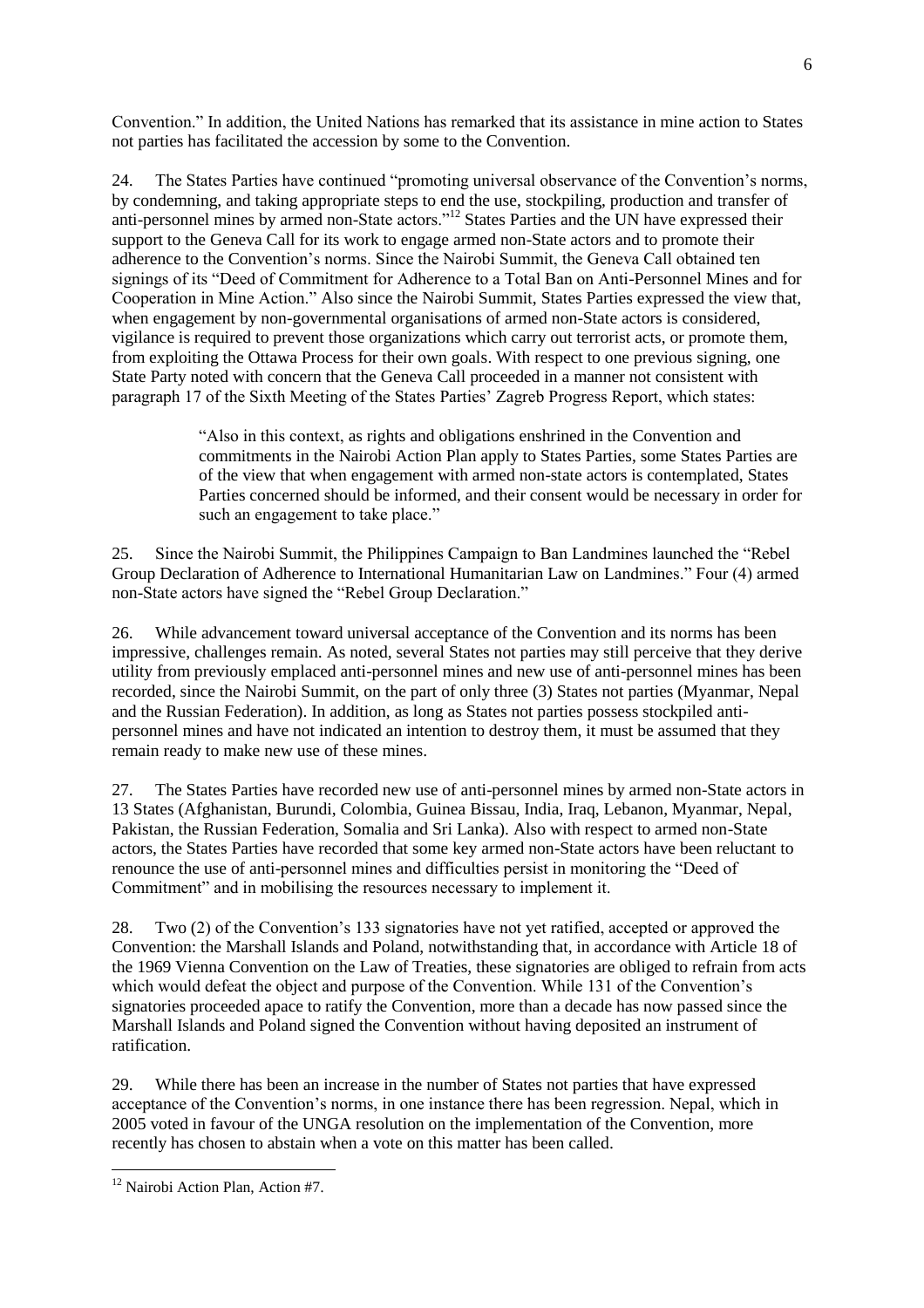30. The most prevalent barrier to universal acceptance to the Convention remains a persistent view on the part of many States not parties that a perceived marginal military utility derived from antipersonnel mines is not outweighed by the grave humanitarian consequences of their use. More intensive efforts likely are needed, with new tools, to overcome outdated thinking about the utility of anti-personnel mines.

31. For some States that remain outside of the Convention, the matter of accession has been linked to issues unrelated to the Convention. In some instances, State not parties that have professed a degree of support for the Convention's norms have indicated that they will not proceed with accession unless a political or military adversary does the same. In at least one instance, a State not party has tied accession to the Convention to the resolution of a sovereignty question. Finally, some States with no objections to the Convention remain outside it simply because ratification or accession to it is one of many competing priorities for scarce administrative resources.

32. Since the Nairobi Summit, it has become clear that there has been a dire need for States Parties, at the ministerial level or higher, to engage States not parties. It has been noted that such efforts should complement more States Parties intensifying engagement of States not parties at the officials level and further non-governmental advocacy.

## **II. Destroying Stockpiled Anti-Personnel Mines**

 $\overline{a}$ 

33. At the close of the Nairobi Summit, the destruction of anti-personnel mines in accordance with Article 4 is an obligation that had been, would have been or was relevant for 78 States Parties, including 69 States Parties that had reported, in accordance with Article 7, that they held stockpiled anti-personnel mines when the Convention entered into force for them and 9 States Parties that had reported that they had destroyed their stockpiled anti-personnel mines prior to entry into force. As of 3 December 2004, all States Parties whose deadlines for destruction had occurred by that time reported completion of their stockpile destruction programmes. In total, 126 States Parties no longer held stockpiled anti-personnel mines and together the States Parties had destroyed more than 37 million landmines.

34. By 3 December 2004, the number of States Parties for which the obligation to destroy stockpiled anti-personnel mines remained relevant had been narrowed to include the following 16: Afghanistan, Algeria, Angola, Bangladesh, Belarus, Burundi, Cyprus, the Democratic Republic of the Congo, Greece, Guinea Bissau, Guyana, Mauritania, Serbia, Sudan, Turkey and Uruguay. Since that time, 13 of these 16 States Parties have reported that they have completed the destruction of stockpiled anti-personnel mines in accordance with Article 4: Afghanistan, Algeria, Angola, Bangladesh, Burundi, Cyprus, the Democratic Republic of the Congo, Guinea Bissau, Guyana, Mauritania, Serbia, Sudan and Uruguay.<sup>13</sup> The number of stockpiled anti-personnel mines destroyed by each is contained in Annex III, Table 1. Of these States Parties, it was noted that although Afghanistan was unable to fulfil its obligations by its 1 March 2007 deadline, Afghanistan continued its efforts and on 11 October 2007 announced that the physical verification to confirm that stockpiled anti-personnel mines no longer existed had been concluded, thus ensuring compliance by Afghanistan with its Article 4 obligations.

35. Since the close of the Nairobi Summit, the Convention entered into force for Bhutan, Brunei Darussalam, the Cook Islands, Ethiopia, Haiti, Indonesia, Iraq, Kuwait, Latvia, Montenegro, Palau, Ukraine and Vanuatu. Of these 13 States Parties, five (5) have reported stockpiled anti-personnel mines requiring destruction: Ethiopia, Indonesia, Kuwait, Latvia, and Ukraine. Of these five (5) States

<sup>&</sup>lt;sup>13</sup> At the close of the Nairobi Summit, stockpile destruction remained relevant for Uruguay because it had not yet reported the completion of implementation of Article 4 of the Convention. In June 2005, Uruguay informed the Standing Committee on Stockpile Destruction that it had in fact completed its stockpile destruction programme in September 2004.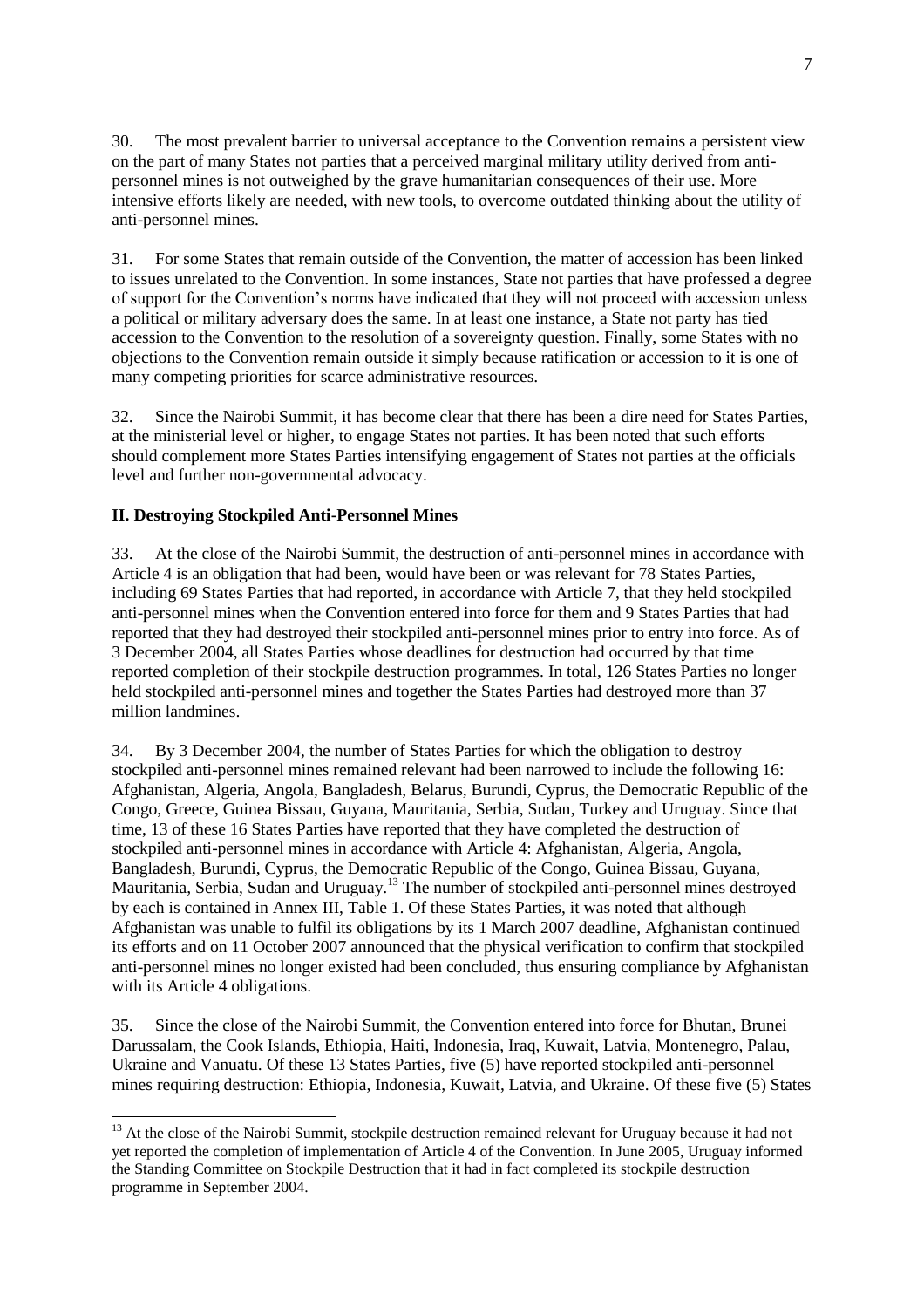Parties, four (4) have reported that they have completed the destruction of stockpiled anti-personnel mines in accordance with Article 4: Ethiopia, Indonesia, Kuwait and Latvia.

36. At the close of the Nairobi Summit, eight (8) States Parties had not yet provided an initial report in accordance with Article 7: Cape Verde, Equatorial Guinea, Estonia, Gambia, Guyana, Papua New Guinea, Saint Lucia and Sao Tome and Principe. Since that time, Estonia, Guyana, Papua New Guinea and Saint Lucia and Sao Tome and Principe each provided an initial transparency report as required confirming that no stocks were held. In addition, of the States Parties for which the Convention entered into force since the Nairobi Summit, the following eight (8) provided an initial report in accordance with Article 7 confirming that no stocks were held: Bhutan, Brunei Darussalam, the Cook Islands, Haiti, Iraq, Montenegro, Palau and Vanuatu. Three (3) States Parties – Cape Verde, Equatorial Guinea and Gambia – have not yet provided initial transparency information, as required, on matters that concern stockpiles and their destruction.

37. There are now four (4) States Parties for which the obligation to destroy stockpiled antipersonnel mines remains relevant – Belarus, Greece, Turkey and Ukraine – with three of these States Parties having been non-compliant with respect to their stockpile destruction obligation since 1 March 2008. As noted, three (3) additional States Parties – Cape Verde, Equatorial Guinea and Gambia – have not yet formally confirmed the presence of absence of stockpiled anti-personnel mines, although information from other sources indicates that these States Parties do not hold stocks. Hence, 152 States Parties now no longer hold stocks of anti-personnel mines, either because they never did or because they have completed their destruction programmes. Together the States Parties have reported the destruction of more than 42.2 million mines.

38. As noted, the destruction of stockpiled anti-personnel mines persists as one of the Convention's most complex remaining challenges. Much of this challenge rests with the fact that since 1 March 2008, Belarus, Greece and Turkey have been non-compliant with their Article 4 obligations. In addition, Ukraine has indicated that it will be unable to comply with its obligation to destroy its stockpiled anti-personnel mines by its 1 June 2010 deadline. The States Parties have remarked that the failure by Belarus, Greece and Turkey, which together had at the time of their deadlines almost eight million stockpiled anti-personnel mines, to comply with their obligations by their deadlines represents a matter of serious concern. The States Parties have called upon these States to rectify the situation as soon as possible and to be transparent about progress until they have completed destruction. They have also expressed concern with respect to the looming matter of non-compliance on the part of Ukraine. (See Annex III, Table 2 for a list of the number of mines that remain to be destroyed by each State Party.)

39. The Convention entered into force for Belarus on 1 March 2004 meaning that it had a deadline of 1 March 2008 to complete the destruction of its stockpiled anti-personnel mines. Shortly after its accession to the Convention, Belarus informed the Fifth Meeting of the States Parties that it held more than 4 million anti-personnel mines, 3.6 million of which were PFM mines. In addition, Belarus highlighted the challenges involved in destroying the PFM type mines due to the lack of ecologically safe destruction technologies for PFM mines and the lack of financial resources. Belarus appealed for international assistance. In its initial Article 7 report submitted on 23 June 2004, Belarus reported a total of 3,988,057 stockpiled anti-personnel mines, 3,374,864 of which were PFM type mines. On 15 June 2005, Belarus reported to the Standing Committee on Stockpile Destruction that it faced a problem with the destruction of PFM type mines which cannot be destroyed by regular methods and also indicated that it was convinced that destruction of PFM type mines could only be accomplished through joint efforts.

40. From 2005 to 2009, Belarus provided annual updated information in Article 7 reports on the status of its stockpiled anti-personnel mines. Of the original 3,988,057 mines in stock, Belarus indicated that 110,766 MON-type mines and 200,847 OMZ-72 type mines were transformed to be used in a command-detonated mode, 720 PMN-2 were destroyed and 6,030 mines were retained for purposes permitted under Article 3. In addition, 2,880 PFM-1 mines were destroyed in 2005, leaving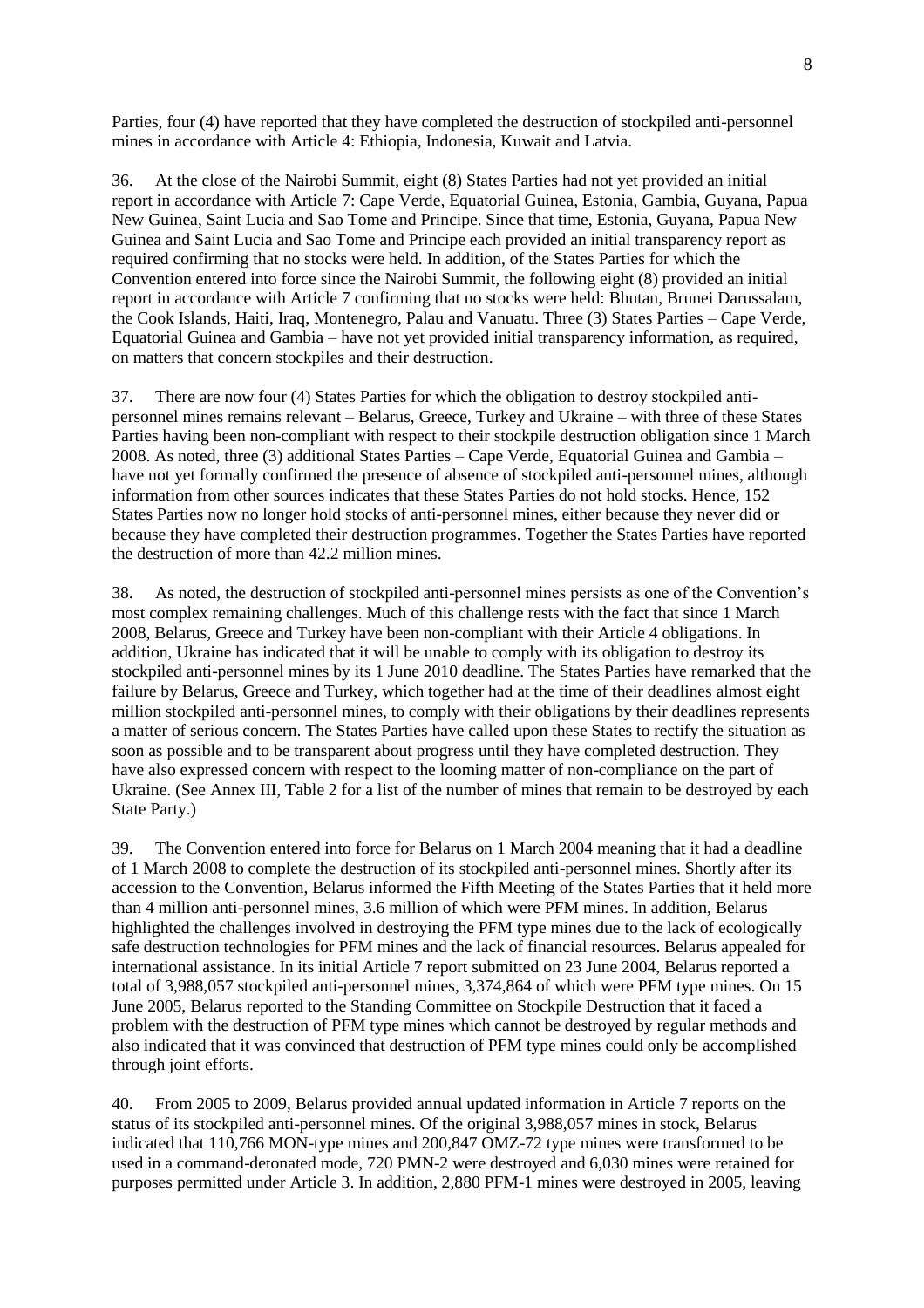a total of 3,371,984 PFM-1 mines to be destroyed. On 11 May 2006, Belarus informed the Standing Committee on Stockpile Destruction, that the Ministry of Defence of Belarus and NATO Maintenance and Supply Agency signed a contract in February 2006 on the destruction of mines of types other than PFM, which included 294,775 PMN, PMN-2 POM and POMZ-2. Financial assistance for this project was provided by Canada and Lithuania through the NATO Trust Fund. By the end of 2006, the destruction of these mines was complete and reported by Belarus in its Article 7 reports and at the June 2008 meeting of the Standing Committee on Stockpile Destruction.

41. Since the completion of the destruction of non-PFM mines in 2006, the information provided by Belarus in its annual reports submitted in accordance with Article 7 indicates that the stockpile of PFM mines has remained unchanged and stands at 3,371,984. On 11 May 2006, at the Standing Committee on Stockpile Destruction, Belarus indicated that it continued to experience difficulties relating to the destruction of the remaining 3,371,984 PFM mines and that it had signed a "statement" of endorsement" to accept technical assistance from the European Commission for the destruction of these mines and that an international tender for the destruction of mines would be carried out with a view to commence implementation of the project by 1 January 2007. On 21 September 2006, Belarus informed the Seventh Meeting of the States Parties that the international tender had been launched by the European Commission and would be finalised by October 2006.

42. On 23 April 2007, Belarus informed the Standing Committee on Stockpile Destruction that [RELEVANT INFORMATION TO BE INSERTED]. At the Eighth Meeting of the States Parties, Belarus reported that [RELEVANT INFORMATION TO BE INSERTED]. On 2 June 2008, Belarus informed the Standing Committee on Stockpile Destruction that it had approved a new draft financial agreement, proposed by the European Commission and that on 22 January 2008, the given document entered into force. Belarus further indicated that it was still waiting for the submission by the European Commission of the draft terms of reference and that it was not in a position to indicate any timelines for the implementation of the project. On 18 February 2008, Belarus informed States Parties in writing of its failure to fulfil its stockpile destruction obligations by the deadline. On 11 April 2008, Belarus participated actively in consultations convened by the Co-Chairs of the Standing Committee on Stockpile Destruction on ways to overcome the challenge of destroying PFM type mines.

43. On 2 June 2008, Belarus noted at the Standing Committee on Stockpile Destruction that the destruction of PFM type mines "is considered a unique problem within the Convention" and that it had "repeatedly stated" that it had "no possibilities to accomplish the destruction of the stockpiled PFM mines without the assistance of the international community." Belarus further indicated that it had been unable to fulfil its obligation under Article 4 of the Convention by the deadline of 1 March 2008 due to the failure of the European Commission project on destruction of PFM mines. Belarus expressed its desire to accelerate efforts necessary to satisfy the European Commission administrative procedures so that destruction could proceed soon. On 26 November 2009, Belarus informed the Ninth Meeting of the States Parties that [RELEVANT INFORMATION TO BE INSERTED]. On 25 May 2009, Belarus informed the Standing Committee on Stockpile Destruction that [RELEVANT INFORMATION TO BE INSERTED

44. The Convention entered into force for Greece on 1 March 2004 meaning that it had a deadline of 1 March 2008 to complete the destruction of its stockpiled anti-personnel mines. On 23 June 2004, Greece submitted its initial transparency report in accordance with Article 7, paragraph 1, reporting a stockpile of 1,566,532 anti-personnel mines and that Greece "will honour its obligations" and will destroy its mines "within the time frames" in the Convention. On 30 April 2005 Greece reported that a stockpile of 1,566,532 anti-personnel mines remained, that an international tender for the destruction of the mines would take place "in the near future" and that "it is estimated that the stockpile of anti-personnel mines will be completely destroyed within the time limits provided by the Convention." No additional information was provided by Greece in its 2006 submission provided to the depository in accordance with Article 7, paragraph 2. On 30 April 2007 Greece reported that a stockpile of 1,566,532 anti-personnel mines remained and that "the stockpiled mines will be possibly transferred to a third country for destruction by the deadline of March 2008." On 19 November 2007,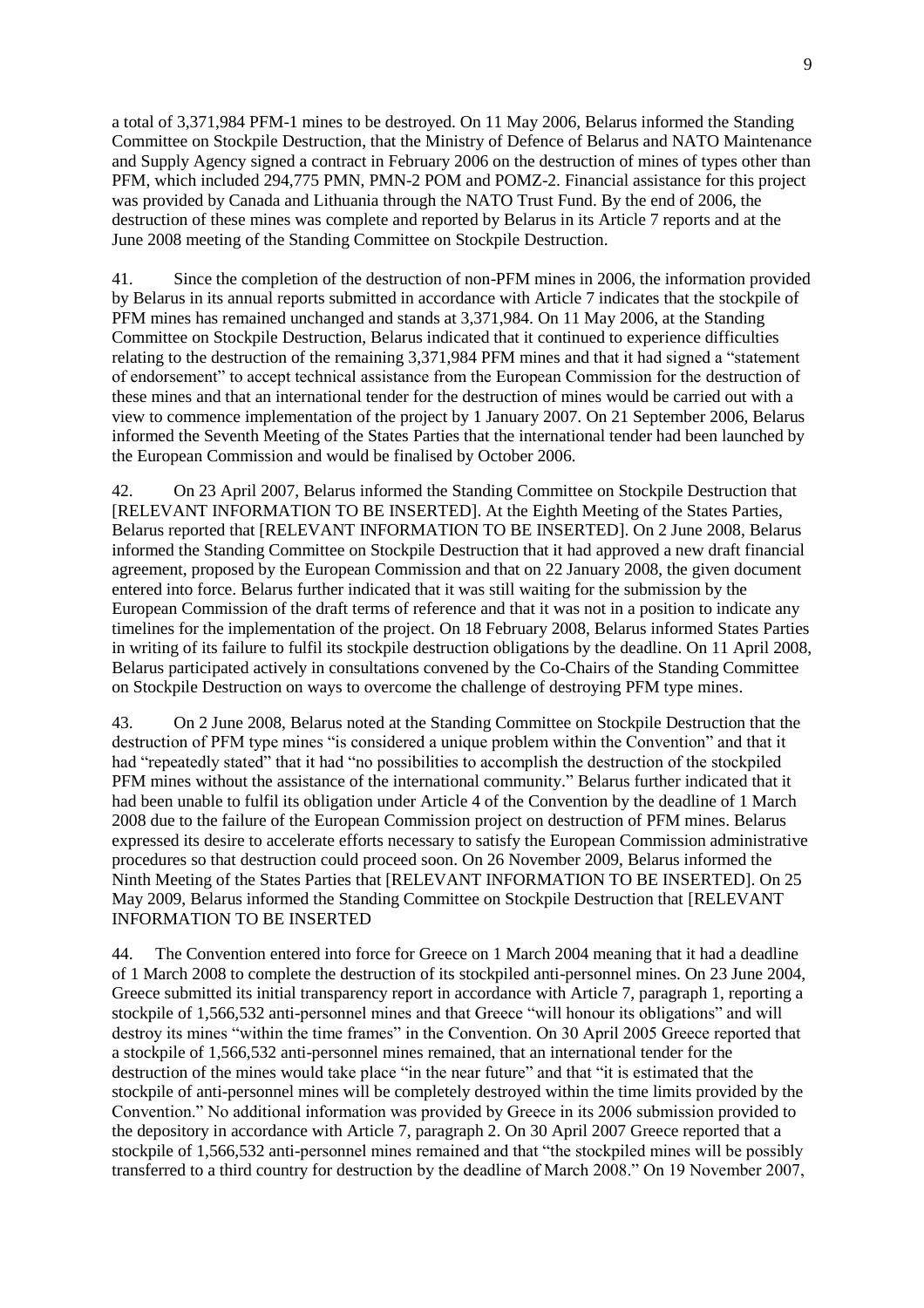Greece informed the Eighth Meeting of the States Parties that it had "contracted a specialised private" company to destroy the totality of the stockpiled mines."

45. On 1 March 2008, Greece's deadline for the destruction of its stockpiled anti-personnel mines passed. On 30 April 2008, Greece reported that as of 31 December 2007 a stockpile of 1,566,532 antipersonnel mines remained. This implied that, two months prior to Greece's deadline for the destruction of stockpiled anti-personnel mines, no mines had been destroyed. On 2 June 2008, Greece informed the Standing Committee on Stockpile Destruction that it had failed to meet its 1 March 2008 deadline. On 30 July 2008, Greece informed the President of the Eighth Meeting of the States Parties that the destruction procedure will be completed no later than 28 May 2009. On 26 November 2008, Greece informed the Ninth Meeting of the States Parties that adjustments to its national legislation had caused the stockpile destruction delay. On 30 April 2009, Greece reported that as of 31 December 2008 a stockpile of 1,566,532 anti-personnel mines remained. This implied that, 10 months following Greece's deadline for the destruction of stockpiled anti-personnel mines, no mines had been destroyed. In addition, Greece reported that "in the present phase (presumably the phase since the period covered by the report), 24,868 anti-personnel mines had been destroyed and that the destruction procedure "is estimated to be fulfilled by the end of October 2009." On 25 May 2009, Greece informed the Standing Committee on Stockpile Destruction that the total number of mines to be destroyed was 1,586,159, that 225,962 mines had been transferred to Bulgaria and destroyed and that the transfer and destruction of all stockpiled mines "will be completed by the end of 2009."

46. The Convention entered into force for Turkey on 1 March 2004 meaning that it had a deadline of 1 March 2008 to complete the destruction of its stockpiled anti-personnel mines. On 1 October 2004, Turkey submitted its initial transparency report in accordance with Article 7, paragraph 1, reporting a stockpile of 2,973,481 anti-personnel mines and that a mine destruction facility was being built to undertake the destruction of the mines. On 30 April 2005, Turkey reported that as of 31 December 2004 a stockpile of 2,973,481 anti-personnel mines remained. On 29 November 2005, Turkey informed the Sixth Meeting of the States Parties that the destruction facility was scheduled for completion in 2006. On 30 April 2006, Turkey reported that as of 31 December 2005 a stockpile of 2,979,165 anti-personnel mines remained and that the destruction of stockpiled anti-personnel mines had not yet commenced. On 11 May 2006, Turkey informed the Standing Committee on Stockpile Destruction that efforts were underway to ensure the destruction facility would be fully operational by July 2007. On 23 April 2007, Turkey reported that as of 31 December 2006 a stockpile of 2,866,818 remained with 18,236 M18 type mines having been removed from its previous total due to their "special technical features" and with 94,111 stockpiled anti-personnel mines destroyed.

47. On 19 November 2007, Turkey informed the Eighth Meeting of the States Parties that its munitions destruction facility had been inaugurated on 8 November 2007 and that "unless unforeseen technical difficulties occur due to the operation of (the facility), (Turkey hopes) to be able to fulfil (its) obligation under Article 4, using if necessary other available methods." On 28 February 2008, on the eve of its 1 March 2008 deadline for the destruction of stockpiled anti-personnel mines, Turkey, through a note verbale addressed to the presidency of the Eighth Meeting of the States Parties, informed all States Parties that "it is difficult to make an estimate on when the destruction of all stockpiled anti-personnel mines could be accomplished" and that means, other than the destruction of mines at its munitions destruction facility had been disregarded "bearing in mined their negative impact on the environment, as well as the risk they pose for human life." In April 2008, Turkey reported that, as of 31 December 2007, 2,616,770 stockpiled anti-personnel mines remained and that 250,048 stockpiled mines had been destroyed in 2007.

48. On 2 June 2008, Turkey informed the Standing Committee on Stockpile Destruction that, as of 30 May 2008, 2,587,249 stockpiled anti-personnel mines remained and that the fuses of all antipersonnel mines had been removed and destroyed, rendering these mines unusable. On 26 November 2008, Turkey informed the Ninth Meeting of the States Parties that, as of 20 November 2008, 1,824,833 stockpiled anti-personnel mines remained and that it hoped that in 2010 it will have completed stockpile destruction. In April 2009, Turkey reported that, as of 31 December 2008,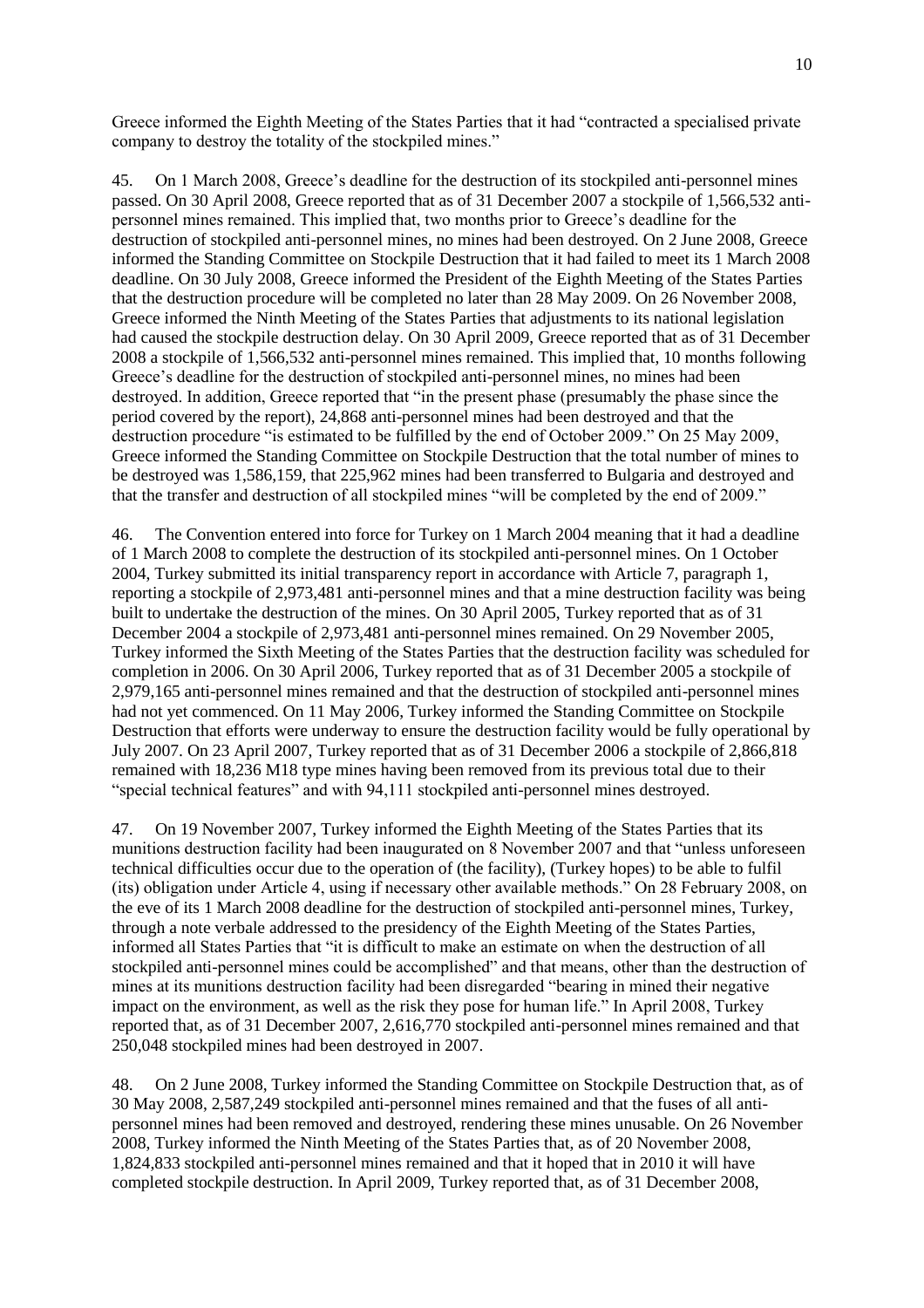1,702,982 stockpiled anti-personnel mines remained and that 918,788 stockpiled mines had been destroyed in 2008. On 25 May 2009, Turkey informed the Standing Committee on Stockpile Destruction that more than 1.6 million anti-personnel mines had been destroyed, that 1,325,409 stockpiled anti-personnel mines remained to be destroyed and that it hoped that it will have completed stockpile destruction "at the possible earliest stage in 2010."

49. The Convention entered into force for Ukraine on 1 June 2006 meaning that it has a deadline of 1 June 2010 to complete the destruction of its stockpiled anti-personnel mines. Prior to ratifying the Convention, Ukraine, on 31 January 2002, informed the Standing Committee on Stockpile Destruction that it possessed 6.35 million anti-personnel mines and that it had entered into agreements with NAMSA to undertake the destruction of 400,000 PMN type mines.<sup>14</sup> On 19 September 2003, Ukraine informed the Fifth Meeting of the States Parties that the PMN mines had been destroyed in accordance with the agreement with NAMSA and with the financial support of Canada, the Netherlands, Poland and Hungary.

50. On 12 February 2004, Ukraine informed the Standing Committee on Stockpile Destruction that almost 6 million PFM type mines remained in its stockpiles and that their destruction would be the main problem Ukraine would have to solve pursuant to the Convention's obligations. On 24 June 2004, Ukraine reiterated to the Standing Committee on Stockpile Destruction that although all PMN mines had now been destroyed the destruction of PFM-type anti-personnel mines "remained the major challenge". Ukraine made an appeal for "international assistance for an efficient, cost-effective and environmentally safe destruction of PFM type mines" and indicated that "with EC financial support and under EC control" the first phases of PFM trials in Ukraine had been successfully completed by summer 2003 and noted that second phases will be finished by autumn 2004 ready to "start" destruction by Spring 2005". Ukraine also reaffirmed its intention to become a State Party in the foreseeable future and highlighted that it was waiting for an official guarantee from donors regarding technical and financial support for the destruction. Also on 24 June 2004, the European Commission informed the Standing Committee that it would commit €4.0 million to assist Ukraine in destroying its stockpile of 6 million PFM mines. It further indicated that this commitment would provide a concrete guarantee to Ukraine that the European Commission would support the destruction of their entire stockpile and the EC also specified that should this amount not be enough it would be ready to increase funds available to complete the job. The EC also highlighted that its assistance would be conditional on Ukraine's prior ratification of the Convention. On 27 December 2005, Ukraine ratified the Convention.

51. On 12 December 2006, Ukraine submitted its initial transparency report in accordance with Article 7, paragraph 1, reporting a stockpile of 6,405,800 anti-personnel mines, 5,950,684 of which were PFM mines. On 21 September 2006, Ukraine informed the Seventh Meeting of the States Parties that it was ―very close to complete the preparation process and it is expected that the first practical PFM destruction will take place in the nearest future". In addition, Ukraine noted that the successful negotiations with the European Commission were instrumental to Ukraine's ratification of the Convention. In its Article 7 report submitted in 2007, Ukraine reported that a stockpile of 6,304,907 anti-personnel mines remained. On 23 April 2007, Ukraine informed the Standing Committee on Stockpile Destruction that Ukraine is "open for cooperation with the international community in order to resolve this problem" of destroying the 6,304,907 anti-personnel mines that remained. On 20 April 2008, reported that a stockpile of 6,454,003 anti-personnel mines remained. On 27 November 2008, Ukraine informed the Ninth Meeting of the States Parties that due to the "unexpected withdrawal" of assistance by the European Commission it may no longer be in a position to comply with its Article 4 obligation and that "timely fulfilment of Ukraine's obligations under Article 4 of the Ottawa Convention appeared under threat". The European Commission subsequently informed the Ninth Meeting of the States Parties that cooperation had been suspended due to a decision by the Ukrainian Ministry of Defence to change the "preselected destruction sites, without obtaining prior consent by

 $14$  In contrast to PFM type mines, which are technically challenging to destroy, PMN type mines can be destroyed through less expensive and less technically intensive means.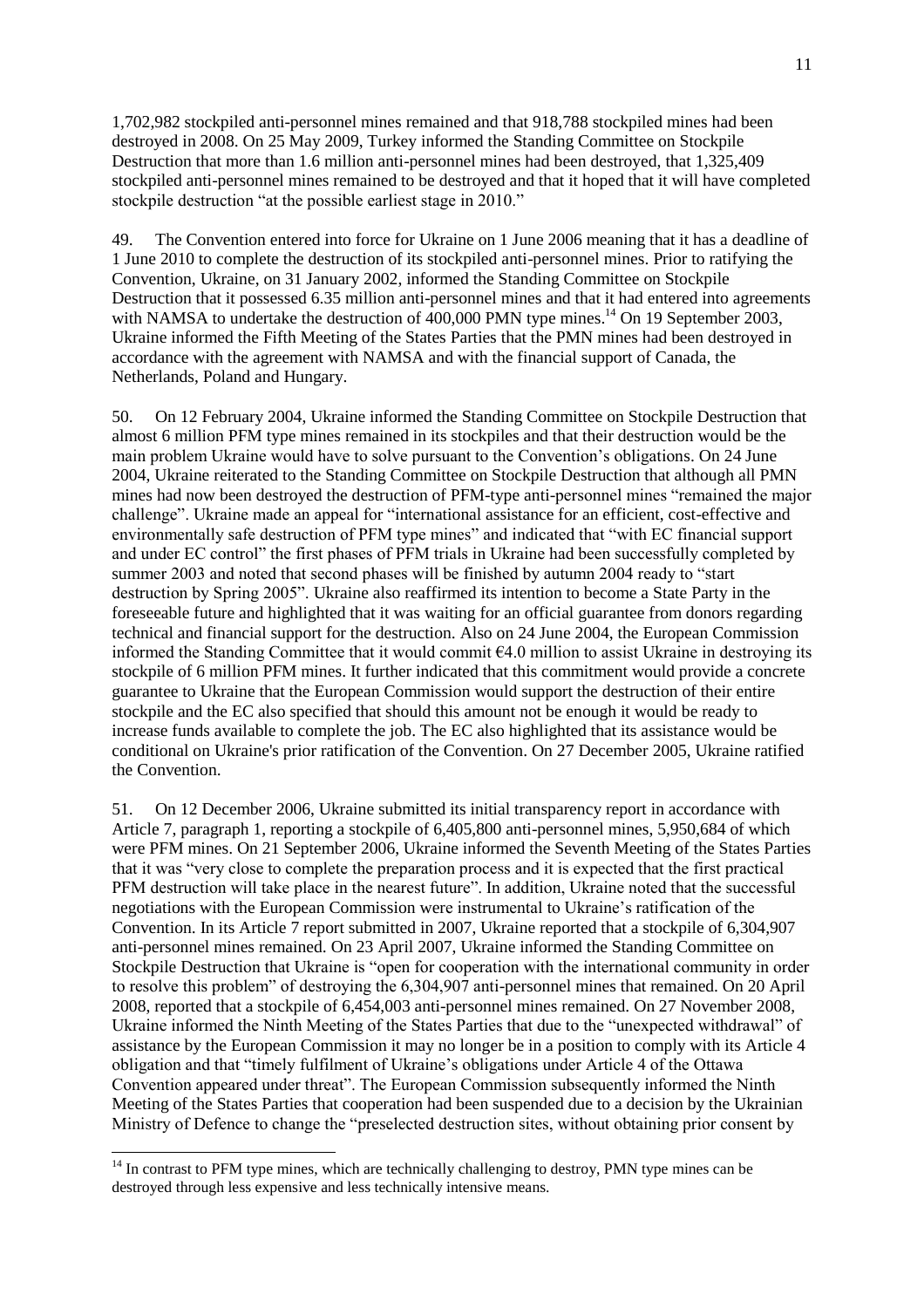the European Commission, and without ensuring that the site possessed the necessary site-specific licenses for the destruction of ammunition and without confirming such use with its owner."

52. On 20 April 2009, Ukraine reported that a stockpile of 6,453,859 anti-personnel mines remained. On 25 May 2009, Ukraine informed the Standing Committee on Stockpile Destruction that it possessed 149,096 POM-2 mines and 5,950,372 PFM-1 mines and that it planned to destroy 1,500,000 mines in 2009 and 600,000 in 2010. Ukraine indicated that "the lack of financial resources" undermines the plan". Ukraine expressed that the gap between existing national resources and what is required to complete the work necessary to ensure compliance with the Convention is the greatest difficulty that it faces in the destruction of its stockpiles anti-personnel mines.

53. At the Nairobi Summit, the States Parties noted the technical challenges associated with the safe and environmentally sound destruction of PFM1-type anti-personnel mines and that this was a matter relevant to Belarus and Ukraine. While, as noted at the Nairobi Summit, appropriate destruction technologies have been identified, the complexity of destruction combined with the limited number of entities capable of destroying these mines, the vast numbers of these mines held by Belarus and Ukraine, the inadvisability of transferring these mines for destruction and the high cost of destruction has resulted in a compelling implementation challenge for both States Parties.

54. Both Belarus and Ukraine have sought assistance in accordance with Article 6, paragraph 1 of the Convention and further to the agreement made at the Nairobi Summit that "States Parties in a position to do so will act upon their obligations under Article 6, paragraph 5 (of the Convention) to promptly assist States Parties with clearly demonstrated needs for external support."<sup>15</sup> This implies that the matter of ensuring compliance on the part of Belarus and Ukraine is the business of all States Parties. The States Parties have welcomed the role played by the European Commission in offering assistance but have equally remarked that arriving at a fruitful conclusion on matters concerning cooperation and assistance remains a challenge. In this context, the States Parties have recalled that Article 6, paragraph 8 states "each State Party giving and receiving assistance under the provisions of this Article shall cooperate with a view to ensuring the full and prompt implementation of agreed assistance programs."

55. The Co-Chairs of the Standing Committee on Stockpile Destruction have sought to address the matter of non-compliance by Belarus, Greece and Turkey and endeavour to prevent future instances of non-compliance, including by Ukraine. The Co-Chairs' efforts have included engaging relevant States Parties in informal consultations, facilitating dialogue between Belarus and Ukraine, respectively, and the European Commission, and encouraging a high degree of transparency. In addition, the Co-Chairs submitted recommendations to the Ninth Meeting of the States Parties as means to give due attention to cases of non-compliance and to prevent future instances of noncompliance. The recommendations, the implementation of which was encouraged by the Ninth Meeting of the States Parties, are as follows:

- i. States Parties in the process of implementing Article 4 should communicate to other States Parties, through annual transparency reports, at every meeting of the Standing Committee on Stockpile Destruction and at every meeting of the States Parties, plans to implement Article 4, successively reporting increasing progress that is being made towards the fulfillment of Article 4 obligations.
- ii. States Parties should engage by means at their disposal, for example diplomatic contacts, notes verbales, etc., to encourage and facilitate, where appropriate, the destruction of stockpiles by States Parties that still must fulfill Article 4 obligations. They should be concerned and preventative measures should be taken if, one year after entry into force, a State Party that must implement Article 4 does not have a plan to do so and if, two years after entry into force, no progress in the destruction of stockpiled mines has been reported.

 $\overline{a}$ <sup>15</sup> Nairobi Action Plan, Action #13.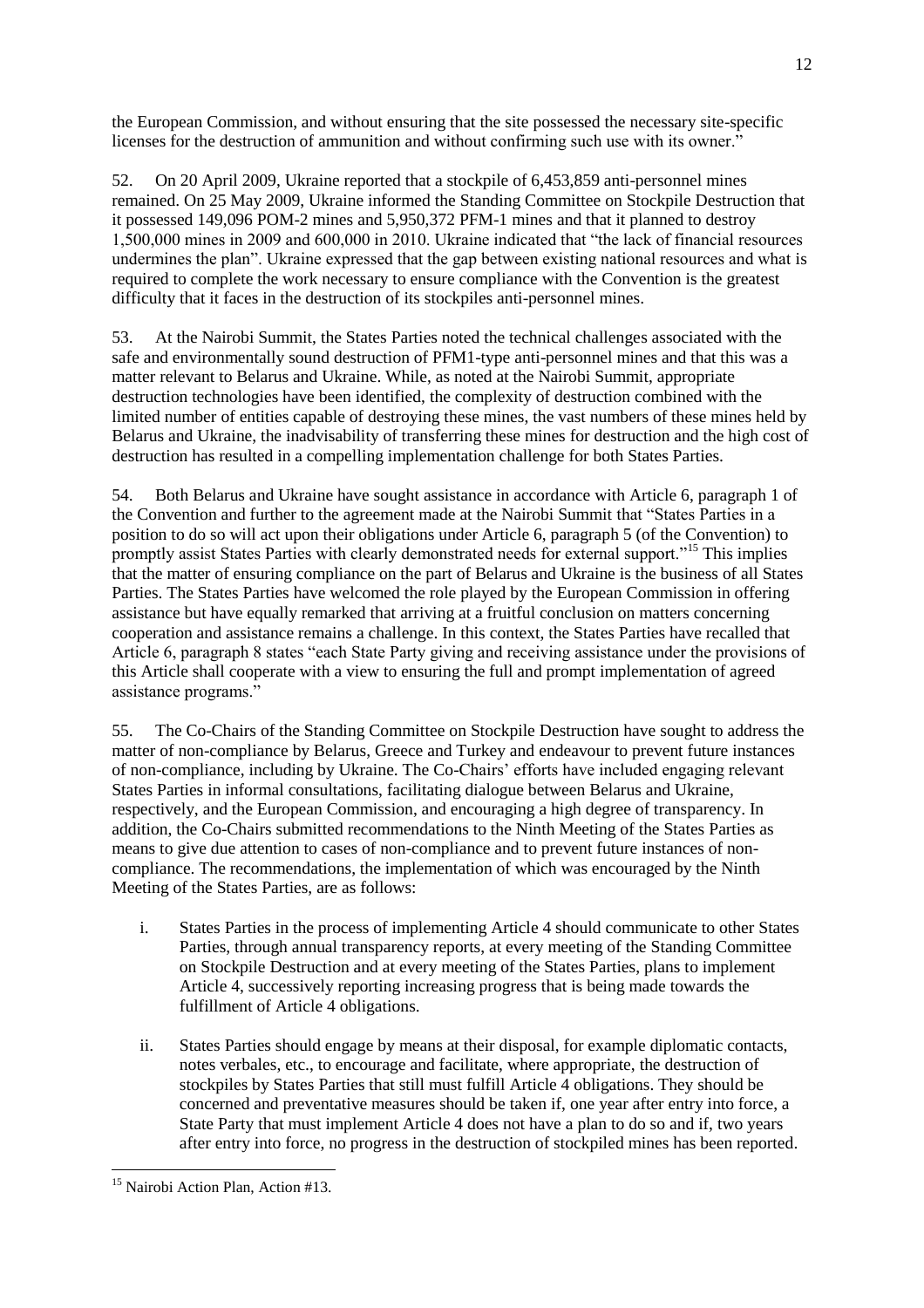- iii. In order to prevent or address compliance issues, the Co-Chairs of the Standing Committee on Stockpile Destruction should hold informal consultations with concerned States Parties, donors and relevant experts. Consultations as a preventative measure should be undertaken well in advance of deadlines to achieve their intended impact.
- iv. Non-compliant States Parties should act in a committed and transparent way, immediately communicating, preferably in a form of a *note verbale* addressed to all States Parties, the reasons, which should be extraordinary, for failing to comply and providing a plan to ensure compliance as soon as possible, including an expected completion date. They should commit national resources to fulfill their obligations and, if relevant, actively pursue assistance.

56. At the Nairobi Summit, the States Parties agreed that "all States Parties will, when previously unknown stockpiles are discovered after stockpile destruction deadlines have passed, report such discoveries in accordance with their obligations under Article 7, take advantage of informal means to share such information and destroy these mines as a matter of urgent priority." This matter has remained important to the States Parties since the Nairobi Summit. To facilitate transparency on this matter, the Eighth Meeting of the States Parties adopted amendments to the Article 7 reporting format. In addition, Co-Chairs of the Standing Committee on Stockpile Destruction have provided a forum for the informal exchange of information on previously unknown stockpiles.

57. With respect to previously unknown stockpiles, in April 2007, Bosnia and Herzegovina reported that its armed forces discovered 15,269 stockpiled MRUD mines in several locations. Bosnia and Herzegovina destroyed 14,073 of these mines, retaining 150 for purposes permitted under Article 3 of the Convention, transferring 396 mines to EUFOR for permitted purposes and donating 20 mines to the Ministry of Defence of Germany. In its transparency report submitted in 2009, Cambodia reported that from 2004 to 2007, 98,132 previously unknown stockpiled anti-personnel mines were destroyed. In its transparency report dated 3 April 2009, the Republic of Congo reported that 4,000 mines found in an abandoned warehouse were destroyed on 3 April 2009 and that another 508 antipersonnel mines would be destroyed very soon. At the 25 May 2009 meeting of the Standing Committee on Stockpile Destruction, Niger reported that it had seized 1,772 anti-personnel mines from armed non-State actors and destroyed these mines in August 2008. In addition, in its initial transparency report submitted in 2008, Iraq reported that while it did not own or posses stockpiled anti-personnel mines, the matter will be further investigated and if stockpiled anti-personnel mines are identified, they will be reported and appropriate plans will be developed for their destruction.

58. Another technical issue highlighted since the Nairobi Summit that is related to the destruction of stockpiled artillery delivered anti-personnel mines (ADAM). The States Parties have noted the potential complexity associated with the destruction of these mine types, which contain or may contain depleted uranium and that steps should be taken to enhance understanding associated with the destruction of ADAM. Greece and Turkey have reported that they possess ADAM which they must destroy.

### **III. CLEARING MINED AREAS**

59. At the close of the Nairobi Summit, 50 States Parties had reported areas under their jurisdiction or control that contain, or are suspected to contain, antipersonnel mines and hence had been or were required to fulfil the obligations contained in Article 5 of the Convention: Afghanistan, Albania, Algeria, Angola, Argentina, Bosnia and Herzegovina, Bulgaria, Burundi, Cambodia, Chad, Chile, Colombia, Congo, Costa Rica, Croatia, Cyprus, the Democratic Republic of the Congo, Denmark, Djibouti, Ecuador, Eritrea, France, Greece, Guatemala, Guinea-Bissau, Honduras, Jordan, Malawi, Mauritania, Mozambique, Nicaragua, Niger, Peru, Rwanda, Senegal, Serbia, Sudan, Suriname, Swaziland, Tajikistan, Thailand, the former Yugoslav Republic of Macedonia, Tunisia, Turkey, Uganda, the United Kingdom of Great Britain and Northern Ireland, Venezuela, Yemen, Zambia, and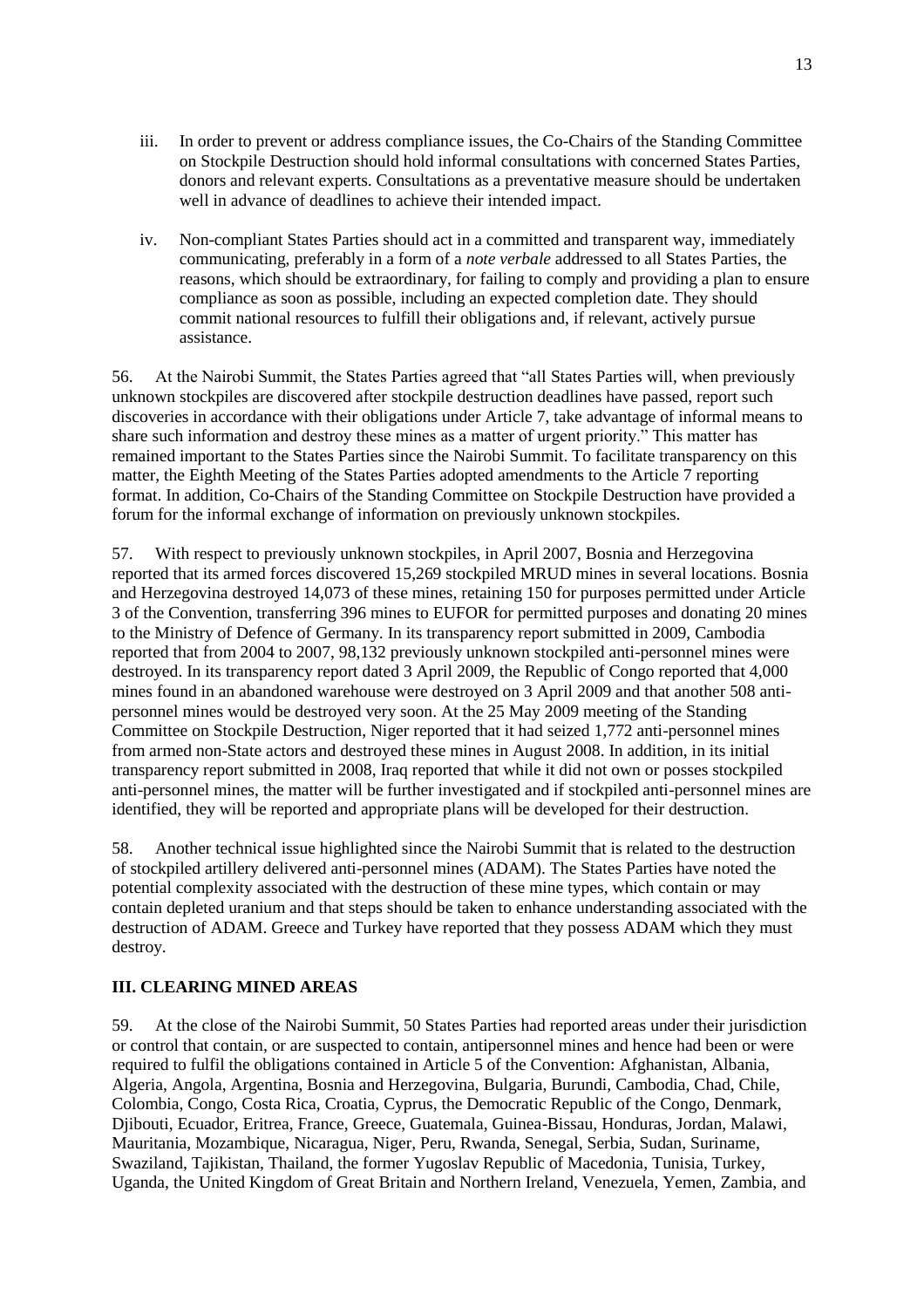Zimbabwe. Of these, 4 States Parties – Bulgaria, Costa Rica, Djibouti and Honduras – had indicated that they had completed implementation of Article 5.

60. Since the Nairobi Summit, the Convention entered into force for the following States Parties that have reported areas under their jurisdiction or control that contain, or are suspected to contain, antipersonnel mines: Bhutan, Ethiopia, Iraq and Vanuatu. Of the States Parties that have reported areas under their jurisdiction or control that contain, or are suspected to contain, antipersonnel mines, Niger indicated that the presence of anti-personnel mines was no longer suspected on its territory based on a careful examination of all reported mines-related accidents of the 1990-2000 conflict and of the more recent conflict started in February 2007 and that these accidents were only due to antivehicles mines. In addition, Vanuatu clarified that Article 5 obligations were not relevant for it. Hence, in total there are 52 States Parties that have reported that they have been or are required to fulfil the obligation contained in Article 5, paragraph 1 of the Convention. Since the Nairobi Summit, the following seven (7) States Parties have reported the completion of their Article 5 obligations: France, Guatemala, the former Yugoslav Republic of Macedonia, Malawi, Suriname, Swaziland and Tunisia. Therefore, there are now 11 States Parties that have fulfilled their obligation to destroy or ensure the destruction of all anti-personnel mines in mined areas and there are now 41 that must still fulfil this obligation.

61. In addition to progress in terms of the number of States Parties that have reported completion of their Article 5 obligations, significant progress has been made by many of the 41 States Parties that remain in the process of fulfilling Article 5 obligations. Whereas in 2004 in Afghanistan approximately 788.7 square kilometres were known or suspected to be contaminated, today there are approximately 234 square kilometres known to contain mines and 394 square kilometres suspected to contain mines. In Albania there is now less than 0.27 square kilometres containing mines in contrast to 15.25 square kilometres in 2004. In Bosnia and Herzegovina, the amount of area suspected to contain mines has been reduced from approximately 2,000 square kilometres in 2004 to approximately 1,573 square kilometres today. In Cambodia, the amount of area suspected to contain mines has been reduced from approximately 4,466 square kilometres in 2004 to approximately 3,800 square kilometres today. Whereas in 2004 in Chad there were 1,081 square kilometres suspected to contain mines today there are 678 square kilometres of suspected area. In Chile there are now 164 minefields remaining to be cleared in contrast to 208 minefields that existed in 2004. Whereas in 2004 in Croatia there were 1,350 square kilometres suspected to contain mines, there is now approximately 950 square kilometres of affected land.

62. Cyprus has reported that there are now only 10 minefields under its jurisdiction or control that remain to be cleared in contrast to 23 minefields that existed in 2004. In Denmark, 2.55 square kilometres of land containing or suspected to contained mines that was reported in 2004 has now been reduced to approximately 1.25 square kilometres. Whereas in 2004 in Ecuador there were 128 Mined areas, there are now 76 mined areas that remain to be cleared. Greece, only two minefields out of an original total of 57 remain to be cleared. Whereas Jordan's original clearance challenge measured approximately 60 square kilometres, now less than 10 square kilometres remain to be cleared. Whereas in 2004 in Thailand there were 934 areas suspected to contain mines representing over 2,500 square kilometres, there are now INSERT NUMBER suspected mined areas representing approximately 950 square kilometres.

63. On the basis of information provided by States Parties, since entry into force no mined areas that Argentina, Congo, the United Kingdom of Great Britain and Northern Ireland and Venezuela have reported under their jurisdiction or control have been cleared of anti-personnel mines or otherwise determined to be not dangerous due to the presence or suspected presence of anti-personnel mines.

64. INSERT STATEMENTS IN THE ABOVE PARAGRAPHS OR IN NEW PARAGRAPHS ON ALGERIA, ANGOLA, BURUNDI, COLOMBIA, ERITREA, ETHIOPIA, GUINEA BISSAU, MAURITANIA, MOZAMBIQUE, NICARAGUA, PERU, RWANDA, SENEGAL, SERBIA,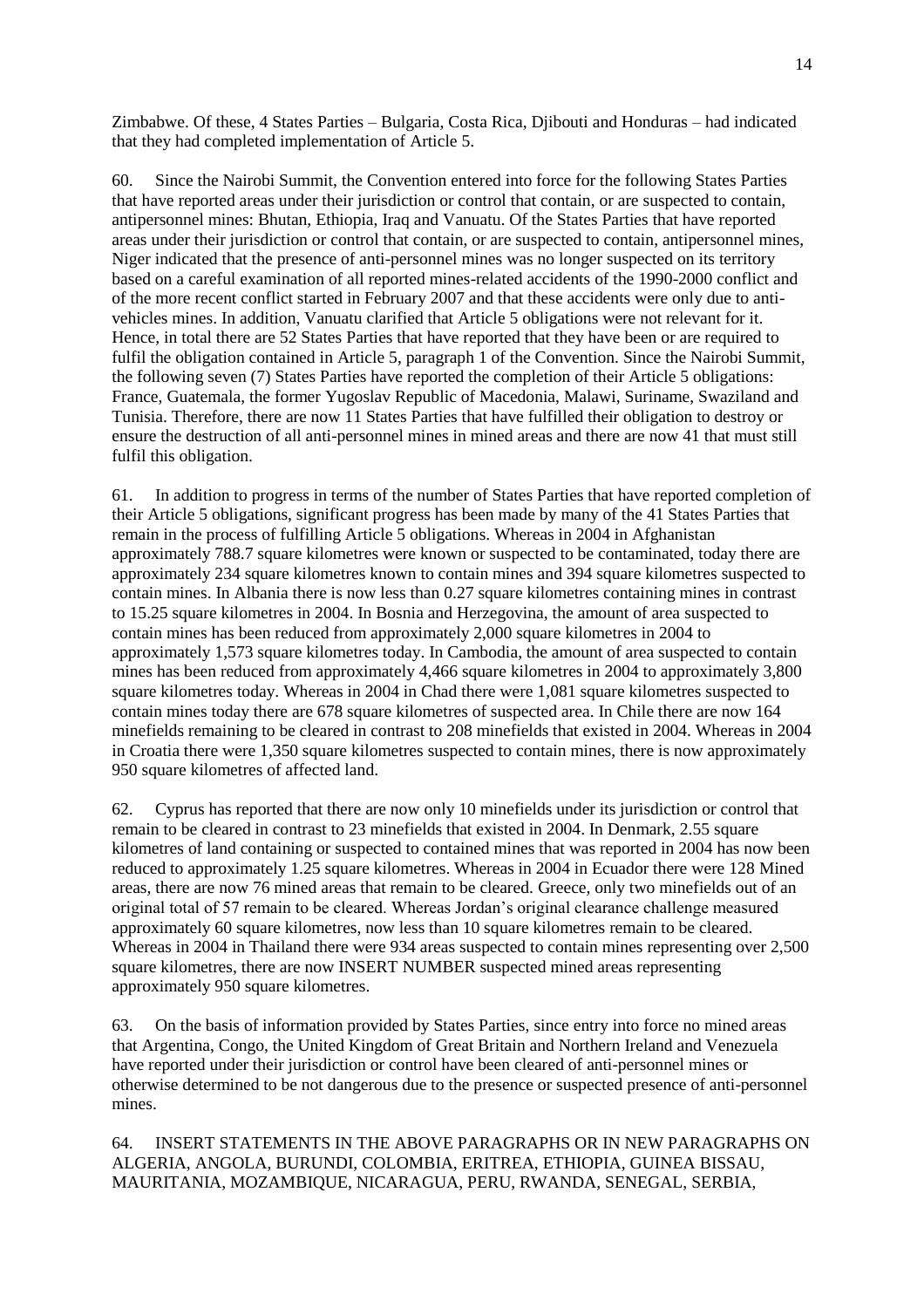### SUDAN, TAJIKISTAN, TURKEY, UGANDA, YEMEN, ZAMBIA AND ZIMBABWE.

65. Through information provided by States Parties in the process of implementing Article 5, particularly on the part of States Parties that have submitted detailed requests for extensions on Article 5 deadlines, it is possible to conclude that efforts to clear mined areas in the context of fulfilling Convention obligations has yielded impressive socio-economic benefits. INSERT EXAMPLES.

66. The States Parties have repeatedly recalled that in accordance with Article 5 of the Convention, States Parties must "make every effort to identify all areas under (their) jurisdiction or control in which anti-personnel mines are known or suspected to be emplaced" and undertake "to destroy or ensure the destruction of all anti-personnel mines in mined areas under (their) jurisdiction or control, as soon as possible but not later than ten years after the entry into force of (the) Convention for (a particular) State Party." In this context, the States Parties have further recalled that the term "mined area" is defined in Article 2 of the Convention as "an area which is dangerous due to the presence or suspected presence of mines." The implementation of Article 5 requires that States Parties ensure that all such areas are no longer dangerous due to the presence or suspected presence of anti-personnel mines.

67. The States Parties have noted that Article 5 compliance is part of the Convention's overall comprehensive approach to ending the suffering and casualties caused by anti-personnel mines, for all people, for all time. Anti-personnel mines, and the clearance of them, have and / or could have a humanitarian impact, an impact on development, an impact on the disarmament goal of the Convention and an impact on solidifying peace and building confidence.The States Parties have further recorded that while terms like "mine-free," "impact-free," and "mine-safe" are sometimes used, such terms do not exist in the text of the Convention and are not synonymous with Convention obligations.

68. To assist States Parties in reporting completion of the implementation of Article 5, the Seventh Meeting of the States Parties adopted a "voluntary declaration of completion of Article 5 obligations." This declaration, which recognises that even after best efforts have been made to complete implementation of Article 5 previously unknown mined areas may be discovered and must be reported and cleared as soon as possible, has been used by France, Guatemala, the former Yugoslav Republic of Macedonia, Malawi and Swaziland. Each of these States Parties used the voluntary declaration as a starting point to providing clarity regarding Article 5 implementation, noting the precise areas containing or suspected to contain anti-personnel mines that had been dealt with and the methods and means used to achieve completion.

69. Since the Nairobi Summit, States Parties have begun to make use of the provisions in Article 5, paragraphs 3-5, that permit a State Party, should it believe that it will be unable to destroy or ensure the destruction of all anti-personnel mines in mined areas that it has reported not later than ten (10) years after the entry into force for the State Party, to submit a request for an extension of this 10 year deadline. The States Parties have been aided in doing so through decisions taken at the Seventh Meeting of the States Parties to establish "a process for the preparation, submission and consideration of requests for extensions of Article 5 deadlines."

70. The States Parties' Article 5 extensions process calls for requesting States Parties to submit their requests to the presidency no fewer than nine months prior to the Meeting of the States Parties or Review Conference at which a decision on the request would be sought, to append their national demining plans and to request, if necessary, the assistance of the ISU in preparing requests. Once requests have been submitted, the presidency is to inform the States Parties and make requests openly available. The President, the Co-Chairs and the Co-Rapporteurs are then tasked with jointly preparing an analysis of each request and cooperating fully with requesting States Parties to clarify issues and identify needs. In preparing each analysis, the President, the Co-Chairs and the Co-Rapporteurs, in close consultation with the requesting State Party, should, where appropriate, draw on expert mine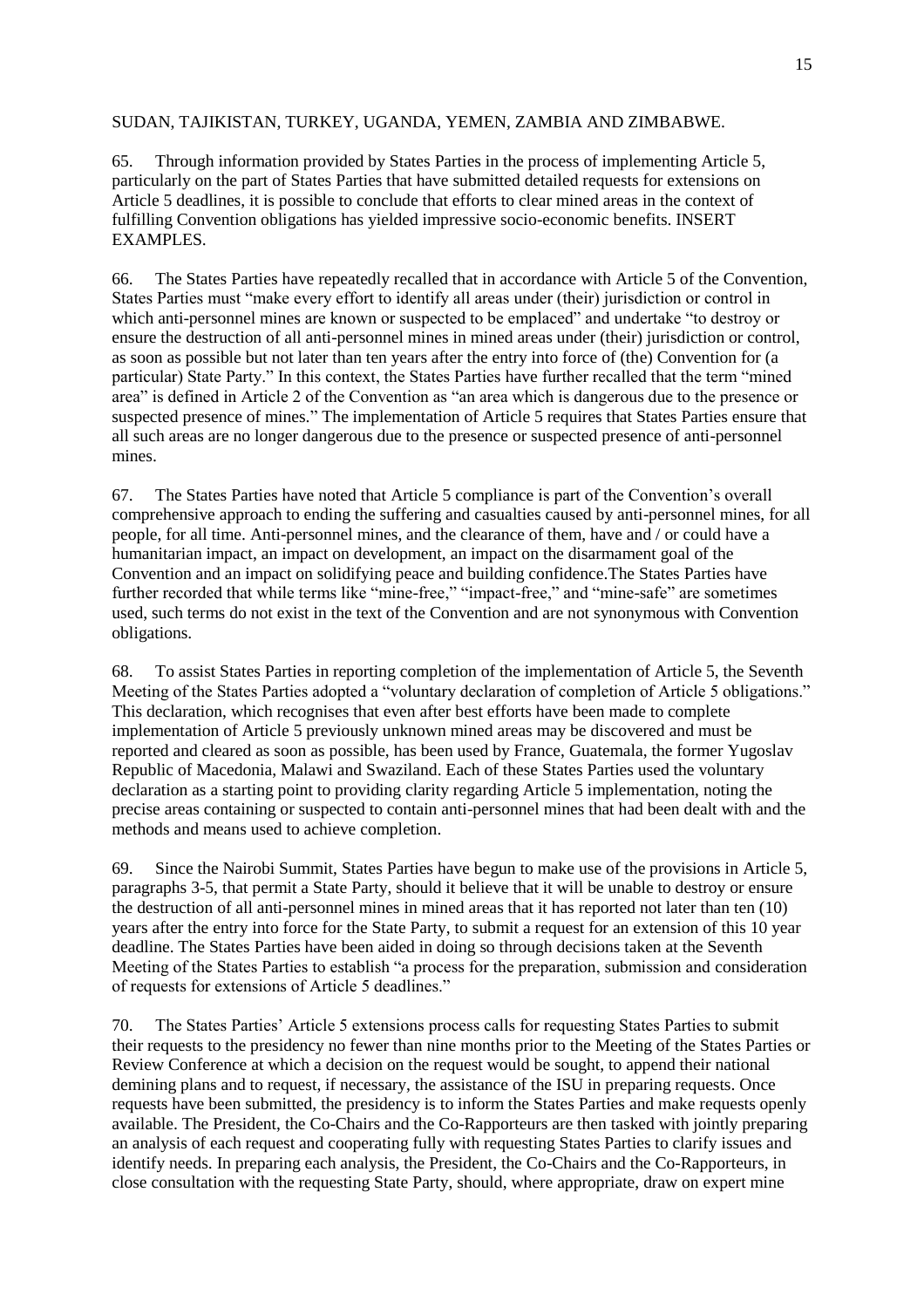clearance, legal and diplomatic advice, using the ISU to provide support. All States Parties are encouraged to provide additional, earmarked funds to the ISU Trust Fund to cover the costs related to the Article 5 extensions process.

71. Subsequently, at the Eighth Meeting of the States Parties, the States Parties adopted a voluntary template to facilitate preparation and assessment of extension requests and the Implementation Support Unit has provided to requesting States Parties a suggested outline for organising the content provided in Article 5 extension requests. (See Annex INSERT NUMBER.) Most States Parties that have submitted requests have made use of this suggested outline and many have made pragmatic use of the voluntary template, adapting it to meet particular national circumstances. All States Parties that have submitted a request or may need to in the near future have been made aware of the assistance available from the ISU. Many requesting States Parties have made intensive use of this assistance.

72. The process for the preparation, submission and consideration of requests for extensions of Article 5 deadlines has led to the establishment of an orderly and predictable calendar for submitting, analysing and considering requests for extensions of Article 5 deadlines. It is implied that a State Party that believes it will be unable to destroy or ensure the destruction of all anti-personnel mines in mined areas that it has reported by its deadline should submit its request prior to the last Meeting of the States Parties or Review Conference prior to its deadline. In 2008, 15 States Parties with deadlines in 2009 submitted requests for extensions of Article 5 deadlines: Bosnia and Herzegovina, Chad, Croatia, Denmark, Ecuador, Jordan, Mozambique, Nicaragua, Peru, Senegal, Thailand, the United Kingdom of Great Britain and Northern Ireland, Venezuela, Yemen and Zimbabwe. These requests were considered at the Ninth Meeting of the States Parties. In 2009, three (3) States Parties with deadlines in 2010 submitted requests: Argentina, Cambodia and Tajikistan. [In addition, one (1) State Party with a deadline in 2009 submitted a request: Uganda.] [These were considered at the Second Review Conference.]

73. The timing of meetings in recent years has suggested that States Parties submitting requests for extensions of Article 5 deadlines should do so by 31 March of each year. Many have not adhered to this deadline. This was noted as a challenge in a report submitted by the President of the Eighth Meeting of the States Parties.<sup>16</sup> In this report, which was warmly welcomed by the Ninth Meeting of the States Parties, the President recommended that requesting States Parties adhere to the March submission date or otherwise inform the President of circumstances that may prevent timely submission. This and other recommendations were embraced by the Ninth Meeting of the States Parties.

74. In keeping with the decisions of the Seventh Meeting of the States Parties, the Presidents of the Eighth and the Ninth Meetings of the States Parties have informed all States Parties of the requests for extensions of Article 5 deadlines that have been submitted and have made requests, revised requests and additional information furnished by requesting States Parties publicly available on the Convention's web site, www.apminebanconvention.org. In addition, these Presidents have further kept the States Parties abreast of the application of the Article 5 extensions process by reporting to meetings of the Standing Committee on Mine Clearance, Mine Risk Education and Mine Action Technologies and issuing other written updates as required.

75. A major achievement of the President, the Co-Chairs and the Co-Rapporteurs in analysing requests for the first time in 2008 was to develop working methods for the analysis effort. The complete set of working methods was documented in the report submitted to the Ninth Meeting of the States Parties by the President of the Eighth Meeting of the States Parties. Some of the highlights of these methods, which were applied in a uniform manner in 2009, are as follows:

i. The Co-Chairs of the Standing Committee on Mine Clearance, Mine Risk Education and Mine Action Technologies, with the support of their Co-Rapporteurs, have enhanced the

 $16$  Document # APLC/MSP.9/2008/WP.35.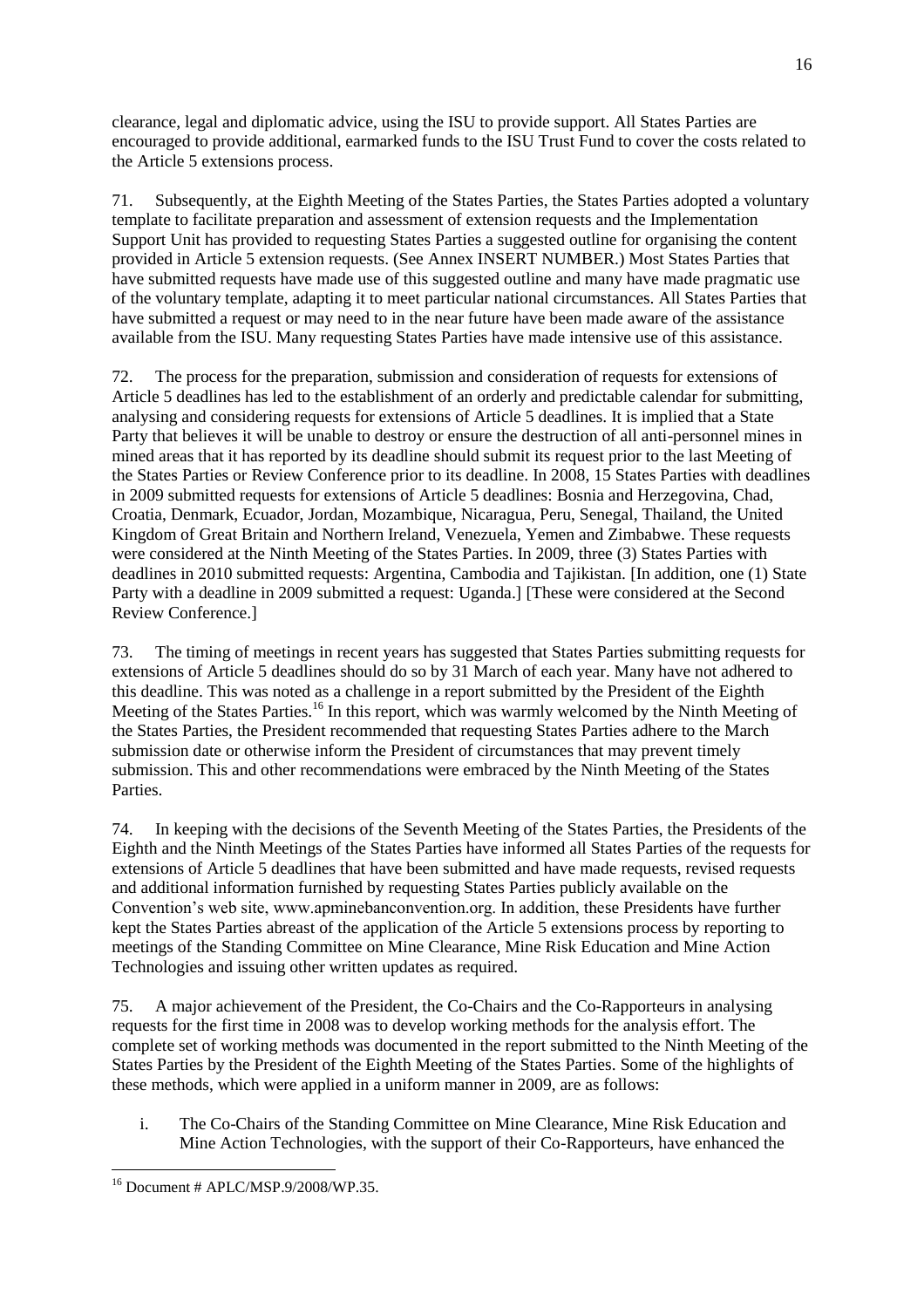efficiency of the process by making initial determination of the completeness of requests and have immediately sought to obtain additional information that may be necessary for a complete analysis.

- ii. It has been understood that expertise to assist in the analysis process could be obtained from a variety of sources and a variety of forms. The expertise of the ICBL, ICRC and UNDP has been called upon given the broad scope of these organisations' expertise. Expert input on demining and other techniques to release suspected hazardous areas has been called for and provided by the Geneva International Centre for Humanitarian Demining (GICHD) and the Coordinator of the informal Resource Utilisation Contact Group. The views of the ICRC on legal matters have been sought. In addition, input from the leading humanitarian demining operators active in requesting States has been requested and provided.
- iii. Those leading the effort to analyse requests have done so from the point of view that the analysis process should be a cooperative one ultimately leading, in many circumstances, to improved revised requests being submitted and to the possibility for decisions to be taken in an orderly manner at Meetings of the States Parties and Review Conferences. The Presidents who have chaired the group of States Parties mandated with analysing requests have engaged in a dialogue with requesting States Parties, writing to seek additional clarifications of various matters, offering advice on ways to improve requests and inviting representatives of all requesting States Parties to an informal discussion with the analysing group.
- iv. Those leading the effort to analyse requests have sought to conclude their work eight to ten weeks prior to the Meetings of the States Parties or Review Conferences when requests would be formally considered. Requesting States Parties have been asked to submit, also eight to ten weeks prior to such meetings, a final two to five page executive summary of their requests containing an overview of information necessary for an informed decision to be taken, with these executive summaries translated and with detailed requests made available in their original languages.

76. As noted, in 2008, 15 States Parties with deadlines in 2009 submitted requests for extensions of Article 5 deadlines with these requests considered at the Ninth Meeting of the States Parties. In addition to granting these requests, the States Parties took decisions related to each request, in many instances recording common understandings and concerns. These additional decisions, combined with the commitments made by States Parties in their requests, including annual projections of progress to be made during extension periods, have become important means for the States Parties to measure progress in the implementation of Article 5 by these States Parties. This was demonstrated for the first time at the 27-28 May 2009 meeting of the Standing Committee on Mine Clearance, Mine Risk Education and Mine Action Technologies when each of the 15 States Parties that was granted a request in 2008 was requested to provide an update relative to these projections, understandings and concerns. Most of these States Parties complied with this request.

77. In three instances, decisions taken in 2008 on Article 5 extension requests highlighted the value of States Parties requesting only the period of time necessary to assess relevant facts and develop a meaningful forward looking plan based on these facts. These decisions – on requests submitted by Chad, Denmark and Zimbabwe – recorded that while it may be unfortunate that after almost ten years since entry into force a State Party is unable to specify how remaining work will be carried out, it is positive that the States Parties in question, within their respective extension periods, will garner an understanding of the true remaining extent of the challenge and develop plans accordingly that precisely project the amount of time that will be required to complete Article 5 implementation.

78. In two instances (i.e., the United Kingdom and Venezuela), decisions taken in 2008 on Article 5 extension requests noted that no demining had taken place since entry into force. In one instance (i.e., Senegal), decisions noted that it may be unfortunate that after almost ten years since entry into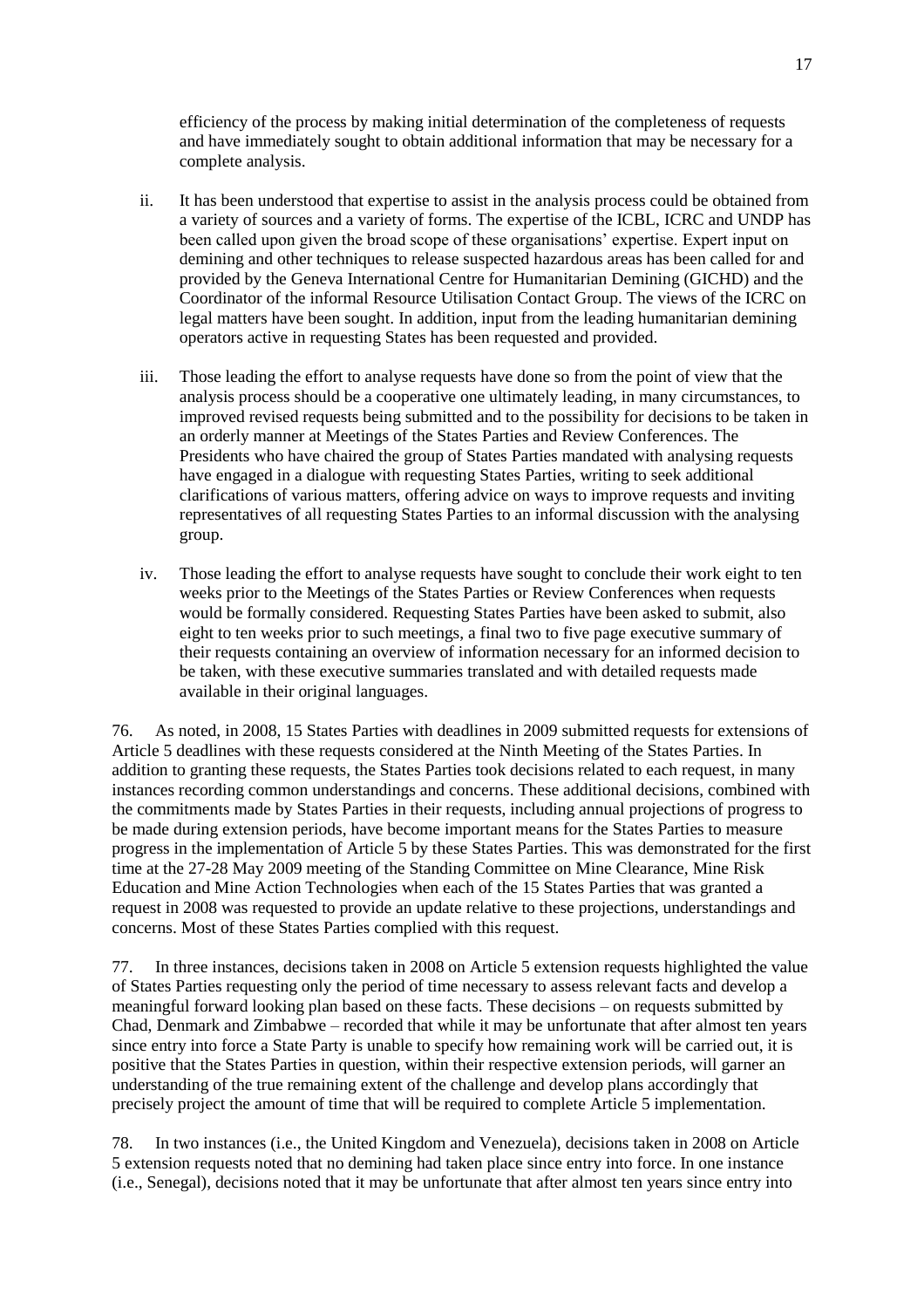force a State Party is only beginning to obtain clarity regarding the challenge it faces and has demined very little. In four instances (i.e., Ecuador, Peru, Senegal and Venezuela), decisions taken noted that the if certain conditions permit the States Parties in question could proceed with Article 5 implementation faster than that suggested by the amount of time requested. In one instance (i.e., the United Kingdom), decisions taken included a time bound commitment on the part of the State Party in question to provide a detailed explanation of how demining is proceeding and the implications for further demining in order to meet the State Party's obligations.

79. In several instances (e.g., Bosnia and Herzegovina, Croatia, Ecuador, Thailand and Yemen) decisions taken in 2008 on Article 5 extension requests noted that success in implementation during the requested extension period was contingent upon increased funds provided by a variety of sources, including internal sources. In addition, in several instances (e.g., Bosnia and Herzegovina, Croatia Jordan and Senegal), decisions noted the value of additional clarity being provided on matters such as the size and locations of mined areas that remain to be addressed and in the terminology used to describe various areas. As well, in some instances (e.g., Bosnia and Herzegovina, Croatia and Senegal), decisions noted the importance of developing, applying, further applying or increasing the performance of various methodological approaches to releasing areas suspected to contain mines.

80. The extension request process has resulted in the most comprehensive information ever prepared on the state of implementation by several requesting States Parties. In addition, some requesting States Parties have seized on the opportunity presented through an extension request to reinvigorate interest in national demining plan, in large part by demonstrating national ownership and that implementation is possible in a relatively short period of time. The States Parties have embraced the recommendation that States Parties that will need to submit a request at a future date equally seize on the opportunities presented by the extension request process to clearly communicate the state of national implementation and to reinvigorate interest in a collective effort to complete implementation of Article 5.

81. As noted, 41 States Parties have reported that they still must complete implementation of their obligation to destroy or ensure the destruction of all anti-personnel mines in mined areas: Afghanistan, Albania, Algeria, Angola, Argentina, Bhutan, Bosnia and Herzegovina, Burundi, Cambodia, Chad, Chile, Colombia, Congo, Croatia, Cyprus, the Democratic Republic of the Congo, Denmark, Ecuador, Eritrea, Ethiopia, Greece, Guinea-Bissau, Iraq, Jordan, Mauritania, Mozambique, Nicaragua, Peru, Rwanda, Senegal, Serbia, Sudan, Tajikistan, Thailand, Turkey, Uganda, the United Kingdom of Great Britain and Northern Ireland, Venezuela, Yemen, Zambia, and Zimbabwe. An important measure of the ongoing vibrancy of the Convention will relate to the intensification and acceleration of efforts on the part of these States Parties to implement Article 5 in the period following the Second Review Conference.

82. One of the first challenges faced by many States Parties that must still complete implementation of Article 5 is to undertake or complete the task, described in Article 5, paragraph 2, and as reiterated in the Nairobi Action Plan to "make every effort to identify all areas under (a State Party's) jurisdiction or control in which anti-personnel mines are known or suspected to be emplaced."<sup>17</sup> As noted in Annex IV, several States Parties, including some for which the Convention entered into force several years ago, have not yet provided clarity pursuant to their obligation under Article 7, paragraph  $1(c)$ , to report on "the location of all mined areas that contain or are suspect to contain, anti-personnel mines.‖ It is reasonable to expect that all relevant States Parties could overcome this challenge prior to a Tenth Meeting of the States Parties.

83. The implementation of Article 5 by many States Parties, particularly as evidenced in the Article 5 extension requests submitted by some, has demonstrated complex challenges associated with identifying the exact boundaries of mined areas. This has been particularly the case for some States Parties that have relied on a Landmine Impact Survey report as a baseline for understanding the

<sup>&</sup>lt;sup>17</sup> Nairobi Action Plan, Action #18.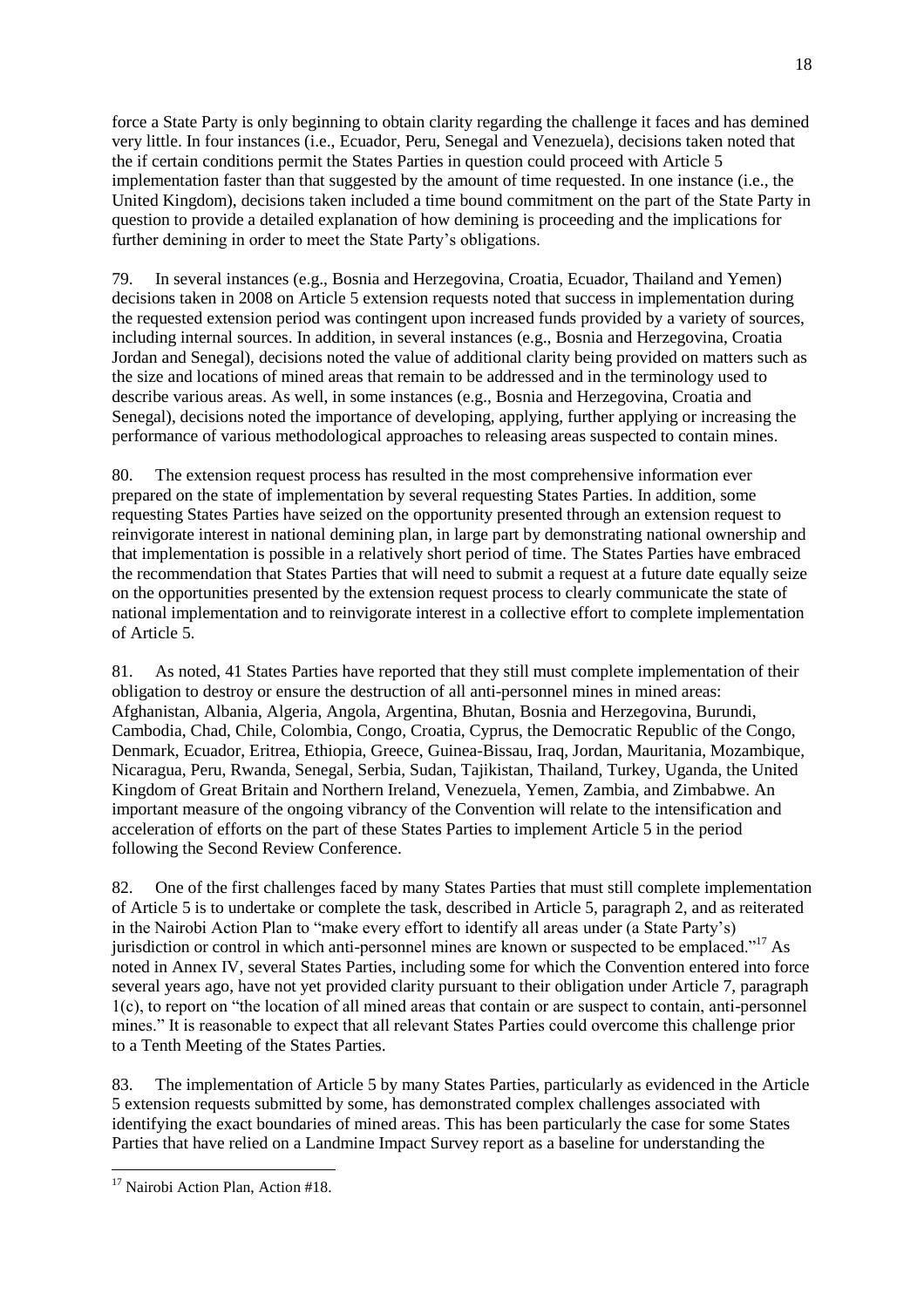approximate size and location of areas suspected to contain anti-personnel mines. In many instances, these and other efforts have resulted in an imprecise identification and significant overestimation of the size of mined areas and has led to inappropriate allocations of time and resources.

84. Based on several years of field-based efforts that were brought to the attention of the States Parties, beginning at the Seventh Meeting of the States Parties, the States Parties have come to understand that large areas have been targeted for manual or mechanical mine clearance even though they did not or do not contain mines or other explosive hazards. Given advances in identifying mined areas, it is now understood that the challenges faced by many States Parties may be less than previously thought and that efforts to fulfil Convention obligations can proceed in a more efficient manner. Those States Parties that must still complete implementation of Article 5 are now greatly aided knowing not to repeat past errors as concerns Landmine Impact Surveys and other survey efforts and by applying recommendations embraced by the States Parties on applying all available methods to achieve the full, efficient and expedient implementation of Article 5.<sup>18</sup>

85. The States Parties understand that three main actions can be undertaken to release from consideration for Article 5 implementation land that has been identified and reported as "mined areas" as defined by the Convention:

- i. Land can be released through non-technical means, such as systematic community liaison, field based data gathering and improved procedures for cross-referencing data and updating databases.
- ii. Land can be released through technical survey, that is, through a detailed topographical and technical investigation of an area to more precisely identify a smaller area requiring clearance, thus enabling the release of the balance of the area investigated.
- iii. Land can be released through clearance, that is, physically and systematically processing an area manually or with machines to a specified depth in accordance with existing best practices to ensure the removal and destruction of all mines and other explosive hazards.

The States Parties have noted that land released through non-technical means, when undertaken in accordance with high quality national policies and standards that incorporate various key principles (including community involvement), is not a short-cut to implementing Article 5.1 but rather is a means to more expediently release, with confidence, areas at one time deemed to be "mined areas".

86. The Article 5 extensions process has demonstrated the inadequacies of the management of information for mine action on the part of several States Parties that are in the process of implementing Article 5. The States Parties, through the recommendations they embraced at the Ninth Meeting of the States Parties, have called for all States Parties implementing Article 5 to ensure that best practices for the management of mine action information are adhered to in order that, if they should at a later date need to request an extension, all necessary information is available to serve as a factual basis for a national demining plan and a time period to be requested. Moreover, high quality information is necessary in order to prepare a compelling declaration of completion.

87. The implementation of Article 5 by some States Parties, particularly as evidenced in the Article 5 extension requests submitted by some and as noted in Annex IV, has demonstrated that a slow pace of work has persisted in some instances. Some States Parties have expressed the view that the number of Article 5 requests submitted itself is inconsistent with the obligation under the Convention to destroy all anti-personnel mines in mined areas as soon as possible. Others have expressed that States Parties requesting extensions should present a realistic plans for the extension period. As well, some States Parties shared the view that each request should be analysed on its own merits taking into

 $18$  Document # APLC/MSP.9/2008/WP.2.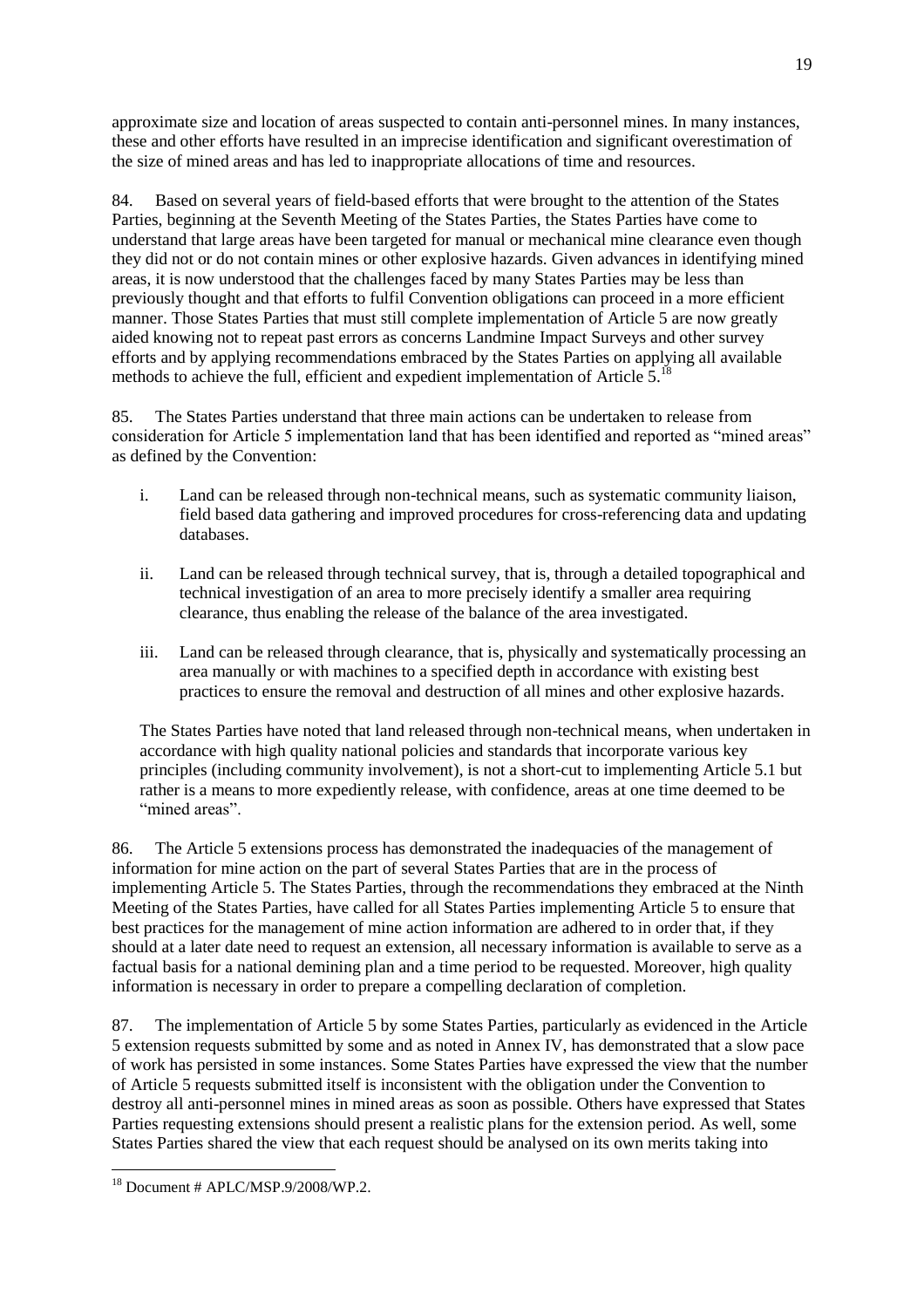account the characteristics and conditions particular to each requesting State Party.

88. The implementation of Article 5 by some States Parties, particularly as evidenced in the Article 5 extension requests submitted by some, has illustrated complexities associated with implementing Article 5 along both non-disputed and disputed borders and in areas that are the subject of sovereignty disputes. The States Parties have recalled that Article 5 implementation, particularly along borders, has an important relationship to the obligation contained in Article 1 of the Convention to never under any circumstances use anti-personnel mines. In this context, the States Parties have noted the need to proceed with Article 5 implementation along borders and in other areas to avoid the semblance of violating Article 1. The States Parties have also noted the importance, where a border dispute exists over land that considered a "mined area", to do the maximum to coordinate work with the relevant State, be it a State Party or a State not party, in such a way that clearance can proceed even where the border is not delineated or demarcated.

89. The States Parties have stressed that women, men, girls and boys are differently affected by landmines. In particular it has been noted that the implementation of Article 5, where relevant, should target and result in benefits for all members of society by diversity mainstreaming in mine action. Some mine action operators now have solid experience in including both women and men in mine clearance, which has been a strengthening of such action. Inclusion of a gender perspective such as full participation of all groups in a community in consultations on mine clearance will also enhance mine action rendering it more efficient and effective. Challenges remain in fully implementing this approach, but culture and tradition do not constitute the main obstacles to doing so. It is rather a lack of resources, knowledge and will that constitute the real barriers.

90. States Parties are required to report on "the measures taken to provide an immediate and effective warning to the population in relation to all areas identified under paragraph 2 of Article 5." In reports submitted in accordance with Article 7, the following INSERT NUMBER States Parties have provided information since the Nairobi Summit related to such measures having been taken: INSERT LIST.

91. The States Parties agreed in the Nairobi Action Plan that "States Parties that have reported mined areas under their jurisdiction or control, where they have not yet done so, will do their utmost to significantly reduce risks to populations and hence reduce the number of new mine victims  $(...)$ " and to "ensure that mine risk education programmes are made available in all communities at risk (....)<sup>" 19</sup> Since the Nairobi Summit, several States Parties have made progress in ensuring that risk has been reduced to their populations, as evidenced through information on casualties furnished by my States Parties. (See Annex VI.) In addition, the States Parties have come to understand that mine risk education (MRE) is but a part of a broader spectrum of risk reduction activities.

92. The States Parties have noted that the traditional view of MRE, as a one-way mass communication of information, though still relevant and beneficial in emergency situations and in isolated incidents were community awareness is assessed as negligible, is no longer considered the best approach on its own in most situations. It is now generally accepted that MRE is most effective when it is carried out as an integral part of mine action and not in isolation from other mine action disciplines. It has become clear that MRE activities provide important support to efforts concerning mine clearance and victim assistance through the collection of information which supports mine action strategic thinking, planning and priority setting.

93. The States Parties have recognised that MRE is most useful when delivered as part of general risk reduction and risk education efforts with sustained community participation and two-way communication being essential. It is understood that in order to ensure the most effective approach, a general assessment of the risk faced by a community should be undertaken to identify whether traditional MRE is required, scarce resources could best be allocated to other risk reduction activities,

<sup>&</sup>lt;sup>19</sup> Nairobi Action Plan, Actions #20 and #21.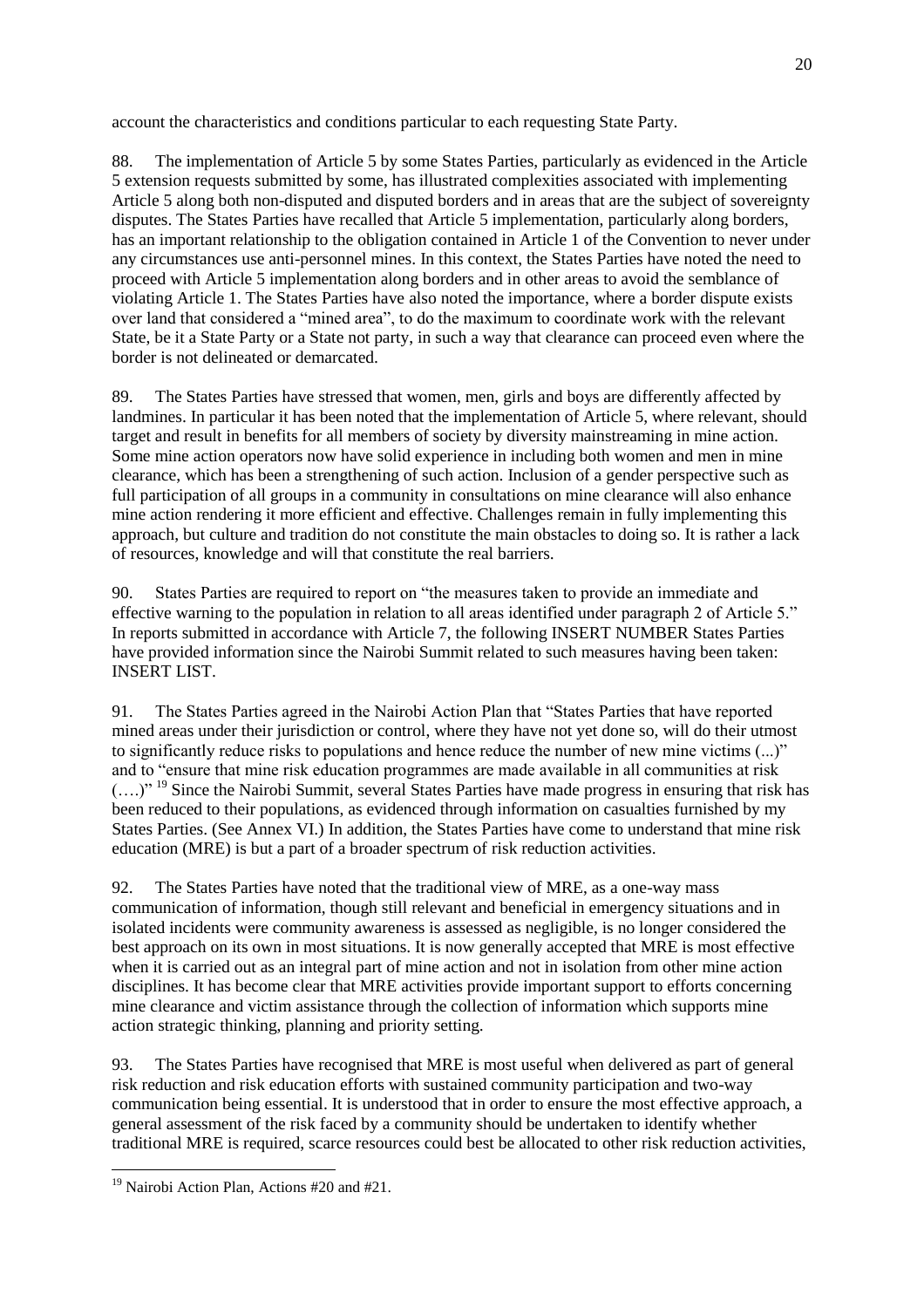MRE can be delivered in conjunction with other risk education reduction and to ensure that the diverse risk reduction needs of any given community are taken into account and that approaches are adapted to different audiences through appropriate messages, techniques and mediums that take age and gender as well as social, economic, political and geographical factors into consideration.

94. The States Parties agreed in the Nairobi Action Plan that they will "strengthen efforts to enable mine-affected States Parties to participate in the fullest possible exchange of equipment, material and scientific and technological information  $(...)$  and "share information on – and further develop and advance – mine clearance techniques, technologies and procedures (....)" Since the Nairobi Summit, INSERT UPDATE

95. The States Parties have come to see that the lessons derived from fulfilling Article 5 obligations are applicable in addressing related challenges associated with other explosive remnants of war. In many instances, the organisational structures, the capacities that have been built and the standards that have been established largely as a result of the need to implement Article 5 are playing an important role in the broader context of dealing with weapons contamination. States Parties such as Albania and Zambia that have worked tirelessly to complete implementation of Article 5 as soon as possible can benefit from these gains. However, they will also require ongoing support in the spirit of the Convention to ensure a sustainable approach dealing with unexploded ordnance (UXO). In a similar vein, at least one State Party, Palau, that has not faced the challenge of destroying emplaced antipersonnel mines is benefitting from assistance derived from its participation in the work of the Convention in the destruction of UXO on its territory.

# **IV. ASSISTING THE VICTIMS<sup>20</sup>**

96. Unlike the clear task and definitive deadlines for stockpile destruction and mine clearance, the Convention's victim assistance obligation is less specific. However, the States Parties have not seen this as an obstacle, but seized upon it as an opportunity to take action. In doing so the States Parties, particularly through the work of the Standing Committee on Victim Assistance and Socio-Economic Reintegration since the Nairobi Summit, have made great advances in formally elaborating understandings regarding what the aim of victim assistance means and how it should be pursued.

97. At the Nairobi Summit, the States Parties formally agreed on a set of understandings that provided the basis for States Parties to act strategically on victim assistance in the period 2005-2009. Since 2005, through the work of the Standing Committee on Victim Assistance and Socio-Economic Reintegration, States Parties have strengthened their understanding of the place of victim assistance within the broader context of disability, healthcare, social services, rehabilitation, reintegration, employment, development, and human rights, recognising that victim assistance efforts should promote the development of services, infrastructure, and policies to address the rights and needs of all women, men, boys and girls with disabilities, regardless of the cause of the disability. Since the First Review Conference, there has been a concerted effort to apply these understandings.

98. At the Nairobi Summit, it was agreed that all States Parties in a position to do so have an obligation to assist mine victims. In addition, it was agreed that this responsibility is most relevant for the States Parties that are ultimately responsible for significant numbers – hundreds, thousands or tens of thousands – of landmine survivors. There are 26 States Parties that have reported a responsibility for significant numbers of survivors: Afghanistan, Albania, Angola, Bosnia and Herzegovina, Burundi, Cambodia, Chad, Colombia, Croatia, the Democratic Republic of the Congo, El Salvador, Eritrea, Ethiopia, Guinea-Bissau, Iraq, Jordan, Mozambique, Nicaragua, Peru, Senegal, Serbia, Sudan,

  $20$  Notwithstanding the fact that the term "mine victim" has a negative connotation relative to the term "mine" survivor", the former is used predominately in this document as it is a term used in the Convention. Moreover, the States Parties in 2004 defined "mine victims" as "those who either individually or collectively have suffered physical or psychological injury, economic loss or substantial impairment of their fundamental rights through acts or omissions related to mine utilization."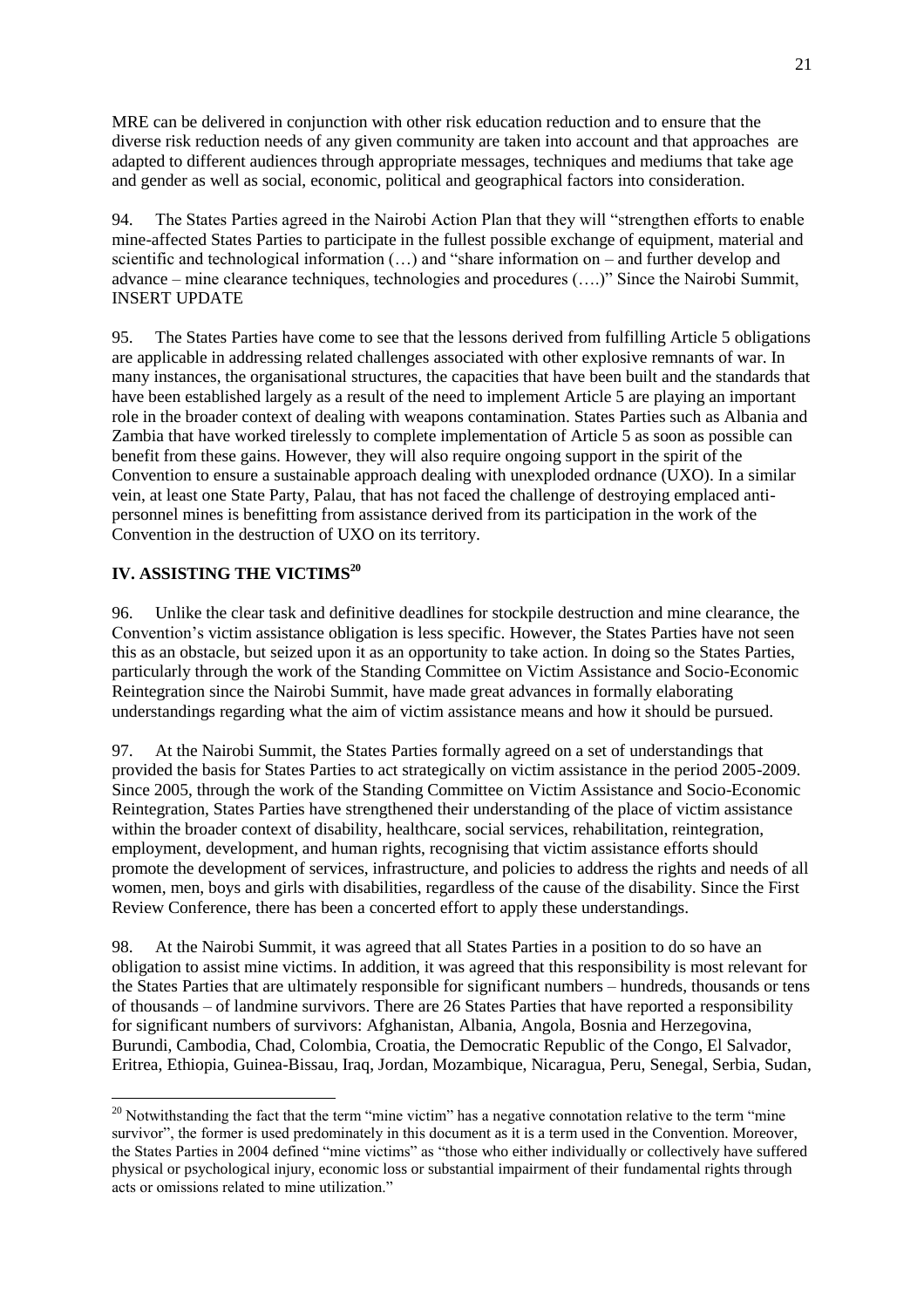Tajikistan, Thailand, Uganda and Yemen. The challenges faced by many of these States Parties in fulfilling their responsibilities are profound. Therefore, while not forgetting the responsibilities to landmine survivors wherever they may be, it was agreed that a greater emphasis must be placed on the fulfilment of the responsibilities by these States Parties and on providing assistance to them where necessary. This focus has provided a useful framework for all States Parties and has supported the implementation of victim assistance obligations at the national level. The States Parties have come to recognise both the value of focusing attention and support where the needs are greatest and that some relevant States Parties may now be in a position to share their experiences with other relevant States Parties in relation to addressing the rights and needs of mine survivors while at the same time implementing their own plan of action.

99. While important understandings and principles were adopted at the Nairobi Summit and while the States Parties established a focus on where the challenge was the greatest and hence where there was the greatest potential for progress toward the ultimate aim as concerns victim assistance, the States Parties still lacked a clear understanding of what could be or should be achieved by a certain point of time. By not knowing what needed to be done by certain key milestone dates like the Convention's Second Review Conference in 2009, the States Parties were setting themselves up for disappointment because there was no measure regarding what it means to have fulfilled their promise to mine victims.

100. In 2005, Co-Chairs of the Standing Committee on Victim Assistance and Socio-Economic Reintegration initiated an effort to ensure concrete progress in meeting the needs of landmine victims before the Second Review Conference. The Co-Chairs developed a foundation tool – a questionnaire – in consultation with key stakeholders, including Handicap International (HI), the Landmine Survivors Network, the World Rehabilitation Fund (WRF), the World Health Organisation (WHO), the ICRC and the ICBL. This questionnaire was inspired by the Strategic Framework for Planning Integrated Victim Assistance Programmes, which was developed by Switzerland in 1999, and was based on the Guidelines for the Socio-Economic Reintegration of Landmine Survivors, which was produced by the WRF and the UNDP in 2003. The main aim of this questionnaire was to encourage the relevant States Parties in question to establish so-called SMART – specific, measurable, achievable, relevant and time-bound – objectives to improve/change the current situation for mine survivors and other persons with disabilities in their country by the Second Review Conference.

101. In 2005, the Sixth Meeting of the States Parties' Zagreb Progress Report summarised the responses to the questionnaire made by 22 States Parties responsible for significant numbers of landmine survivors. These responses provided a much more solid basis for developing a clearer road map regarding what needed to be done between 2005 and the Second Review Conference to achieve the aims of the Nairobi Action Plan in relation to victim assistance. However, the States Parties acknowledged that this was not an end-product but rather an initial step in a long-term planning and implementation process.

102. The States Parties have come to understand that real and sustainable progress rests with sovereign States articulating in their own voices their challenges and plans to overcome them. All Co-Chairs of the Standing Committee on Victim Assistance and Socio-Economic Reintegration since the Nairobi Summit have ensured continuity by building on the achievements of one another and basing their efforts on the logic that the ultimate responsibility of meeting the rights and needs of landmine survivors within a particular State rests with that State. No external actor can define for it what can or should be achieved by when and how in meeting the needs of these survivors. Others may have the ability to assist in understanding challenges and in developing and monitoring the effectiveness and implementation of plans and programmes.

103. Since the Nairobi Summit, the States Parties have come to better understand that the situation for every State is different and that specific priorities for achieving the aims of the Convention in relation to victim assistance should be determined by individual States Parties based on their very diverse circumstances and unique characteristics. However, the States Parties have come to understand that there is one feature that is relevant for all States Parties. The States Parties have come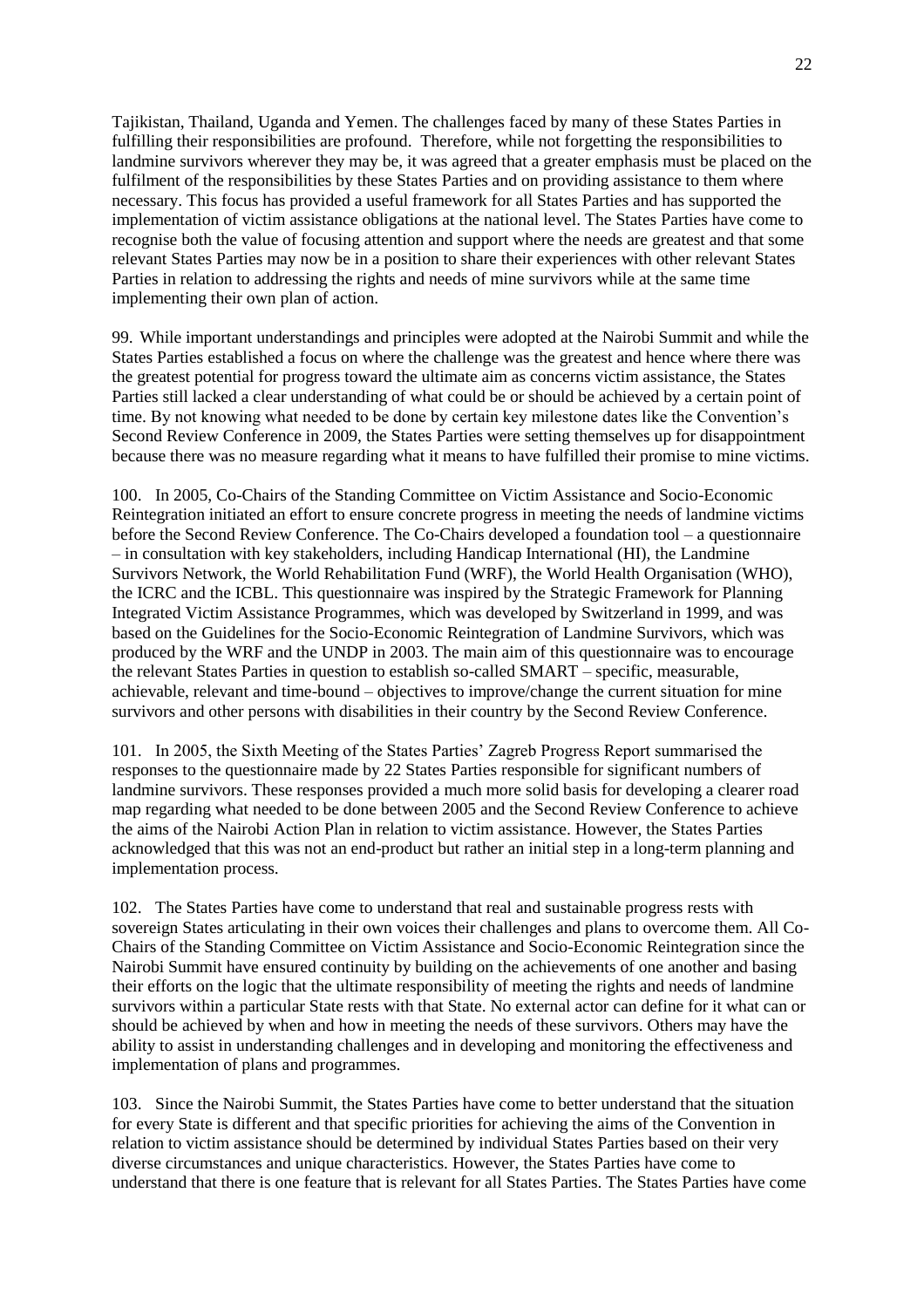to recognise that victim assistance is a process that involves a human rights based and holistic approach in which each component – emergency and continuing medical care, physical rehabilitation, psychological support, and social and economic reintegration / inclusion – is essential and requires specific objectives to ensure high quality standards, availability and accessibility of services to promote the ultimate aim of full and effective participation and inclusion. The States Parties understand that such an approach can only be achieved through collaboration and coordination between all relevant ministries and actors in the disability sector, including persons with disabilities.

104. The States Parties have recognised that the best way to assure progress in achieving the victim assistance aims of the Convention is to work intensively, on a national basis with relevant States Parties in order to reinforce national ownership and ensure the long-term sustainability of victim assistance efforts. Therefore, the primary focus of the work of the Co-Chairs has been to assist national authorities responsible for healthcare, rehabilitation, social services, employment or disability issues more generally in the process of setting their own specific and measurable objectives and developing and implementing plans of action, or when plans for the disability sector already exist ensuring that mine survivors have access to the services and benefits enshrined within those plans and that the relevant ministries are aware of their States' obligations under the Convention.

105. On the basis of earmarked funding provided by Australia, Austria, Belgium, New Zealand, Norway and Switzerland, the ISU has been able to offer inter-ministerial process support to all relevant States Parties and has undertaken intensive process support visits to Afghanistan, Angola, Albania, Bosnia and Herzegovina, Burundi, Cambodia, Chad, Colombia, Croatia, the Democratic Republic of the Congo, El Salvador, Ethiopia, Guinea-Bissau, Jordan, Mozambique, Nicaragua, Peru, Senegal, Serbia, Sudan, Tajikistan, Thailand, Uganda, and Yemen. Process support aims to advance the State's inter-ministerial efforts to establish better objectives and develop and/or implement good plans. The ultimate aims are an improved capacity on the part of the State Party to set its own specific objectives and develop and implement plans of action and a tangible improvement in institutional frameworks to address disability issues and in services available to landmine survivors and other persons with disabilities.

106. Since the Nairobi Summit, progress has been made as most relevant States Parties have engaged, to some extent, in the process of developing SMART objectives and / or a national plan of action to meet the aims of the Nairobi Action Plan in relation to victim assistance. Significant progress has been made in several instances to foster inter-ministerial interaction at the national level. Appropriate experts from relevant State entities are now participating in the work of the Convention. For the first time clear objectives have been established and national plans developed in some relevant States Parties and the aim of assisting landmine survivors is being taken into account in broader disability and human rights approaches.

107. Some relevant States Parties have convened inter-ministerial workshops that have brought together all relevant actors to discuss and consolidate improvements on objectives and the development and implementation of action plans. Since 2005, workshops or seminars to discuss victim assistance in the context of the Convention and / or to develop a plan of action to meet the aims of the Nairobi Action Plan have been convened in at least 13 relevant States Parties: Afghanistan, Angola, Albania, Bosnia and Herzegovina, Cambodia, El Salvador, Ethiopia, Nicaragua, Senegal, Sudan, Tajikistan, Thailand, and Uganda. Furthermore, since 2006, at least five relevant States Parties have convened follow-up workshops to review progress in implementing its plan of action and have developed, or are in the process of developing, revised objectives and plans of action: Afghanistan, Albania, El Salvador, Sudan, and Tajikistan.

108. Since the 6MSP in November 2005, at least 12 relevant States Parties revised their objectives to be more specific, measurable, achievable, relevant, and time-bound – SMARTer: Afghanistan, Albania, Angola, Cambodia, Croatia, Democratic Republic of the Congo, El Salvador, Nicaragua, Serbia, Sudan, Tajikistan, and Uganda. At least 12 relevant States Parties have developed, or have initiated an inter-ministerial process to develop and / or implement, a comprehensive plan of action to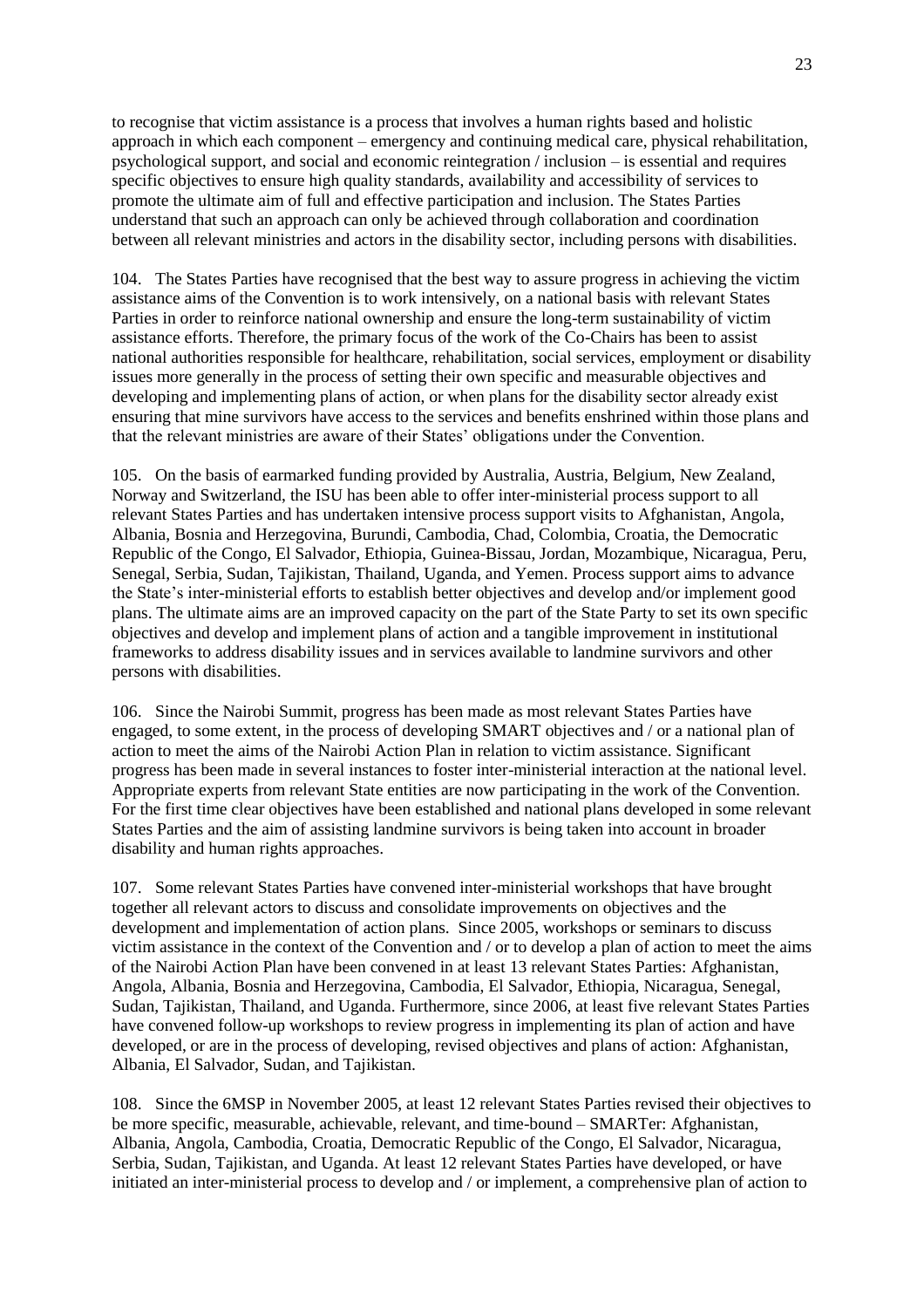meet their objectives: Afghanistan, Angola, Albania, Bosnia and Herzegovina, Cambodia, Chad, Democratic Republic of the Congo, El Salvador, Sudan, Tajikistan, Thailand, and Uganda. Furthermore, at least six relevant States Parties have reported progress in the achievement of specific objectives: Afghanistan, Albania, Serbia, Sudan, Tajikistan, and Yemen.

109. Progress has been made in achieving the victim assistance aim of the Convention. The States Parties recognise that the most identifiable gains have been process-related and the real promise of the Convention is to make a difference on the ground, in the lives of individual survivors and the families of those killed or injured. However, without the full involvement of the appropriate governmental actors and without the application of coherent and realistic strategies, the potential for meaningful, measurable or sustainable difference in the lives of individuals would be limited.

110. The principles adopted by the States Parties at the Nairobi Summit remain valid, namely the non-discrimination of victims, national ownership, and an integrated and comprehensive approach, including one that incorporates a gender perspective, involves the participation of all relevant government agencies, service providers, non-governmental organisations and donors and one that is transparent, efficient and sustainable. While these principles continue to provide a solid foundation, the profile of some principles needs to be raised and some understandings need to be applied with greater vigour in order to achieve additional progress toward the full and effective participation and inclusion of mine survivors, including men, women, boys and girls, in the social, cultural, economic and political life of their communities.

111. The work to implement the Convention has resulted in an increased understanding that addressing the rights and needs of landmine victims is a long-term commitment that will require the coordinated efforts of relevant States Parties, international agencies, non-governmental organisations, the donor community and survivors themselves. The States Parties have come to recognise the importance of the inclusion and active participation of mine victims and other persons with disabilities in the development, implementation and monitoring of policies, plans, and programmes.

112. At the Nairobi Summit, the States Parties adopted a definition of a "landmine victim" that includes individuals, families and communities – those who either individually or collectively have suffered physical or psychological injury, economic loss or substantial impairment of their fundamental rights through acts or omissions related to mine utilisation. While logically the emphasis of the States Parties' efforts have been on addressing the rights and needs of those directly impacted by mines, the States Parties have come to recognise that in some situations it may be necessary to seek to address to a greater extent the needs of families, for example, in the area of psychological support, economic reintegration / inclusion, and support for the education of children, as the impact on the family of those killed or injured should also be taken into account.

113. Since the Nairobi Summit, the States Parties have increased their understanding that victim assistance should be integrated into development plans and poverty reduction strategies. The concept of *inclusive development* has been highlighted as an appropriate mechanism to ensure that landmine victims and other persons with disabilities have access to the same opportunities in life — for healthcare, social services, a life-sustaining income, education and participation in the community as every other sector of a society. However, the States Parties also understand that while integrating victim assistance into development programmes it may be necessary to provide specialised services to ensure that survivors are empowered to participate on an equal basis with others. The States Parties have also come to recognise that development efforts that assist mine victims will in turn benefit from these victims' contributions to their country's development, including the achievement of Millennium Development Goals, through their full participation in social, economic and political spheres. The States Parties in a position to assist have come to recognise the importance of development cooperation that is inclusive of and accessible to persons with disabilities, including mine survivors.

114. Since the Nairobi Summit, the States Parties have strengthened their understanding that a broad gender and diversity perspective is necessary in all victim assistance efforts to address the rights and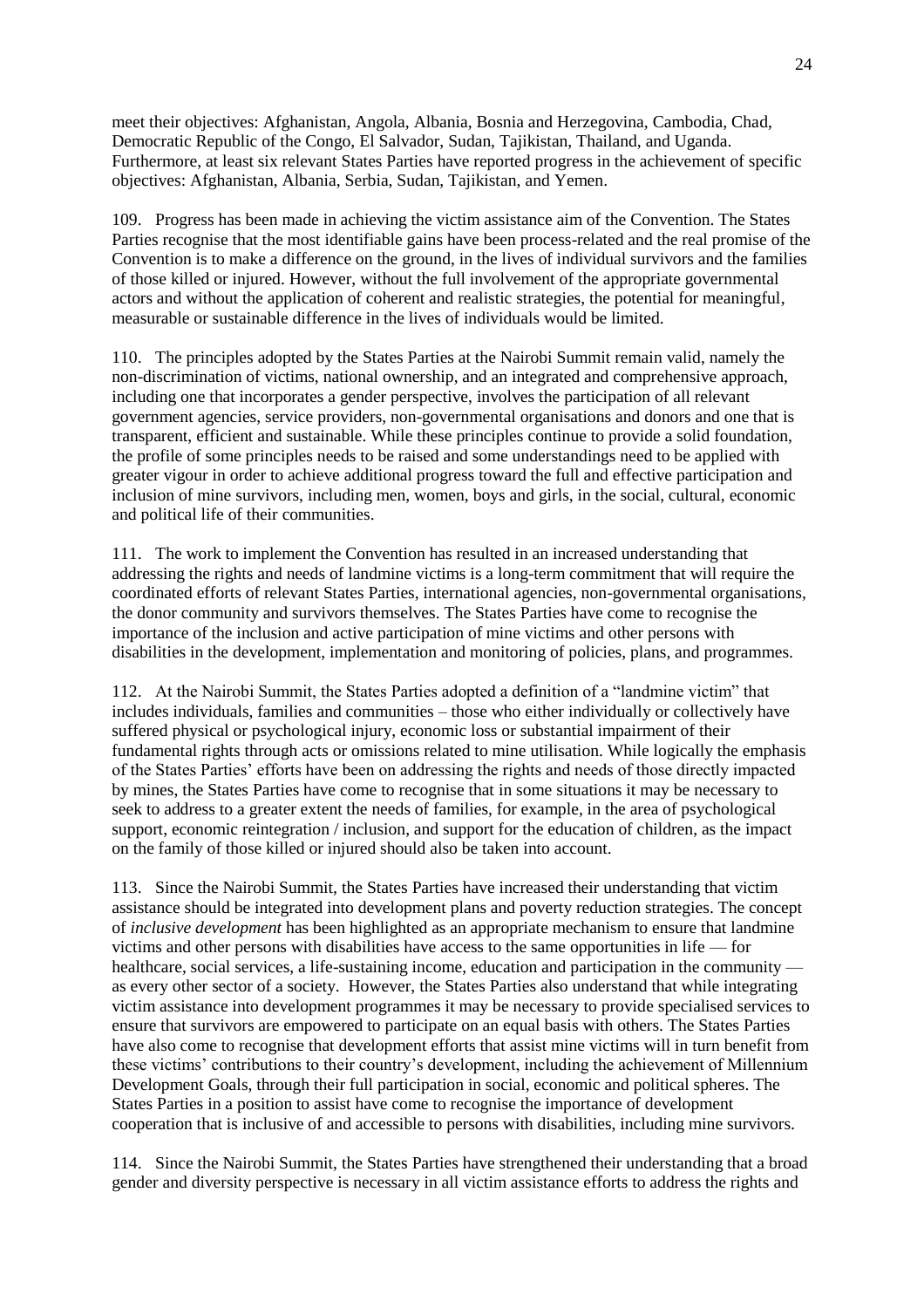needs of women, men, girls and boys with disabilities. The gender dimension of victim assistance will vary according to the local context in terms of how mine accidents affect various groups of people, which must also be taken into consideration in victim assistance efforts. The situation and experience of other persons in vulnerable situations including internally displaced persons, the elderly, and people living in extreme poverty should also be considered in victim assistance efforts.

115. It remains valid that victim assistance does not require the development of new fields or disciplines but rather calls for ensuring that existing healthcare and social service systems, rehabilitation programmes and legislative and policy frameworks are adequate to meet the needs of all citizens — including landmine victims. However, the States Parties acknowledge that greater priority should be accorded to health, rehabilitation and social services systems in areas where landmine victims are prevalent to ensure accessibility to appropriate services. In particular, the States Parties acknowledge that greater efforts are needed to build capacities to provide appropriate emergency medical care to enhance the chances of landmine victims becoming survivors.

116. At the Nairobi Summit, the States Parties agreed that "victim assistance" included work in six areas: data collection to understand the extent of the challenges faced; emergency and continuing medical care; physical rehabilitation; psychological support and social reintegration; economic reintegration; and, the establishment, enforcement and implementation of relevant laws and public policies. These six defined components have worked well to provide a framework for action. However, the States Parties have increased their understanding of the importance and cross-cutting nature of psychological support, including peer support, and the need to raise the profile of this component to assist mine survivors and the families of those killed or injured to overcome the psychological trauma of a landmine explosion and promote their social well-being.

117. Since the Nairobi Summit, the States Parties have increased their understanding on the issue of accessibility at all levels and the need to ensure that victim assistance efforts take into account the social and human rights of women, men, girls and boys with disabilities including the removal of physical, social, cultural, economic, political and geographic barriers.

118. Since 2005, the States Parties have come to recognise the concept of community-based rehabilitation (CBR) as an appropriate mechanism in some States Parties to strengthen, and improve access to, services for mine survivors. The States Parties have come to understand CBR to be a strategy within general community development for enhancing the quality of life of persons with disabilities, including landmine survivors, and their families by improving service delivery for rehabilitation, equalisation of opportunities, poverty reduction and social inclusion of persons with disabilities. CBR is being implemented in many of the relevant States Parties through the combined efforts of persons with disabilities themselves, their families, organisations and communities, and the relevant governmental and non-governmental health, education, vocational, social and other services. It was noted that in December 2009, new CBR guidelines will be launched by the WHO.

119. Since the Nairobi Summit, the States Parties have a much clearer understanding of the challenges faced in addressing the rights and needs of landmine victims and other persons with disabilities. However, the challenges faced are to a large extent common to the broader challenges faced by many developing countries. Challenges also take on different degrees of relevance if the country is in a conflict or post-conflict situation and may or may not apply to varying degrees in affected States. The States Parties recognise that what is important is to ensure that measurable progress is made toward overcoming these challenges. Some of the main challenges include: disability rights often not seen as a priority by policy makers; weak capacity to address disability issues at all levels; limited or lack of inclusion of persons with disabilities in decision making processes; limited disability-related data for planning purposes; services not meeting the needs in terms of both quantity and quality; limited or lack of accessibility to services and opportunities in rural areas; weak State structures and hence weak bureaucratic, human resource, technical and financial capacity to develop, implement and monitor objectives, national plans, and legislation in a transparent manner; inadequate resources to build government capacity to provide services in rural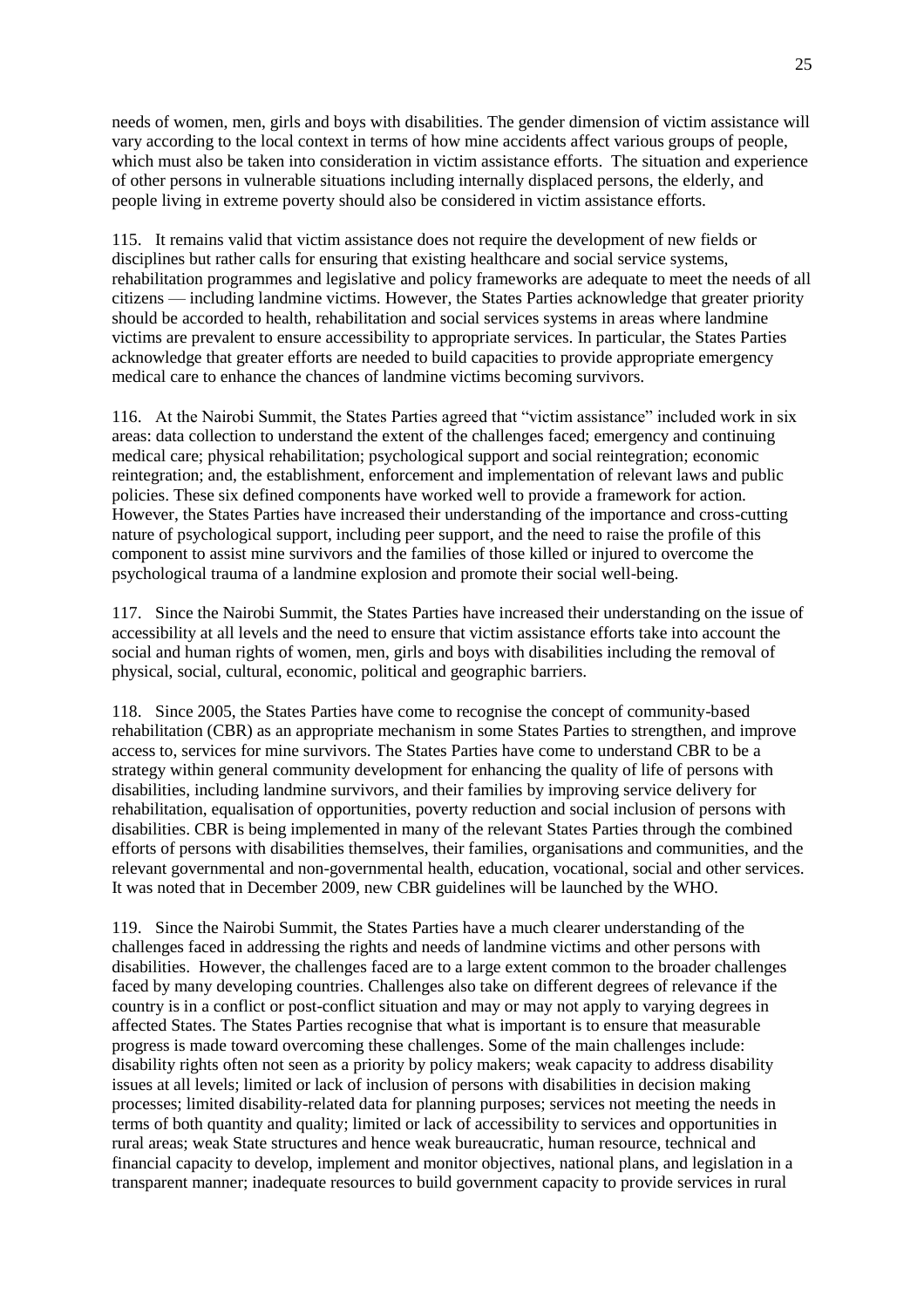areas; lack of sustainability of national ownership, interest and will when faced with other competing priorities; and, inadequate long-term international cooperation and assistance in both the provision of financial resources and technical support and in linking of resources to identified needs.

120. A major achievement of the States Parties is that their efforts have resulted in victim assistance in the context of the Convention having become measurable. Relevant States Parties have responded to the request of the Co-Chairs to provide a detailed update on the status of victim assistance in their country. These reports have been collated into a document entitled *Status of Victim Assistance in the Context of the AP Mine Ban Convention in 26 States Parties: 2005 – 2009* [INSERT DOCUMENT NUMBER]. There is now a body of evidence pointing to how the understandings on victim assistance agreed to at the Nairobi Summit have been converted from words on paper and into action. Furthermore, there is a significantly clearer picture of the magnitude of the challenge as measured, at least, by a credible accounting of the number of survivors in each relevant State Party. While progress has been made in each area of victim assistance, challenges of course remain.

## *Understanding the extent of the challenges faced*

121. At the Nairobi Summit, it was agreed that relevant States Parties would "develop or enhance national mine victim data collection capacities  $(...)^{21}$  The following year, in 2005, accurate and upto-date data on the number of new landmine casualties was available in INSERT NUMBER of relevant States Parties. None of the relevant States Parties were able to provide comprehensive information on the total number of survivors and their specific needs. There was no reported capacity to integrate mine casualty data into the health information system and/or injury surveillance system and no reported effective coordination/referral mechanism. By the Second Review Conference, INSERT NUMBER relevant States Parties had reported that a comprehensive mine casualty data collection mechanism has been established and is functioning. In INSERT NUMBER relevant States Parties there is some capacity to collect information on mine casualties but it is not comprehensive and/or systematic, and INSERT NUMBER report that a capacity is being developed to collect information on mine casualties. In INSERT NUMBER relevant States Parties, there continues to be no reported capacity to collect information on mine casualties.

122. By the Second Review Conference, INSERT NUMBER relevant States Parties had reported that mine casualty data is integrated into the national health information system and / or injury surveillance system, INSERT NUMBER report that there is some capacity to integrate mine casualty data into the health information system and / or injury surveillance system, and INSERT NUMBER had reported that such a capacity is being developed to integrate mine casualty data into the health information system and/or injury surveillance system. Only INSERT NUMBER relevant States Parties have reported no change or improvement in capacity to integrate mine casualty data into broader mechanisms.

123. By the Second Review Conference, INSERT NUMBER relevant States Parties had reported that comprehensive information is available on the numbers and location of mine survivors to support the needs of programme planners and resource mobilisation. In INSERT NUMBER relevant States Parties there is some information available on the numbers and location of mine survivors and in INSERT NUMBER relevant States Parties the capacity to provide comprehensive information is being developed. In INSERT NUMBER relevant States Parties there continues to be no reported capacity to provide comprehensive information.

124. By the Second Review Conference, INSERT NUMBER relevant States Parties had reported that an effective coordination / referral mechanism is in place to improve access to services. In INSERT NUMBER there is a limited coordination / referral mechanism and in INSERT NUMBER the capacity is being developed to implement an effective coordination / referral mechanism. In INSERT NUMBER relevant States Parties there continues to be no reported coordination / referral

<sup>&</sup>lt;sup>21</sup> Nairobi Action Plan, Action #34.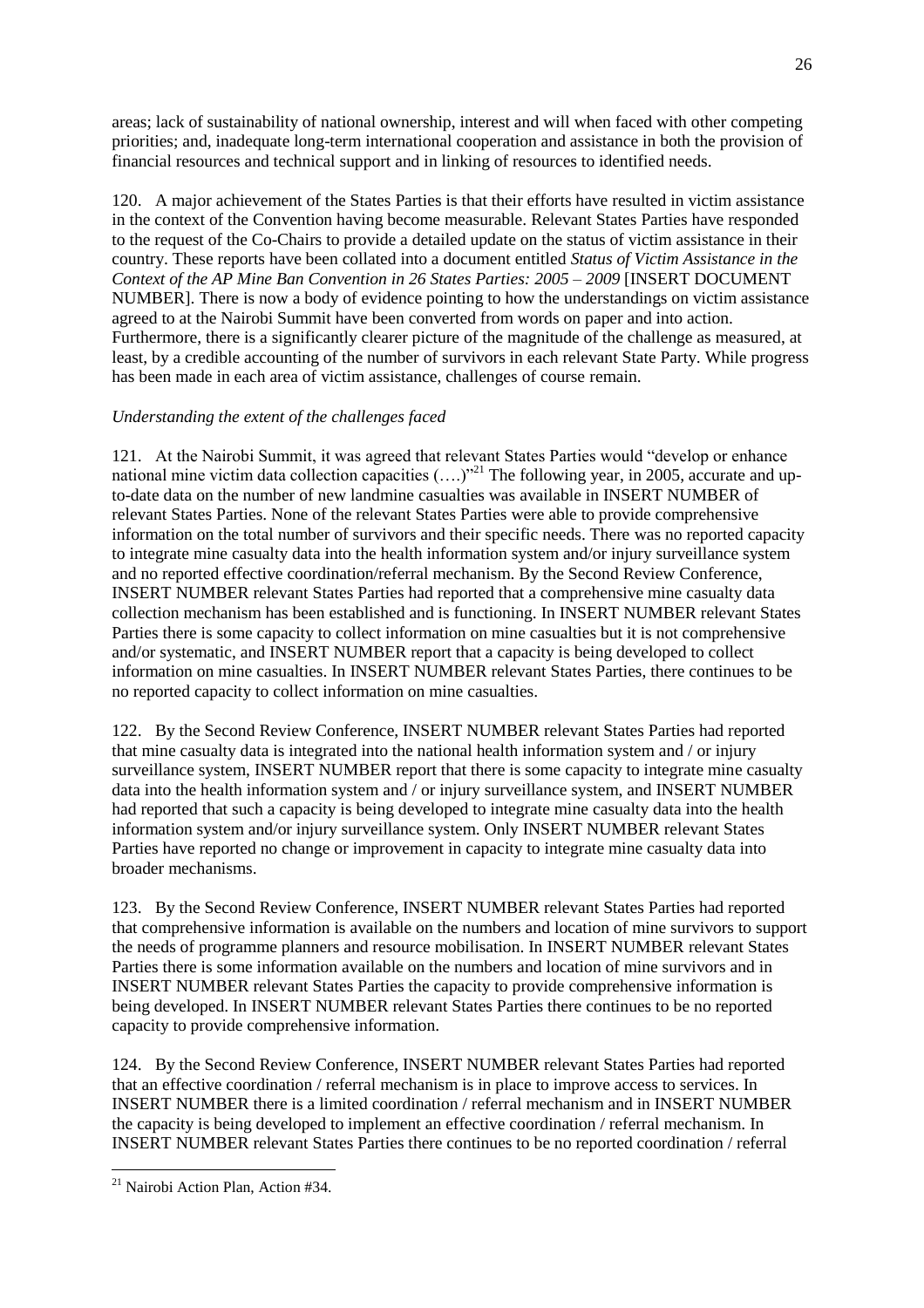#### mechanism.

125. Based on the information provided by relevant States Parties, at least INSERT NUMBER have achieved some degree of progress in improving their capacity to understand the extent of the challenges faced in addressing the rights and needs of landmine victims. However, despite advances made in data collection tools and methodologies, $^{22}$  and in information systems, many relevant States Parties still know little about the specific needs of survivors and the assistance received or needed. Some of the best data collection exercises continue to be performed by actors other than States Parties themselves, with national ownership over this matter not yet achieved. The challenge for many States Parties during the period 2010 to 2014 will be to enhance their disability data collection capacities, including on mine victims, integrating such systems into existing health information systems and ensuring full access to information in order to support the needs of programme planners and resource mobilisation.

### *Emergency and continuing medical care*

126. At the Nairobi Summit, it was agreed that relevant States Parties would "establish and enhance" healthcare services needed to respond to immediate and ongoing medical needs of mine victims (...) and that the provision of appropriate emergency and continuing medical care, or the lack of it, has a profound impact on the immediate and long-term recovery of mine victims.. $^{23}$ 

127. In 2005, in INSERT NUMBER relevant States Parties there was no reported information or services to provide emergency medical care to mine casualties in affected areas was reported to be chronically underdeveloped. By the Second Review Conference, INSERT NUMBER relevant States Parties report that comprehensive services to provide emergency medical care to mine casualties are available in affected areas, INSERT NUMBER report that some level of service to provide emergency medical care is available but there are gaps in services, and INSERT NUMBER report that there is an infrastructure to provide emergency medical care, but that it is experiencing serious disruption and/or shortages or is otherwise weak. Only INSERT NUMBER relevant States Parties report no change/improvement in services for emergency medical care.

128. In 2004, a profound challenge that many relevant States Parties faced was the need to ensure that healthcare workers in affected areas were trained in emergency first-aid to respond effectively to landmine and other traumatic injuries. The States Parties have increased their understanding of the benefits of training lay-people in mine-affected communities to lower mortality rates by providing care as soon as possible after accidents. Trained first responders at the village and community level increases accessibility to services by bringing the services closer to the people. Such training of first responders is being provided in at least INSERT NUMBER relevant States Parties by NGOs such as Trauma Care Foundation (TCF), ICRC, World Health Organisation and INSERT DETAILS OF OTHER TRAINERS.

129. In 2005, INSERT NUMBER relevant States Parties reported that there was no known training for first responders and other trauma specialists in the country or that training was available but was inadequate to meet the needs. By the Second Review Conference, INSERT NUMBER relevant States Parties had reported that appropriate training for first responders and other trauma specialists is available, INSERT NUMBER reported that training for first responders and other trauma specialists is available but its effectiveness is limited by a lack of resources, and INSERT NUMBER reported that training for first responders and other trauma specialists is available but is inadequate to meet the needs. Only INSERT NUMBER relevant States Parties report no change/improvement in available

<sup>22</sup> Guidance documents available since the Nairobi Summit include: the WHO's *Guidelines for Conducting Community Surveys on Injuries and Violence*; Handicap International's *Conducting Survey on Disability: A Comprehensive Toolkit - National Disability Survey in Afghanistan*; and the Mine Action Information Centre's *Landmine casualty data: best practices guidebook*.

<sup>23</sup> Nairobi Action Plan, Action #29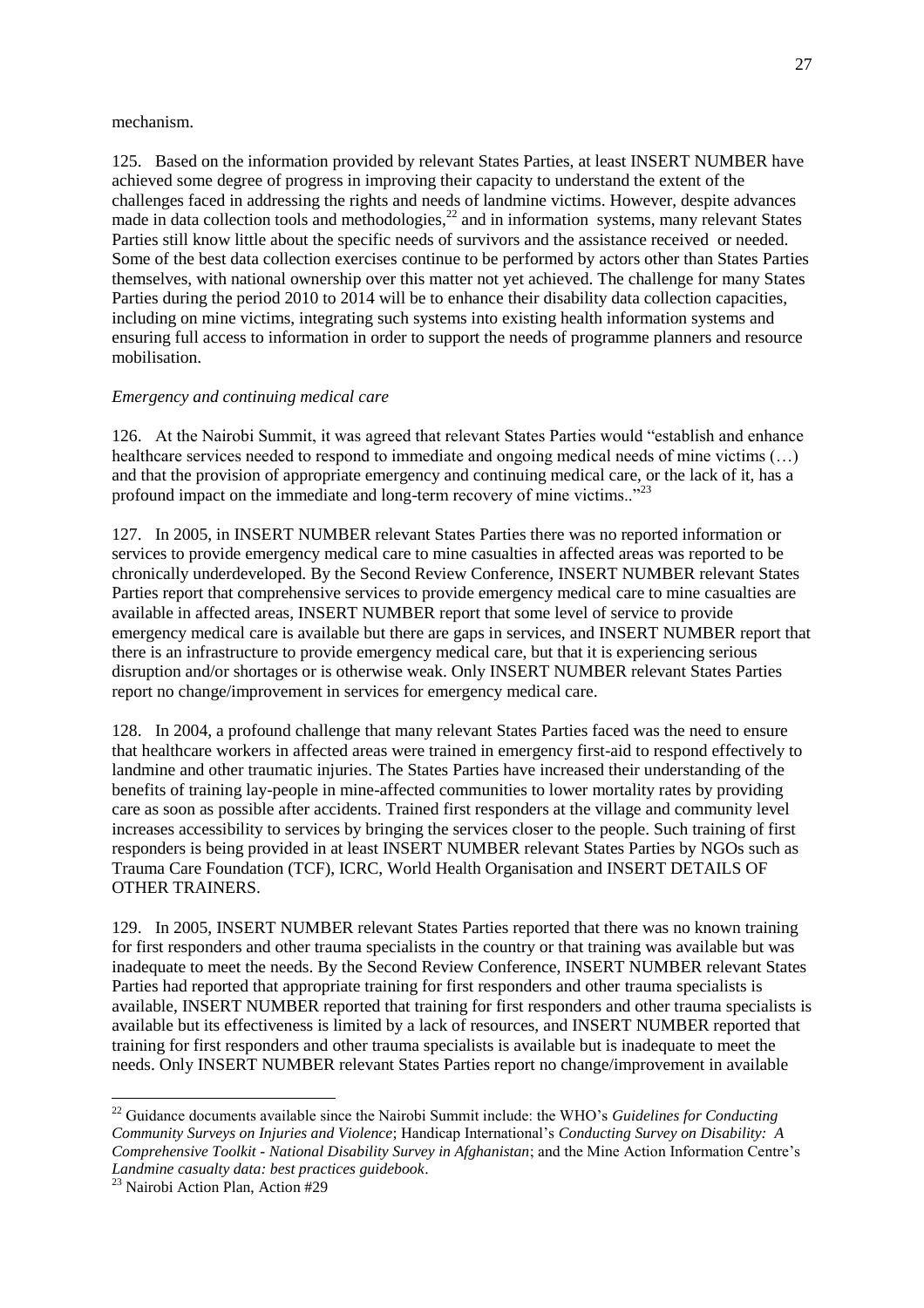#### training.

130. Trauma care provided by well-trained personnel in well-equipped facilities which are located in close proximity to those who may need to access such services is a challenge for many relevant States Parties. Training is also a challenge for many States Parties with respect to trauma surgeons, nurses and other specialists. In 2005, INSERT NUMBER relevant States Parties provided no information or reported that services to provide trauma care in close proximity to affected areas was chronically underdeveloped. By Second Review Conference, INSERT NUMBER relevant States Parties had reported that comprehensive trauma care services, in well-equipped facilities, are located in close proximity to affected areas, INSERT NUMBER reported that some level of services is available but there are gaps in services, and INSERT NUMBER reported that there is an infrastructure to provide services, but it is experiencing serious disruption and/or shortages or is otherwise weak. Only INSERT NUMBER States Parties report no change/improvement in services or no capacity. Training of trauma surgeons and nurses in district hospitals is available through programmes implemented by the World Health Organisation, the ICRC, and NGOs such as Emergency and TCF in at least INSERT NUMBER relevant States Parties. New guidance documents have been developed to assist States Parties in meeting the challenge of providing appropriate trauma care services.<sup>24</sup>

131. Many States Parties continue to face the ongoing challenge of ensuring that medical facilities can provide an adequate level of care with the staff, equipment, supplies and medicines necessary to meet basic standards. Moreover, some States Parties face problems related to the proximity of services to affected areas and difficulties in transporting to these facilities those who require care. In 2005, INSERT NUMBER relevant States Parties provided no information or reported that healthcare facilities in affected areas were chronically under-developed. By the Second Review Conference, INSERT NUMBER relevant States Parties report that healthcare facilities in affected areas have the staff, equipment, supplies and medicines necessary to meet basic standards, INSERT NUMBER report that healthcare facilities have staff, equipment, supplies and medicines but are limited by a lack of resources, and INSERT NUMBER report that healthcare facilities have some staff, equipment, supplies and medicines but are inadequate to meet basic needs. Only INSERT NUMBER relevant States Parties report no change/improvement or no capacity to provide an adequate level of healthcare.

132. Based on the information provided by relevant States Parties, at least INSERT NUMBER have achieved some degree of progress in improving their capacity to provide emergency and continuing medical care to meet the needs of landmine victims. Since the Nairobi Summit, some progress has been made in the training of trauma surgeons, nurses and those providing emergency first-aid, including lay people. Nevertheless, many relevant States Parties continue to report a lack of trained staff, medicines, equipment and infrastructure to adequately respond to landmine and other traumatic injuries. Moreover, while new guidelines have been developed to assist States Parties, a challenge remains in applying these guidelines. The challenge for States Parties in the period 2010-2014 will continue to be to: ensure that healthcare workers and lay people in affected areas are trained in emergency first-aid to respond effectively to landmine and other traumatic injuries; increase training opportunities for trauma surgeons, nurses and other specialists; and to ensure that medical facilities in affected areas can provide an adequate level of care with the staff, equipment, supplies and medicines necessary to meet basic standards.

*Physical rehabilitation*

<sup>24</sup> See for example the WHO's programme for *Integrated Management on Emergency Essential Surgical Care - E-learning tool kit*, 2007, the WHO's *Guidelines for Essential Trauma* Care; WHO's *Essential Trauma Care Project: Checklists for Surveys of Trauma Care Capabilities*; WHO's *Prehospital Trauma Care Systems*; ICRC's *First Aid in armed conflicts and other situations of violence;* ICRC's *Hospitals for war-wounded: a practical guide for setting up and running a surgical hospital in an area of armed conflict*; and IFRC's *Improving Health Care in the Community*.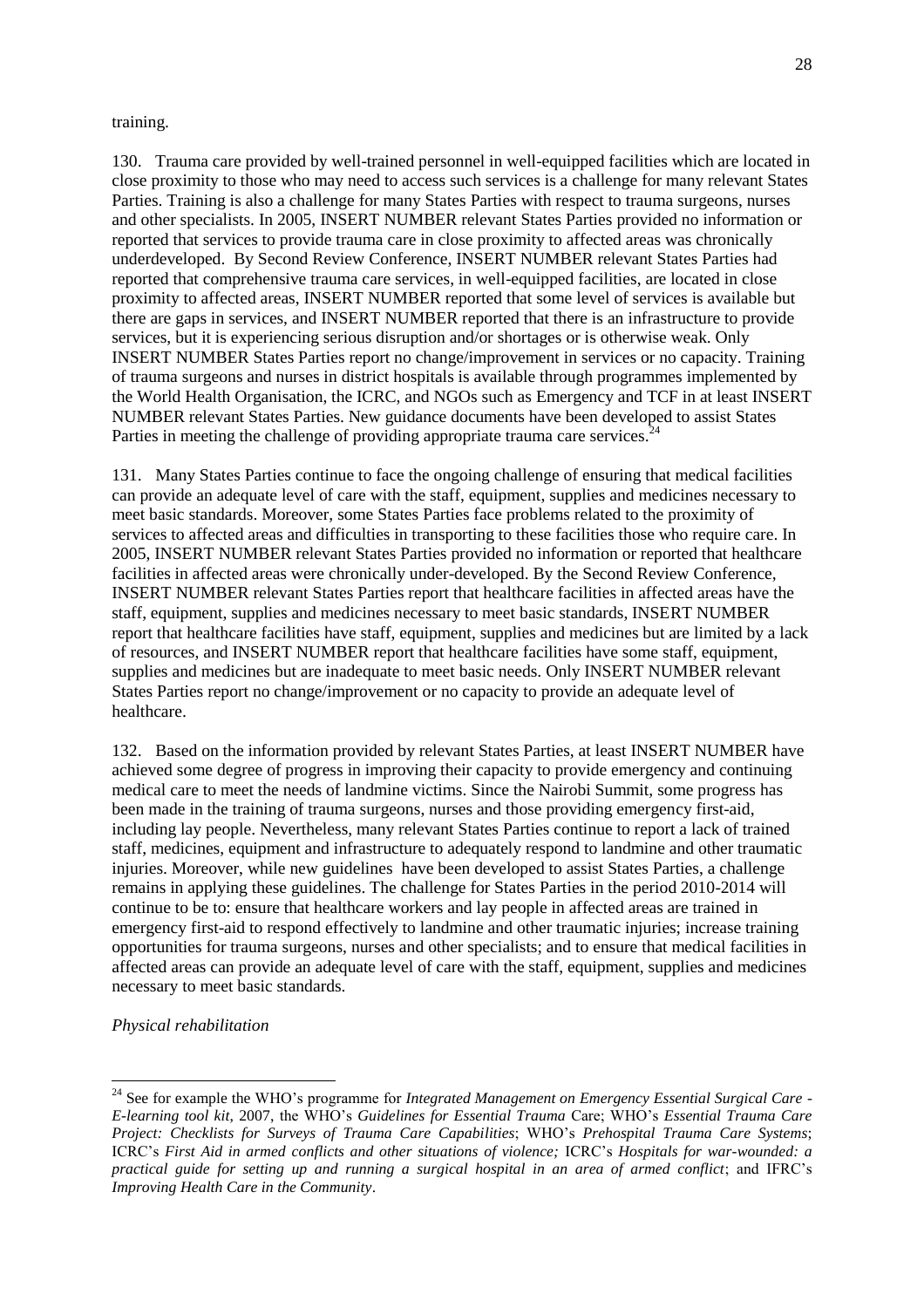133. At the Nairobi Summit, it was agreed that relevant States Parties would "increase national physical rehabilitation capacity to ensure effective provision of physical rehabilitation services (...)" and it was recognised that physical rehabilitation and prosthetic/orthotic services are preconditions to the full recovery and reintegration of landmine survivors and to promote the physical well-being of persons with limb loss, abdominal, chest and spinal injuries, and sight or hearing impairment.<sup>25</sup> Since the Nairobi Summit, the States Parties have come to better understand the need to expand access and ensure the sustainability of national physical rehabilitation capacities. In 2005, in INSERT NUMBER relevant States Parties no information was available on services or physical rehabilitation services for persons with disabilities were reported to be underdeveloped and the needs were not being met. By the Second Review Conference, INSERT NUMBER relevant States Parties had reported that comprehensive physical rehabilitation services, including prosthetic production and repairs, with welltrained personnel in well-equipped facilities, are available and accessible to persons with disabilities, including mine survivors, INSERT NUMBER reported that comprehensive services are available but there are gaps in services and service accessibility and INSERT NUMBER report that there is a physical rehabilitation infrastructure, but it is experiencing serious disruption and/or shortages or is otherwise weak. In INSERT NUMBER relevant States Parties physical rehabilitation services for persons with disabilities continues to be underdeveloped.

134. In 2004, a profound challenge that many relevant States Parties faced was the need to increase numbers of trained rehabilitation specialists including doctors, nurses, physiotherapists and orthopaedic technicians. In 2005, in INSERT NUMBER relevant States Parties, there was no known training for rehabilitation specialists in the country. By Second Review Conference, INSERT NUMBER relevant States Parties report that appropriate training for rehabilitation specialists is available, INSERT NUMBER report that training is available but its effectiveness is limited by a lack of resources, and INSERT NUMBER report that training is available but is inadequate to meet the needs. In INSERT NUMBER relevant States Parties there continues to be no known training for rehabilitation specialists. Such training of physical rehabilitation specialists, including prosthetic and orthotic technicians and physiotherapists, is available through programmes implemented by the ICRC, and NGOs such as HI in at least INSERT NUMBER relevant States Parties.

135. The States Parties recognise the need to engage all relevant ministries as well as national, regional and international health and rehabilitation organisations in the development of plans for the rehabilitation sector to ensure long-term sustainability and effective coordination in advancing the quality of care and increasing the numbers of individuals assisted through physical rehabilitation programmes. In 2005, in INSERT NUMBER of relevant States Parties there was no known multisector rehabilitation plan. By 2009, INSERT NUMBER reported that a multi-sector rehabilitation plan has been developed and implemented, in collaboration with all relevant stakeholders, including persons with disabilities, INSERT NUMBER reported that a plan has been developed but implementation is being limited by a lack of resources, and INSERT NUMBER reported that a multisector rehabilitation plan is planned and/or under development. In INSERT NUMBER relevant States Parties there continues to be no reported multi-sector rehabilitation plan.

136. The States Parties have come to better understand the challenges persons with disabilities, including landmine survivors face in accessing physical rehabilitation services, particularly due to the location and cost of accessing available services. The States Parties recognise that it may be necessary to ensure that survivors have access to transportation to services or that services are available in closer proximity to those needing them, for example through mobile prosthetic clinics. In 2005, in INSERT NUMBER relevant States Parties there were no reported programmes or policies to ensure that geography, cost, age, gender or social status did not present barriers to landmine survivors in accessing physical rehabilitation services. By Second Review Conference, INSERT NUMBER relevant States Parties had reported that programmes and/or policies are in place to ensure that geography, cost, age, gender or social status do not present barriers to landmine survivors in accessing physical rehabilitation services, INSERT NUMBER reported programmes/policies have been

<sup>&</sup>lt;sup>25</sup> Nairobi Action Plan, Action #30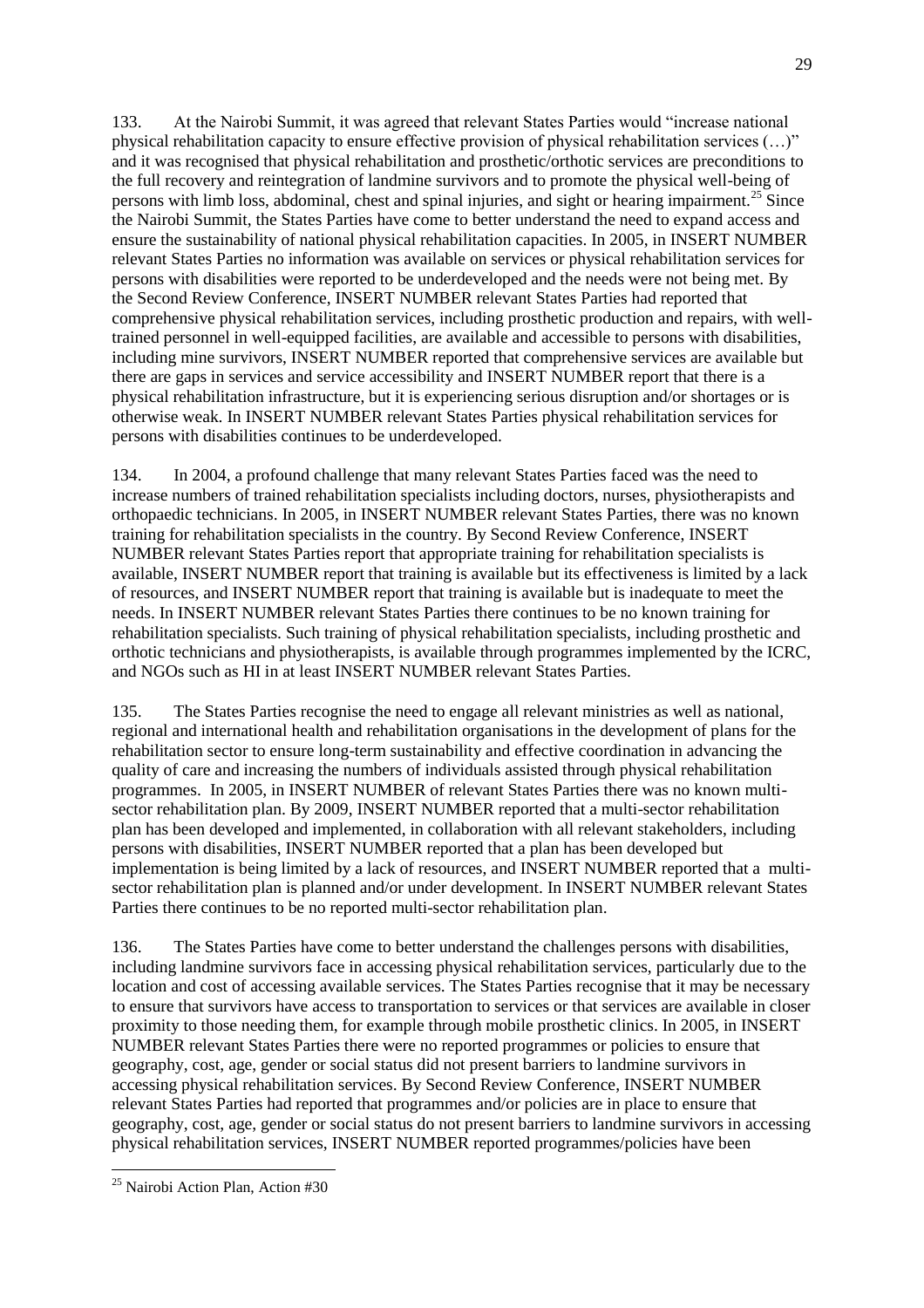developed but their effectiveness is limited by a lack of resources, and INSERT NUMBER reported that programmes/policies have been developed but have not been implemented. In only INSERT NUMBER relevant States Parties there continues to be no reported programmes or policies to improve accessibility.

137. Based on the information provided by relevant States Parties, at least INSERT NUMBER have achieved some degree of progress in improving their capacity to provide services for the physical rehabilitation of landmine survivors. Since the Nairobi Summit, progress has been made in the development of new guidelines, in the training of technical staff in prosthetics / orthotics in affected countries. Nevertheless, needs in this area continue to exceed the level of resources applied to services. The major challenges for many States Parties during the period 2010-2014 will continue to be to: increase numbers of trained rehabilitation specialists including doctors, nurses, physiotherapists and orthopaedic technicians; increase training opportunities for rehabilitation specialists including doctors, nurses, physiotherapists and orthopaedic technicians; improve access to rehabilitation services for survivors living in remote areas; and to increase national resources to ensure the longterm sustainability and quality of physical rehabilitation programmes.

# *Psychological support and social reintegration / inclusion*

138. At the Nairobi Summit, it was agreed that relevant States Parties would "develop capacities to meet the psychological and social support needs of mine victims,  $(...).$ <sup>26</sup> The States Parties continue to understand psychological support and social reintegration/inclusion as being activities that assist mine victims, and the families of those killed and injured, to overcome the psychological trauma of a landmine explosion and promote social well-being. Appropriate psycho-social support has the potential to make a significant difference in the lives of mine victims. The States Parties have come to understand that psychological support, including peer support, is necessary in the immediate aftermath of the accident and may be needed at different times throughout the lifetime of the survivor.

139. In 2004, a profound challenge that many relevant States Parties faced was the need to increase national and local capacities to provide services. In 2005, in INSERT NUMBER relevant States Parties there were no known psychological and social support services. By the Second Review Conference, INSERT NUMBER relevant States Parties had reported that psychological and social support services, with well-trained personnel in well-equipped facilities, are available and accessible to persons with disabilities, including mine survivors, INSERT NUMBER reported that services are available and accessible but are limited by a lack of resources, and INSERT NUMBER reported an infrastructure services but it is experiencing serious disruption and/or shortages or is otherwise weak. In INSERT NUMBER relevant States Parties there continues to be no known psychological and social support services.

140. In 2005, in INSERT NUMBER relevant States Parties there were no known culturally appropriate guidelines on good practice in the provision of psychological and social support. By the Second Review Conference, INSERT NUMBER relevant States Parties had reported that culturally appropriate guidelines on good practice in the provision of psychological and social support have been developed and implemented, INSERT NUMBER reported that guidelines have been developed but implementation is limited by a lack of resources, and INSERT NUMBER reported that guidelines have been developed but not implemented. In INSERT NUMBER relevant States Parties there continues to be no known culturally appropriate guidelines.

141. In 2005, in INSERT NUMBER relevant States Parties there were no known training for psychiatrists, psychologists and/or social workers in the country. By the Second Review Conference, INSERT NUMBER relevant States Parties had reported that appropriate training for psychiatrists, psychologists and/or social workers is available, INSERT NUMBER report that training is available but its effectiveness is limited by a lack of resources, and INSERT NUMBER report that training is

<sup>&</sup>lt;sup>26</sup> Nairobi Action Plan, Action #31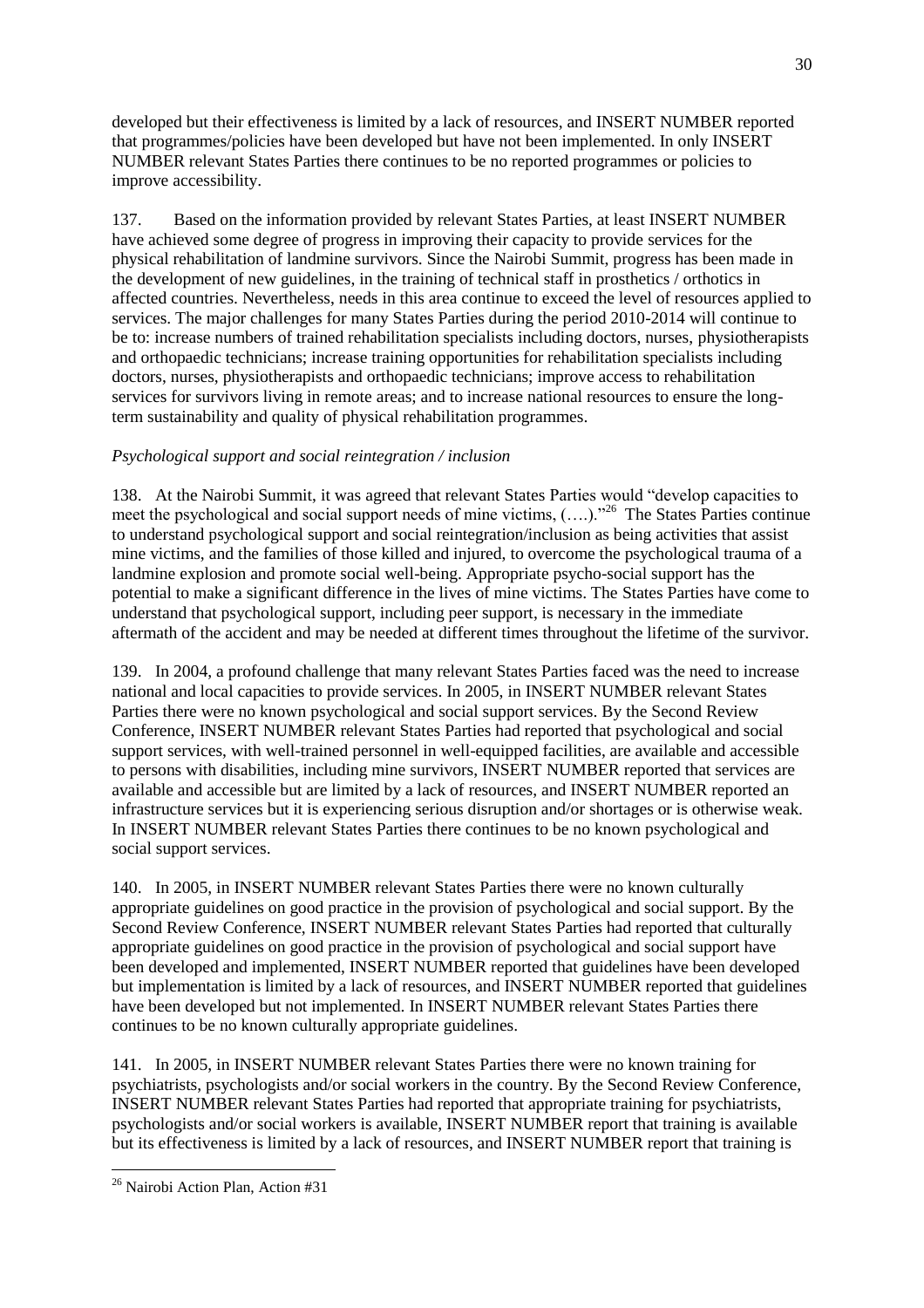available but is inadequate to meet the needs. In INSERT NUMBER relevant States Parties there continues to be no known training available in the country.

142. The States Parties have come to understand that efforts to provide psychological and social support should take full advantage of the fact that mine victims themselves are resources who can act as constructive partners in programmes. In 2005, in INSERT NUMBER relevant States Parties there were no known peer support programmes. By 2009, INSERT NUMBER relevant States Parties report peer support programmes that are available and accessible to mine survivors and other persons with disabilities, INSERT NUMBER report that programmes are available but are limited by a lack of resources, and INSERT NUMBER report that programmes have been developed but are experiencing serious disruption and/or shortages or are otherwise weak. In INSERT NUMBER relevant States Parties there continues to be no known peer support programmes.

143. In 2005, in INSERT NUMBER relevant States Parties there was no known inclusive education plan for children with disabilities, including mine survivors. By the Second Review Conference, INSERT NUMBER relevant States Parties had reported that an inclusive education plan for children with disabilities has been developed and implemented, in INSERT NUMBER a plan has been developed but implementation is limited by a lack of resources, and in INSERT NUMBER a plan is planned and/or under development. In INSERT NUMBER relevant States Parties there continues to be no known inclusive education plan for children with disabilities.

144. In 2005, in INSERT NUMBER relevant States Parties there were no reported programmes or policies to ensure that geography, cost, age, gender or social status did not present barriers to landmine survivors in accessing psychological support and social reintegration services. By the Second Review Conference, INSERT NUMBER relevant States Parties had reported that programmes and/or policies are in place to ensure that geography, cost, age, gender or social status do not present barriers to landmine survivors in accessing services, INSERT NUMBER report programmes/policies have been developed but their effectiveness is limited by a lack of resources, and INSERT NUMBER report that programmes/policies have been developed but have not been implemented. In only INSERT NUMBER relevant States Parties there continues to be no reported programmes or policies to improve accessibility.

145. Based on the information provided by relevant States Parties, at least INSERT NUMBER have achieved some degree of progress in improving their capacity to provide services for the psychological support and social reintegration to address the rights and needs of landmine survivors and the families of those killed or injured. Since the Nairobi Summit, progress has been made in the development of new guidelines, in the training of technical staff in psychological support and social reintegration/inclusion in affected countries.<sup>27</sup> Nevertheless, this is an area that has not received the attention or resources necessary to adequately address the needs of mine victims. The challenge for States Parties during the period 2010 to 2014 will continue to be to: increase national and local capacities to provide psychological and social support services; increase access to psychological and social support services; increase opportunities for training of psychologists, social workers, peer support workers, and teachers; and, increase opportunities for children with disabilities to access education.

### *Economic reintegration*

 $\overline{\phantom{a}}$ 

146. In the *Nairobi Action Plan* it was agreed that relevant States Parties would "actively support the socio-economic reintegration of mine victims, including providing education and vocational training and developing sustainable economic activities and employment opportunities in mine-affected

<sup>27</sup> See for example the IFRC's *Psychological Support: Best Practices from Red Cross and Red Crescent Programmes*; the IFRC's *Community-Based Psychological Support Training Manual*; and Handicap International's *Fun inclusive! Sports and games as means of rehabilitation, integration and integration for children and young people with disabilities*.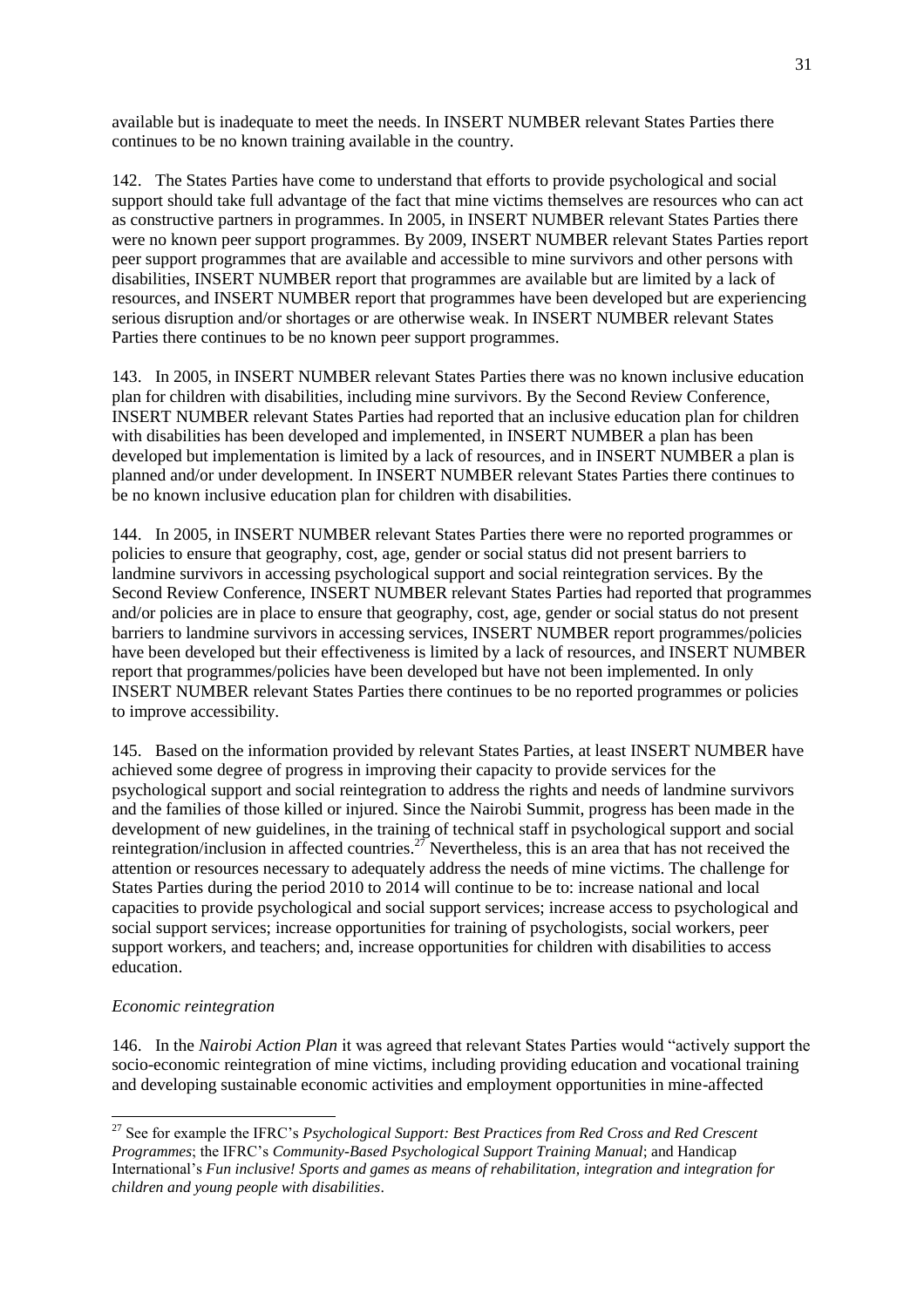communities, integrating such efforts in the broader context of economic development, and striving to ensure significant increases of economically reintegrated mine victims."<sup>28</sup> The States Parties continue to see economic reintegration/inclusion as being assistance programmes that improve the economic status of mine victims, and the families of those killed or injured, in affected communities through education, economic development of the community infrastructure and the creation of employment opportunities. For many survivors and their families, economic empowerment continues to be their highest priority.

147. In 2005, in INSERT NUMBER relevant States Parties there were no reported programmes and services to promote the economic reintegration of mine survivors and/or their families or programmes and services are chronically underdeveloped. By Second Review Conference, INSERT NUMBER relevant States Parties had reported that landmine survivors and other persons with disabilities and/or their families have access to programmes, training, micro-finance schemes and other activities that promote the economic development of their communities, in INSERT NUMBER there are some programmes and services but there are gaps in services, and in INSERT NUMBER there are programmes and services, but these are experiencing serious disruption and/or lack of resources. In INSERT NUMBER relevant States Parties there continues to be no known programmes and services.

148. In 2005, in INSERT NUMBER relevant States Parties there were no reported programmes or policies to ensure that geography, cost, age, gender or social status did not present barriers to landmine survivors in accessing economic reintegration programmes. By the Second Review Conference, INSERT NUMBER relevant States Parties had reported that programmes and/or policies are in place to ensure that geography, cost, age, gender or social status do not present barriers to landmine survivors in accessing services, INSERT NUMBER report programmes/policies have been developed but their effectiveness is limited by a lack of resources, and INSERT NUMBER report that programmes/policies have been developed but have not been implemented. In only INSERT NUMBER relevant States Parties there continues to be no reported programmes or policies to improve accessibility.

149. Based on the information provided by relevant States Parties, at least INSERT NUMBER have achieved some degree of progress in improving their capacity to provide services for the economic reintegration of landmine survivors and the families of those killed or injured. Since the Nairobi Summit progress has been made in developing new guidelines and in implementing programmes in some affected communities.<sup>29</sup> However, in many relevant States Parties there continues to be few opportunities for mine victims to receive vocational training or to access employment and other income generation activities. The States Parties acknowledge that the economic status of mine victims depends largely upon the political stability and economic situation of the communities in which they live. The States Parties have also come to recognise that enhancing opportunities for the economic reintegration of mine victims not only contributes to their self-reliance and psychosocial well-being but can in turn contribute to community development. The challenge for many States Parties during the period 2010 to 2014 will continue to be to: increase income generation and employment opportunities for mine victims in affected areas; and, ensure that development programmes are inclusive of and accessible to mine victims and other persons with disabilities.

#### *Laws and public policies*

 $\overline{\phantom{a}}$ 

150. At the Nairobi Summit, it was agreed that relevant States Parties would "ensure that national

<sup>&</sup>lt;sup>28</sup> Nairobi Action Plan, Action #32

<sup>29</sup> See for example the ILO's *Skills development through community based rehabilitation: A good practice guide*; the ILO's *The right to decent work of persons with disabilities*; ILO's *Job and work analysis: Guidelines on identifying jobs for persons with disabilities*; ILO's *Achieving Equal Employment Opportunities for People with Disabilities Through Legislation: Guidelines*; and Handicap International's *Good Practices for the Socio-Economic Inclusion of People with Disabilities in Developing Countries: Funding Mechanisms for Self-Employment*.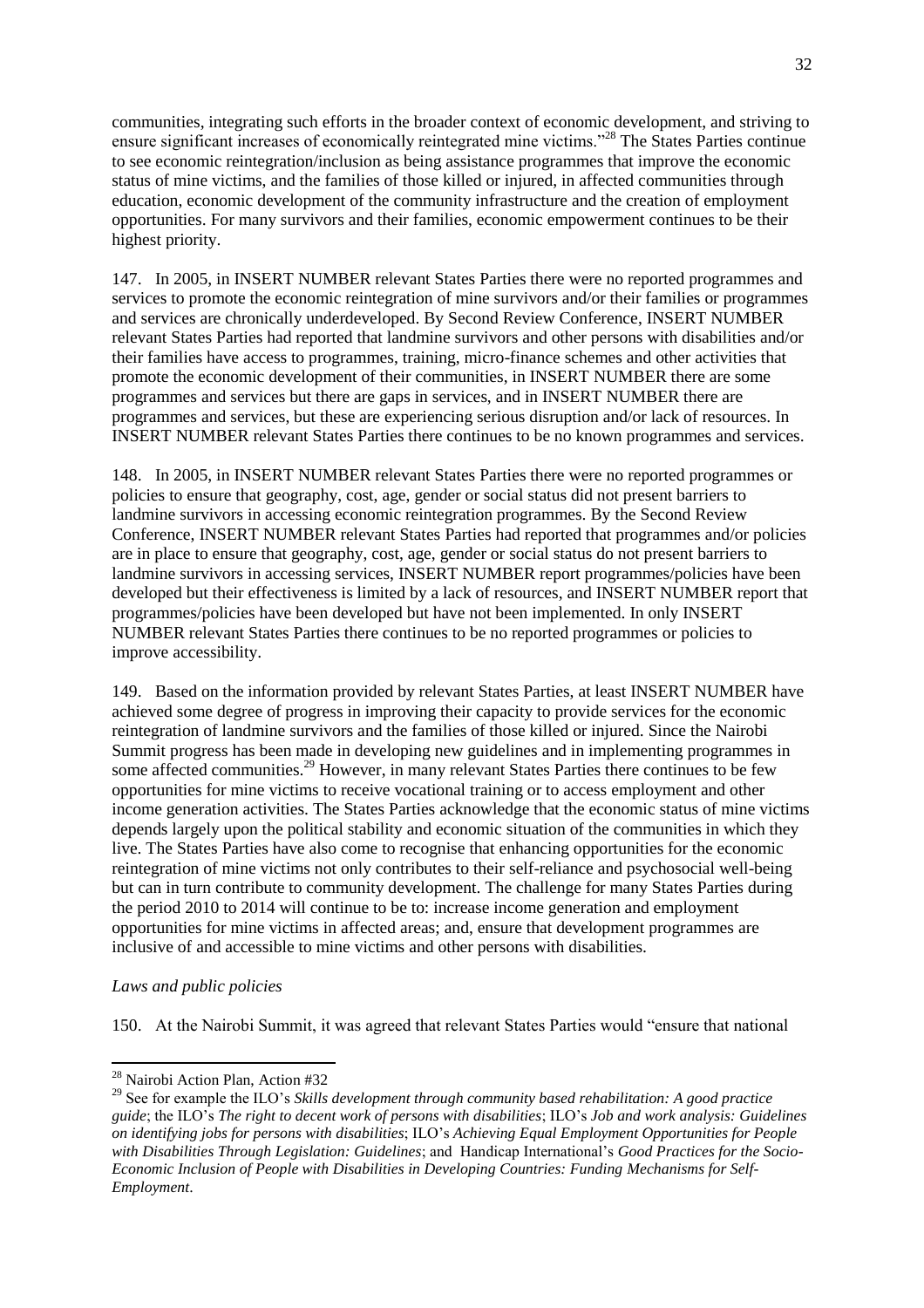legal and policy frameworks effectively address the needs and fundamental human rights of mine victims (….) and assuring effective rehabilitation and socioeconomic reintegration services for all persons with disabilities."<sup>30</sup> The States Parties continue to understand laws and policies as being legislation and actions that promote the rights, accessibility, effective treatment, care, protection and non-discrimination for all citizens with disability, including landmine survivors.<sup>31</sup>

151. In 2005, in INSERT NUMBER relevant States Parties there were no known disability laws or policies. By the Second Review Conference, INSERT NUMBER relevant States Parties had reported that national legal and policy frameworks are effectively addressing the needs and fundamental human rights of mine victims and other persons with disabilities, in INSERT NUMBER laws and/or policies exist but are not being fully implemented and/or their effectiveness or comprehensiveness is inadequate, and in INSERT NUMBER laws and/or policies are planned and/or being developed. In only INSERT NUMBER relevant States Parties there continues to be no reported disability laws or policies.

152. In 2005, in INSERT NUMBER relevant States Parties there was no known policy on accessibility to the built environment. By the Second Review Conference, INSERT NUMBER relevant States Parties had reported that a policy on accessibility to the built environment has been developed and implemented, INSERT NUMBER report that a policy has been developed but it is not fully implemented, and INSERT NUMBER report that a policy is planned and/or being developed. In only INSERT NUMBER relevant States Parties there continues to be no reported policy on accessibility.

153. Based on the information provided by relevant States Parties, at least INSERT NUMBER have achieved some degree of progress in improving legislative and policy frameworks to address the rights and needs of persons with disabilities, including landmine survivors.The challenge for many States Parties during the period 2010 to 2014 will continue to be to: further develop and implement plans to address the rights and needs of landmine victims and other persons with disabilities; fully implement the provisions of the legislation; provide pensions that are adequate to maintain a reasonable standard of living; and, improve accessibility to public and private infrastructure, and to services for people living in remote areas.

#### *Other*

154. At the Nairobi Summit, it was agreed to "ensure effective integration of mine victims in the work of the Convention, inter alia, by encouraging States Parties and organisations to include victims on their delegations."<sup>32</sup> The States Parties continue to recognise the importance and the benefits of the inclusion of landmine survivors and other experts with disability in a substantive way in the work of the Convention at the international level including in Meetings of the States Parties and in the Intersessional Work Programme, but particularly within the home countries of landmine survivors where decisions affecting their wellbeing ultimately are taken. Since the Nairobi Summit, survivors and other experts with disability have participated actively in national workshops to develop plans of action, in regional workshops, and in Meetings of the States Parties and in the Intersessional Work Programme. At least three States Parties – Croatia, Guinea-Bissau and Sudan – regularly include survivors on their delegations to international meetings.

155. Since the Nairobi Summit, the involvement of relevant victim assistance experts in the work of the Convention has increased further to the commitment made at the Nairobi Summit to "ensure an effective contribution in all relevant deliberations by health, rehabilitation and social services

<sup>&</sup>lt;sup>30</sup> Nairobi Action Plan, Action #33

<sup>&</sup>lt;sup>31</sup> See for example the UN and IPU's *From Exclusion to Equality: Realizing the rights of persons with disabilities*; and Handicap International's *Introduction to accessibility: Creating an accessible environment, towards an inclusive society*.

<sup>&</sup>lt;sup>32</sup> Nairobi Action Plan, Action #38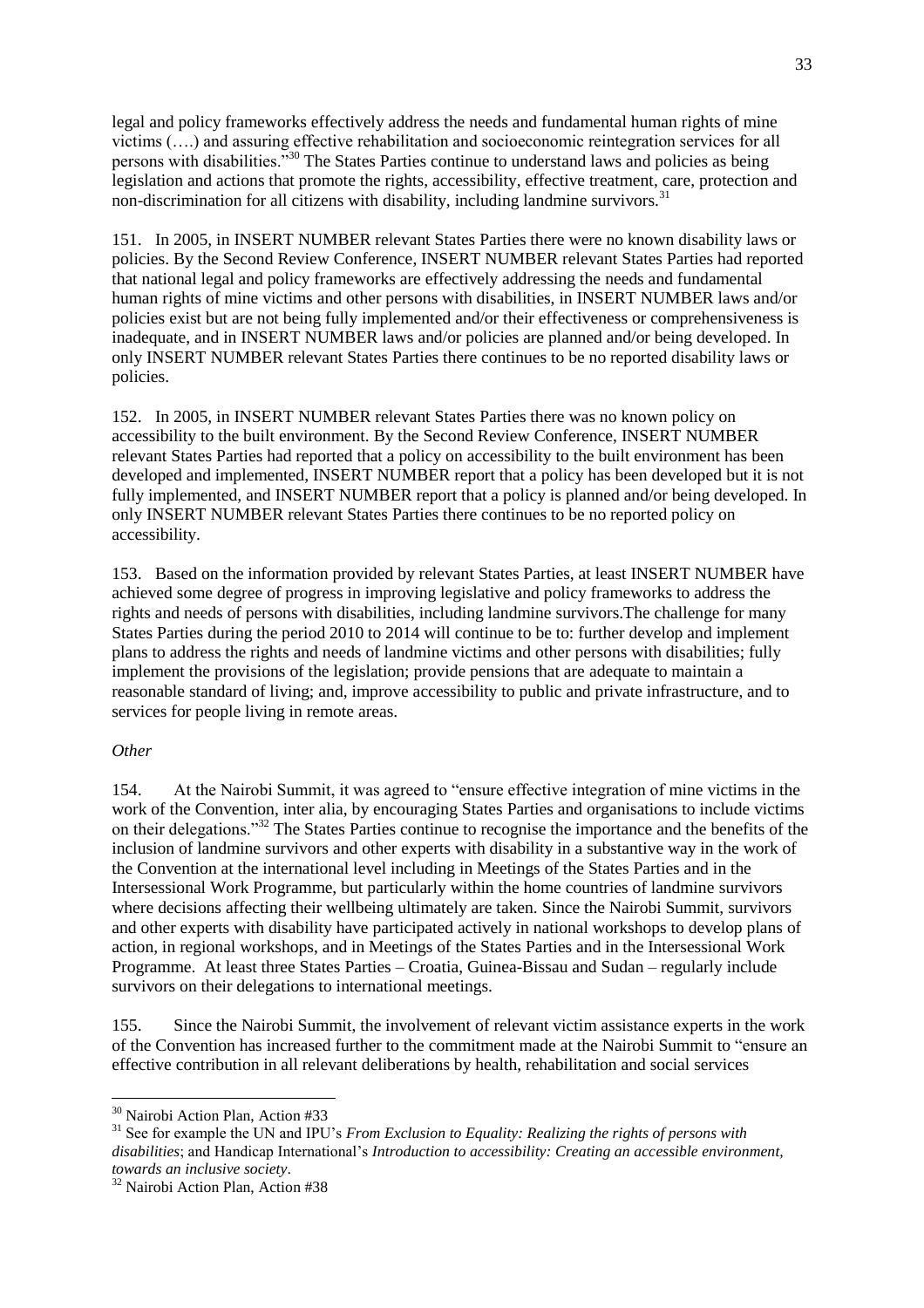professionals.<sup>33</sup> At the June 2005 meetings of the Standing Committee, 5 relevant States Parties included a victim assistance expert in their delegation. More recently, at the Ninth Meeting of the States Parties in November 2008, experts were on the delegations of 21 relevant States Parties.

156. Since 2007, the Co-Chairs have organised programmes for victim assistance experts that have run parallel to the meetings of the Standing Committees and the Meetings of the States Parties. These programmes have made the best possible use of the time dedicated by health, rehabilitation and social services professionals by stimulating discussion and increasing the knowledge of the expert participants on key components of victim assistance. Particular emphasis has been given to the place of victim assistance in the broader contexts of disability, healthcare, social services, and development. In addition to the health, rehabilitation, social services and disability rights professionals from the relevant States Parties, the programme also benefits from the active participation of mine survivors and other experts from international and non-governmental organisations.

157. At the Nairobi Summit, it was agreed to "monitor and promote progress in the achievement of victim assistance goals in the 2005-2009 period, affording concerned States Parties the opportunity to present their problems, plans, progress and priorities for assistance."<sup>34</sup> At the June 2005 standing committee meetings, 18 relevant States Parties provided an update on their victim assistance efforts, 16 relevant States Parties provided an update at the May 2006 meetings, 19 relevant States Parties at the April 2007 meetings, 18 at the June 2008 standing committee meetings, and 19 in May 2009. At the Sixth Meeting of the States Parties, 18 relevant States Parties provided an update, increasing to 23 relevant States Parties at the Seventh Meeting of the States Parties in September 2006, 22 at the Eighth Meeting of the States Parties in November 2007, and 21 at the Ninth Meeting of the States Parties in November 2008.

158. Since the Nairobi Summit, the systematic way in which relevant States Parties have articulated objectives and developed national action plans have provided a basis for more meaningful monitoring of the fulfilment of this aim of the Convention. NGO monitoring now has the potential to be more precise, measuring against clear benchmarks rather than unattainable ideals.<sup>35</sup> In addition, in 2009, a report prepared by HI and the ICBL provided the perspective of landmine victims and service providers on progress since the Nairobi Summit. [INCLUDE COMMENT ON MAJOR FINDINGS OF THIS REPORT]

159. A challenge for the States Parties during the period 2010 to 2014 will be to ensure that efforts to ensure such substantive participation of survivors and other experts does not subside but rather is enhanced.

160. At the Nairobi Summit, the States Parties concluded that "success and lessons learned from the work to implement the Convention have helped inspire further efforts at the international level to protect and promote the rights of persons with disabilities." In 2004 this was certainly the case with respect to the Convention on the Rights of Persons with Disabilities (CRPD). In May 2008, the CRPD entered into force. INSERT NUMBER States Parties to the Anti-Personnel Mine Ban Convention have signed the CRPD, including 16 of the 26 States Parties that have reported a responsibility for significant numbers of landmine survivors. By the Second Review Conference, a total of INSERT NUMBER States Parties to the AP Mine Ban Convention had become parties to the CRPD, including the following 9 of the 26 States Parties reporting responsibility for significant numbers of mine survivors: Croatia, El Salvador, Jordan, Nicaragua, Peru, Sudan, Thailand, Uganda and Yemen.

<sup>&</sup>lt;sup>33</sup> Nairobi Action Plan, Action #39

<sup>&</sup>lt;sup>34</sup> Nairobi Action Plan, Action #37

<sup>&</sup>lt;sup>35</sup> Civil society publications available since the Nairobi Summit which focus on monitoring the victim assistance issue include: *National Legal Frameworks Relating to Persons with Disabilities in Heavily Mine-Affected Countries; Victim Assistance in 2004: Overview of the Situation in 24 States Parties; Landmine Victim Assistance in 2005: Overview of the Situation in 24 States Parties*; and, *Landmine Victim Assistance in 2006: Overview of the Situation in 24 States Parties*.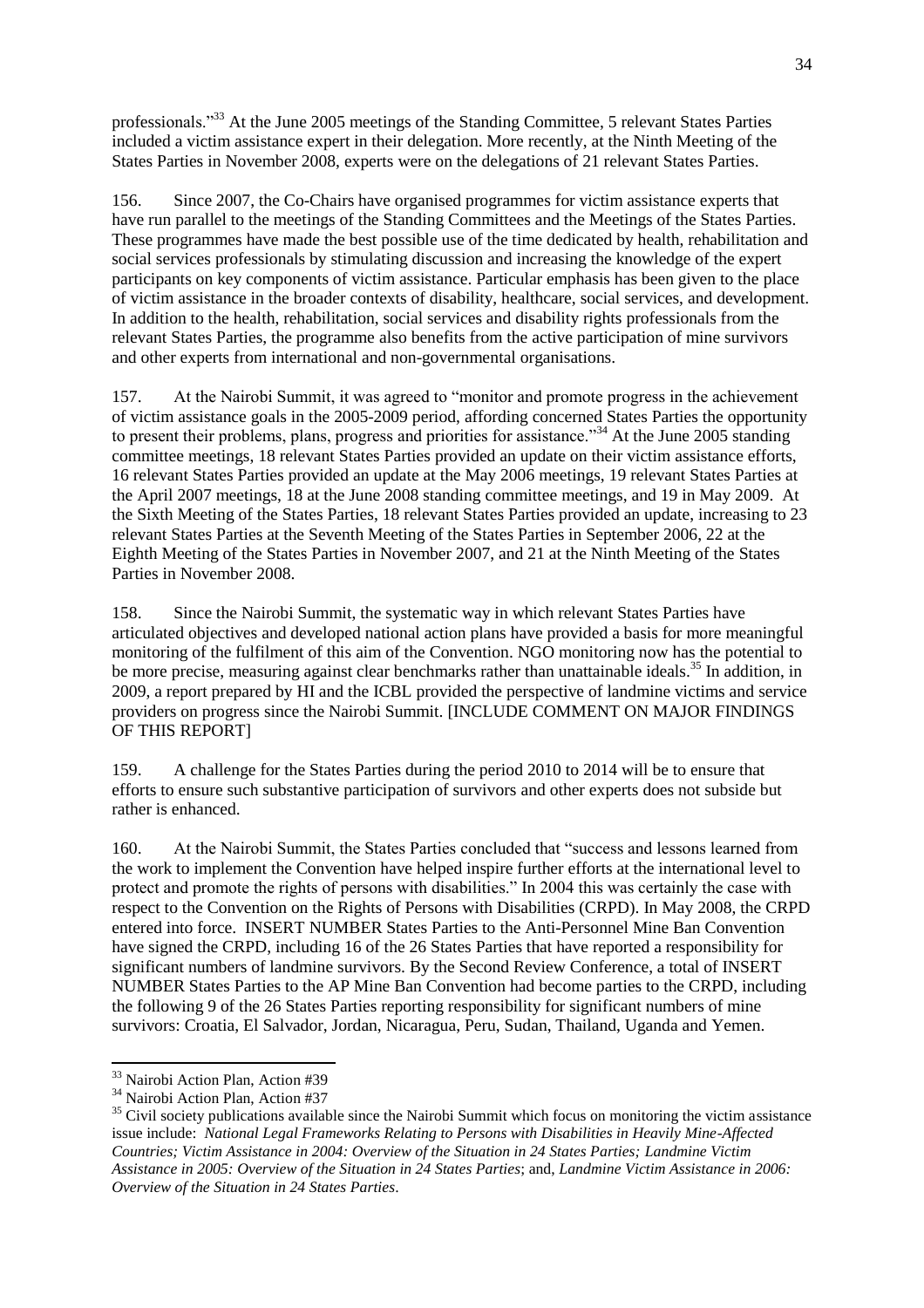161. The States Parties have come to recognise that new developments and understandings, such as the comprehensive manner in which the CRPD records what is required to promote the full and effective participation and inclusion of mine survivors in the social, cultural, economic and political life of their communities, provide a standard by which to measure victim assistance efforts. The CRPD may provide guidance to all States Parties in meeting their responsibilities to persons with disabilities, including mine survivors, and their families. The CRPD can provide the States Parties with a more systematic, sustainable and human rights based approach by bringing victim assistance into the broader context of policy and planning for persons with disabilities more generally. The CRPD has linkages to the six components of victim assistance, particularly through the promotion of: health, including emergency and continuing medical care; personal mobility, including physical rehabilitation and assistive devices; psychological support; education, including primary to tertiary education, vocational education, adult education and lifelong learning; work and employment; adequate standard of living and social protection; participation in cultural life, recreation, leisure and sport; inclusion; accessibility; inclusive development; awareness raising; statistics and data collection; and, legislation, policies and planning.

162. The Convention's work on victim assistance has also helped ensure coherence across the spectrum of international instruments that concern the victims of conventional weapons. The Convention provided the basis for victim assistance to be treated in a comparable manner as legal obligations contained in the Convention on Cluster Munitions. The Convention, not to mention relevant States Parties to it, also inspired the adoption in 2008 of an action plan for victim assistance in the context of the Convention on Certain Conventional Weapons' (CCW) Protocol V on explosive remnants of war. The States Parties have come to recognise that the framework developed for victim assistance in the context of this Convention is equally applicable to addressing the rights and needs of victims of other explosive remnants of war, including unexploded submunitions. The States Parties have come to understand that appropriate steps should be taken to avoid duplication of efforts when implementing all relevant instruments of international law in relation to victim assistance.

## **V. COOPERATION AND ASSISTANCE**

163. The States Parties have come to recognise that strong national ownership is essential for ensuring that cooperation can flourish. Mine-affected States Parties themselves have remarked that national ownership in the clearance of anti-personnel mines and other explosive hazards implies, inter alia, the following five components: (i) high level interest and leadership in fulfilling mine clearance obligations, (ii) a national authority empowered and provided with the human, financial and material capacity to carry out its responsibilities, (iii) a clear understanding the size, location and quality of the Article 5 implementation challenge or a commitment to promptly acquire such an understanding, (iv) a realistic but not unambitious plan to complete implementation of Article 5 in a reasonable amount of time, and, (v) a regular significant national financial commitment to the State's own humanitarian demining programme. It has been noted that, while the existence of these components will not guarantee the that resources will flow in response to needs, demonstrating national ownership makes it significantly more likely that cooperation will flourish between those with needs and those in a position to provide assistance.

164. Of the 41 States Parties that are in the process of implementing the Convention's Article 5 mine clearance obligations, 35 have indicated at meetings of the Standing Committees or Meetings of the States Parties that, in accordance with Article 5, paragraph 1, they are seeking or have sought assistance from other States Parties. (See Annex VII, Table 1.) Since the First Review Conference, many States Parties in a position to do so have demonstrated that they have been fulfilling their obligation to provide assistance by highlighting their aggregate contributions to mine action. Indeed, the annual totals of mine action funding have increased since the period prior to the Nairobi Summit, amounting to over US\$ 2.5 billion between 2004 and 2008. (See Annex VII, Table 2.) However, a dilemma identified in recent years is that the great deal of support generated in general terms for mine action is not addressing the specific needs of some particular States Parties that require assistance in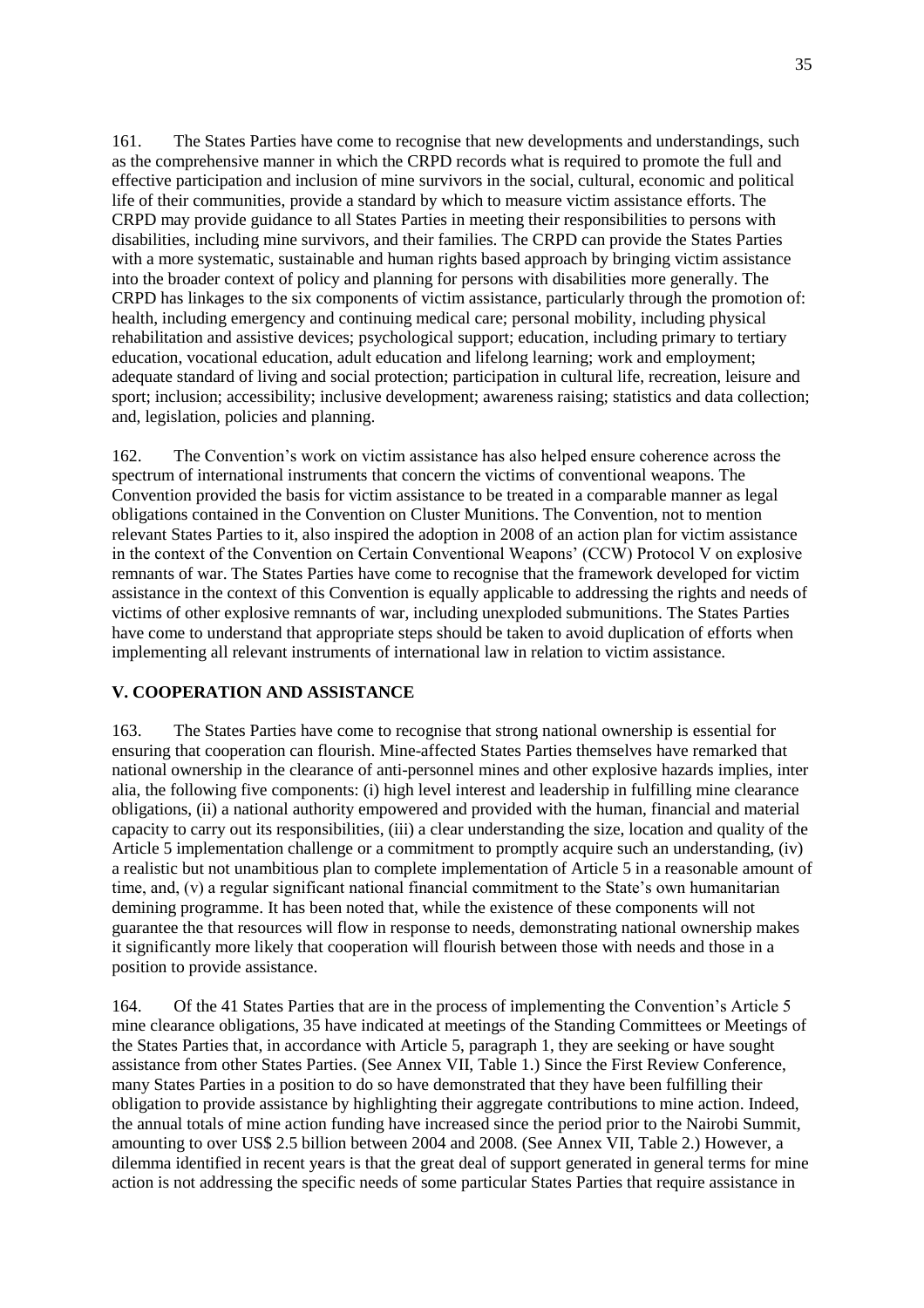implementing Article 5 of the Convention. Meeting resources with needs in a more effective manner will be a challenge for States Parties following the Second Review Conference.

165. At the Nairobi Summit, the States Parties noted that the Convention makes it clear that assistance may be provided through a variety of means, including, inter alia, the United Nations system, international, regional or national organizations or institutions, the International Committee of the Red Cross, national Red Cross and Red Crescent societies and their international federation, nongovernmental organizations, or on a bilateral basis, or by contributing to the United Nations Voluntary Trust Fund for Assistance in Mine Action (UNVTF), or other regional funds. The United Nations system has continued to play a leading role in assisting States Parties. Since the Nairobi Summit, annual total contributions to the UNVTF have steadily increased from US\$ 43.8 million in 2004 to US\$ 92.5 in 2008. Sixteen (16) States Parties that were or continue to be in the process of implementing Article 5 of the Convention have benefitted from funds that have flowed through the UNVTF. (See Annex VII, Table 3.) Since the Nairobi Summit, expenditures from the UNDP's Crisis Prevention and Recovery Trust Fund have exceeded US\$ 20 million each year from 2004 to 2008. Since 2004, 22 States Parties have benefited from expenditures from this fund. (See Annex VII, Table 4.)

166. Since the Nairobi Summit, UN Peacekeeping Assessed Funds have become a significant source of funding for mine action. This is a positive indication that the matter of mine action is now understood as a necessary humanitarian activity in most post-conflict situations. Between 2004 and 2008, over US\$ 113 million of UN Peacekeeping Assessed Funds have been applied to mine action. Five States Parties – Burundi, the Democratic Republic of the Congo, Eritrea, Ethiopia and Sudan – have benefitted, with over US\$ 70 million of these funds being directed to Sudan alone. While the magnitude of funding suggests that impressive progress is being made, little of this progress is being reported formally or informally by these States Parties. A challenge therefore will be to ensure a sound connection between UN Peacekeeping and national efforts to carry out demining and mine action information management on the part of relevant States Parties takes into account the full spectrum of activities undertaken that are consistent with Article 5 implementation.

167. While global "mine action" funding has remained relatively constant and has been impressive, a small number of States Parties are the beneficiaries of the vast majority of funds generated. For example, two States Parties – Afghanistan and Sudan – account for approximately 70 percent of the funds that have flowed through the UN Voluntary Trust Fund for Assistance in Mine Action between 2004 and 2008. Few of the other 35 States Parties in the process of implementing Article 5 that require outside assistance, few of these have been recipients of funds that have flowed from this major funding channel. (See Annex VII, Table 3.) In addition, while in 2004 it was agreed that it was a "challenge for States Parties in a position to do so will be to ensure that necessary support for some of the first mine-affected States to have joined the Convention does not disappear before Article 5 has been fully implemented," some States Parties close to completion in implementing Article 5 have found themselves falling short of acquiring relatively small amounts of funds necessary to complete the task.

168. At the Nairobi Summit the States Parties recorded that a "challenge for both traditional and non-traditional States Parties in a position to do so will be to ensure a renewed commitment to assist others during the period 2005-2009, through means such as dedicated funds to assist in the implementation of the Convention and by mainstreaming support to mine action through broader humanitarian, development, peace-building and peace support programmes." While this understanding explicitly emphasised the importance of "dedicated funds to assist in the implementation of the Convention", concern has been expressed about the closure of expiry of some such dedicated funds. The value of such funding mechanisms has again been highlighted particularly given that not all aspects of implementation are linked to development and consequently that not all demining activities can be funded through generalised development budgets.

169. Since the Nairobi Summit, a number of States Parties working in partnership with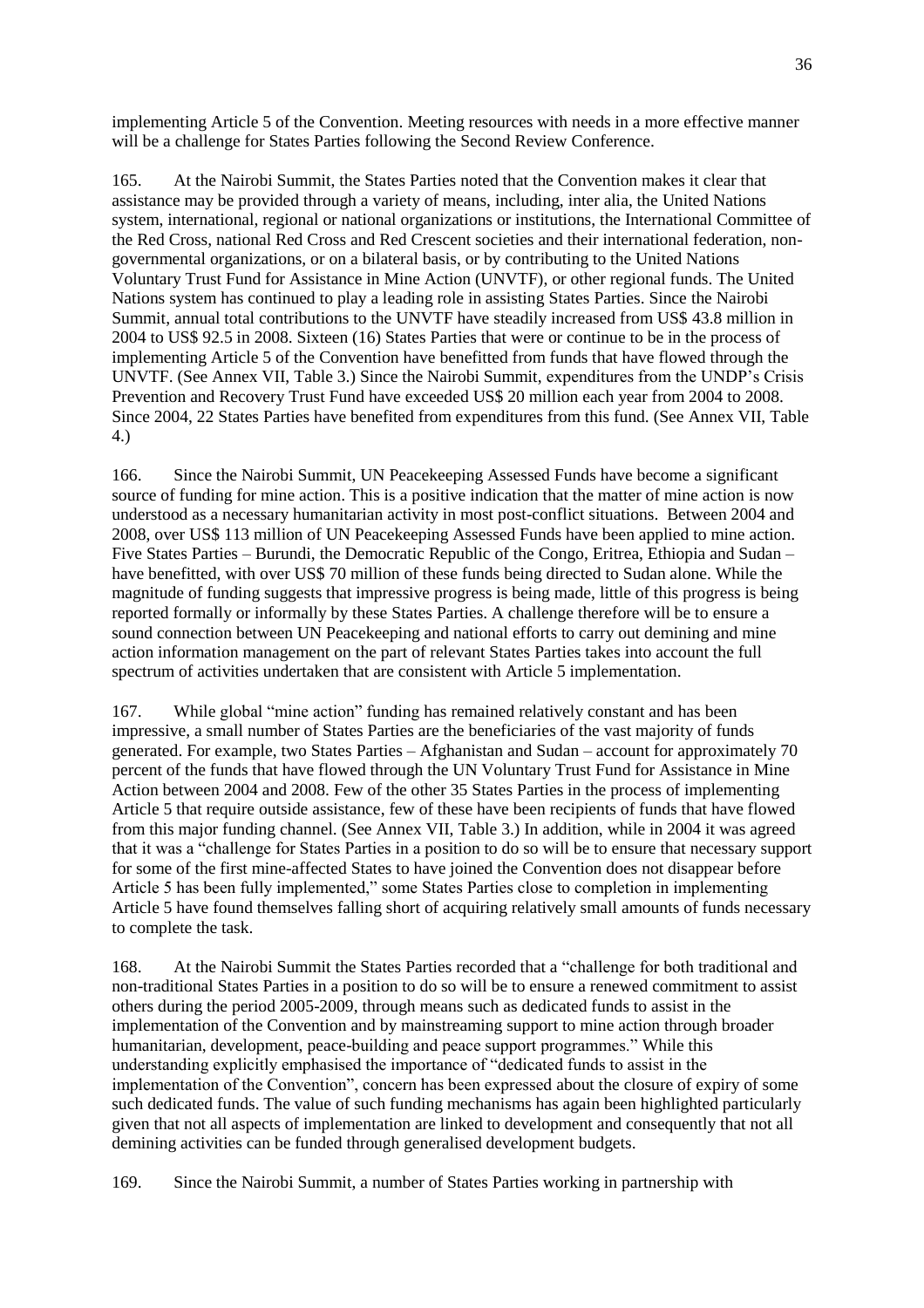organisation such as the UNDP and the GICHD have pursued efforts to link mine action and development. This has included promoting the integration of mine action into development assistance programmes, which has occurred in Australia, Canada and Switzerland. In addition, guidelines have been developed to increase awareness that anti-personnel mines and other explosive remnants of war block development, strengthen coordination between mine action and development organisations, ensure mine action planning and implementation promotes development and poverty reduction efforts, ensure mine action is aligned with development plans, programmes and budgets, encourage development actors to assist mine-affected communities and integrate mine action in their development programming and assist bilateral and multilateral donors to integrate mine action in their development programming.

170. While good efforts have been undertaken to link mine action and development, it has been noted that the among the original reasons put forward by States Parties promoting such a linkage was that it would secure funding for Convention implementation over the long term by placing mine action within a greater budget from which funds could be obtained on a stable and ongoing basis. Concern has been expressed that the focus of discussions on linking mine action and development has shifted from guaranteeing secure and stable funds to a discussion primarily on the complementarity between mine action and development programmes.

171. At the Nairobi Summit, the States Parties agreed to "act upon their obligation under Article 6 (3) to promptly assist those States Parties with clearly demonstrated needs for external support for the care, rehabilitation and reintegration of mine victims, responding to priorities for assistance as articulated by those States Parties in need and ensuring continuity and sustainability of resource commitments.<sup>356</sup> Evidence of States Parties acting on this commitment can be found in the form of the more than US\$ 200 million that has flowed since 2004 in support of emergency medical care, physical rehabilitation and other assistance carried out by international service providers such as the ICRC, Handicap International and relevant UN agencies. The States Parties have commended these organisations for their efforts and have expressed their hope and expectations that the significant amount of funding invested in these organisation's work will have made a difference in the lives of survivors.

172. While it is commendable that such a sizable amount of financial support has been directed to specialised international providers of victim assistance, the States Parties have also continued to recognise the importance of building and sustaining State capacities to address the rights and needs of landmine victims. The majority of reported support has been directed towards international entities with national efforts often underfunded. The challenge for the States Parties in the period 2010-2014 will be to ensure that those in a position to provide assistance support national efforts in the areas that are priorities for States Parties that are responsible for significant number of landmine victims and that victim assistance is on the agenda in bilateral development cooperation discussions between relevant States Parties.

173. At the Nairobi Summit, it was agreed that "the States Parties that have reported mined areas under their jurisdiction or control and those with the greatest numbers of mine victims will ensure that clearing mined areas and assisting victims are identified as priorities, wherever this is relevant, in national, sub-national and sector development plans and programmes, Poverty Reduction Strategy Papers (PRSPs), UN Development Assistance Frameworks, and other appropriate mechanisms (....)" It is now possible to account for the following 15 States Parties in the process of implementing Article 5 and / or responsible for significant numbers of mine victims that have specifically mentioned mine action and / or action on disability issues as parts of their strategy to reduce poverty: Afghanistan, Albania, Bosnia and Herzegovina, Burundi, Cambodia, Chad, Guinea Bissau, Ethiopia, Mozambique, Nicaragua, Serbia, Tajikistan, Uganda, Yemen and Zambia.

174. At the Nairobi Summit, it was agreed that "all States Parties will use, where relevant, their

 $\overline{a}$ <sup>36</sup> Nairobi Action Plan, Action #36.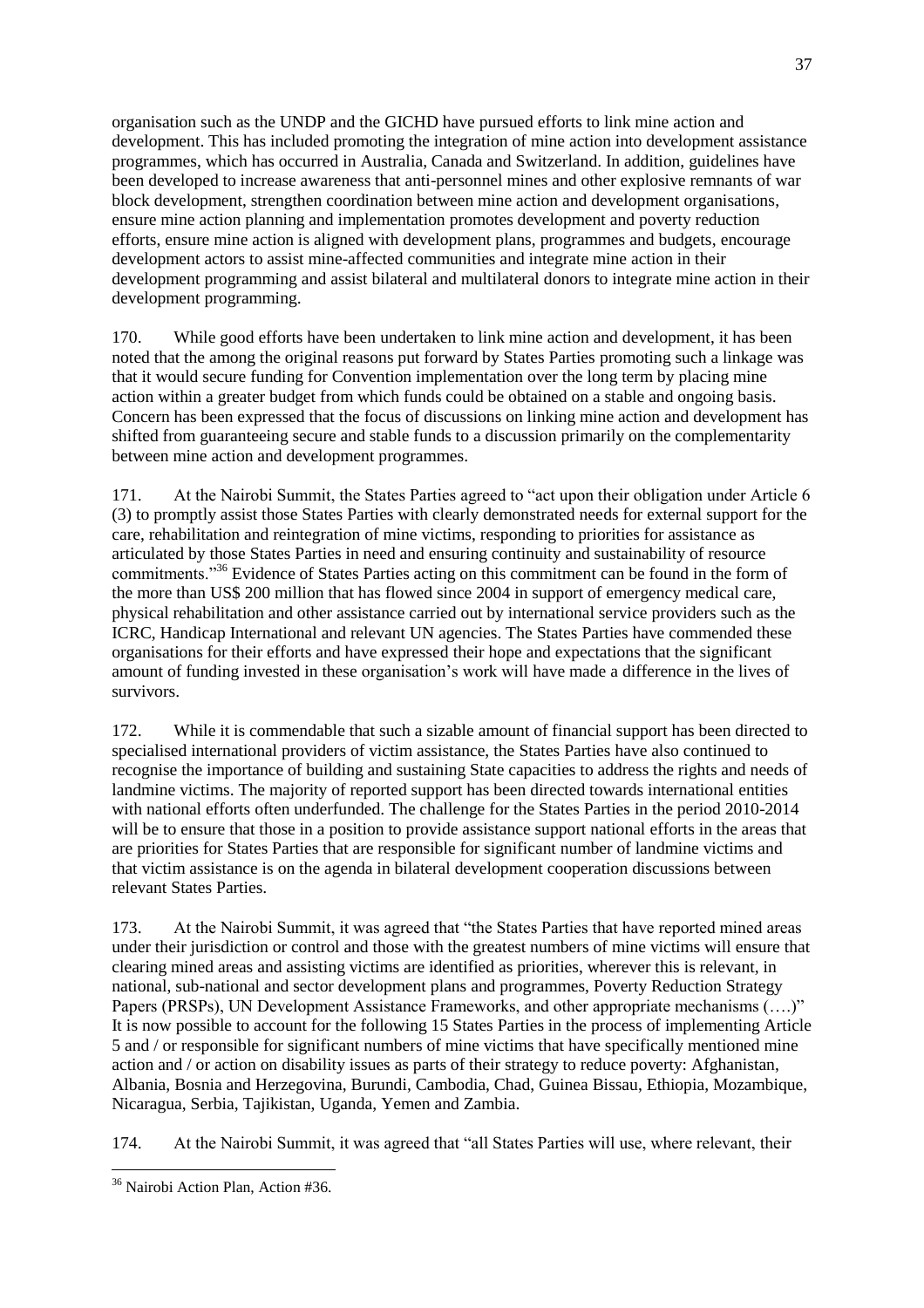participation in decision making bodies of relevant organizations to urge the UN and regional organizations and the World Bank and regional development banks and financial institutions to support States Parties requiring assistance in fulfilling the Convention's obligations, inter alia by calling for the integration of mine action into the UN Consolidated Appeals Process  $(...)^{37}$  Since the Nairobi Summit, mine action has been incorporated in Consolidated Appeals Processes for Afghanistan (2009), Angola (2004), Burundi (2005, 2006 and 2007), Chad (2005 and 2008), the Democratic Republic of the Congo (2004 and 2005), Eritrea (2004 and 2005), Iraq and its region (2009), Sudan (2004, 2006 and 2009), Tajikistan (2004) and Uganda (2005, 2006, 2007 and 2009).

175. At the Nairobi Summit, it was agreed that "States Parties in a position to do so will act upon their obligations under Article 6 (5) to promptly assist States Parties with clearly demonstrated needs for external support for stockpile destruction, responding to priorities for assistance as articulated by those States Parties in need." Few States Parties have required assistance since the Nairobi Summit in destroying stockpiled anti-personnel mines. Nevertheless, in an effort to promote the provision of assistance when assistance is necessary, the States Parties have highlighted that provision of support for mine action in the context of fulfilling Convention obligations, including the obligation to destroy stockpiled mines, is considered Official Development Assistance by the Organisation for Economic Development and Cooperation's Development Cooperation Directorate.

176. At the Nairobi Summit, it was agreed that "States Parties in a position to do so will continue to support, as appropriate, mine action to assist affected populations in areas under the control of armed non-state actors, particularly in areas under the control of actors which have agreed to abide by the Convention's norms."<sup>38</sup> Since the Nairobi Summit, it was reported that assistance efforts led to the destruction of stockpiled mines by seven armed non-State actors that are signatories to the Geneva Call's Deed of Commitment.

177. Since the Nairobi Summit, the Convention's cooperation and assistance provisions have continued to serve as the model for other instruments of international law, underscoring that partnership is essential to addressing the totality of the problems caused by explosive hazards.

## **VI. TRANSPARENCY**

178. At the Nairobi Summit, the States Parties recognised that transparency and the effective exchange of information, "through both formal and informal means," would be "equally crucial to fulfilling their obligations during the period 2005-2009." Since the Nairobi Summit, the exchange of information between States Parties has been vibrant, particularly on the part of States Parties in the process of implementing key provisions of the Convention which have made good use of Meetings of the States Parties and the Intersessional Work Programme to share information on their problems, plans, progress and priorities for assistance. New tools have been developed to assist in the formal and informal exchange of information. However, rate of adherence to the Convention's reporting obligations has waned since the Nairobi Summit.

179. At the close of the Nairobi Summit, a total of 141 of the 144 States that had ratified or acceded to the Convention had been required to submit such an initial transparency information in accordance with Article 7, paragraph 1 of the Convention. All had done so with the exception of the following 6 States Parties: Cape Verde, Equatorial Guinea, Gambia, Guyana, Saint Lucia, and Sao Tome and Principe. Since the Nairobi Summit, an additional 13 States have ratified or have acceded to the Convention and hence have been obliged to have provided initial transparency information: Bhutan, Brunei Darussalam, the Cook Islands, Ethiopia, Haiti, Indonesia, Iraq, Kuwait, Latvia, Montenegro, Palau, Ukraine and Vanuatu. Each of these has provided an initial transparency report as required. In addition, of the six (6) States Parties that had not provided an initial transparency report as required by the close of the Nairobi Summit, three (3) have now done so: Guyana, Saint Lucia and Sao Tome and

 $\overline{a}$ <sup>37</sup> Nairobi Action Plan, Action #48.

<sup>38</sup> Nairobi Action Plan, Action #46.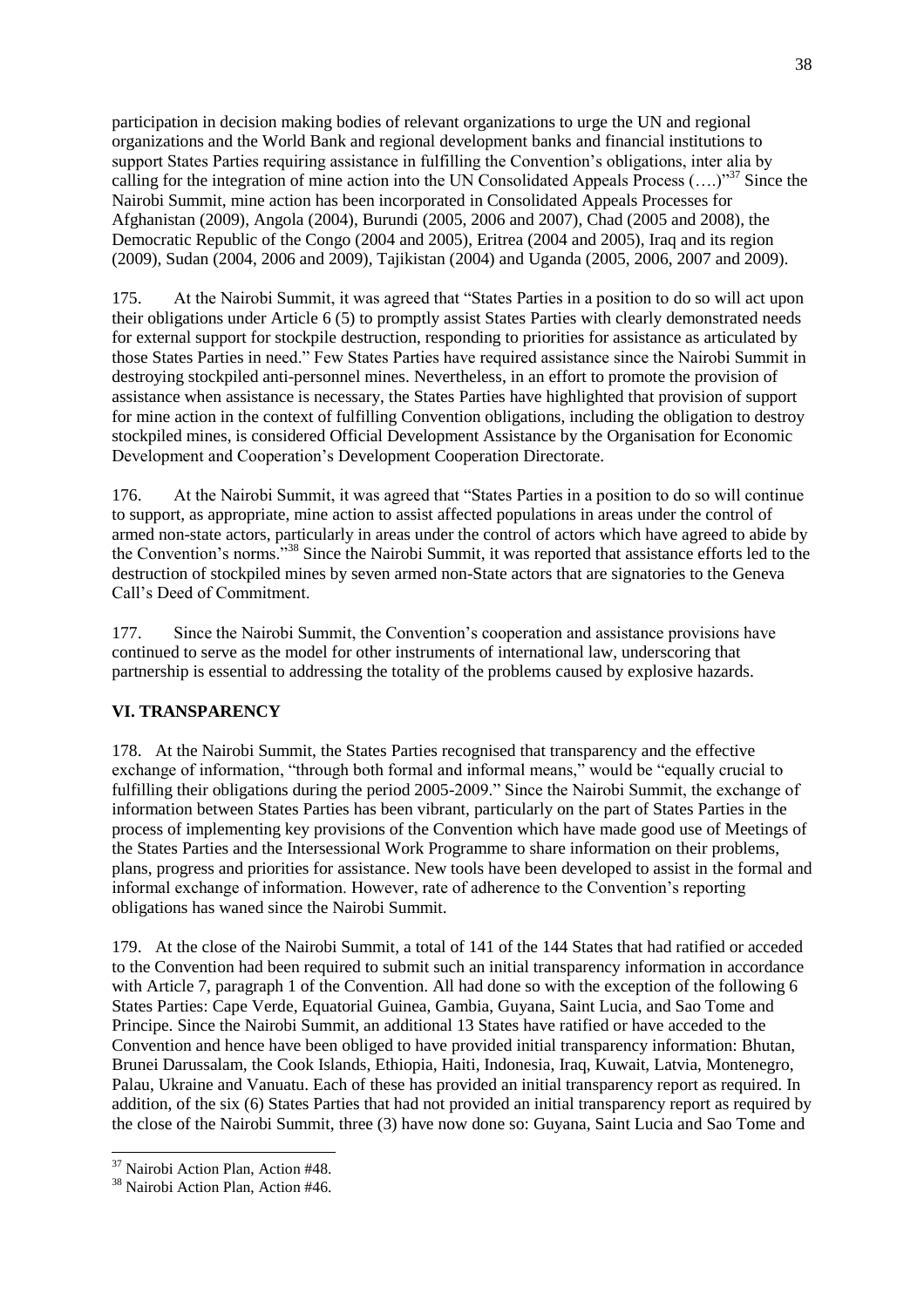#### Principe.

180. At the Nairobi Summit it was recalled that each State Party must provide updated information to the Convention's depository annually, covering the last calendar year and reported not later than 30 April of each year. It was recorded that all but 24 States Parties obliged to provide such a report in 2004 had done so. In 2009, each State Party obliged to provide updated information did so with the exception of the following [70] States Parties: [Angola, Antigua and Barbuda, Barbados, Belize, Benin, Bhutan, Bolivia, Botswana, Brunei Darussalam, Burkina Faso, Cameroon, CAR, Chad, Comoros, Cook Islands, Costa Rica, Côte d'Ivoire, Djibouti, Dominica, El Salvador, Fiji, Gabon, Ghana, Grenada, Guinea, Guyana, Holy See, Honduras, Iceland, Jamaica, Kenya, Kiribati, Lesotho, Liberia, Luxembourg, Madagascar, Malawi, Malaysia, Maldives, Mali, Malta, Mauritius, the Republic of Moldova, Namibia, Nauru, Netherlands, Nigeria, Niue, Palau, Panama, Papua New Guinea, Paraguay, Philippines, Rwanda, Saint Kitts and Nevis, Saint Lucia, Saint Vincent and the Grenadines, Samoa, Sao Tome and Principe, Seychelles, Sierra Leone, Solomon Islands, South Africa, Suriname, Swaziland, Timor-Leste, Togo, Turkmenistan, Uruguay and Vanuatu.]. At the Nairobi Summit it was recorded that the overall reporting rate exceeded 78 percent in 2004. In 2009, the overall reporting rate stands at just over [53] percent and at no time since the Nairobi Summit has it exceeded the level attained in 2004. (See Annex [INSERT NUMBER].)

181. While it remains an obligation for all States Parties to provide updated information on implementation, as committed to in Action #52 of the Nairobi Action Plan and as noted in Progress Reports of Meetings of the States Parties, this is particularly important for States Parties in the process of destroying stockpiled anti-personnel mines in accordance with Article 4, those that are in the process of clearing mined areas in accordance with Article 5, those that are retaining anti-personnel mines for purposes permitted by Article 3 and those undertaken measures in accordance with Article 9. The States Parties have noted that several States Parties that are in the process of implementing Article 5, that have retained anti-personnel mines for permitted purposes and / or that have not yet reported having taken legal or other measures in accordance with Article 9 are not up to date in providing transparency information as required. (See Annex INSERT NUMBER for an overview of reports submitted in accordance with Article 7.)

182. Most types of information provided by States Parties in the context of fulfilling their Article 7 obligations have been referred to elsewhere in this review. Three areas not previously covered include information related to the conversion or decommissioning of anti-personnel mine production facilities, the technical characteristics of mines at one time produced or currently held by States Parties and mines retained or transferred for permitted purposes as described in Article 3.

183. At the Nairobi Summit, it was recorded that 22 States Parties had provided information on the conversion or decommissioning of anti-personnel mine production facilities. Since that time, the following information was provided by States Parties: Greece reported that, upon ratification, there were no production facilities in Greece. Iraq reported that the Al Qaqa Factory, which produced antipersonnel and anti-tank mines, was destroyed during the 2003 war and that there was no intention to reconstruct this facility. Turkey reported that no anti-personnel mine production facilities are available. In addition, Zimbabwe reported that decommissioning of an anti-personnel mine production facility had been completed in the 1980s – even before the establishment of the State of Zimbabwe.

184. At the Nairobi Summit, it was recorded that 66 States Parties had provided information on technical characteristics of anti-personnel mines produced or currently held, giving information as may facilitate identification and clearance of anti-personnel mines. Since that time, the following six (6) additional States Parties have provided such information, as required by Article 7, paragraph 1.h: Greece, Indonesia, Iraq, Latvia, Montenegro and Ukraine.

185. At the Nairobi Summit, it was recorded that 74 States Parties had reported, as required by Article 7, paragraph 1.d, anti-personnel mines retained for the development of and training in mine detection, mine clearance, or mine destruction techniques in accordance with Article 3. Since that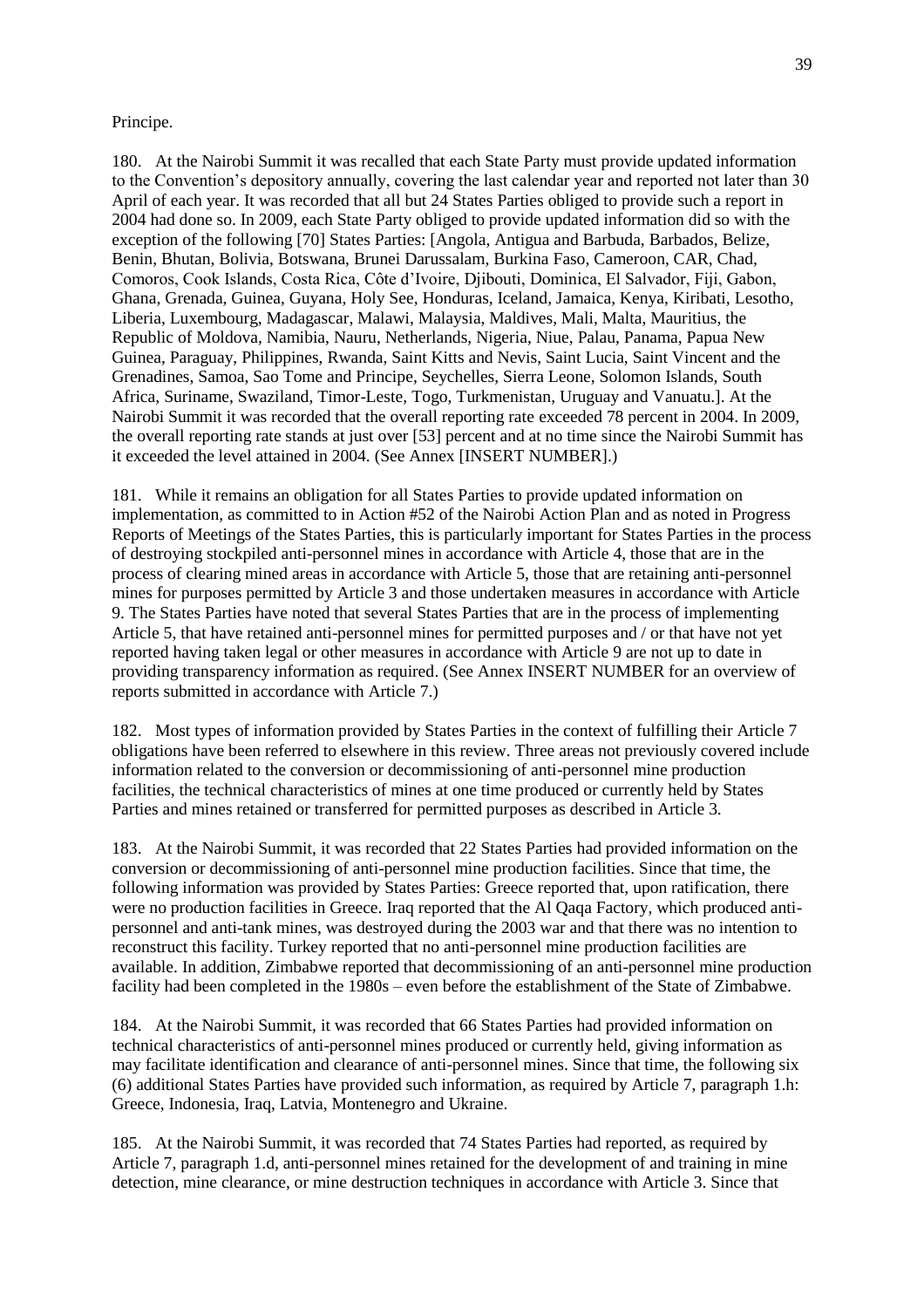time the following has transpired:

- i. The following eight (8) States Parties have reported for the first time that they now retain antipersonnel mines for permitted purposes: Benin, Bhutan, Burundi, Ethiopia, Indonesia, Iraq, Latvia and Ukraine.
- ii. The following seven (7) States Parties that had previously reported that they had retained antipersonnel mines for permitted purposes now report that they do not retain any mines: Hungary, Lithuania, the former yugoslav Republic of Macedonia, the Republic of Moldova, Nigeria, Suriname and Tajikistan.
- iii. An additional nine (9) States Parties have reported for the first time that they do not retain antipersonnel mines: Brunei Darussalam, the Cook Islands, Estonia, Guyana, Haiti, Kuwait, Palau, Sao Tome and Principe and Vanuatu.
- iv. The following six (6) States Parties have not yet declared whether they retain anti-personnel mines for permitted purposes: Botswana, Burkina Faso, Cape Verde, the Democratic Republic of the Congo, Equatorial Guinea and Gambia.

186. There are now again 74 States Parties that have reported that they retain anti-personnel mines for permitted purposes: Afghanistan, Algeria, Angola, Argentina, Australia, Bangladesh, Belarus, Belgium, Benin, Bhutan, Bosnia and Herzegovina, Brazil, Bulgaria, Burundi, Cameroon, Canada, Chile, Colombia, Congo, Croatia, Cyprus, the Czech Republic, Denmark, Djibouti, Ecuador, El Salvador, Eritrea, France, Germany, Greece, Guinea Bissau, Honduras, Indonesia, Iraq, Ireland, Italy, Japan, Jordan, Kenya, Latvia, Luxembourg, Malawi, Mali, Mauritania, Mozambique, Namibia, the Netherlands, Nicaragua, Niger, Peru, Portugal, Romania, Rwanda, Senegal, Serbia, Slovakia, Slovenia, South Africa, Spain, Sudan, Sweden, Tanzania, Thailand, Togo, Tunisia, Turkey, Ukraine, Uganda, United Kingdom, Uruguay, Venezuela, Yemen, Zambia and Zimbabwe. The number of antipersonnel mines reported retained by the States Parties is contained an Annex [INSERT NUMBER].

187. At the Nairobi Summit, it was agreed that "all States Parties will, in situations where States Parties have retained mines in accordance with the exceptions in Article 3, provide information on the plans requiring the retention of mines for the development of and training in mine detection, mine clearance or mine destruction techniques and report on the actual use retained mines and the results of such use.<sup>339</sup> Pursuant to this commitment, at the Sixth Meeting of the States Parties, the States Parties adopted amendments to Form D of the transparency reporting format to provide an opportunity to volunteer information in addition to what is minimally required on anti-personnel mines retained for reasons permitted under Article 3.

188. Successive Co-Chairs of the Standing Committee on the General Status and Operation of the Convention have taken an active interest in promoting the use of both the amended reporting format and meetings of the Standing Committee as vehicles to volunteer information on retained antipersonnel mines. Of the 74 States Parties that retain anti-personnel mines for permitted purposes, 38 have, since the Nairobi Summit, provided information on the permitted use of retained anti-personnel mines and / or the results of such use as follows:

i. The following 31 States Parties have volunteered information on the use of retained antipersonnel mines for the training in mine detection, mine clearance or mine destruction techniques: Afghanistan, Argentina, Australia, Belgium, Bosnia and Herzegovina, Brazil, Bulgaria, Canada, Chile, Cyprus, Denmark, Guinea Bissau, Honduras, Indonesia, Italy, Japan, Jordan, Kenya, Latvia, the Netherlands, Nicaragua, Rwanda, Serbia, Slovenia, South Africa, Spain, Sweden, Tajikistan, Uganda, Zambia and Zimbabwe. (See Annex INSERT NUMBER.)

 $\overline{a}$ <sup>39</sup> Nairobi Action Plan, Action #54.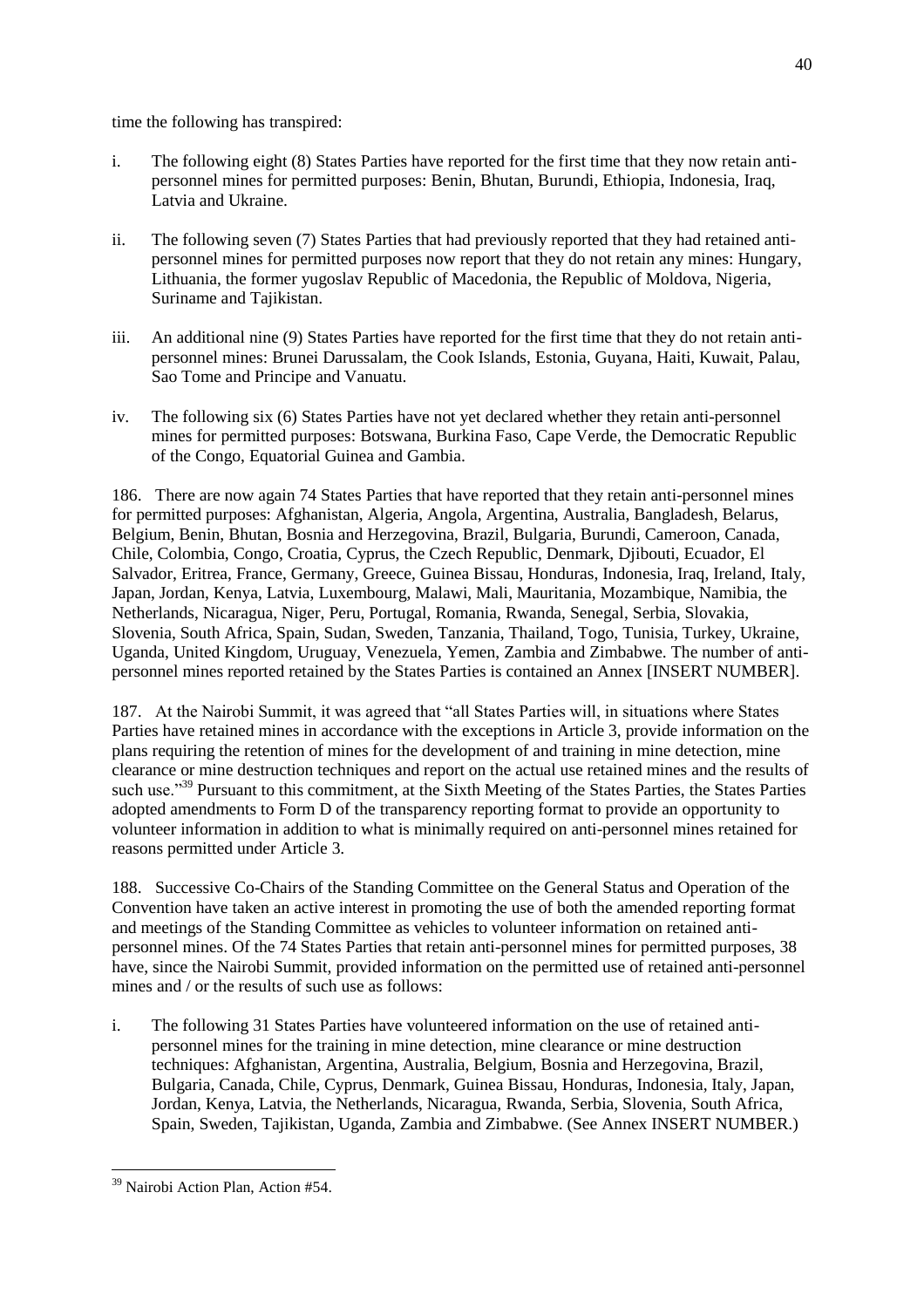ii. The following 12 States Parties have volunteers information on the use of retained mines for the development of mine detection, mine clearance or mine destruction techniques: Argentina, Bulgaria, Canada, Croatia, France, Germany, Japan, Netherlands, Serbia, Tanzania, Ukraine and the United Kingdom. (See Annex INSERT NUMBER.)

In addition, several States Parties have contributed to discussions on this matter to note that they consider the minimum number necessary to retain for training in mine detection, mine clearance or mine destruction techniques is zero.

189. The States Parties have noted the value of those States Parties retaining anti-personnel mines regularly reviewing the number retained to ensure that it does "not exceed the minimum number absolutely necessary" for the development of and training in mine detection, mine clearance or mine destruction techniques. The States Parties have further noted that this may be particularly important for those States Parties that have retained anti-personnel mines for permitted purposes but have not consumed any of the mines that they have retained, thus implying that they are not active in or require mines for the development of and training in mine detection, mine clearance or mine destruction techniques. For instance, since 2007, the numbers of mines reported retained for permitted purposes by 11 States Parties – Bangladesh, Belarus, Burundi, Colombia, Cyprus, Eritrea, Greece, Mauritania, Nicaragua, Romania and Venezuela – have been constant. The States Parties have noted that unchanging numbers of retained mines, particularly when there is no expression of an intent to use them for permitted purposes, may be considered by some to undermine the obligation to destroy stockpiled anti-personnel mines.

190. Since the Nairobi Summit, two (2) States Parties provided information, in accordance with Article 7, paragraph 1.c, on the transfer of anti-personnel mines in accordance with Article 3, paragraph 2, for destruction. On 29 April 2009, Bulgaria reported that between 21 March 2008 and 31 March 2009, Greece had transferred 171,050 anti-personnel mines to Bulgaria with the institutions authorised transfer and receive the mines being, respectively, Hellenic Defence Systems SA and Videx JSC. On 30 April, Greece reported that as of 2 April 2009, Greece had transferred 107,510 anti-personnel mines to Bulgaria for destruction. In addition, some States Parties reported as ―transfers‖ the movement within one's own territory of anti-personnel mines for the purposes of development, training or destruction. At the May 2009 meeting of the Standing Committee on the General Status and Operation of the Convention the Co-Chairs remarked that "transfer" would normally mean the physical movement of anti-personnel mines into or from territory under one's jurisdiction or control.

191. States Parties have acted on the commitment they made at the Nairobi Summit to "take full advantage of the flexibility of the Article 7 reporting process, including through the reporting format's Form J to providing information on matters not specifically required but which may assist in the implementation process and in resource mobilisation, such as information on victim assistance efforts and needs.<sup>40</sup> Since the Nairobi Summit, the following INSERT NUMBER States Parties have made use of this voluntary means of reporting: INSERT LIST. The States Parties have noted the calls made by non-governmental organisations additional information to be provided by relevant States Parties, including on matters concerning victim assistance, assistance provided by those States Parties in a position to do so and on gender and diversity. The States Parties have also noted the need to ensure that the implied reporting responsibility does not become too burdensome.

192. Since the Nairobi Summit, the States Parties continued to prepare, transmit and make available transparency information required by Article 7 of the Convention in accordance with the decisions taken at the First, Second and Fourth Meetings of the States Parties. In addition, as noted, at the Sixth and the Eighth Meetings of the States Parties, the States Parties took decisions to amend their reporting format, to volunteer information in addition to what is minimally required on anti-personnel mines retained for reasons permitted under Article 3 and to report, as required, on stockpiled anti-

 $\overline{a}$ 

<sup>40</sup> Nairobi Action Plan, Action #53.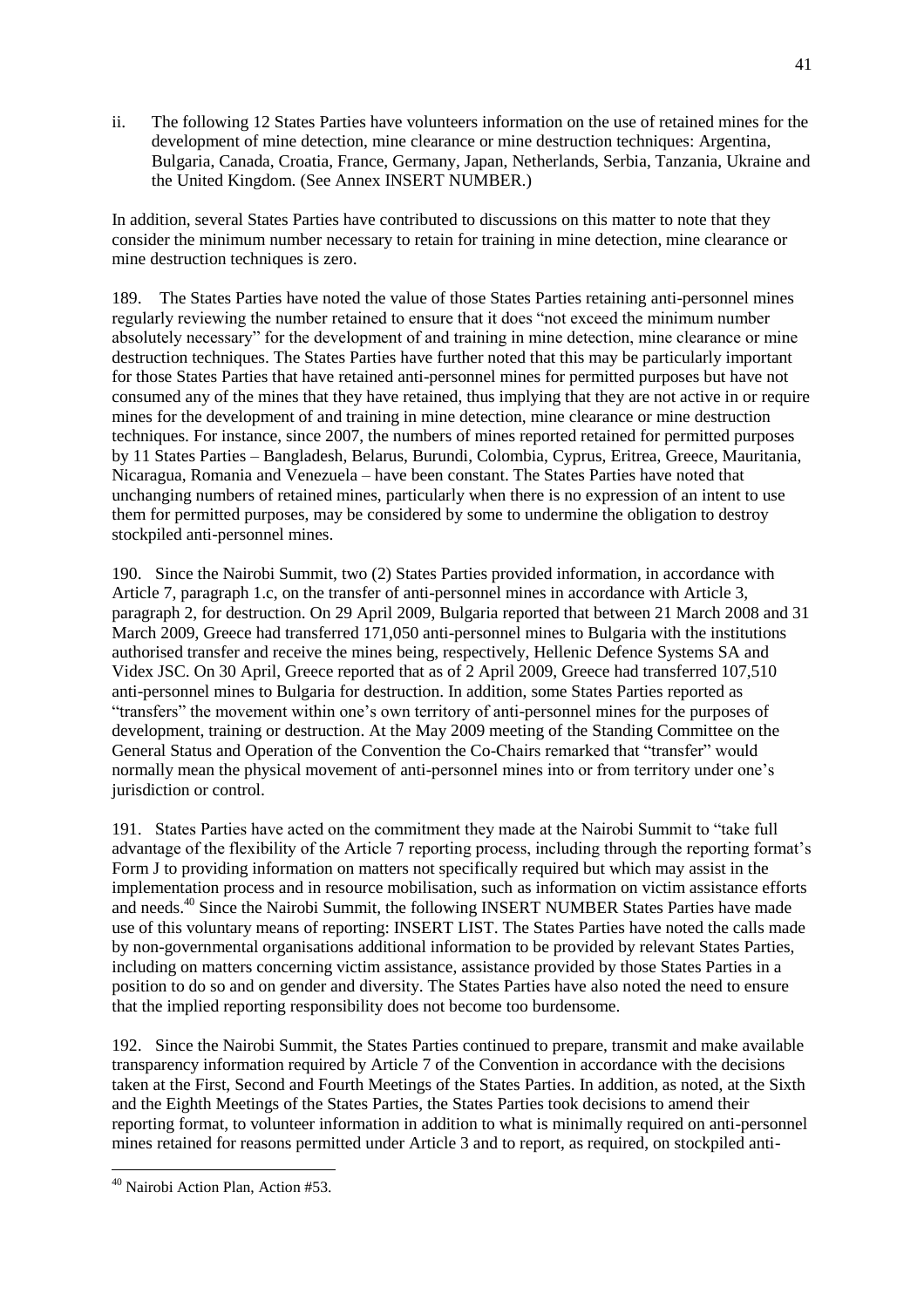personnel mines discovered and destroyed after Article 4 deadlines have passed.

193. Article 7, paragraph 3 of the Convention requires the Secretary-General of the United Nations to transmit reports received in accordance with Article 7 to the States Parties. Since the Nairobi Summit, the United Nations Office for Disarmament Affairs (UNODA), Geneva Branch, has continued to receive reports on behalf of the Convention's depository and to make them available on the Internet in a timely fashion. Accessibility of reports was improved with the redesign of an Article 7 database in 2005. The States Parties have expressed appreciation for the efforts of the UNODA, Geneva Branch, and have sought to ensure that all States Parties are aware that this branch of the UNODA has been officially designated as the recipient of reports.

194. The Article 7 Contact Group, coordinated by Belgium, has continued to play a valuable role in promoting the fulfillment of Article 7 obligations. The ISU has supported these efforts, providing advisory services to assist States Parties in completing their reports and in promoting, particularly on the part of small States, the use of the short reporting format adopted at the Fourth Meeting of the States Parties. In addition, the ISU and the UNDP have collaborated in developing a guide to support UN personnel in mine-affected countries in assisting relevant States Parties with their reporting obligations.

195. Many States Parties have acted upon the commitment they made "to arrange on a voluntary basis regional and thematic conferences and workshops to advance the implementation of the Convention."<sup>41</sup> Actions have included a special effort in 2007 made by States Parties to mark the 18 September 2007 tenth anniversary of the adoption of the Convention and the 3 December 2007 tenth anniversary of the Convention's signing ceremony.

196. At the Nairobi Summit, the States Parties agreed to "exchange views and share experiences in a cooperative and informal manner on the practical implementation of the various provisions of the Convention, including Articles 1, 2 and 3, to continue to promote effective and consistent application of these provisions.<sup>42</sup> The Co-Chairs of the Standing Committee on the General Status and Operation of the Convention have regularly provided a forum for States Parties and others to do so. With respect to matters concerning Article 2, the States Parties were reminded that the Convention defines an antipersonnel mine as any mine "designed to be exploded by the presence, proximity or contact of a person and that will incapacitate, injure or kill one or more persons." In addition, the States Parties were informed of the results of several years work on the issue of sensitive fuses carried out in the context of the Convention on Certain Conventional Weapons (CCW), which identified fuses that cannot be designed to prevent detonation by a person.

197. The States Parties agreed at the Nairobi Summit to "encourage States not parties, particularly those that have professed support for the object and purpose of the Convention, to provide voluntary transparency reports  $(...).$ <sup>33</sup> The results of efforts to act upon this commitment have been limited. Only two States not parties – Mongolia and Poland – have voluntarily provided all of the transparency information that is required of States Parties. Three other States not parties voluntarily provided some of the information called for under Article 7 but these States – Azerbaijan, Morocco and Sri Lanka – chose not to be as transparent as the States Parties on key matters such as stockpiled anti-personnel mines possessed, anti-personnel mines retained for training and development and / or the location of all areas that contain or are suspected to contain anti-personnel mines.

198. The States Parties continued to express their appreciation for the efforts undertaken by the ICBL and other non-governmental organisations to monitor implementation of the Convention, thus providing an important complement to the States Parties' formal and informal exchanges of information on implementation.

 $\overline{a}$ <sup>41</sup> Nairob Action Plan, Action #58.

<sup>42</sup> Nairobi Action Plan, Action #55.

<sup>43</sup> Nairobi Action Plan, Action #57.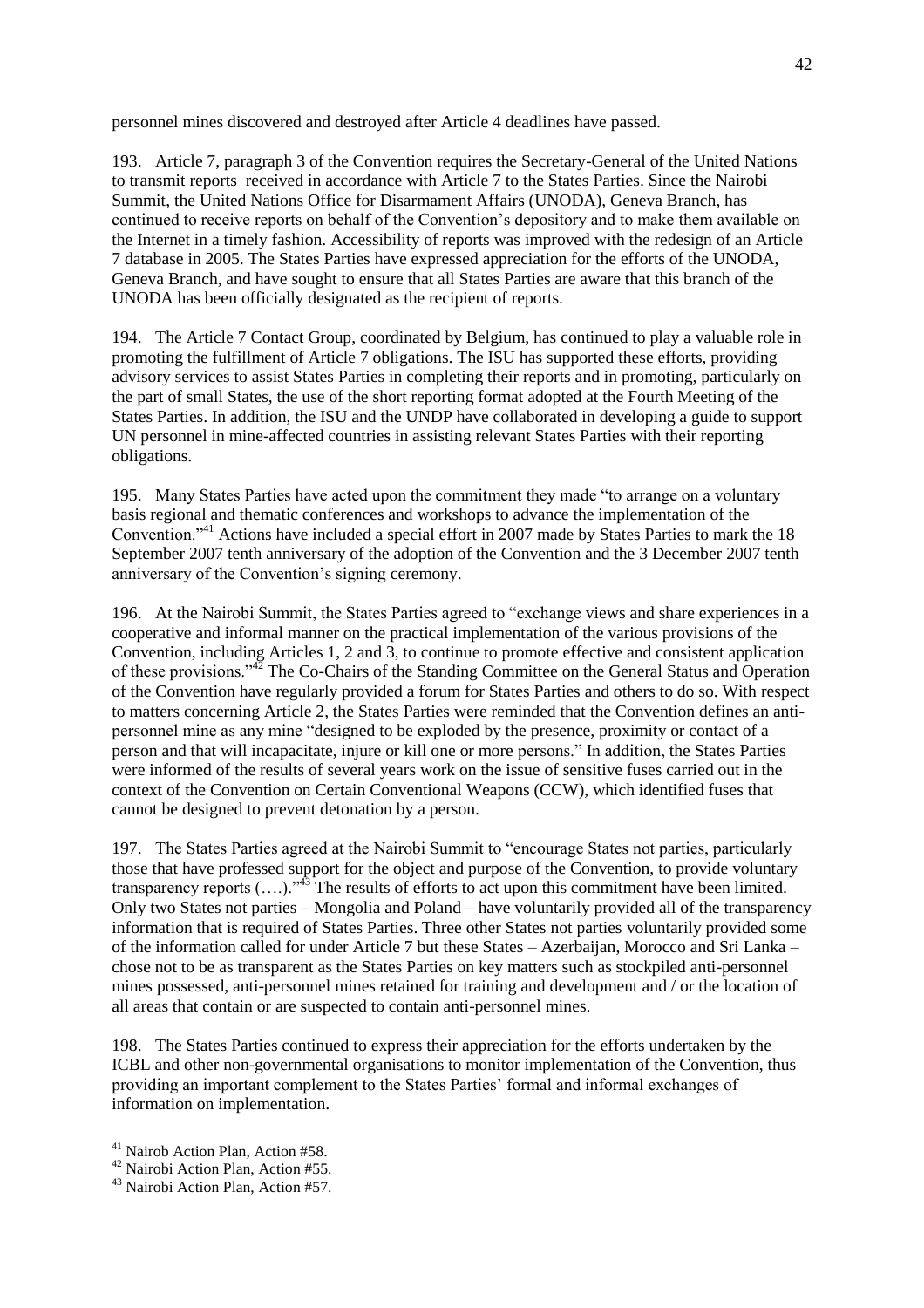#### **VII. MEASURES TO ENSURE COMPLIANCE**

199. There are now [58] States Parties that have reported that they have adopted legislation in the context of Article 9 obligations and [31] that have reported that they consider existing laws sufficient to give effect to the Convention. Consequently, there are [67] States Parties that have not yet reported having adopted legislation in the context of Article 9 obligations or that they consider existing laws sufficient to give effect to the Convention. (See Annex INSERT NUMBER.) It therefore remains an important challenge for the States Parties following the Second Review Conference to act with greater urgency to take necessary legal measures in accordance with Article 9.

200. In addition to reporting legal measures taken, some States Parties have reported on other measures mentioned in Article 9 to prevent or suppress prohibited activities. These measures include systematic dissemination of information regarding the Convention's prohibitions to one's armed forces, the development of armed forces training bulletins, the distribution of the text of the Convention in military academies, harmonizing military doctrine in accordance with the Convention's obligations and directives issued to police forces. Given that few States Parties have reported taking such measures, however, it will be an ongoing challenge to ensure that administrate and other measures, in addition to legal measures, are taken to prevent and suppress prohibited activities.

201. At the Nairobi Summit, the States Parties noted that one State Party had indicated that it faces the challenge of armed non-state actors carrying out prohibited activities on its sovereign territory and, that as such actors are subject to the jurisdiction of the State in question, they may be called to account for violations of the Convention in accordance with the national implementation measures established by the State Party under Article 9. Since the Nairobi Summit, this matter has remained pertinent.

202. Since the Nairobi Summit, the States Parties have recorded two potential questions that may relate to compliance with the Convention's prohibitions, contained in Article 1 of the Convention. Concern was expressed regarding a UN Monitoring Group's reports on Somalia referring to the alleged transfer of mines into Somalia by three States Parties to the Convention and one State not party. In addition, Cambodia and Thailand informed the States Parties of their views on, and ongoing investigations of, the circumstances under which two Thai army rangers were seriously injured by landmines on 6 October 2008 and on ongoing bilateral consultations. In both instances, Presidents of Meetings of the States Parties sought, in a manner consistent with Article 8, paragraph 1, to address these concerns about compliance. In one instance, the current, in-coming and immediate past Presidents of Meetings of the States Parties collaborated to develop approaches that would be in the best interest of the Convention and the States Parties concerned.

203. In response to the serious cases of non-compliance with Article 4 of the Convention, since the Nairobi Summit, Co-Chairs of the Standing Committee on Stockpile Destruction have taken the initiative, in a manner consistent with Article 8, paragraph 1, to consult with relevant States Parties and other relevant actors regarding the implementation of this provision of the Convention. As noted, they have also promoted the application of recommendations intended to prevent future instances of non-compliance with Article 5 of the Convention.

204. Some States Parties have remarked that the slow pace of implementation of the obligation to destroy or ensure the destruction of all anti-personnel mines in mined areas under a State Party's jurisdiction or control, as soon as possible but not later than ten years after entry into force is a compliance concern. The States Parties have responded by agreeing to highlight that in some instances no demining had taken place since entry into force and that in certain instances both the Convention and States Parties concerned would benefit if implementation proceeded much faster than had been suggested in requests for extensions of Article 5 deadlines.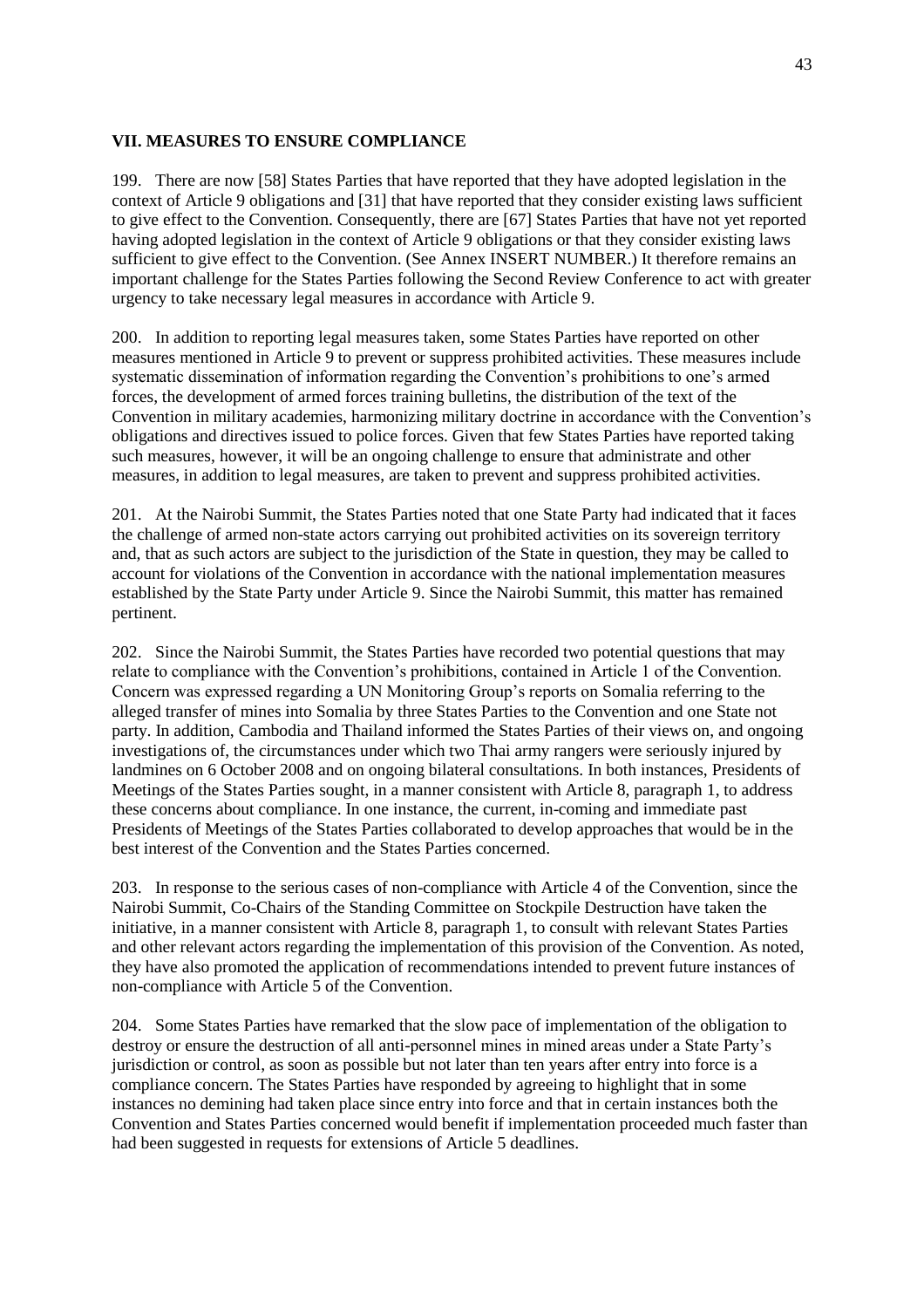205. In accordance with Article 8, paragraph 9, the United Nations Office for Disarmament Affairs (UNODA), Geneva Branch, has fulfilled the UN Secretary-General's responsibility to prepare and update a list of names, nationalities and other relevant data of qualified experts designated for fact finding missions authorized in accordance with Article 8, paragraph 8. The UNODA, Geneva Branch, has regularly communicated this information to all States Parties and has also made it available through its website. Since the Nairobi Summit, the following States Parties have provided the names of qualified experts: Argentina, Austria, Bangladesh, Bolivia, Brazil, Burkina Faso, Burundi, Cameroon, Chile, Croatia, Cyprus, Czech Republic, Democratic Republic of the Congo, France, Germany, Guatemala, Guyana, Italy, Jordan, Kenya, Luxembourg, Mali, Nicaragua, Panama, Portugal, Republic of Moldova, Serbia, Spain, Switzerland, Tajikistan, The former Yugoslav Republic of Macedonia, Togo, Tunisia, Turkey, Ukraine, Yemen, Zambia, Zimbabwe. The list of qualified experts designated for fact finding missions authorized in accordance with Article 8, paragraph 8 now contains a total of 189 experts from the above mentioned States Parties.

206. Since the Nairobi Summit, no State Party has submitted a request for clarification of a compliance matter to a Meeting of the States Parties in accordance with Article 8, paragraph 2, or has proposed that a Special Meeting of the States Parties be convened in accordance with Article 8, paragraph 5.

#### **VIII. IMPLEMENTATION SUPPORT**

207. Article 11 of the Convention states that "the States Parties shall meet regularly in order to consider any matter with regard to the application or implementation of this Convention  $(...)$  and that Meetings of the States Parties subsequent to the First Meeting of the States Parties will be convened annually until the First Review Conference. At the Nairobi Summit, the States Parties agreed "to hold annually, until the Second Review Conference, a Meeting of the States Parties which will regularly take place in the second half of the year, in Geneva or, when possible or appropriate, in a mine-affected country." The Sixth Meeting of the States Parties was held in Zagreb, Croatia from 28 November to 2 December 2005 and presided over by the Minister of Foreign Affairs and European Affairs of Croatia, Ms. Kolinda Grabar-Kitarovic. The Seventh Meeting of the States Parties was held in Geneva from 18 to 22 September 2006 and presided over by Her Excellency Ambassador Caroline Millar of Australia. The Eighth Meeting of the States Parties was held at the Dead Sea, Jordan, from 18 to 22 November 2007 and presided over by His Royal Highness Prince Mired Raad Al-Hussein of Jordan. The Ninth Meeting of the States Parties was held from 24 to 28 November 2008 and presided over by His Excellency Ambassador Jürg Streuli of Switzerland.

208. Since the Nairobi Summit, the States Parties have truly made use of their Meetings of the States Parties as mechanisms to advance implementation of the Convention. At each Meeting, the States Parties considered an annual progress report prepared by the Meeting's President. These reports measured progress made in the pursuit of the States Parties core aims since the subsequent Meeting of the States Parties, supported the application of the Nairobi Action Plan and highlighted priority areas of work for the States Parties, the Co-Chairs and the presidency in the periods between Meetings of the States Parties. In addition, programmes for the Meetings of the States Parties provided an opportunity for States Parties implementing key provisions of the Convention to provided updates in fulfilling their obligations. As well, at various Meetings of the States Parties, as noted elsewhere in this review, the States Parties took decisions to enhance the effort to implement and ensure compliance with the Convention.

209. At the Nairobi Summit, the States Parties agreed "to convene annually, until 2009, informal intersessional meetings of the Standing Committees to be held in Geneva in the first half of the year, for a duration of up to five days" and that "as a general rule, however not excluding exceptions for specific reasons, intersessional meetings of the Standing Committees would take place in February / March and the annual Meetings of the States Parties in September." In addition, the States Parties agreed that "in keeping with the States Parties' practice of being flexible and pragmatic in addressing changing circumstances, the States Parties may review decisions regarding their 2005-2009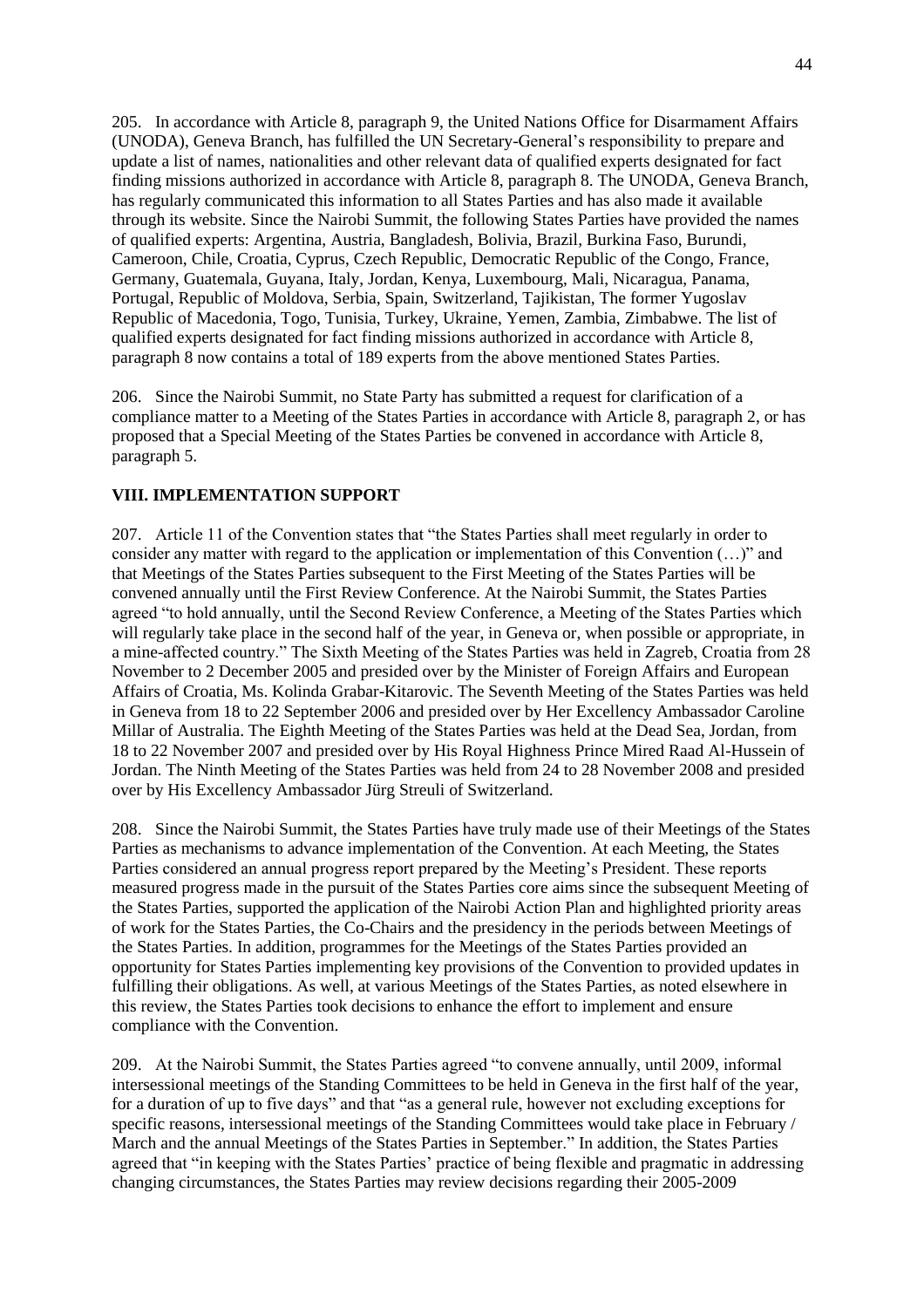programme of meetings at each Meeting of the States Parties prior to the Second Review Conference." On the basis of decisions taken at the Nairobi Summit and at Meetings of the States Parties since that time, meetings of the Standing Committees were held in Geneva from 13 to 17 June 2005, from 8 to 12 May 2006, from 23 to 27 April 2007, from 2 to 6 June 2008 and from 25 to 29 May 2009.

210. Since the First Review Conference, the Intersessional Work Programme, established at the First Meeting of the States Parties, continued to provide a valuable forum for the informal exchange of information, thus complementing the official exchange of information required under Article 7 of the Convention. In doing so, the States Parties continued the practice of ensuring that meetings built upon one another by emphasizing the importance of States Parties using the Intersessional Work Programme to provide clarity on steps taken to progressively implement the Convention and for all States Parties to discuss collectively overcoming challenges faced. Co-Chairs of the various Standing Committees distributed questionnaires and issued invitations to relevant States Parties to provide updates on specific matters. In doing so, Co-Chairs acted upon the commitments made at the First Review Conference for relevant States Parties to "make their problems, plans, progress and priorities for assistance known in a timely manner to other States Parties  $(...)$ , to "monitor and promote" achievement of mine clearance goals and the identification of assistance needs  $(...)$ , and to "monitor" and promote progress in the achievement of victim assistance goals  $(...).$ <sup>44</sup>

211. Since the Nairobi Summit, the States Parties have continued electing, at each of the Meetings of the States Parties, Co-Chairs and Co-Rapporteurs of the Standing Committees, maintaining the practice being that one year's Co-Rapporteurs are elected as the subsequent year's Co-Chairs. This practice has continued to ensure that the States Parties have remained true to key principles that were considered essential when the Intersessional Work Programme was established in 1999, namely continuity and the value of meetings building upon one another. A table containing the names of the States Parties that have served as Co-Chairs and Co-Rapporteurs since the Intersessional Work Programme was founded can be seen in Annex X.

212. The Co-Chairs of the Standing Committee on the General Status and Operation of the Convention have continued the practice of consulting widely with a view to proposing, for acceptance by all States Parties, a list of new Co-Rapporteurs to serve during the period between formal meetings. In doing so, the Co-Chairs have kept in mind the principles of ensuring a regional balance, a balance between States Parties in the process of implementing key provisions of the Convention and other States Parties and a balance between the need for rotation and the need for continuity. States Parties have been reminded that, beginning in 2008, Co-Chairs and Co-Rapporteurs have an additional responsibility in joining the presidency in fulfilling the mandate of jointly preparing an analysis of each request submitted in accordance with Article 5, paragraph 3 of the Convention.

213. The Geneva International Centre for Humanitarian Demining (GICHD) has hosted, and Switzerland has provided financial support, through the GICHD for, the meetings of the Standing Committees. Beginning in 2008, the States Parties that are contributors to the ISU Trust Fund also began to cover approximately half of the costs of the Intersessional Work Programme in that the Coordinating Committee recommended that the ISU Trust Fund cover the costs for interpretation at meetings of the Standing Committees. Requesting this has contributed to the financial strain facing the ISU Trust Fund.

214. While the Intersessional Work Programme has continued to play a central role in supporting implementation of the Convention, there has been no thorough assessment of it since 2002. The principles that have been central to the success of the Intersessional Work Programme will continue to need to be applied. However, a challenge for the States Parties following the Second Review Conference will be to continue to be pragmatic and flexible in adjusting implementation mechanisms in accordance with evolving needs and realities.

 $\overline{a}$ 

 $44$  Nairobi Action Plan, Actions #13, #22, #28 and #37.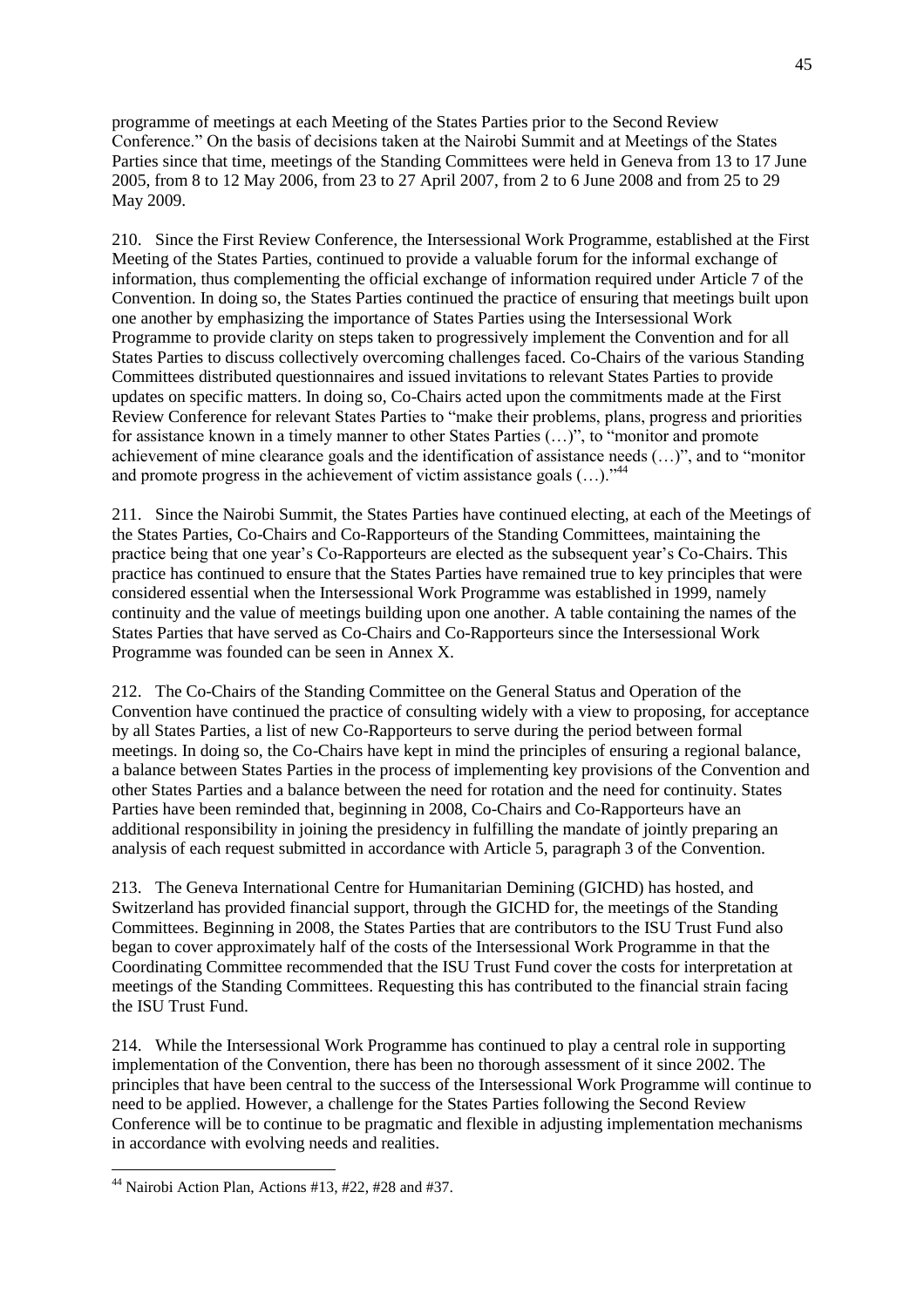215. The States Parties have continued to recognise the value and importance of the Coordinating Committee, established at the Second Meeting of the States Parties in 2000, in the effective functioning and implementation of the Convention. In fulfilling its mandate, the Coordinating Committee has continued to be practical-minded and has applied the principle of flexibility with respect to its coordination of the Intersessional Work Programme. In addition, the Coordinating Committee has operated in an open and transparent manner, having made available summary reports of its meetings on the Convention's website and through updates provided by the Chair of the Coordinating Committee to the States Parties.

216. Since Nairobi, the ISU has evolved in terms of the support in provides, the ISU has grown in size, and there has been increasing appreciation on the part of the States Parties for the work of the ISU. ADDITIONAL CONTENT ON THE IMPLEMENTATION SUPPORT UNIT TO BE INSERTED

217. When the States Parties agreed to mandate the establishment of the ISU, they agreed to assure that, on a voluntary basis, they would provide the resources necessary for the operations of the unit. At the 29 May 2009 meeting of the Standing Committee on the General Status and Operation of the Convention the Director informed the States Parties that voluntary contributions were no longer keeping pace with the costs of services demanded by the States Parties. It was noted that the ISU will not be able to continue providing the level of support, advice and assistance that the States Parties have grown used to if additional and sustainable resources are not provided to fund its work. A challenge for the States Parties remains to ensure the sustainability of funding of the operations of the ISU, through either the existing method or another manner.

### 218. CONTENT ON INFORMAL MECHANISMS TO BE INSERTED

219. The States Parties have lived up to the commitment they made at the Nairobi Summit to ―encourage the invaluable contribution to the work of the Convention by the ICBL, the ICRC, the UN, the GICHD and regional and other organisations."<sup>45</sup> The States Parties have benefited greatly from the sense of partnership that exists on the part of wide range of actors that committed to working together to ensure the full and effective implementation of the Convention.

 $\overline{a}$ <sup>45</sup> Nairobi Action Plan, Action #56.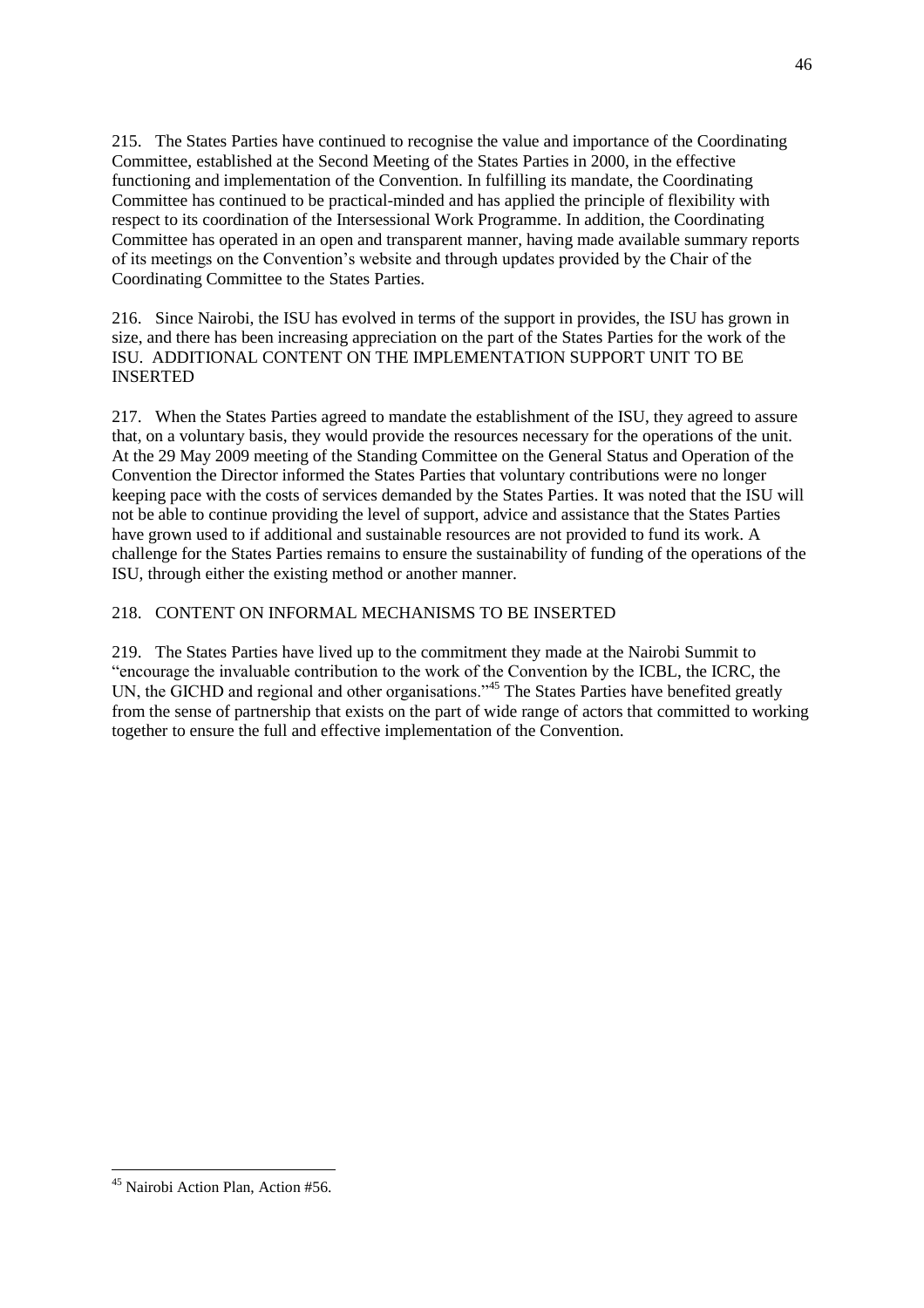| Annex I: States that have ratified or acceded to the Convention |
|-----------------------------------------------------------------|
|-----------------------------------------------------------------|

| <b>State</b>                            | <b>Date of Formal Acceptance</b> | Date of Entry-into-force |
|-----------------------------------------|----------------------------------|--------------------------|
| Afghanistan                             | 11 September 2002                | 1 March 2003             |
| <b>Albania</b>                          | 29 February 2000                 | 1 August 2000            |
| <b>Algeria</b>                          | 9 October 2001                   | 1 April 2002             |
| Andorra                                 | 29 June 1998                     | 1 March 1999             |
| Angola                                  | 5 July 2002                      | 1 January 2003           |
| <b>Antigua and Barbuda</b>              | 3 May 1999                       | 1 November 1999          |
| <b>Argentina</b>                        | 14 September 1999                | 1 March 2000             |
| <b>Australia</b>                        | 14 January 1999                  | 1 July 1999              |
| <b>Austria</b>                          | 29 June 1998                     | 1 March 1999             |
| <b>Bahamas</b>                          | 31 July 1998                     | 1 March 1999             |
| <b>Bangladesh</b>                       | 6 September 2000                 | 1 March 2001             |
| <b>Barbados</b>                         | 26 January 1999                  | 1 July 1999              |
| <b>Belarus</b>                          | 3 September 2003                 | 1 March 2004             |
| <b>Belgium</b>                          | 4 September 1998                 | 1 March 1999             |
| <b>Belize</b>                           | 23 April 1998                    | 1 March 1999             |
| <b>Benin</b>                            | 25 September 1998                | 1 March 1999             |
| <b>Bhutan</b>                           | 18 August 2005                   | 1 February 2006          |
| <b>Bolivia</b>                          | 9 June 1998                      | 1 March 1999             |
| <b>Bosnia and Herzegovina</b>           | 8 September 1998                 | 1 March 1999             |
| <b>Botswana</b>                         | 1 March 2000                     | 1 September 2000         |
| <b>Brazil</b>                           | 30 April 1999                    | 1 October 1999           |
| <b>Brunei Darussalam</b>                | 24 April 2006                    | 1 October 2006           |
| <b>Bulgaria</b>                         | 4 September 1998                 | 1 March 1999             |
| <b>Burkina Faso</b>                     | 16 September 1998                | 1 March 1999             |
| <b>Burundi</b>                          | 22 October 2003                  | 1 April 2004             |
| Cambodia                                | 28 July 1999                     | 1 January 2000           |
| <b>Cameroon</b>                         | 19 September 2002                | 1 March 2003             |
| Canada                                  | 3 December 1997                  | 1 March 1999             |
| <b>Cape Verde</b>                       | 14 May 2001                      | 1 November 2001          |
| <b>Central African Republic</b>         | 8 November 2002                  | 1 May 2003               |
| Chad                                    | 6 May 1999                       | 1 November 1999          |
| <b>Chile</b>                            | 10 September 2001                | 1 March 2002             |
| Colombia                                | 6 September 2000                 | 1 March 2001             |
| <b>Comoros</b>                          | 19 September 2002                | 1 March 2003             |
| Congo (Brazzaville)                     | 4 May 2001                       | 1 November 2001          |
| <b>Cook Islands</b>                     | 15 March 2006                    | 1 September 2006         |
| <b>Costa Rica</b>                       | 17 March 1999                    | 1 September 1999         |
| Côte d'Ivoire                           | 30 June 2000                     | 1 December 2000          |
| Croatia                                 | 20 May 1998                      | 1 March 1999             |
| <b>Cyprus</b>                           | 17 January 2003                  | 1 July 2003              |
| <b>Czech Republic</b>                   | 26 October 1999                  | 1 April 2000             |
| <b>Democratic Republic of the Congo</b> | 2 May 2002                       | 1 November 2002          |
| <b>Denmark</b>                          | 8 June 1998                      | 1 March 1999             |
| <b>Djibouti</b>                         | 18 May 1998                      | 1 March 1999             |
| Dominica                                | 26 March 1999                    | 1 September 1999         |
| <b>Dominican Republic</b>               | 30 June 2000                     | 1 December 2000          |
| <b>Ecuador</b>                          | 29 April 1999                    | 1 October 1999           |
| <b>El Salvador</b>                      | 27 January 1999                  | 1 July 1999              |
| <b>Equatorial Guinea</b>                | 16 September 1998                | 1 March 1999             |
| <b>Eritrea</b>                          | 27 August 2001                   | 1 February 2002          |
| <b>Estonia</b>                          | 12 May 2004                      | 1 November 2004          |
| <b>Ethiopia</b>                         | 17 December 2004                 | 1 June 2005              |
| Fiji                                    | 10 June 1998                     | 1 March 1999             |
| <b>France</b>                           | 23 July 1998                     | 1 March 1999             |
| Gabon                                   | 8 September 2000                 | 1 March 2001             |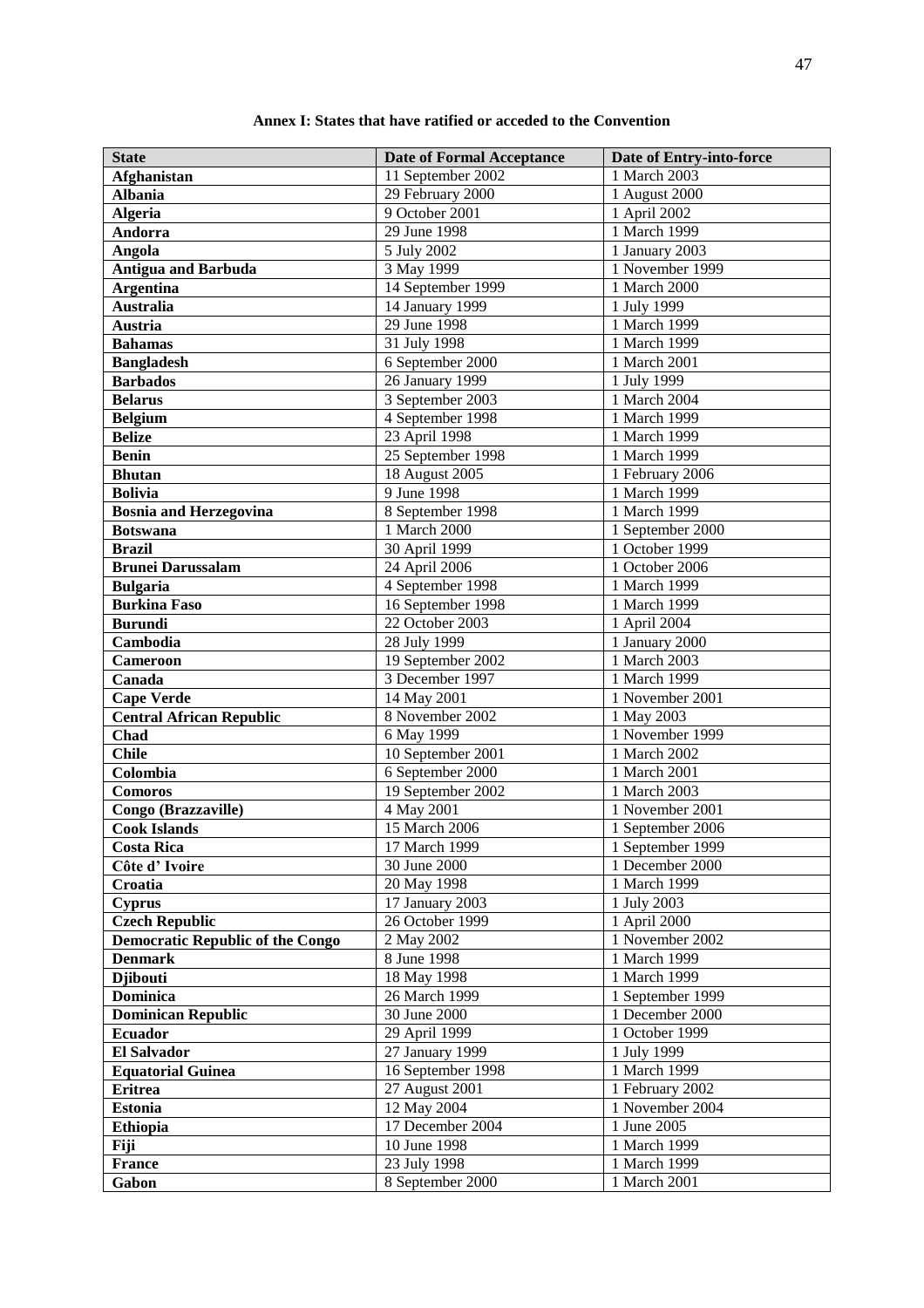| <b>State</b>                   | <b>Date of Formal Acceptance</b> | Date of Entry-into-force     |
|--------------------------------|----------------------------------|------------------------------|
| Gambia                         | 23 September 2002                | 1 March 2003                 |
| <b>Germany</b>                 | 23 July 1998                     | 1 March 1999                 |
| Ghana                          | 30 June 2000                     | 1 December 2000              |
| <b>Greece</b>                  | 25 September 2003                | 1 March 2004                 |
| Grenada                        | 19 August 1998                   | 1 March 1999                 |
| Guatemala                      | 26 March 1999                    | 1 September 1999             |
| Guinea                         | 8 October 1998                   | 1 April 1999                 |
| <b>Guinea Bissau</b>           | 22 May 2001                      | 1 November 2001              |
| Guyana                         | 5 August 2003                    | 1 February 2004              |
| Haiti                          | 15 February 2006                 | 1 August 2006                |
| <b>Holy See</b>                | 17 February 1998                 | 1 March 1999                 |
| <b>Honduras</b>                | 24 September 1998                | 1 March 1999                 |
| <b>Hungary</b>                 | 6 April 1998                     | 1 March 1999                 |
| <b>Iceland</b>                 | 5 May 1999                       | 1 November 1999              |
| <b>Indonesia</b>               | 16 February 2007                 | 1 August 2007                |
| <b>Iraq</b>                    | 15 August 2007                   | 1 February 2008              |
| <b>Ireland</b>                 | 3 December 1997                  | 1 March 1999                 |
| <b>Italy</b>                   | 23 April 1999                    | 1 October 1999               |
| <b>Jamaica</b>                 | 17 July 1998                     | 1 March 1999                 |
| Japan                          | 30 September 1998                | 1 March 1999                 |
| Jordan                         | 13 November 1998                 | 1 May 1999                   |
| Kenya                          | 23 January 2001                  | 1 July 2001                  |
| <b>Kiribati</b>                | 7 September 2000                 | 1 March 2001                 |
| Kuwait                         | 30 July 2007                     | 1 January 2008               |
| Latvia                         | 1 July 2005                      | 1 January 2006               |
| <b>Lesotho</b>                 | 2 December 1998                  | 1 June 1999                  |
| Liberia                        | 23 December 1999                 | 1 June 2000                  |
| Liechtenstein                  | 5 October 1999                   | 1 April 2000                 |
| Lithuania                      | 12 May 2003                      | 1 November 2003              |
| Luxembourg                     | 14 June 1999                     | 1 December 1999              |
| Macedonia, the FY Republic of  | 9 September 1998                 | 1 March 1999                 |
| Madagascar                     | 16 September 1999                | 1 March 2000                 |
| <b>Malawi</b>                  | 13 August 1998                   | 1 March 1999                 |
| Malaysia                       | 22 April 1999                    | 1 October 1999               |
| <b>Maldives</b>                | 7 September 2000                 | 1 March 2001                 |
| Mali                           | 2 June 1998                      | 1 March 1999                 |
| <b>Malta</b>                   | 7 May 2001                       | 1 November 2001              |
| Mauritania                     | 21 July 2000                     | 1 January 2001               |
| <b>Mauritius</b>               | 3 December 1997                  | 1 March 1999                 |
| Mexico<br>Moldova, Republic of | 9 June 1998<br>8 September 2000  | 1 March 1999<br>1 March 2001 |
|                                |                                  |                              |
| <b>Monaco</b>                  | 17 November 1998                 | 1 May 1999                   |
| Montenegro                     | 23 October 2006                  | 1 April 2007                 |
| Mozambique                     | 25 August 1998                   | 1 March 1999                 |
| <b>Namibia</b>                 | 21 September 1998                | $\frac{1}{1}$ March 1999     |
| <b>Nauru</b>                   | 7 August 2000                    | 1 February 2001              |
| <b>Netherlands</b>             | 12 April 1999                    | 1 October 1999               |
| <b>New Zealand</b>             | 27 January 1999                  | 1 July 1999                  |
| Nicaragua                      | 30 November 1998                 | 1 May 1999                   |
| <b>Niger</b>                   | 23 March 1999                    | 1 September 1999             |
| <b>Nigeria</b>                 | 27 September 2001                | 1 March 2002                 |
| <b>Niue</b>                    | 15 April 1998<br>9 July 1998     | 1 March 1999<br>1 March 1999 |
| <b>Norway</b>                  | 18 November 2007                 | 1 May 2008                   |
| Palau<br>Panama                | 7 October 1998                   | 1 April 1999                 |
| Papua New Guinea               | 28 June 2004                     | 1 December 2004              |
|                                |                                  |                              |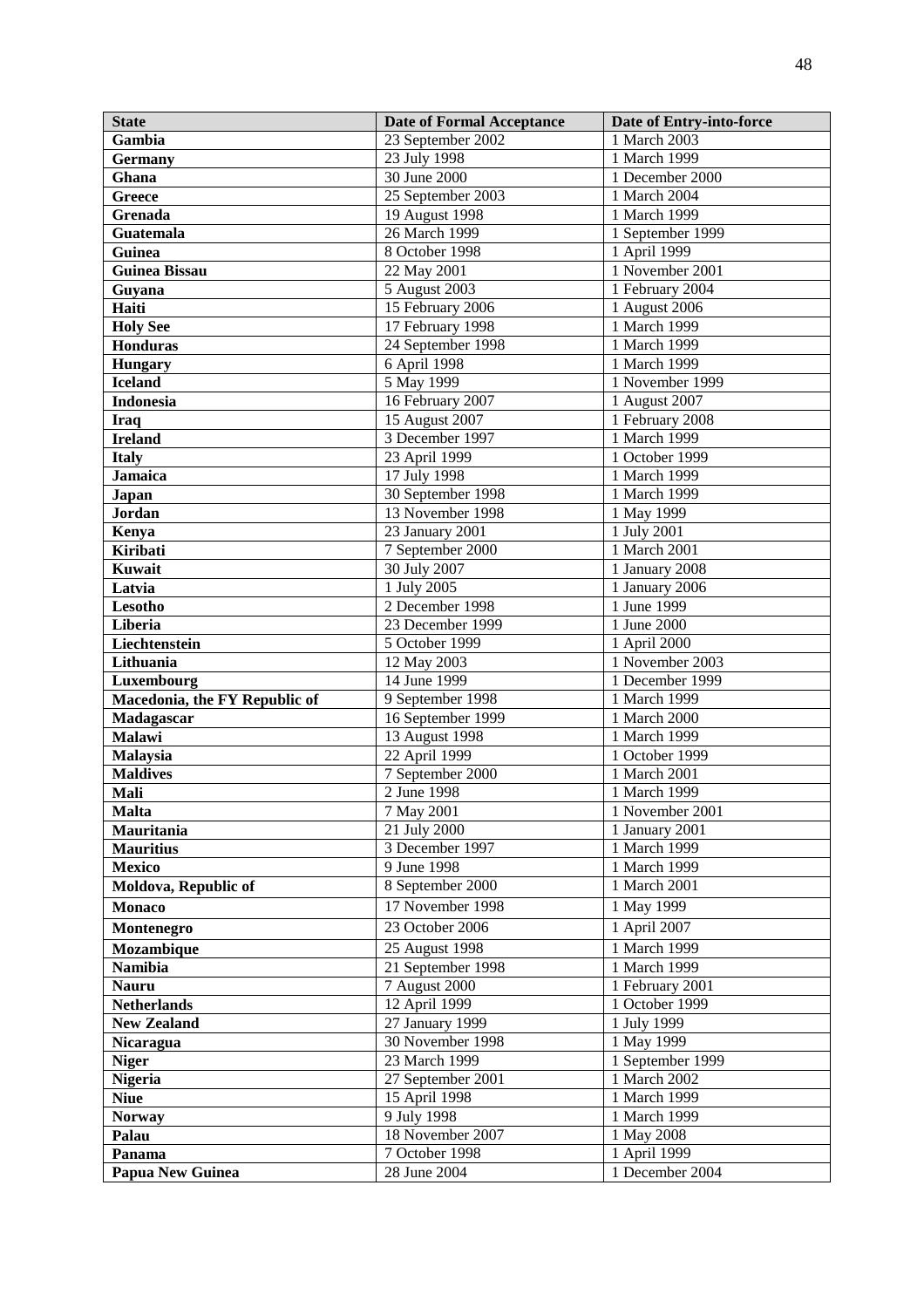| <b>State</b>                            | <b>Date of Formal Acceptance</b> | Date of Entry-into-force |
|-----------------------------------------|----------------------------------|--------------------------|
| Paraguay                                | 13 November 1998                 | 1 May 1999               |
| Peru                                    | 17 June 1998                     | 1 March 1999             |
| <b>Philippines</b>                      | 15 February 2000                 | 1 August 2000            |
| Portugal                                | 19 February 1999                 | 1 August 1999            |
| Qatar                                   | 13 October 1998                  | 1 April 1999             |
| Romania                                 | 30 November 2000                 | 1 May 2001               |
| <b>Rwanda</b>                           | 8 June 2000                      | 1 December 2000          |
| <b>Saint Kitts and Nevis</b>            | 2 December 1998                  | 1 June 1999              |
| <b>Saint Lucia</b>                      | 13 April 1999                    | 1 October 1999           |
| <b>Saint Vincent and the Grenadines</b> | 1 August 2001                    | 1 February 2002          |
| <b>Samoa</b>                            | 23 July 1998                     | 1 March 1999             |
| <b>San Marino</b>                       | 18 March 1998                    | 1 March 1999             |
| <b>Sao Tome and Principe</b>            | 31 March 2003                    | 1 September 2003         |
| <b>Senegal</b>                          | 24 September 1998                | 1 March 1999             |
| <b>Serbia</b>                           | 18 September 2003                | 1 March 2004             |
| <b>Seychelles</b>                       | 2 June 2000                      | 1 December 2000          |
| <b>Sierra Leone</b>                     | 25 April 2001                    | 1 October 2001           |
| Slovakia                                | 25 February 1999                 | 1 August 1999            |
| Slovenia                                | 27 October 1998                  | 1 April 1999             |
| <b>Solomon Islands</b>                  | 26 January 1999                  | 1 July 1999              |
| <b>South Africa</b>                     | 26 June 1998                     | 1 March 1999             |
| <b>Spain</b>                            | 19 January 1999                  | 1 July 1999              |
| <b>Sudan</b>                            | 13 October 2003                  | 1 April 2004             |
| <b>Suriname</b>                         | 23 May 2002                      | 1 November 2002          |
| <b>Swaziland</b>                        | 22 December 1998                 | 1 June 1999              |
| <b>Sweden</b>                           | 30 November 1998                 | 1 May 1999               |
| <b>Switzerland</b>                      | 24 March 1998                    | 1 March 1999             |
| Tajikistan                              | 12 October 1999                  | 1 April 2000             |
| Tanzania, United Republic of            | 13 November 2000                 | 1 May 2001               |
| <b>Thailand</b>                         | 27 November 1998                 | 1 May 1999               |
| <b>Timor-Leste</b>                      | 7 May 2003                       | 1 November 2003          |
| <b>Togo</b>                             | 9 March 2000                     | 1 September 2000         |
| <b>Trinidad and Tobago</b>              | 27 April 1998                    | 1 March 1999             |
| <b>Tunisia</b>                          | 9 July 1999                      | 1 January 2000           |
| <b>Turkey</b>                           | $25$ September 2003              | 1 March 2004             |
| Turkmenistan                            | 19 January 1998                  | 1 March 1999             |
| <b>Uganda</b>                           | 25 February 1999                 | 1 August 1999            |
| <b>Ukraine</b>                          | 27 December 2005                 | 1 June 2006              |
| <b>United Kingdom</b>                   | 31 July 1998                     | 1 March 1999             |
| <b>Uruguay</b>                          | 7 June 2001                      | 1 December 2001          |
| <b>Vanuatu</b>                          | 16 September 2005                | 1 March 2006             |
| Venezuela (Bolivarian Republic of)      | 14 April 1999                    | 1 October 1999           |
| Yemen                                   | 1 September 1998                 | 1 March 1999             |
| Zambia                                  | 23 February 2001                 | 1 August 2001            |
| Zimbabwe                                | 18 June 1998                     | 1 March 1999             |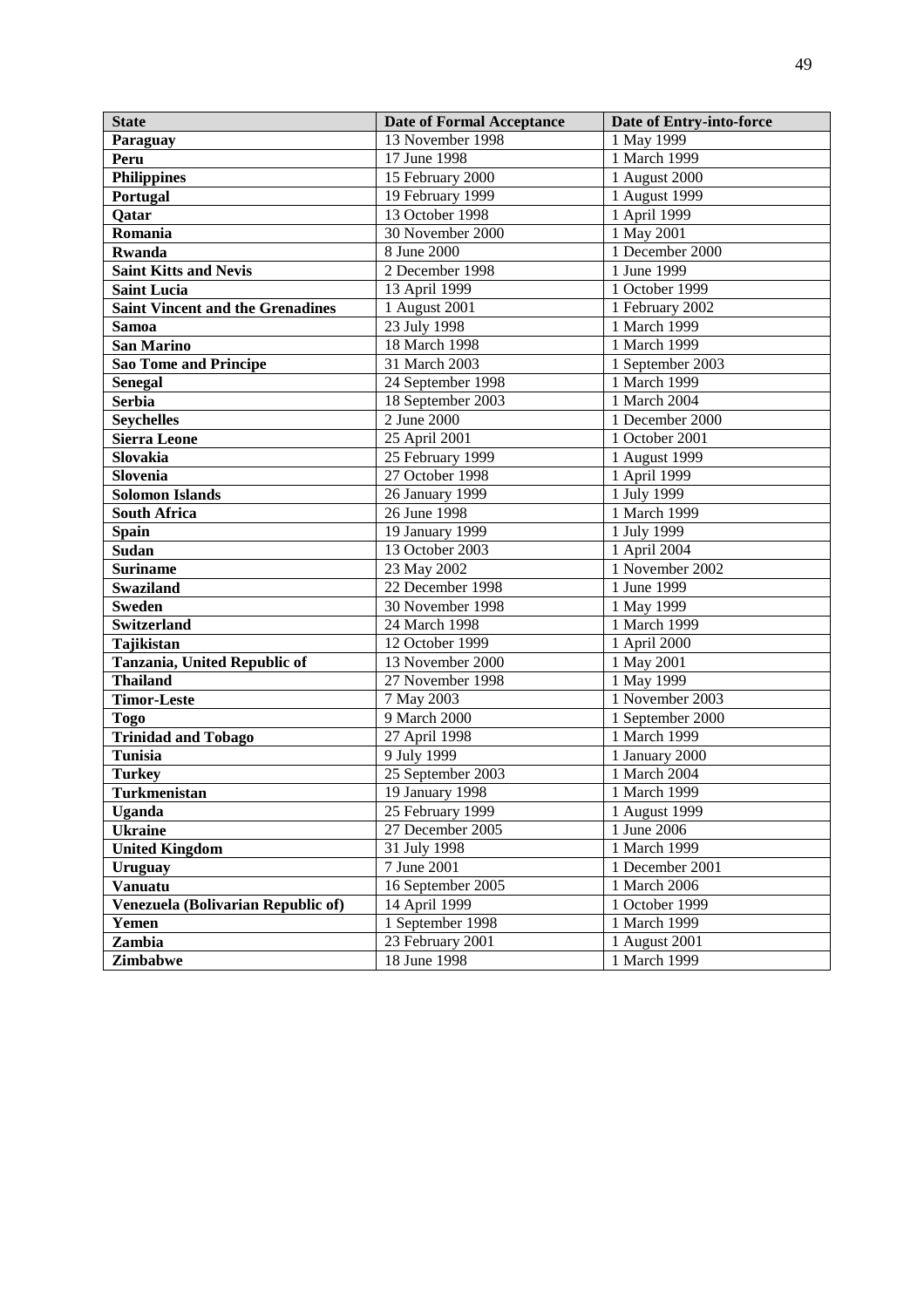# **Annex II: Acceptance of the Convention's norms by States not parties**

### **Table 1: Status of the acceptance of the Convention's norms by States not parties**

| <b>State not party</b>     | <b>Most recent</b><br><b>UNGA</b> vote<br>on the<br><b>Convention</b> | Stated support for aims of<br>the Convention | <b>Stated reason for not</b><br>acceding to the Convention | <b>Possesses</b><br>stockpiled<br>anti-personnel<br>mines | <b>Perceives</b><br>that it<br>derives<br>utility from<br>emplaced<br>mines | <b>Made new</b><br>emplacements<br>of mines since<br>2004 |
|----------------------------|-----------------------------------------------------------------------|----------------------------------------------|------------------------------------------------------------|-----------------------------------------------------------|-----------------------------------------------------------------------------|-----------------------------------------------------------|
| Armenia                    | In favour                                                             |                                              |                                                            |                                                           |                                                                             |                                                           |
| Azerbaijan                 | In favour                                                             |                                              |                                                            |                                                           |                                                                             |                                                           |
| Bahrain                    | In favour                                                             |                                              |                                                            |                                                           |                                                                             |                                                           |
| China                      | In favour                                                             |                                              |                                                            |                                                           |                                                                             |                                                           |
| Cuba                       | Abstained                                                             |                                              |                                                            |                                                           |                                                                             |                                                           |
| Egypt                      | Abstained                                                             |                                              |                                                            |                                                           |                                                                             |                                                           |
| Finland                    | In favour                                                             |                                              |                                                            |                                                           |                                                                             |                                                           |
| Georgia                    | In favour                                                             |                                              |                                                            |                                                           |                                                                             |                                                           |
| India                      | Abstained                                                             |                                              |                                                            |                                                           |                                                                             |                                                           |
| Iran                       | Abstained                                                             |                                              |                                                            |                                                           |                                                                             |                                                           |
| Israel                     | Abstained                                                             |                                              |                                                            |                                                           |                                                                             |                                                           |
| Kazakhstan                 | In favour                                                             |                                              |                                                            |                                                           |                                                                             |                                                           |
| Korea, DPR of              | Abstained                                                             |                                              |                                                            |                                                           |                                                                             |                                                           |
| Korea, Republic of         | Abstained                                                             |                                              |                                                            |                                                           |                                                                             |                                                           |
| Kyrgyzstan                 | Abstained                                                             |                                              |                                                            |                                                           |                                                                             |                                                           |
| Lao PDR                    | In favour                                                             |                                              |                                                            |                                                           |                                                                             |                                                           |
| Lebanon                    | Abstained                                                             |                                              |                                                            |                                                           |                                                                             |                                                           |
| Libyan Arab Jamahiriyah    | Abstained                                                             |                                              |                                                            |                                                           |                                                                             |                                                           |
| Marshall Islands           | In favour                                                             |                                              |                                                            |                                                           |                                                                             |                                                           |
| Micronesia, Fed. States of | In favour                                                             |                                              |                                                            |                                                           |                                                                             |                                                           |
| Mongolia                   | In favour                                                             |                                              |                                                            |                                                           |                                                                             |                                                           |
| Morocco                    | In favour                                                             |                                              |                                                            |                                                           |                                                                             |                                                           |
| Myanmar                    | Abstained                                                             |                                              |                                                            |                                                           |                                                                             | yes                                                       |
| Nepal                      | Abstained                                                             |                                              |                                                            |                                                           |                                                                             | yes                                                       |
| Oman                       | In favour                                                             |                                              |                                                            |                                                           |                                                                             |                                                           |
| Pakistan                   | Abstained                                                             |                                              |                                                            |                                                           |                                                                             |                                                           |
| Poland                     | In favour                                                             |                                              |                                                            |                                                           |                                                                             |                                                           |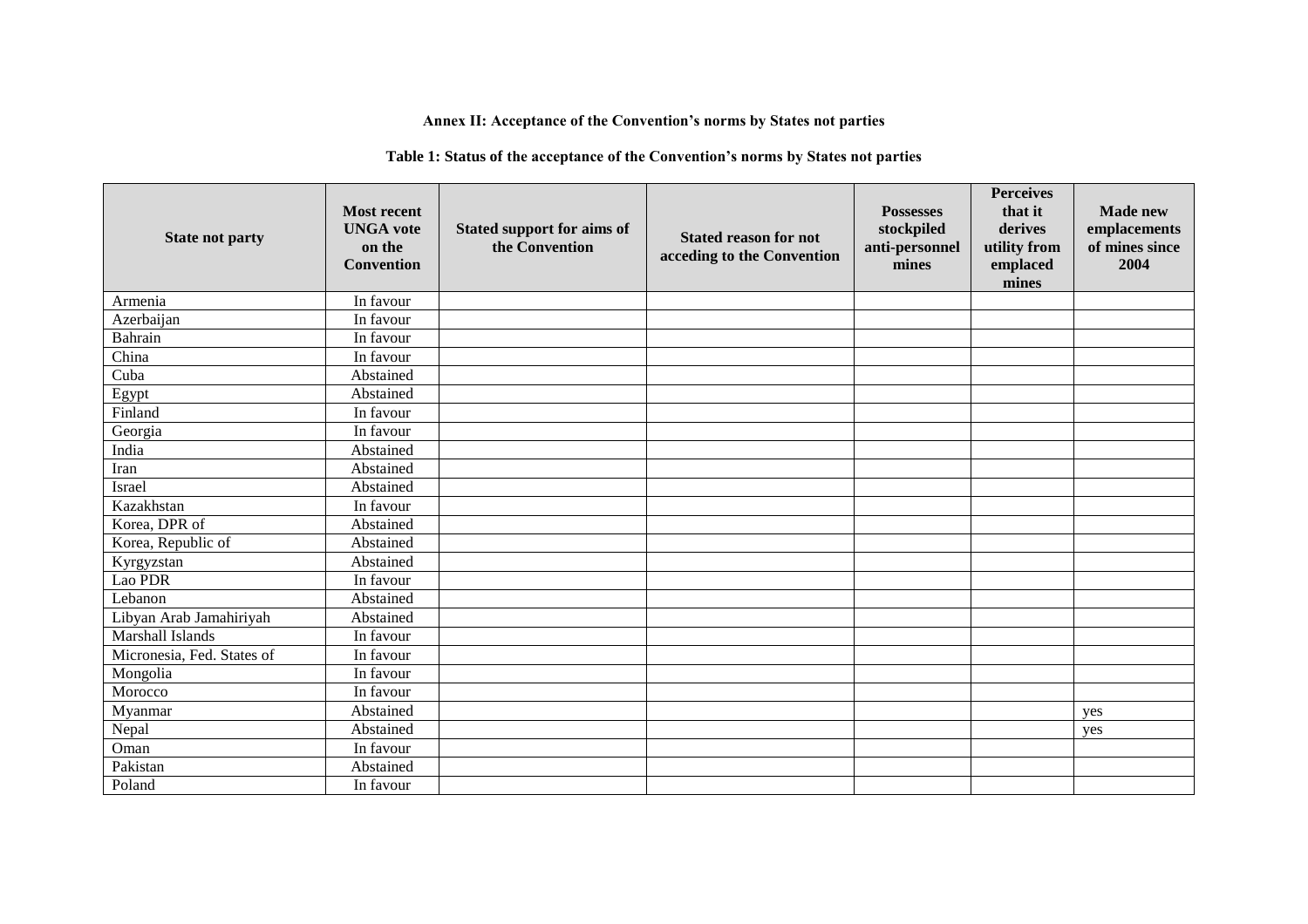| <b>State not party</b>      | <b>Most recent</b><br><b>UNGA</b> vote<br>on the<br>Convention | Stated support for aims of<br>the Convention | <b>Stated reason for not</b><br>acceding to the Convention | <b>Possesses</b><br>stockpiled<br>anti-personnel<br>mines | <b>Perceives</b><br>that it<br>derives<br>utility from<br>emplaced<br>mines | <b>Made new</b><br>emplacements<br>of mines since<br>2004 |
|-----------------------------|----------------------------------------------------------------|----------------------------------------------|------------------------------------------------------------|-----------------------------------------------------------|-----------------------------------------------------------------------------|-----------------------------------------------------------|
| <b>Russian Federation</b>   | Abstained                                                      |                                              |                                                            |                                                           |                                                                             | yes                                                       |
| Saudi Arabia                |                                                                |                                              |                                                            |                                                           |                                                                             |                                                           |
| Singapore                   | In favour                                                      |                                              |                                                            |                                                           |                                                                             |                                                           |
| Somalia                     | In favour                                                      |                                              |                                                            |                                                           |                                                                             |                                                           |
| Sri Lanka                   | In favour                                                      |                                              |                                                            |                                                           |                                                                             |                                                           |
| Syrian Arab Republic        | Abstained                                                      |                                              |                                                            |                                                           |                                                                             |                                                           |
| Tonga                       | In favour                                                      |                                              |                                                            |                                                           |                                                                             |                                                           |
| Tuvalu                      | In favour                                                      |                                              |                                                            |                                                           |                                                                             |                                                           |
| <b>United Arab Emirates</b> | In favour                                                      |                                              |                                                            |                                                           |                                                                             |                                                           |
| <b>USA</b>                  | Abstained                                                      |                                              |                                                            |                                                           |                                                                             |                                                           |
| Uzbekistan                  | Abstained                                                      |                                              |                                                            |                                                           |                                                                             |                                                           |
| Vietnam                     | Abstained                                                      |                                              |                                                            |                                                           |                                                                             |                                                           |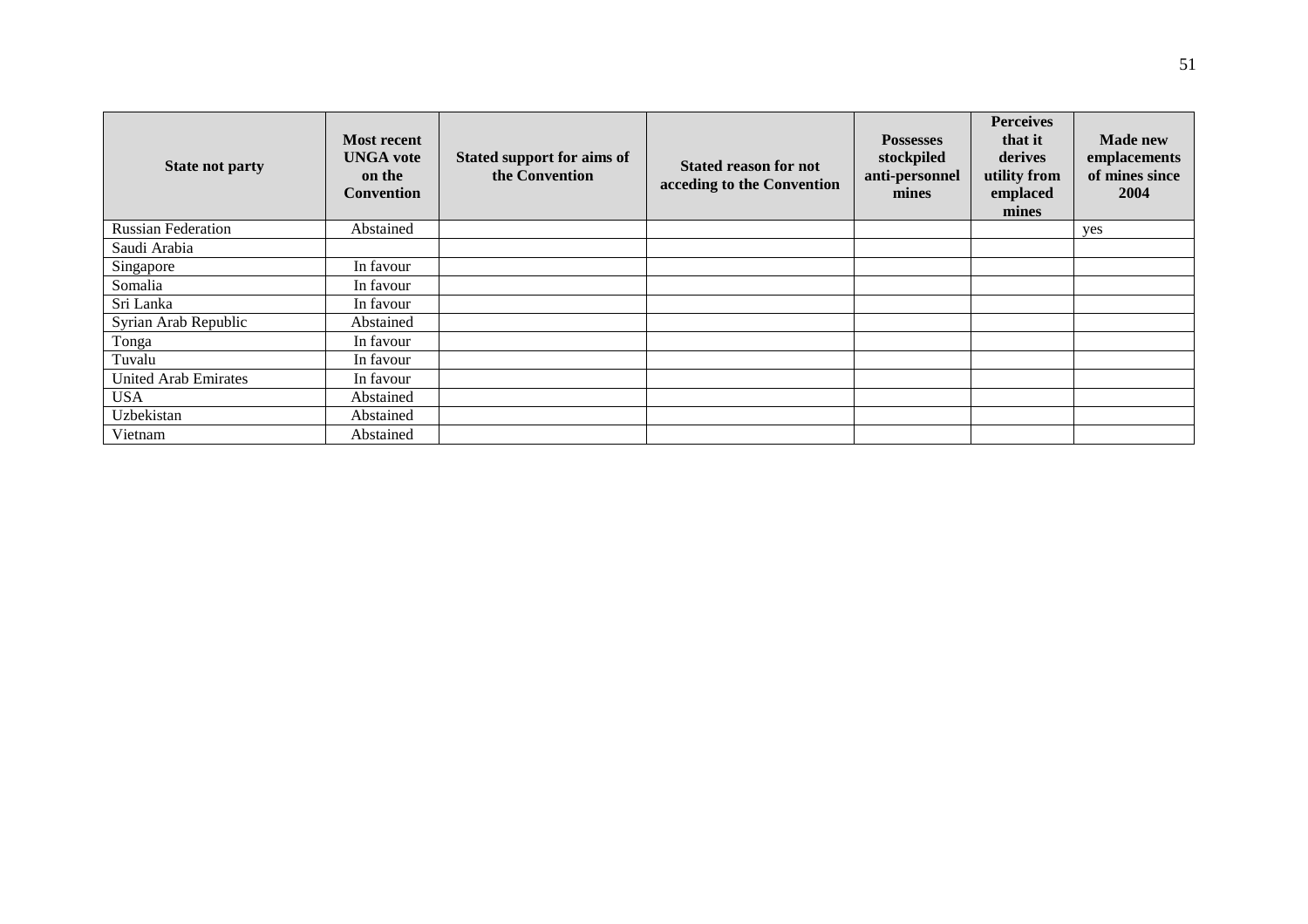|                                 | 2004              | 2005              | 2006              | 2007              | 2008              |
|---------------------------------|-------------------|-------------------|-------------------|-------------------|-------------------|
| <b>State not party</b>          | <b>UNGA 69/84</b> | <b>UNGA 60/80</b> | <b>UNGA 61/84</b> | <b>UNGA 62/41</b> | <b>UNGA 63/42</b> |
| Armenia                         | In favour         | In favour         | In favour         | In favour         | In favour         |
| Azerbaijan                      | Abstained         | In favour         | In favour         | In favour         | In favour         |
| Bahrain                         | In favour         | In favour         | In favour         | In favour         | In favour         |
| China                           | Abstained         | In favour         | In favour         | In favour         | In favour         |
| Cuba                            | Abstained         | Abstained         | Abstained         | Abstained         | Abstained         |
| Egypt                           | Abstained         | Abstained         | Abstained         | Abstained         | Abstained         |
| Finland                         | In favour         | In favour         | In favour         | In favour         | In favour         |
| Georgia                         | In favour         | In favour         | In favour         | In favour         | In favour         |
| India                           | Abstained         | Abstained         | Abstained         | Abstained         | Abstained         |
| Iran                            | Abstained         | Abstained         | Abstained         | Abstained         | Abstained         |
| Israel                          | Abstained         | Abstained         | Abstained         | Abstained         | Abstained         |
| Kazakhstan                      | Abstained         | Abstained         | Abstained         | In favour         | In favour         |
| Korea, DPR of                   |                   |                   |                   | Abstained         | Abstained         |
| Korea, Republic of              | Abstained         | Abstained         | Abstained         | Abstained         | Abstained         |
| Kyrgyzstan                      | Abstained         | Abstained         | Abstained         | Abstained         | Abstained         |
| Lao PDR                         |                   |                   |                   | In favour         | In favour         |
| Lebanon                         | Abstained         |                   | Abstained         | Abstained         | Abstained         |
| Libyan Arab Jamahiriyah         | Abstained         | Abstained         | Abstained         | Abstained         | Abstained         |
| Marshall Islands                | Abstained         | In favour         | In favour         | In favour         | In favour         |
| Micronesia, Fed.States of       | Abstained         | In favour         | In favour         | In favour         | In favour         |
| Mongolia                        | In favour         | Absent            | In favour         | In favour         | In favour         |
| Morocco                         | In favour         | In favour         | In favour         | In favour         | In favour         |
| Myanmar                         | Abstained         | Abstained         | Abstained         | Abstained         | Abstained         |
| Nepal                           |                   | In favour         |                   | Abstained         | Abstained         |
| Oman                            | In favour         | In favour         | In favour         | In favour         | In favour         |
| Pakistan                        | Abstained         | Abstained         | Abstained         | Abstained         | Abstained         |
| Poland                          | In favour         | In favour         | In favour         | In favour         | In favour         |
| <b>Russian Federation</b>       | Abstained         | Abstained         | Abstained         | Abstained         | Abstained         |
| Saudi Arabia                    |                   |                   |                   |                   |                   |
| Singapore                       | In favour         | In favour         | In favour         | In favour         | In favour         |
| Somalia                         | In favour         | In favour         |                   | In favour         |                   |
| Sri Lanka                       | In favour         | In favour         | In favour         | In favour         | In favour         |
| Syrian Arab Republic            | Abstained         | Abstained         | Abstained         | Abstained         | Abstained         |
| Tonga                           | In favour         | In favour         | In favour         | In favour         |                   |
| Tuvalu                          | In favour         | In favour         |                   |                   | In favour         |
| United Arab Emirates            | In favour         | In favour         | In favour         | In favour         | In favour         |
| <b>United States of America</b> | Abstained         | Abstained         | Abstained         | Abstained         | Abstained         |
| Uzbekistan                      | Abstained         | Abstained         | Abstained         | Abstained         | Abstained         |
| Vietnam                         | Abstained         | Abstained         | Abstained         | Abstained         | Abstained         |

**Table 2: Voting record of States not parties on the annual UNGA resolution in support of the Convention**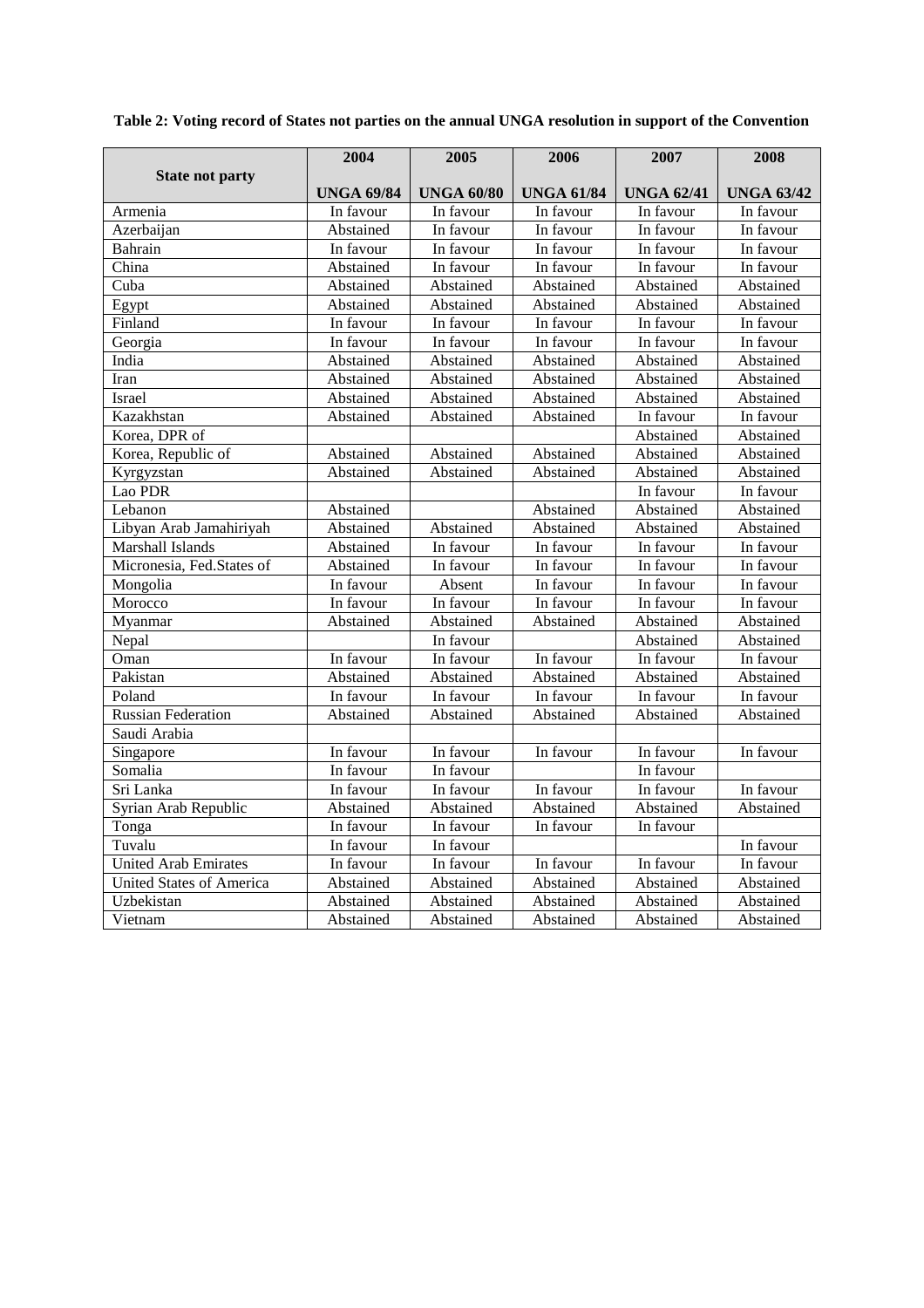### **Annex III: Stockpiled anti-personnel mines destroyed and waiting to be destroyed**

### **Table 1: Stockpiled anti-personnel mines reported destroyed by the States Parties**

| <b>State Party</b> | Up to<br>2004 | 2005    | 2006    | 2007   | 2008   | 2009   | <b>Total</b> |
|--------------------|---------------|---------|---------|--------|--------|--------|--------------|
| Afghanistan        |               |         | 486'226 |        |        |        | 486'226      |
| Albania            | 1'683'860     |         |         |        |        |        | 1'683'860    |
| Algeria            | 3'030         | 144'020 |         |        |        |        | 147'050      |
| Angola             |               |         | 81'045  |        |        |        | 81'045       |
| Argentina          | 99'968        |         |         |        |        |        | 99'968       |
| Australia          | 134'621       |         |         |        |        |        | 134'621      |
| Austria            | 116'000       |         |         |        |        |        | 116'000      |
| Bangladesh         |               | 189'227 |         |        |        |        | 189'227      |
| <b>Belarus</b>     | 253'658       |         | 298'375 |        |        |        | 552'033      |
| Belgium            | 435'238       |         |         |        |        |        | 435'238      |
| Bosnia & Herz.     | 460'925       |         |         | 14'073 |        |        | 474'998      |
| <b>Brazil</b>      | 27'852        |         |         |        |        |        | 27'852       |
| Bulgaria           | 890'209       |         |         |        |        |        | 890'209      |
| Burundi            |               |         |         |        | 664    |        | 664          |
| Cambodia           | 105539        |         |         | 98'132 |        |        | 203'671      |
| Cameroon           | 500           |         |         |        |        |        | 500          |
| Canada             | 92551         |         |         |        |        |        | 92'551       |
| Chad               | 5'727         | 1'158   |         |        |        |        | 6'885        |
| Chile              | 299'219       |         |         |        |        |        | 299'219      |
| Colombia           | 19'026        |         |         |        |        |        | 19'026       |
| Congo              | 5'136         |         |         |        |        | 4'000  | 9'136        |
| Croatia            | 199'271       |         |         |        |        |        | 199'271      |
| Cyprus             | 4'368         | 11'000  | 18'154  | 15'394 |        |        | 48'916       |
| Czech Republic     | 324'412       |         |         |        |        |        | 324'412      |
| <b>DRC</b>         | 1'623         | 2'864   |         |        |        |        | 4'487        |
| Denmark            | 269351        |         |         |        |        |        | 269'351      |
| Djibouti           | 1'188         |         |         |        |        |        | 1'188        |
| Ecuador            | 262'272       |         |         |        |        |        | 262'272      |
| El Salvador        | 7'549         |         |         |        |        |        | 7'549        |
| Ethiopia           |               |         |         | 5'859  |        | 54'455 | 60'314       |
| France             | 1'098'485     |         |         |        |        |        | 1'098'485    |
| Gabon              | 1082          |         |         |        |        |        | 1'082        |
| Germany            | 1700000       |         |         |        |        |        | 1'700'000    |
| Greece             |               |         |         |        |        | 225692 | 225'692      |
| Guinea             | 3'174         |         |         |        |        |        | 3'174        |
| Guinea Bissau      | 5'711         | 5'943   |         |        |        |        | 11'654       |
| Honduras           |               |         | 7'441   |        |        |        | 7'441        |
| Hungary            | 356'884       |         |         |        |        |        | 356'884      |
| Indonesia          |               |         |         |        | 12'312 |        | 12'312       |
| Italy              | 7'112'811     |         |         |        |        |        | 7'112'811    |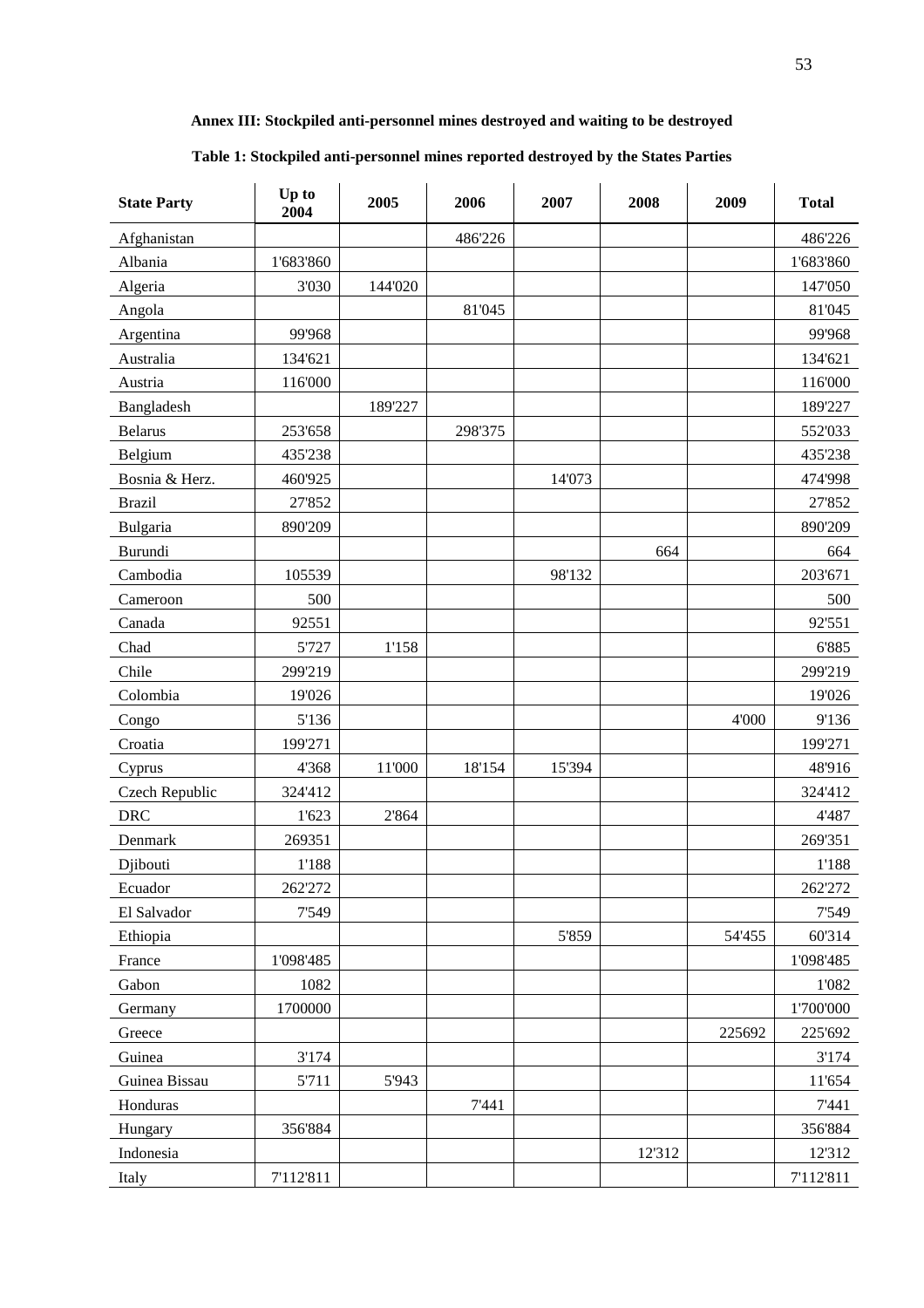| <b>State Party</b>    | Up to<br>2004 | 2005 | 2006   | 2007      | 2008   | 2009 | <b>Total</b> |
|-----------------------|---------------|------|--------|-----------|--------|------|--------------|
| Kuwait                |               |      |        |           | 91'432 |      | 91'432       |
| Japan                 | 1'000'089     |      |        |           |        |      | 1'000'089    |
| Jordan                | 92'342        |      |        |           |        |      | 92'342       |
| Kenya                 | 35'774        |      |        |           |        |      | 35'774       |
| Lithuania             | 4'104         |      |        |           |        |      | 4'104        |
| Luxembourg            | 9'522         |      |        |           |        |      | 9'522        |
| Macedonia, FYR of     | 38'921        |      |        |           |        |      | 38'921       |
| Malaysia              | 94'721        |      |        |           |        |      | 94'721       |
| Mali                  | 5'627         |      |        |           |        |      | 5'627        |
| Mauritania            | 26'053        |      |        |           |        |      | 26'053       |
| Mauritius             | 93            |      |        |           |        |      | 93           |
| Moldova               | 12'892        |      |        |           |        |      | 12'892       |
| Mozambique            | 37'818        |      |        |           |        |      | 37'818       |
| Namibia               | 4'936         |      |        |           |        |      | 4'936        |
| Netherlands           | 260'510       |      |        |           |        |      | 260'510      |
| Nicaragua             | 133'435       |      |        |           |        |      | 133'435      |
| Niger                 | 113           |      |        |           | 1'772  |      | 1'885        |
| Norway                | 160'000       |      |        |           |        |      | 160'000      |
| Peru                  | 338'356       |      |        |           |        |      | 338'356      |
| Portugal              | 271'967       |      |        |           |        |      | 271'967      |
| Romania               | 1'075'074     |      |        |           |        |      | 1'075'074    |
| Serbia                |               |      |        | 1'404'819 |        |      | 1'404'819    |
| Sierra Leone          | 956           |      |        |           |        |      | 956          |
| Slovakia              | 185'579       |      |        |           |        |      | 185'579      |
| Slovenia              | 168'899       |      |        |           |        |      | 168'899      |
| South Africa          | 312'089       |      |        |           |        |      | 312'089      |
| Spain                 | 849'365       |      |        |           |        |      | 849'365      |
| Sudan                 |               |      |        | 4'488     | 6'078  |      | 10'566       |
| Suriname              | 146           |      |        |           |        |      | 146          |
| Sweden                | 2'663'149     |      |        |           |        |      | 2'663'149    |
| Switzerland           | 3'850'212     |      |        |           |        |      | 3'850'212    |
| Tajikistan            | 3'029         |      |        |           |        |      | 3'029        |
| Tanzania              | 22'841        |      |        |           |        |      | 22'841       |
| Thailand              | 335'848       |      |        |           |        |      | 335'848      |
| Tunisia               | 17'575        |      |        |           |        |      | 17'575       |
| Turkey                |               |      | 94'111 | 250'048   | 913788 |      | 1'257'947    |
| Turkmenistan          | 6'631'771     |      |        |           |        |      | 6'631'771    |
| Uganda                | 6'383         |      |        |           |        |      | 6'383        |
| Ukraine               | 756'216       |      |        |           |        |      | 756'216      |
| <b>United Kingdom</b> | 2'401'324     |      |        |           |        |      | 2'401'324    |
| Uruguay               | 1'811         |      |        |           |        |      | 1'811        |
| Venezuela             | 47'189        |      |        |           |        |      | 47'189       |
| Yemen                 | 74'000        |      |        |           |        |      | 74'000       |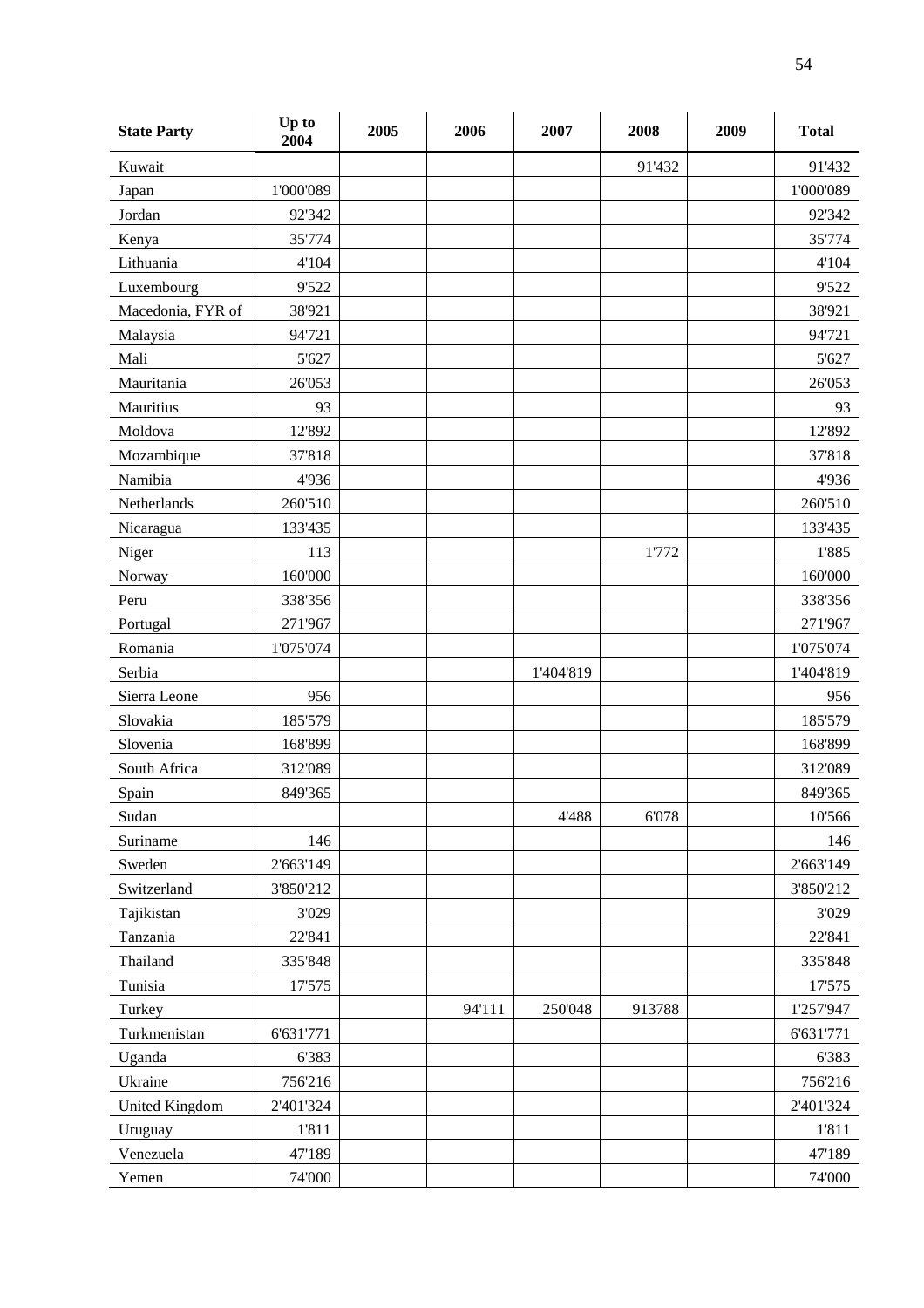| <b>State Party</b> | Up to<br>2004 | 2005    | 2006    | 2007      | 2008      | 2009    | <b>Total</b> |
|--------------------|---------------|---------|---------|-----------|-----------|---------|--------------|
| Zambia             | 3'345         |         |         |           |           |         | 3'345        |
| Zimbabwe           | 4'092         |         |         |           |           |         | 4'092        |
| Total              | 37'919'406    | 354'212 | 985'352 | 1'792'813 | 1'026'046 | 284'147 | 42'361'976   |

### **Table 2**

## **Stockpiled anti-personnel mines reported by the States Parties that remain to be destroyed**

| <b>State Party</b> | Mines to be destroyed <sup>46</sup> |
|--------------------|-------------------------------------|
| <b>Belarus</b>     | 3'371'984                           |
| Greece             | 1'340'570                           |
| Turkey             | 1'325'409                           |
| Ukraine            | 6'099'468                           |
| <b>Total</b>       | 12'137'431                          |

l,

 $\overline{a}$ <sup>46</sup> Sources: Article 7 reports submitted in 2009, statements made by the States Parties during the May 2009 meeting of the Standing Committee on Stockpile Destruction and other information furnished by States Parties.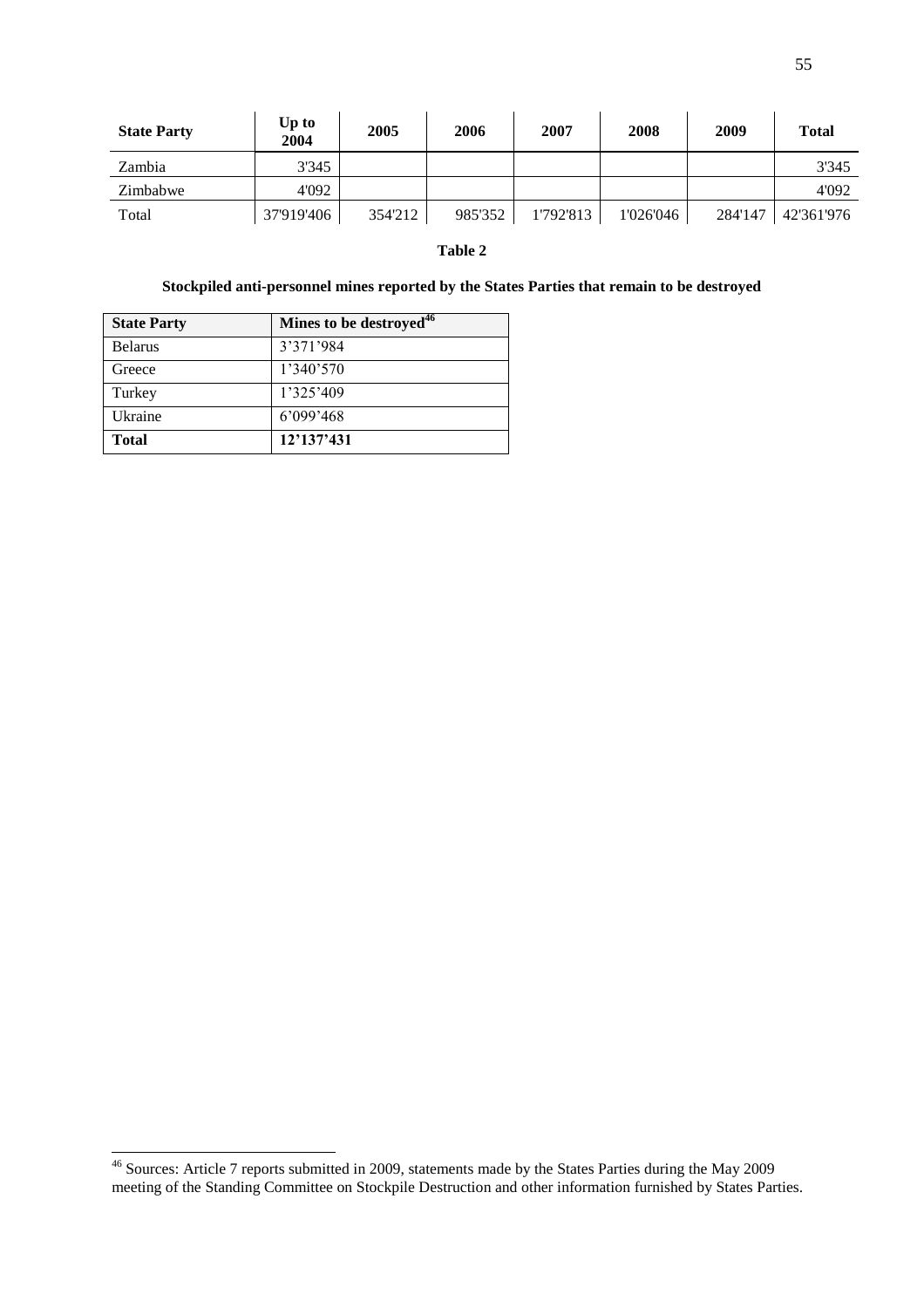| <b>Annex IV: Progress in the implementation of Article 5</b> |  |  |  |
|--------------------------------------------------------------|--|--|--|
|--------------------------------------------------------------|--|--|--|

| <b>State Party</b>        | Areas in which anti-<br>personnel were known or<br>were suspected to be<br>emplaced in 2004                                                                           | Areas in which anti-<br>personnel are known or are<br>suspected to be emplaced in<br>2009                                                                                                                                                                                                                                                                                                                                                                                                                                                                                                                     | Plan/timeframe                                                                                                                                                                                                                                                                                                                                 |
|---------------------------|-----------------------------------------------------------------------------------------------------------------------------------------------------------------------|---------------------------------------------------------------------------------------------------------------------------------------------------------------------------------------------------------------------------------------------------------------------------------------------------------------------------------------------------------------------------------------------------------------------------------------------------------------------------------------------------------------------------------------------------------------------------------------------------------------|------------------------------------------------------------------------------------------------------------------------------------------------------------------------------------------------------------------------------------------------------------------------------------------------------------------------------------------------|
| Afghanistan               | Approximately 788.7<br>square kilometres in 206<br>districts of 31 provinces.<br>This estimates covers the<br>known mine and UXO<br>contamination.<br>$(2004$ review) | 234.89 square kilometres of<br>areas containing mines and<br>394.07 square kilometres of<br>areas suspected to contain<br>mines.<br>(Art.7 report 2009)                                                                                                                                                                                                                                                                                                                                                                                                                                                       |                                                                                                                                                                                                                                                                                                                                                |
| Albania                   | 102 contaminated areas in<br>the Tropoje, Has and<br>Kukes districts covering<br>15.25 million square<br>metres.                                                      | About 0.76 square<br>kilometres, out of which 0.27<br>square kilometre are<br>contaminated only with<br>landmines divided in 11<br>mined areas.<br>(SCMC 2009)                                                                                                                                                                                                                                                                                                                                                                                                                                                | Complete the destruction of<br>all anti-personnel mines in<br>the mined areas in Albania by<br>the end of 2009.<br>(SCMC 2009)                                                                                                                                                                                                                 |
| Algeria                   |                                                                                                                                                                       |                                                                                                                                                                                                                                                                                                                                                                                                                                                                                                                                                                                                               |                                                                                                                                                                                                                                                                                                                                                |
| Angola                    |                                                                                                                                                                       |                                                                                                                                                                                                                                                                                                                                                                                                                                                                                                                                                                                                               |                                                                                                                                                                                                                                                                                                                                                |
| Argentina                 | 9 areas containing mines<br>divided in 117 minefields<br>amounting to 13.12 square<br>kilometres.<br>(extension request 2009)                                         | 9 areas containing mines<br>divided in 117 minefields<br>amounting to 13.12 square<br>kilometres.<br>(extension request 2009)                                                                                                                                                                                                                                                                                                                                                                                                                                                                                 | Argentina has a "schematic<br>plan" to determine the<br>organisation of a Task Force<br>with the necessary<br>competence to clear the 117<br>minefields and to programme<br>the work so that it may be<br>completed in a maximum<br>period of ten (10) years, in<br>compliance with the<br>Convention obligations.<br>(extension request 2009) |
| Bhutan                    |                                                                                                                                                                       | A total of 50 pieces of<br>MNM-14 anti-personnel<br>mines and 12 pieces of M-16<br>anti-personnel mines were<br>laid on the track to the camp<br>of the Indian insurgents in an<br>area called Gobarkunda on<br>the Bhutanese side of the<br>Manas Wildlife Sanctuary<br>which covers areas in India<br>and in Bhutan<br>A total of 41 pieces of M-16<br>anti personnel mines were<br>laid on five tracks leading to<br>the camps of the Indian<br>insurgents in Nganglam Sub-<br>District. These five tracks all<br>fall on the Bhutanese side of<br>the Manas Wildlife<br>Sanctuary.<br>(Art.7 report 2007) |                                                                                                                                                                                                                                                                                                                                                |
| Bosnia and<br>Herzegovina | Approximately 2,000<br>square kilometers<br>suspected to contain<br>mines.                                                                                            | 1,573 square kilometres<br>suspected to contain mines.<br>(SCMC 2009)                                                                                                                                                                                                                                                                                                                                                                                                                                                                                                                                         | In the period 2009-2019,<br>Bosnia and Herzegovina shall<br>fulfil its obligations in<br>accordance to the                                                                                                                                                                                                                                     |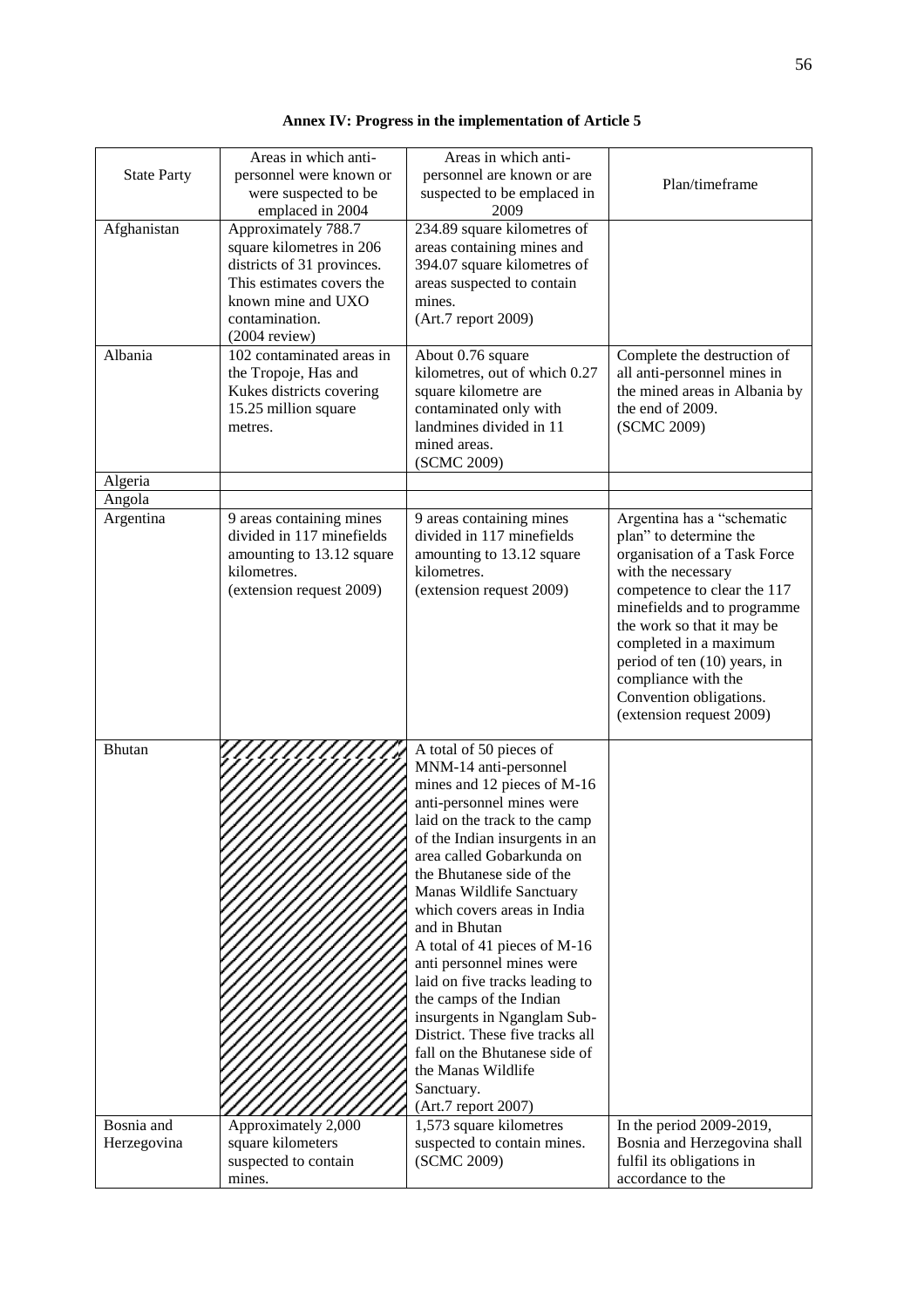| <b>State Party</b> | Areas in which anti-<br>personnel were known or<br>were suspected to be                                          | Areas in which anti-<br>personnel are known or are<br>suspected to be emplaced in | Plan/timeframe                                                                                                                                                                                                                                                                                                                                                                                                                                                                                                                                                                                                                                                                                |
|--------------------|------------------------------------------------------------------------------------------------------------------|-----------------------------------------------------------------------------------|-----------------------------------------------------------------------------------------------------------------------------------------------------------------------------------------------------------------------------------------------------------------------------------------------------------------------------------------------------------------------------------------------------------------------------------------------------------------------------------------------------------------------------------------------------------------------------------------------------------------------------------------------------------------------------------------------|
|                    | emplaced in 2004<br>$(2004$ review)                                                                              | 2009                                                                              | Convention. Suspected areas<br>will be released as follows: I<br>and II category of priority<br>shall be released through<br>general and technical survey<br>and clearance; III category of<br>priority risk shall be released<br>through a survey method that<br>will be developed and<br>defined until the first revision<br>of the Strategic Plan in 2012.<br>A total of 1573 square<br>kilometres will be released<br>through these various<br>methods.<br>(extension request)                                                                                                                                                                                                            |
| Burundi            |                                                                                                                  |                                                                                   |                                                                                                                                                                                                                                                                                                                                                                                                                                                                                                                                                                                                                                                                                               |
| Cambodia           | 4,466 square kilometres<br>suspected to contain mines<br>or UXO.<br>$(2004$ review)                              | 3,867 square kilometres.<br>(SCMC 2009)                                           | During its 10-year extension<br>period, Cambodia intends 1)<br>to conduct a country-wide<br>baseline survey to obtain<br>more accurate and reliable<br>information on remaining<br>landmine contamination; 2)<br>release 672 square kilometres<br>through clearance: 3) release<br>1,864 square kilometres<br>through technical and non<br>technical survey.<br>(SCMC 2009)                                                                                                                                                                                                                                                                                                                   |
| Chad<br>Chile      | 417 areas suspected to<br>contain mines and 1,081<br>square kilometres of<br>suspected areas.<br>$(2004$ review) | 678 square kilometres.                                                            | From November 2009 to<br>January 2011, Chad will:<br>Phase I: conduct a technical<br>survey in the suspected and<br>risk areas with the aim of<br>determining with precision<br>the extent of the remaining<br>problem, demining dangerous<br>areas identified in the North<br>and the East, reviewing the<br>land release process,<br>supporting the deployment of<br>IMSMA, establishing two<br>demining sections for the<br>technical survey and<br>mechanical and manual<br>demining of Wadi-Doum.<br>Phase II: establish an action<br>plan based on the results of<br>the technical survey aiming<br>to eliminate anti-personnel<br>mines from the national<br>territory.<br>(SCMC 2009) |
| Colombia           |                                                                                                                  |                                                                                   |                                                                                                                                                                                                                                                                                                                                                                                                                                                                                                                                                                                                                                                                                               |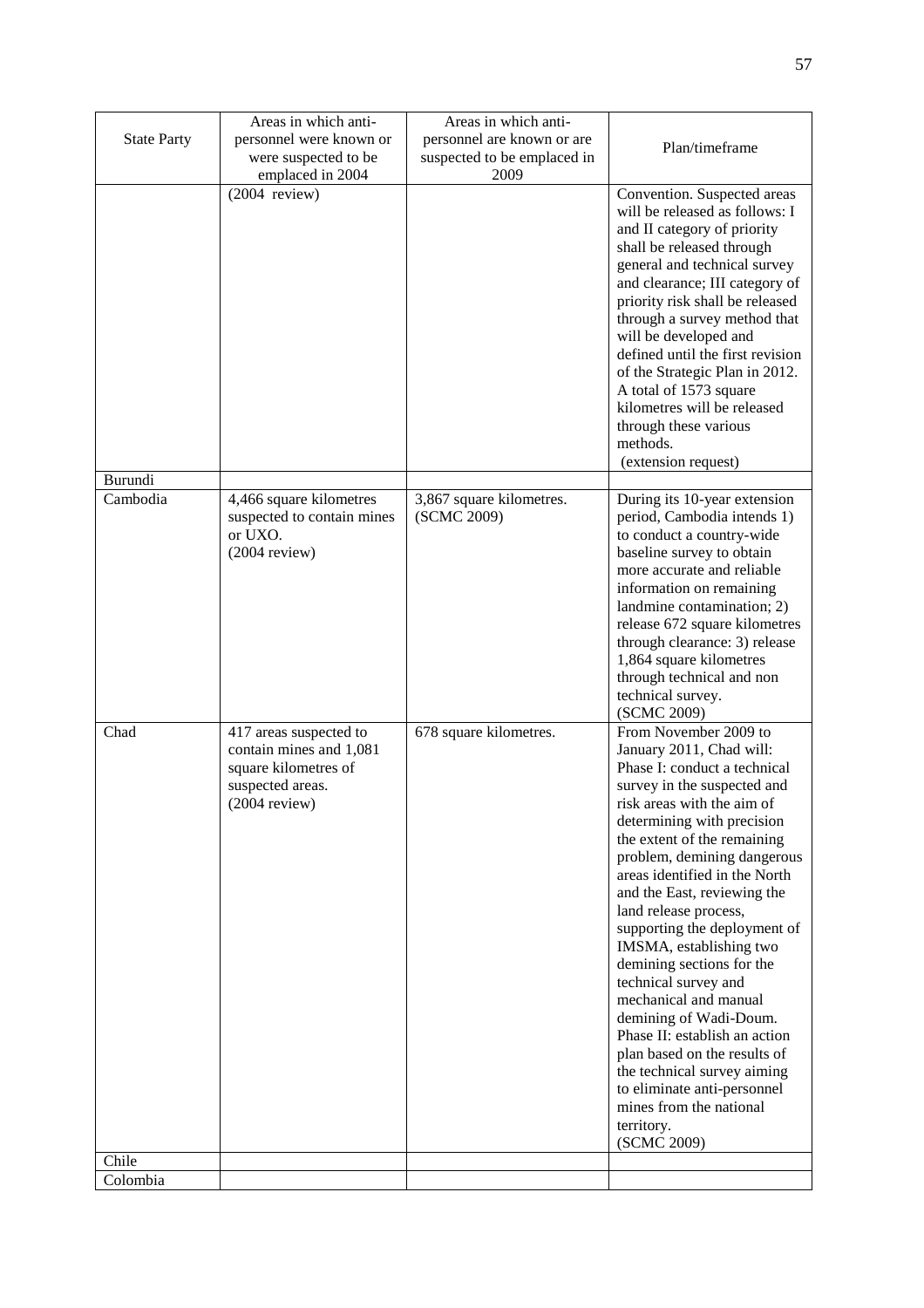|                    | Areas in which anti-          | Areas in which anti-        |                                |
|--------------------|-------------------------------|-----------------------------|--------------------------------|
| <b>State Party</b> | personnel were known or       | personnel are known or are  |                                |
|                    | were suspected to be          | suspected to be emplaced in | Plan/timeframe                 |
|                    | emplaced in 2004              | 2009                        |                                |
| Congo              | Areas in the south-west of    | On e area suspected to be   |                                |
|                    | Congo on the border with      | mined at the border with    |                                |
|                    | Angola might be mined.        | Angola.                     |                                |
|                    | $(2004$ review)               | (SCMC 2009)                 |                                |
| Croatia            | An estimated 1350 square      | 954.5 square kilometres.    | According to the Mine action   |
|                    | kilometres are suspected to   | (SCMC 2009)                 | Strategy 2009-2019, it is      |
|                    | be mined, with mines          |                             | planned to demine and reduce   |
|                    | found in 14 of the 21         |                             | the mine-suspected areas       |
|                    | counties of Croatia.          |                             | through clearance and          |
|                    | $(2004$ review)               |                             | reduction activities on the    |
|                    |                               |                             | area of 756,5 square           |
|                    |                               |                             | kilometres and through         |
|                    |                               |                             | general survey activities on   |
|                    |                               |                             | the area of 198 square         |
|                    |                               |                             | kilometres. The greatest part  |
|                    |                               |                             | of the activities would be     |
|                    |                               |                             | performed in the period        |
|                    |                               |                             | 2010-2014.                     |
|                    |                               |                             | (SCMC 2009)                    |
| Cyprus             | 23 minefields containing      | 10 minefields containing    | Demining is conducted in       |
|                    | 5,000 anti-personnel          | 3,224 anti-personnel mines. | accordance with the schedule   |
|                    | mines.                        | (SCMC 2009)                 | of the National Plan. The      |
|                    | $(2004$ review)               |                             | remaining areas must be        |
|                    |                               |                             | cleared from anti-personnel    |
|                    |                               |                             | mines by 1 July 2013.          |
|                    |                               |                             | (SCMC 2009)                    |
| <b>DRC</b>         | Suspected mined areas         |                             |                                |
|                    | affect 165 villages in 11     |                             |                                |
|                    | provinces.<br>$(2004$ review) |                             |                                |
| Denmark            | Mined areas containing        | 124.6 hectares.             | A final time schedule and a    |
|                    | approximately 8,300 anti-     | (SCMC 2009)                 | complete release plan will be  |
|                    | personnel mines and 1,600     |                             | prepared and presented         |
|                    | anti-tank mines.              |                             | before the deadline of         |
|                    | $(2004$ review)               |                             | January 1, 2011.               |
|                    | 255 hectares of mine-         |                             | (SCMC 2009)                    |
|                    | affected area.                |                             |                                |
|                    | (SCMC 2009)                   |                             |                                |
| Ecuador            | 5 mine-affected areas and     | 76 mined areas covering     | During the 8 year-long         |
|                    | 2 suspected mined areas       | 594,312.46 square metres.   | extension granted, the         |
|                    | with 6,682 mines              | (SCMC 2009)                 | demining operations shall be   |
|                    | emplaced in an estimated      |                             | done affected province by      |
|                    | area of 426,481 square        |                             | affected province. For each    |
|                    | metres.                       |                             | one, there shall first be a    |
|                    | $(2004$ review)               |                             | technical study, then mine     |
|                    |                               |                             | clearance, and to finish with, |
|                    |                               |                             | a quality control study        |
|                    |                               |                             | assessing the demining         |
|                    |                               |                             | operations undertaken.         |
| Eritrea            |                               |                             | (extension request)            |
| Ethiopia           |                               |                             |                                |
| Greece             | 24,751 anti-personnel         | 2 minefields, out of the    | Greece will complete its       |
|                    | mines emplaced in border      | original 57 remain and 915  | demining obligations by this   |
|                    | minefields and old WW2        | anti-personnel mines.       | year (2009), instead of 2014.  |
|                    | minefields scattered          | (SCMC 2009)                 | (SCMC 2009)                    |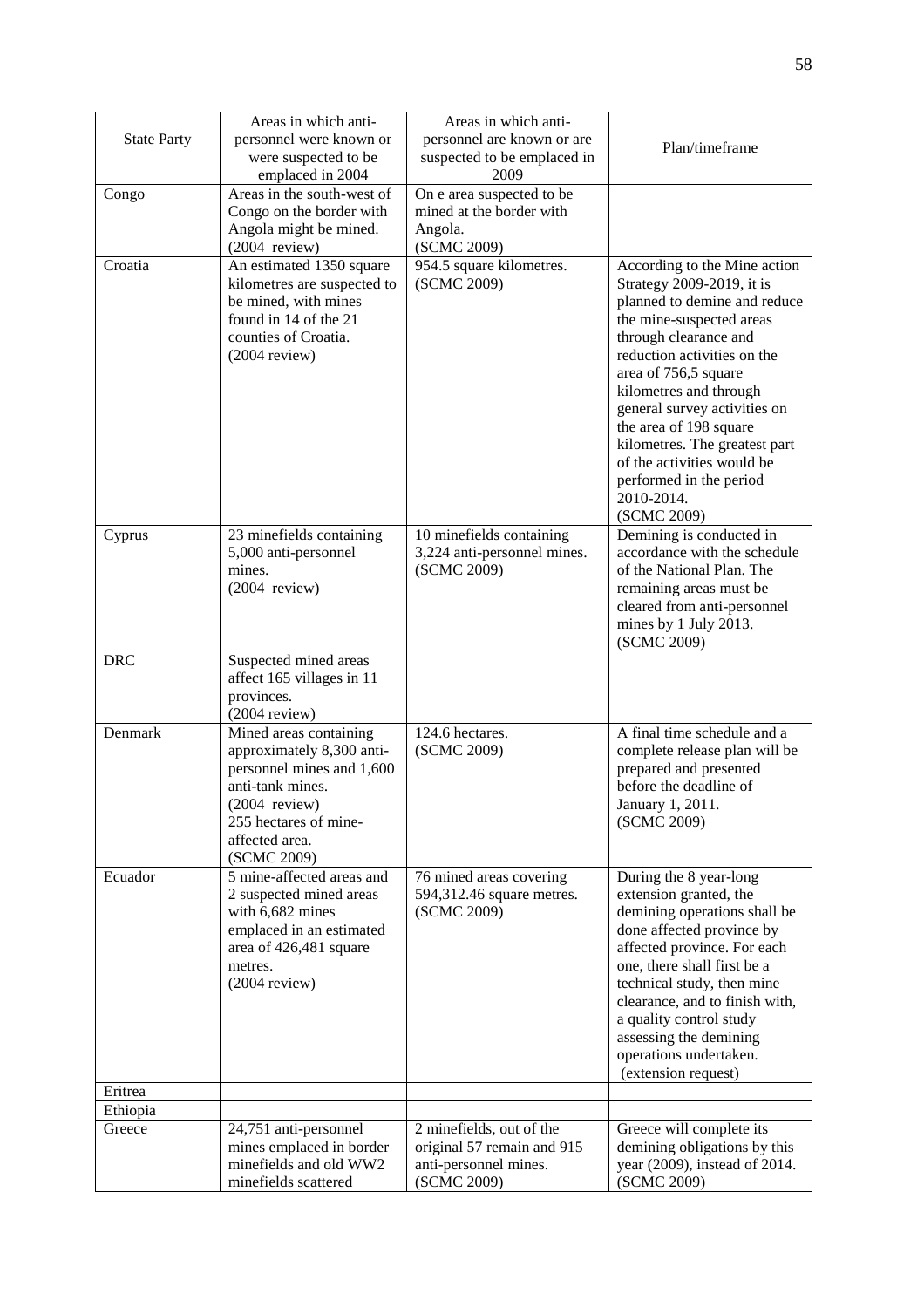| <b>State Party</b> | Areas in which anti-<br>personnel were known or<br>were suspected to be                                                                                                                                                  | Areas in which anti-<br>personnel are known or are<br>suspected to be emplaced in                                                                                                | Plan/timeframe                                                                                                                                                                                                           |  |  |
|--------------------|--------------------------------------------------------------------------------------------------------------------------------------------------------------------------------------------------------------------------|----------------------------------------------------------------------------------------------------------------------------------------------------------------------------------|--------------------------------------------------------------------------------------------------------------------------------------------------------------------------------------------------------------------------|--|--|
|                    | emplaced in 2004<br>throughout Greece.                                                                                                                                                                                   | 2009                                                                                                                                                                             |                                                                                                                                                                                                                          |  |  |
|                    | $(2004$ review)                                                                                                                                                                                                          |                                                                                                                                                                                  |                                                                                                                                                                                                                          |  |  |
| Guinea Bissau      |                                                                                                                                                                                                                          |                                                                                                                                                                                  |                                                                                                                                                                                                                          |  |  |
| Iraq               |                                                                                                                                                                                                                          | Total area of contamination<br>is still unknown.<br>3,673 areas suspected to be<br>contaminated or to be<br>hazardous with an area of<br>1,730 square kilometres.<br>(SCMC 2009) |                                                                                                                                                                                                                          |  |  |
| Jordan             | Jordan's original mine<br>clearance<br>challenge going back to<br>1993<br>included 60 million square<br>metres of<br>mined area, 496 minefields<br>and<br>approximately 309,000<br>emplaced<br>mines.<br>$(2004$ review) | Approximately 10 million<br>square metres along the<br>northern border containing<br>close to 136,000 landmines.<br>(extension request)                                          | Clear the 104 km northern<br>border mine-belt by October<br>2011 and submit the final<br>Article 5 report by 1 May<br>2012.<br>(extension request)                                                                       |  |  |
| Mauritania         |                                                                                                                                                                                                                          |                                                                                                                                                                                  |                                                                                                                                                                                                                          |  |  |
| Mozambique         |                                                                                                                                                                                                                          | 361 mined areas with a total<br>area of 10,489,453 square<br>metres.<br>(SCMC 2009)                                                                                              | National Mine Action Plan<br>2008-2012 to comply with<br>Article 5 obligations and<br>clear the known 541 areas<br>that contain mines as well as<br>the infrastructure sites and<br>border tasks.<br>(extension request) |  |  |
| Nicaragua          |                                                                                                                                                                                                                          |                                                                                                                                                                                  |                                                                                                                                                                                                                          |  |  |
| Peru               |                                                                                                                                                                                                                          |                                                                                                                                                                                  |                                                                                                                                                                                                                          |  |  |
| Rwanda             |                                                                                                                                                                                                                          |                                                                                                                                                                                  |                                                                                                                                                                                                                          |  |  |
| Senegal            |                                                                                                                                                                                                                          |                                                                                                                                                                                  |                                                                                                                                                                                                                          |  |  |
| Serbia             |                                                                                                                                                                                                                          | 5 projects at the border with<br>Croatia. Around 3,300 anti-<br>personnel and anti-tank are<br>estimated to remain over an<br>area of 973.420 square<br>metres.<br>(SCMC 2009)   | Serbia without mines by<br>2009.<br>(SCMC 2009)                                                                                                                                                                          |  |  |
| Sudan              |                                                                                                                                                                                                                          | 1,665 dangerous areas<br>awaiting clearance. <sup>47</sup><br>(SCMC 2009)                                                                                                        |                                                                                                                                                                                                                          |  |  |
| Tajikistan         |                                                                                                                                                                                                                          |                                                                                                                                                                                  |                                                                                                                                                                                                                          |  |  |
| Thailand           | 934 suspected areas<br>representing 2,556.7<br>square kilometres.<br>$(2004$ review)                                                                                                                                     | 949.66 square kilometres<br>suspected to be mined.<br>(extension request)                                                                                                        | TO BE COMPLETED                                                                                                                                                                                                          |  |  |
| Turkey             |                                                                                                                                                                                                                          |                                                                                                                                                                                  |                                                                                                                                                                                                                          |  |  |
| Uganda             |                                                                                                                                                                                                                          | Two suspected mined areas,<br>one five-kilometre long in                                                                                                                         |                                                                                                                                                                                                                          |  |  |

 $\overline{a}$  $47$  Comprehensive Landmine Impact Survey is almost complete.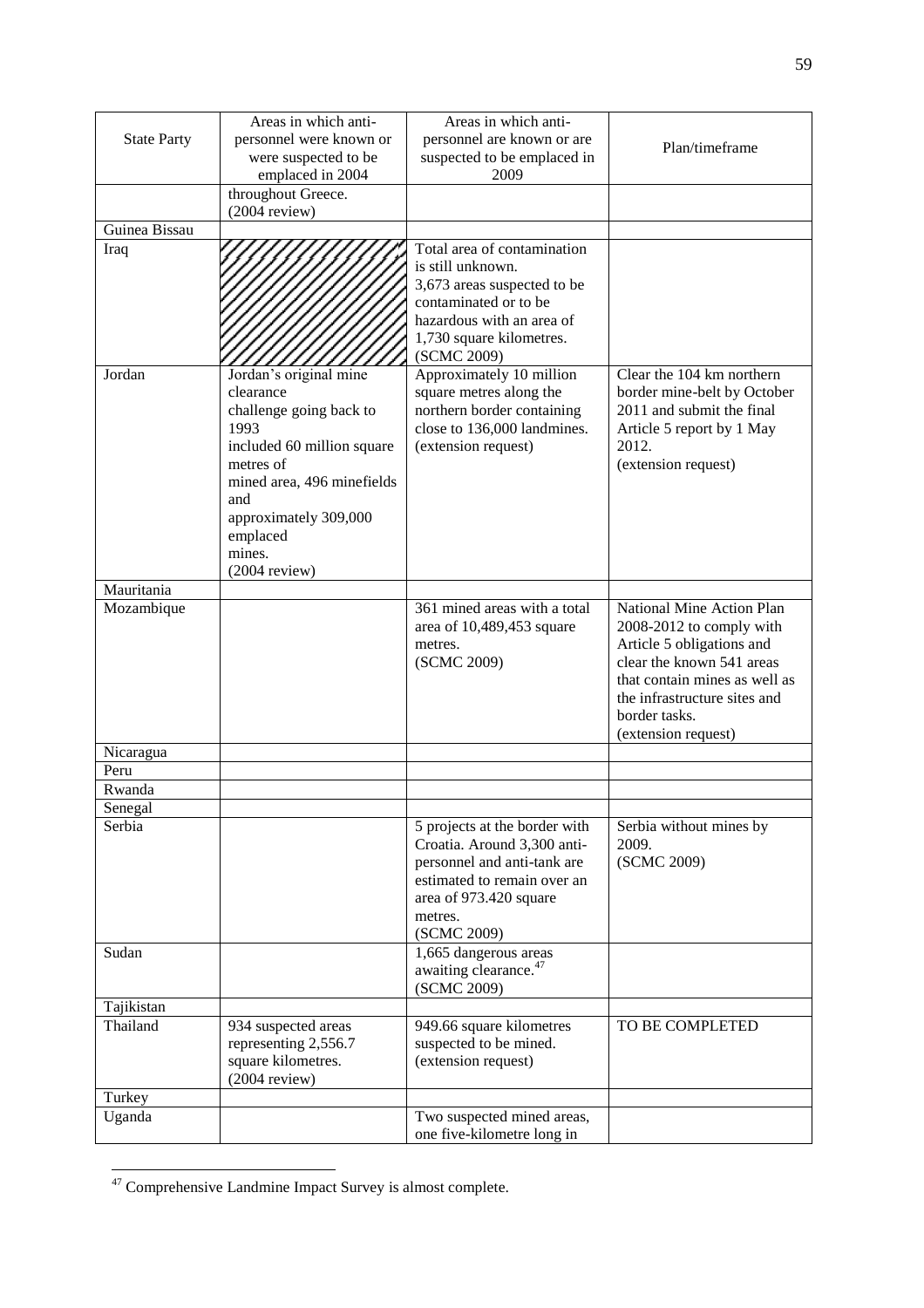|                       | Areas in which anti-       | Areas in which anti-            |                                                      |
|-----------------------|----------------------------|---------------------------------|------------------------------------------------------|
| <b>State Party</b>    | personnel were known or    | personnel are known or are      |                                                      |
|                       | were suspected to be       | suspected to be emplaced in     | Plan/timeframe                                       |
|                       | emplaced in 2004           | 2009                            |                                                      |
|                       |                            | the Agoro mountains and a       |                                                      |
|                       |                            | four-kilometre long in          |                                                      |
|                       |                            | Ngomoromo.                      |                                                      |
|                       |                            | (SCMC 2009)                     |                                                      |
| <b>United Kingdom</b> | 117 mined areas (including | 117 mined areas remain          |                                                      |
|                       | 4 areas that are only      | (including 4 areas that are     |                                                      |
|                       | suspected of containing    | only suspected of containing    |                                                      |
|                       | mines) that in total cover | mines) that in total cover just |                                                      |
|                       | just over 13 square        | over 13 square kilometres.      |                                                      |
|                       | kilometres.                |                                 |                                                      |
| Venezuela             | 13 minedfields distributed | 13 minedfields distributed in   | TO BE COMPLETED                                      |
|                       | in 6 naval posts,          | 6 naval posts, contaminated     |                                                      |
|                       | contaminated with 1073     | with 1073 mines.                |                                                      |
|                       | mines.                     |                                 |                                                      |
| Yemen                 |                            | 213,228,351 square metres       | Yemen's plan foresees                                |
|                       |                            | subject to technical survey     | completion by September                              |
|                       |                            | and 13,995,453 square           | 2014.                                                |
|                       |                            | metres to be cleared.           | (extension request)                                  |
|                       |                            | (extension request)             |                                                      |
| Zambia                |                            | 2 of the 20 suspected           | Technical survey is ongoing                          |
|                       |                            | hazardous areas identified by   | in the identified suspected                          |
|                       |                            | a new detailed survey may       | hazardous areas and Zambia                           |
|                       |                            | contain anti-personnel mines.   | is likely to declare                                 |
|                       |                            | (SCMC 2009)                     | completion of                                        |
|                       |                            |                                 | implementation of Article 5                          |
|                       |                            |                                 | by the Second Review                                 |
|                       |                            |                                 | Conference.                                          |
|                       |                            |                                 | (SCMC 2009)                                          |
| Zimbabwe              |                            | 813.3 square kilometres of      | Resurvey all remaining                               |
|                       |                            | contaminated land.              | minefields by 1 January                              |
|                       |                            | (extension request)             | 2011 while continuing with                           |
|                       |                            |                                 | demining in Sango Border<br>Post to Crooks Croner    |
|                       |                            |                                 |                                                      |
|                       |                            |                                 | minefield. Develop a plan<br>that takes into account |
|                       |                            |                                 | advanced techniques and then                         |
|                       |                            |                                 | submit a subsequent request                          |
|                       |                            |                                 | for a period of time to                              |
|                       |                            |                                 | implement the plan.                                  |
|                       |                            |                                 | (extension request)                                  |
|                       |                            |                                 |                                                      |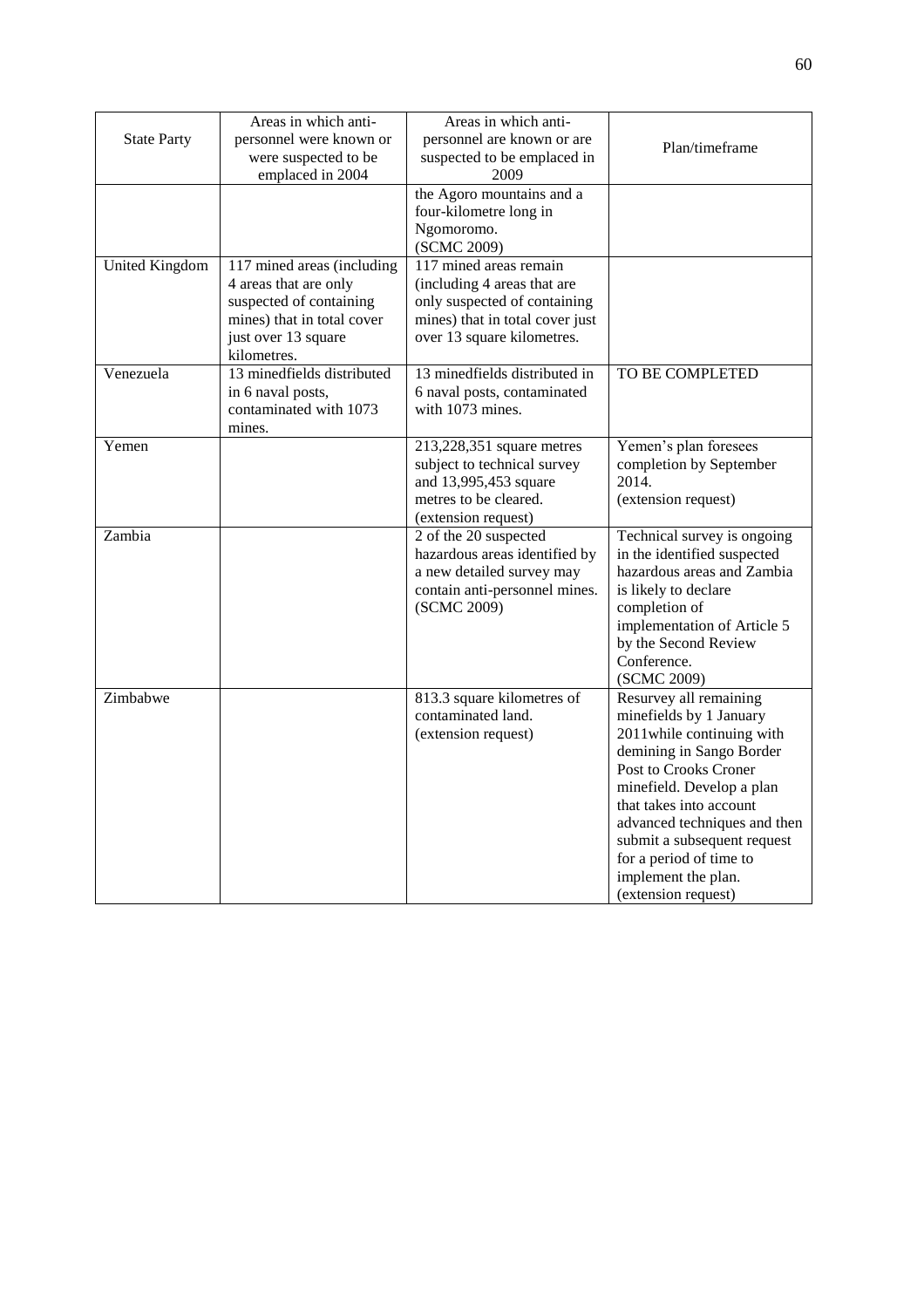# **Annex V: Deadlines for implementing Article 5, paragraph 1**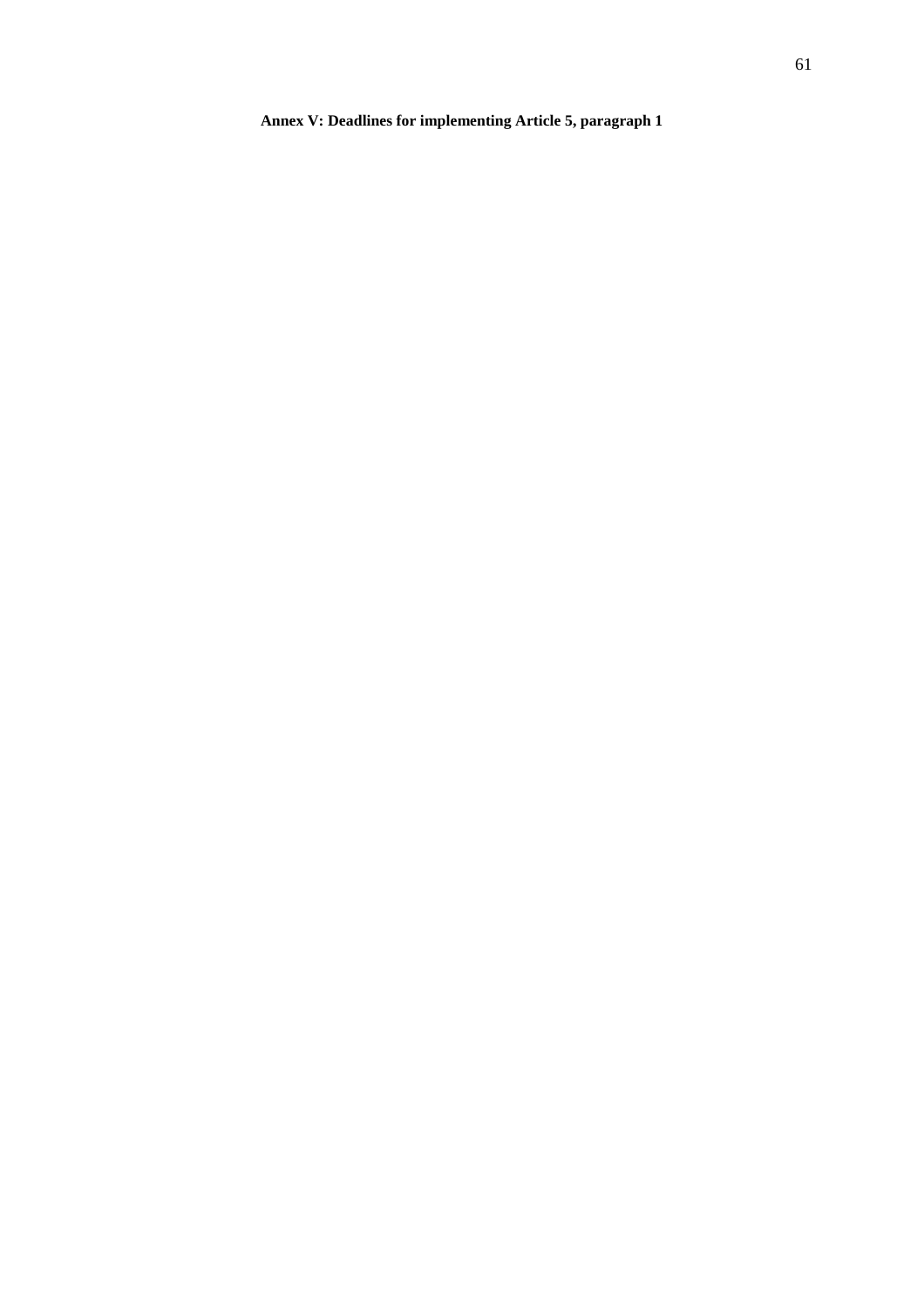**Annex VI: Numbers of new mine casualties 2004-2008**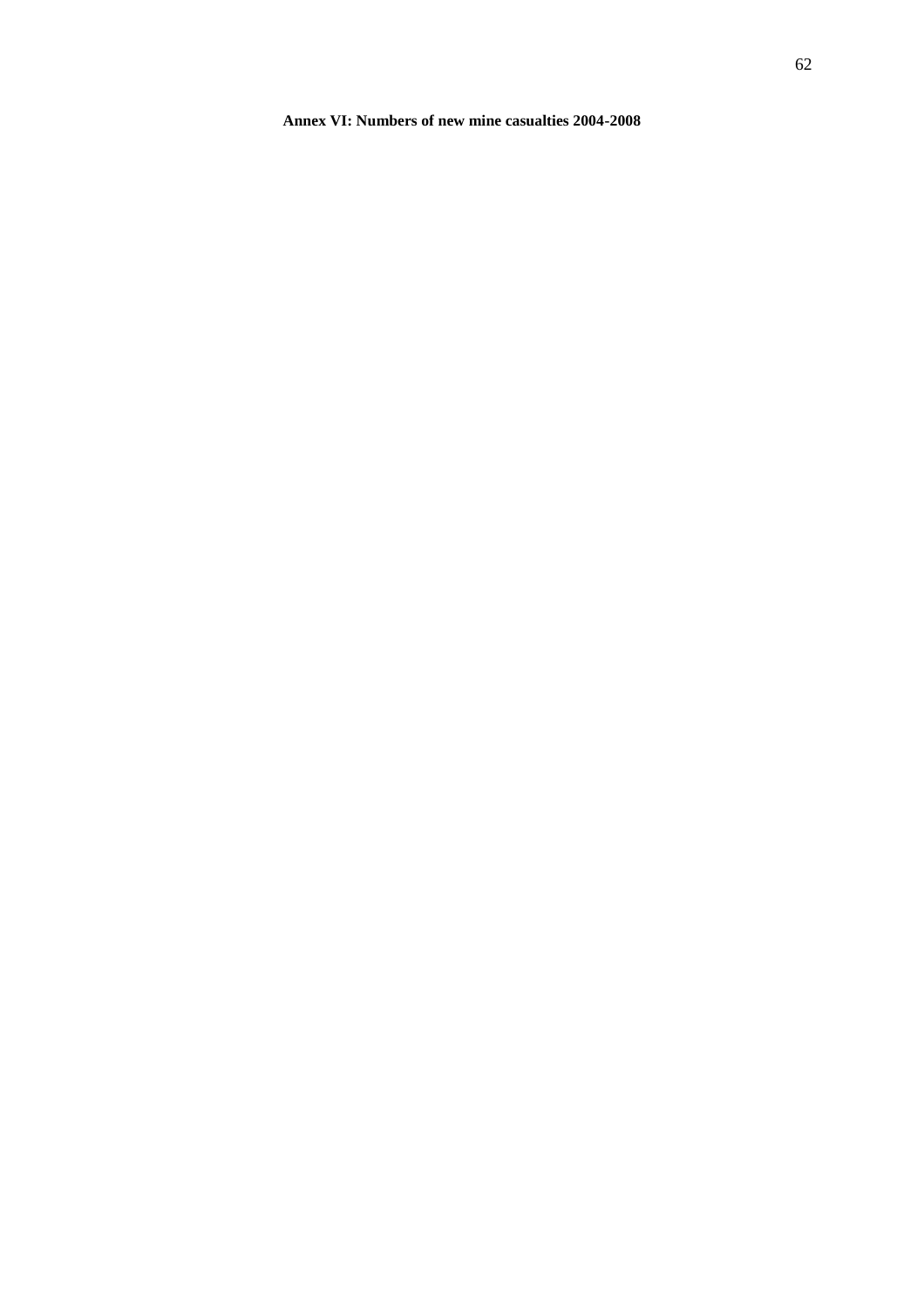#### **Annex VII: Resources in support of the aims of the Convention**

Table 1: International resources generated in support of national efforts to implement Article 5, 2004-2008, by beneficiary State

Table 2: International resources generated in support of national efforts to implement Article 5, 2004-2008, by contributing State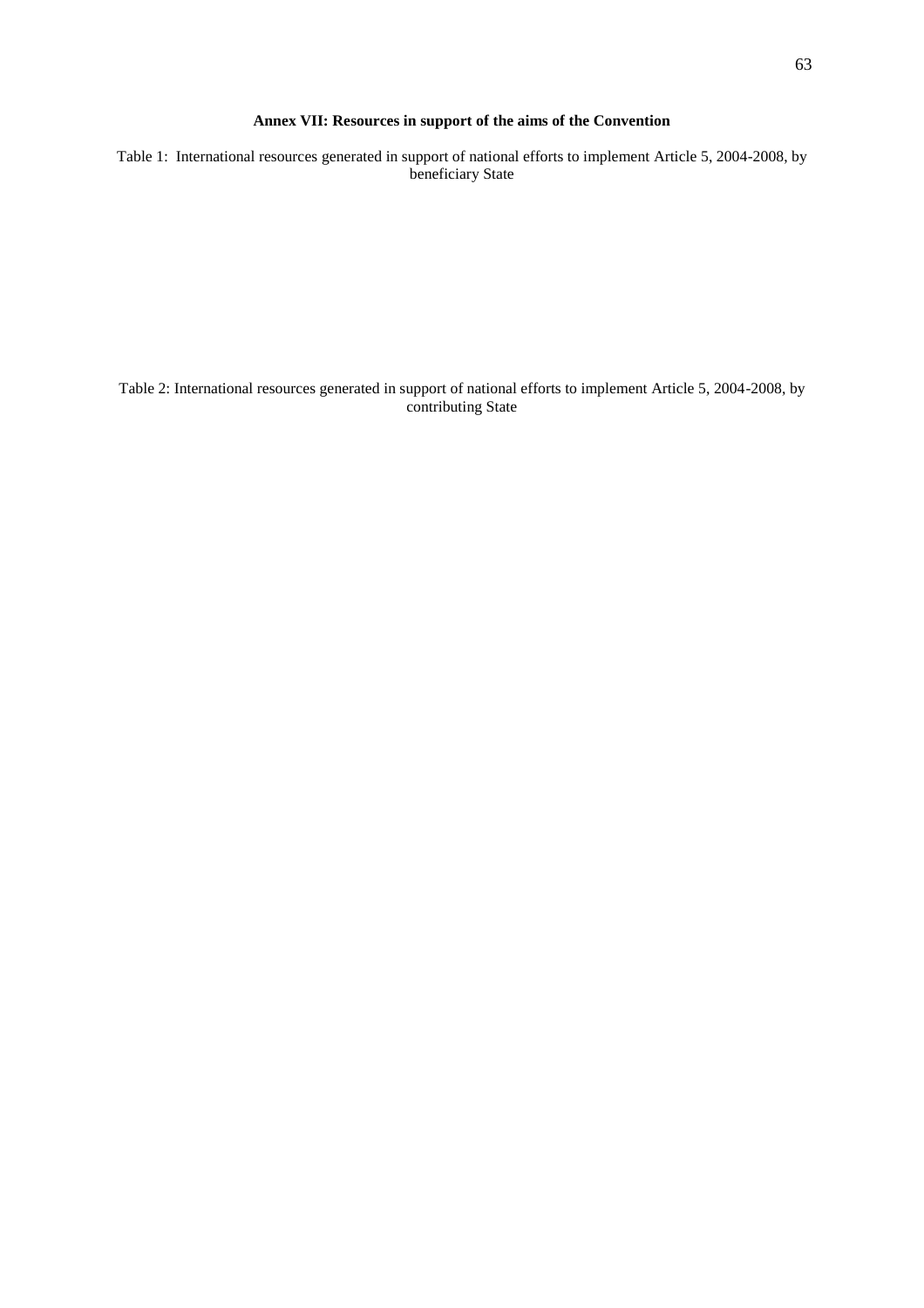|                               | 2004         | 2005         | 2006         | 2007         | 2008 | Totals        |
|-------------------------------|--------------|--------------|--------------|--------------|------|---------------|
| Afghanistan                   | \$28'844'086 | \$29'331'113 | \$29'709'234 | \$23'710'165 |      | \$111'594'598 |
| Angola                        | \$648'999    | \$94'202     | \$1'706      |              |      | \$744'907     |
| Bosnia and Herzegovina        |              | \$376'199    |              |              |      | \$376'199     |
| Burundi                       | \$24'999     | \$125'990    | \$864'029    | \$58'358     |      | \$1'073'376   |
| Cambodia                      |              | \$149'877    | \$65'619     | \$53'812     |      | \$269'308     |
| Chad                          |              | \$400'000    |              |              |      | \$400'000     |
| Croatia                       |              | \$85'094     |              |              |      | \$85'094      |
| <b>DRC</b>                    | \$723'848    | \$743'022    | \$1'395'257  | \$928'626    |      | \$3'790'753   |
| Eritrea & Ethiopia            | \$506'031    | \$1'348'980  | \$114'101    | \$497'094    |      | \$2'466'206   |
| Macedonia, FYR of             |              | \$78'016     |              |              |      | \$78'016      |
| Mozambique                    |              | \$506'277    |              |              |      | \$506'277     |
| Nicaragua                     |              | \$152'142    |              |              |      | \$152'142     |
| Sudan                         | \$7'657'468  | \$17'404'410 | \$9'994'736  | \$17'428'680 |      | \$52'485'294  |
| Uganda                        |              |              | \$6'361      |              |      | \$6'361       |
| Yemen                         |              | \$423'413    |              |              |      | \$423'413     |
| States / entities not parties | \$4'377'311  | \$12'084'417 | \$8'912'179  | \$16'155'852 |      | \$41'529'759  |
| Headquarters / core           | \$3'290'535  | \$3'800'639  | \$3'607'974  | \$4'210'306  |      | \$14'909'454  |
| Other activities              | \$479'586    | \$1'275'375  | \$861'127    | \$561'066    |      | \$3'177'154   |
| Totals                        | \$46'552'863 | \$68'379'166 | \$55'532'323 | \$63'603'959 |      | \$234'068'311 |

Table 3: Beneficiaries of funds that have flowed through the UN Voluntary Trust Fund for Assistance in Mine Action, 2004-2008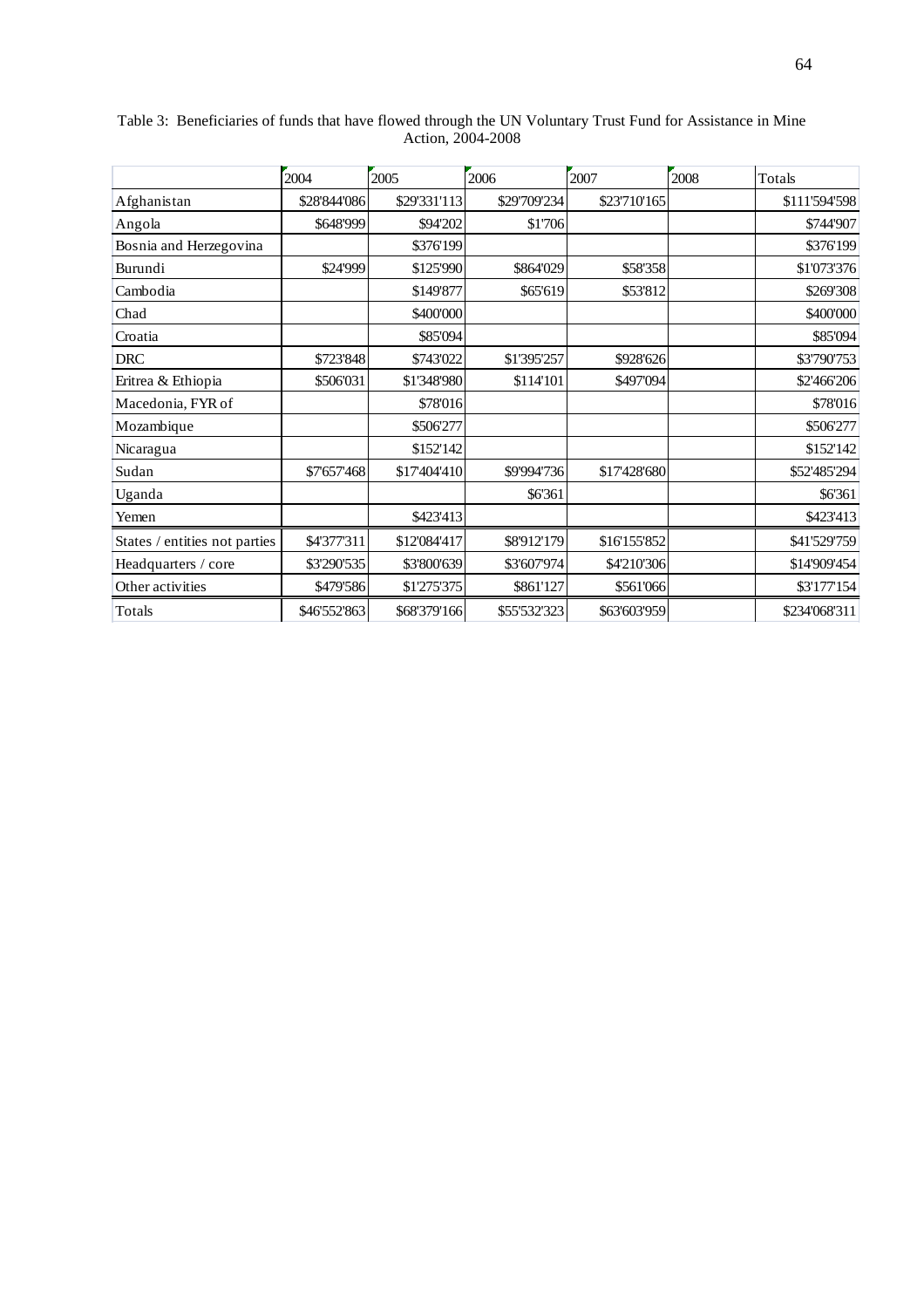|                               | 2004         | 2005         | 2006         | 2007 | 2008 | Totals       |
|-------------------------------|--------------|--------------|--------------|------|------|--------------|
| Afghanistan                   | \$12'933'505 | \$15'716'231 | \$7'532'381  |      |      | \$36'182'117 |
| Albania                       | \$78'904     | \$318'169    | \$189'952    |      |      | \$587'025    |
| Angola                        | \$4'102'162  | \$669'834    | \$564'464    |      |      | \$5'336'460  |
| Bangladesh                    | \$146'200    | \$98'568     |              |      |      | \$244'768    |
| <b>Belarus</b>                |              |              | \$7'598      |      |      | \$7'598      |
| Bosnia and Herzegovina        | \$838'196    | \$1'119'749  | \$924'317    |      |      | \$2'882'262  |
| Burundi                       |              |              | \$294'762    |      |      | \$294'762    |
| Cambodia                      | \$500'157    | \$224'873    | \$95'238     |      |      | \$820'268    |
| Chad                          | \$308'650    | \$232'008    |              |      |      | \$540'658    |
| Colombia                      | \$40'677     | \$80'888     | \$47'158     |      |      | \$168'723    |
| Eritrea                       | \$320'042    | \$293'376    |              |      |      | \$613'418    |
| Ethiopia                      | \$403'839    | \$349'457    | \$1'126'455  |      |      | \$1'879'751  |
| Guinea Bissau                 | \$1'691      | \$342'436    | \$196'029    |      |      | \$540'156    |
| Jordan                        | \$146'786    | \$279'423    | \$990'429    |      |      | \$1'416'638  |
| Mauritania                    | \$20'915     |              | \$200'568    |      |      | \$221'483    |
| Mozambique                    | \$781'995    |              | \$207'137    |      |      | \$989'132    |
| Senegal                       |              | \$99'056     | \$238'071    |      |      | \$337'127    |
| Sudan                         | \$267'767    | \$235'734    | \$963'283    |      |      | \$1'466'784  |
| Tajikistan                    | \$342'518    | \$299'462    | \$778'209    |      |      | \$1'420'189  |
| Thailand                      | \$6'905      | \$208        |              |      |      | \$7'113      |
| Uganda                        |              | \$170'623    | \$725'512    |      |      | \$896'135    |
| Yemen                         | \$1'104'426  | \$588'307    | \$692'017    |      |      | \$2'384'750  |
| States / entities not parties | \$2'805'486  | \$3'954'964  | \$4'243'273  |      |      | \$11'003'723 |
| Global                        | \$3'014'641  | \$2'124'032  | \$1'478'136  |      |      | \$6'616'809  |
| Totals                        | \$28'165'462 | \$27'197'398 | \$21'494'989 |      |      | \$76'857'849 |

Table 4: Beneficiaries of funds that have flowed for mine action through the UNDP's Crisis Prevention and Recovery Thematic Trust Fund, 2004-2008

Table 5: Beneficiaries of funds for mine action from UN Peacekeeping Assessed Funds, 2004-2008

|                               | 2004         | 2005         | 2006         | 2007         | 2008 | Totals        |
|-------------------------------|--------------|--------------|--------------|--------------|------|---------------|
| Burundi                       | \$329'076    | \$1'421'373  |              |              |      | \$1'750'449   |
| <b>DRC</b>                    | \$3'712'302  | \$2'825'185  | \$3'563'844  | \$3'250'863  |      | \$13'352'194  |
| Eritrea & Ethiopia            | \$4'440'759  | \$7'073'346  | \$5'169'478  | \$6'764'375  |      | \$23'447'958  |
| Sudan                         | \$1'821'778  | \$13'210'878 | \$17'638'566 | \$38'575'911 |      | \$71'247'133  |
| States / entities not parties | \$449'123    | \$635'869    | \$595'416    | \$2'296'381  |      | \$3'976'789   |
| Totals                        | \$10'753'038 | \$25'166'651 | \$26'967'304 | \$50'887'530 |      | \$113'774'523 |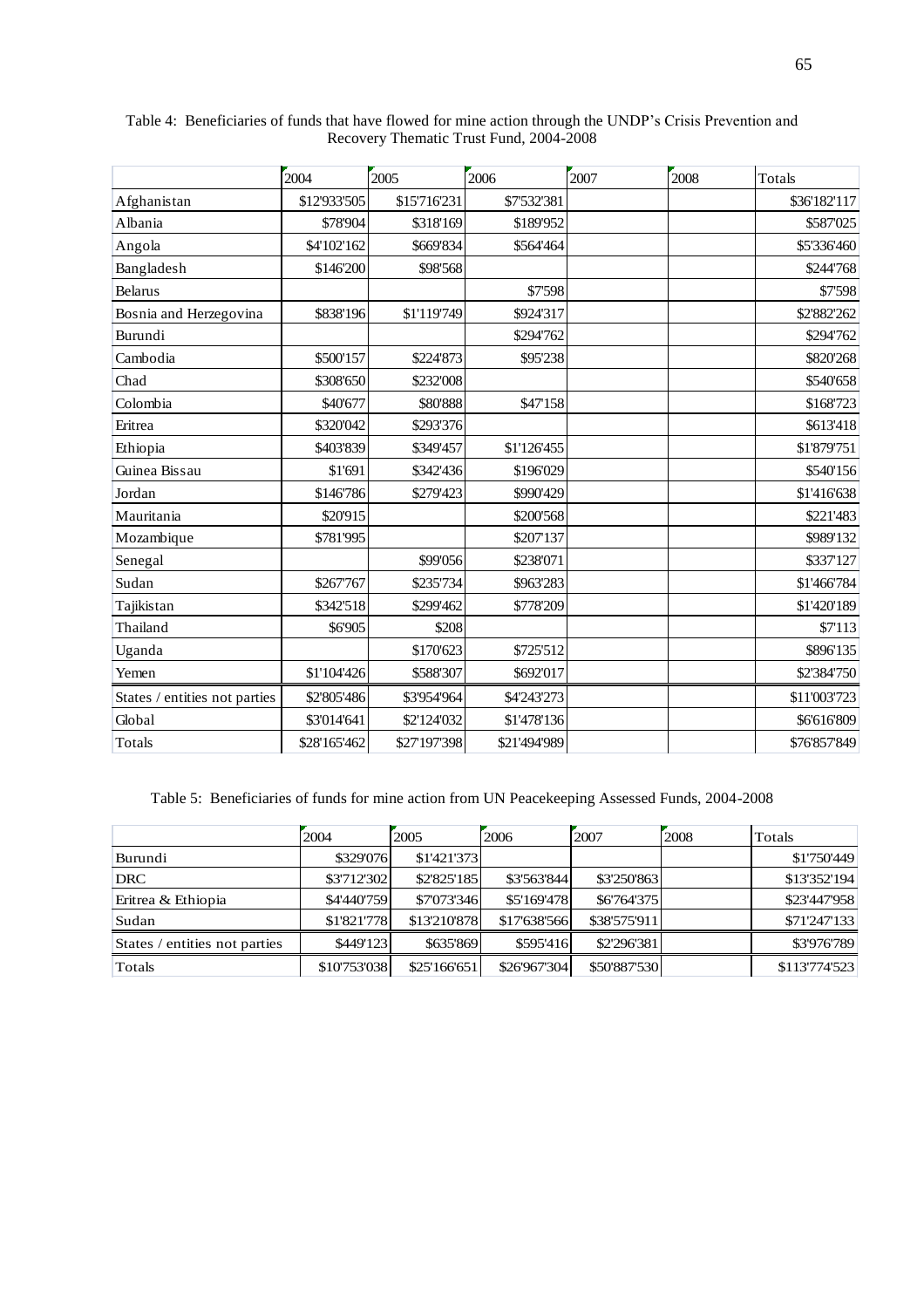# **Annex VIII: Transparency reports submitted 2005-2009**

| <b>State Party</b>       | 2005                  | 2006                    | 2007                    | 2008           | 2009                  |
|--------------------------|-----------------------|-------------------------|-------------------------|----------------|-----------------------|
| Afghanistan              | Y                     | Y                       | Y                       | Y              | $\mathbf Y$           |
| Albania                  | $\overline{Y}$        | $\overline{Y}$          | $\overline{Y}$          | $\overline{Y}$ | $\overline{Y}$        |
| Algeria                  | $\overline{\text{Y}}$ | $\overline{Y}$          | $\overline{Y}$          | $\overline{Y}$ | $\overline{Y}$        |
| Andorra                  | $\mathbf N$           | $\overline{N}$          | $\overline{N}$          | ${\bf N}$      | $\overline{Y}$        |
| Angola                   | $\overline{Y}$        | $\overline{Y}$          | $\overline{Y}$          | $\mathbf N$    | ${\bf N}$             |
| Antigua and Barbuda      | $\overline{N}$        | $\overline{N}$          | $\overline{\bf N}$      | ${\bf N}$      | ${\bf N}$             |
| Argentina                | $\overline{Y}$        | $\overline{Y}$          | $\overline{Y}$          | $\overline{Y}$ | $\overline{Y}$        |
| Australia                | $\overline{Y}$        | Y                       | $\overline{Y}$          | $\overline{Y}$ | $\overline{Y}$        |
| Austria                  | $\overline{\text{Y}}$ | Y                       | $\overline{Y}$          | $\overline{Y}$ | $\overline{Y}$        |
| <b>Bahamas</b>           | $\overline{\text{Y}}$ | $\overline{N}$          | $\mathbf N$             | $\mathbf N$    | $\overline{Y}$        |
| Bangladesh               | $\overline{\text{Y}}$ | $\overline{Y}$          | $\overline{Y}$          | $\overline{Y}$ | $\overline{Y}$        |
| <b>Barbados</b>          | $\overline{N}$        | $\overline{N}$          | $\overline{\mathbf{N}}$ | $\overline{N}$ | ${\bf N}$             |
| <b>Belarus</b>           | $\overline{Y}$        | $\overline{Y}$          | $\overline{Y}$          | $\overline{Y}$ | $\overline{Y}$        |
| Belgium                  | $\overline{\text{Y}}$ | Y                       | $\overline{Y}$          | $\overline{Y}$ | $\overline{Y}$        |
| Belize                   | $\overline{\text{Y}}$ | Y                       | $\mathbf N$             | $\mathbf N$    | ${\bf N}$             |
| Benin                    | $\mathbf N$           | $\overline{\text{Y}}$   | $\overline{Y}$          | $\overline{Y}$ | $\overline{N}$        |
| Bhutan                   | 777777                | $\mathbf N$             | $\overline{Y}$          | ${\bf N}$      | $\overline{N}$        |
| Bolivia                  | Y                     | Y                       | $\overline{N}$          | $\overline{N}$ | ${\bf N}$             |
| Bosnia and Herzegovina   | $\overline{Y}$        | Y                       | $\overline{Y}$          | $\overline{Y}$ | $\overline{Y}$        |
| Botswana                 | $\overline{N}$        | $\mathbf N$             | $\mathbf N$             | $\mathbf N$    | $\overline{N}$        |
| <b>Brazil</b>            | $\overline{Y}$        | $\overline{Y}$          | $\overline{Y}$          | $\overline{Y}$ | $\overline{Y}$        |
| Brunei Darussalam        |                       | 7777787777777           | $\overline{Y}$          | $\mathbf N$    | ${\bf N}$             |
| Bulgaria                 | Y                     | Y                       | Y                       | $\overline{Y}$ | Y                     |
| <b>Burkina Faso</b>      | Y                     | Y                       | $\overline{Y}$          | $\overline{Y}$ | ${\bf N}$             |
| Burundi                  | $\overline{Y}$        | Y                       | $\mathbf N$             | $\overline{Y}$ | $\overline{Y}$        |
| Cambodia                 | $\overline{\text{Y}}$ | $\overline{Y}$          | $\overline{Y}$          | $\overline{Y}$ | $\overline{Y}$        |
| Cameroon                 | $\overline{Y}$        | $\overline{N}$          | $\overline{\mathbf{N}}$ | $\mathbf N$    | ${\bf N}$             |
| Canada                   | $\overline{Y}$        | $\overline{Y}$          | $\overline{Y}$          | $\overline{Y}$ | $\overline{Y}$        |
| Cape Verde               | $\overline{N}$        | $\overline{N}$          | $\overline{\mathbf{N}}$ | $\overline{N}$ | ${\bf N}$             |
| Central African Rep.     | $\overline{N}$        | $\mathbf N$             | $\mathbf N$             | $\mathbf N$    | $\overline{N}$        |
| Chad                     | $\overline{Y}$        | Y                       | Y                       | $\overline{Y}$ | $\overline{N}$        |
| Chile                    | $\overline{\text{Y}}$ | Y                       | $\overline{Y}$          | $\overline{Y}$ | $\overline{Y}$        |
| Colombia                 | $\overline{Y}$        | $\overline{Y}$          | $\overline{Y}$          | $\overline{Y}$ | $\overline{Y}$        |
| Comoros                  | $\overline{N}$        | $\overline{\bf N}$      | $\overline{N}$          | $\overline{N}$ | ${\bf N}$             |
| Congo, Republic of the   | $\overline{Y}$        | $\overline{\textbf{Y}}$ | $\overline{Y}$          | $\mathbf N$    | $\overline{Y}$        |
| Cook Islands             |                       | <u>IIIIII XIIIIIII</u>  | $\overline{Y}$          | $\mathbf N$    | ${\bf N}$             |
| Costa Rica               | Y                     | $\mathbf N$             | $\overline{\text{N}}$   | $\overline{N}$ | $\overline{\text{N}}$ |
| Côte d'Ivoire            | $\overline{Y}$        | $\overline{Y}$          | $\overline{Y}$          | $\overline{Y}$ | $\overline{\text{N}}$ |
| Croatia                  | $\overline{Y}$        | $\overline{Y}$          | Y                       | $\overline{Y}$ | $\overline{Y}$        |
| Cyprus                   | $\overline{Y}$        | $\overline{Y}$          | Y                       | $\overline{Y}$ | $\overline{Y}$        |
| Czech Republic           | $\overline{Y}$        | $\overline{Y}$          | $\overline{Y}$          | $\overline{Y}$ | $\overline{Y}$        |
| Democratic Republic of   | $\overline{Y}$        | $\overline{Y}$          | $\overline{Y}$          | $\overline{Y}$ | $\overline{Y}$        |
| the Congo                |                       |                         |                         |                |                       |
| Denmark                  | $\overline{Y}$        | Y                       | Y                       | Y              | Y                     |
| Djibouti                 | $\overline{Y}$        | $\mathbf N$             | $\mathbf N$             | ${\bf N}$      | $\overline{N}$        |
| Dominica                 | $\overline{Y}$        | ${\bf N}$               | $\mathbf N$             | Y              | $\overline{N}$        |
| Dominican Republic       | $\overline{N}$        | ${\bf N}$               | $\overline{N}$          | $\mathbf N$    | $\overline{Y}$        |
| Ecuador                  | $\overline{Y}$        | $\overline{Y}$          | $\overline{Y}$          | Y              | $\overline{Y}$        |
| El Salvador              | $\overline{Y}$        | $\overline{Y}$          | $\overline{N}$          | $\mathbf N$    | $\overline{N}$        |
| <b>Equatorial Guinea</b> | $\overline{N}$        | $\overline{N}$          | $\overline{N}$          | $\mathbf N$    | $\overline{N}$        |
| Eritrea                  | $\overline{Y}$        | ${\bf N}$               | $\overline{Y}$          | Y              | $\overline{Y}$        |
| Estonia                  | $\overline{Y}$        | $\overline{Y}$          | $\overline{Y}$          | $\overline{Y}$ | $\overline{Y}$        |
| Ethiopia                 | $\overline{N}$        | $\overline{N}$          | $\overline{N}$          | Y              | $\overline{Y}$        |
| Fiji                     | $\overline{N}$        | $\overline{N}$          | $\mathbf N$             | ${\bf N}$      | $\overline{\text{N}}$ |
| France                   | $\overline{Y}$        | $\overline{Y}$          | $\overline{Y}$          | $\overline{Y}$ | $\overline{Y}$        |
|                          |                       |                         |                         |                |                       |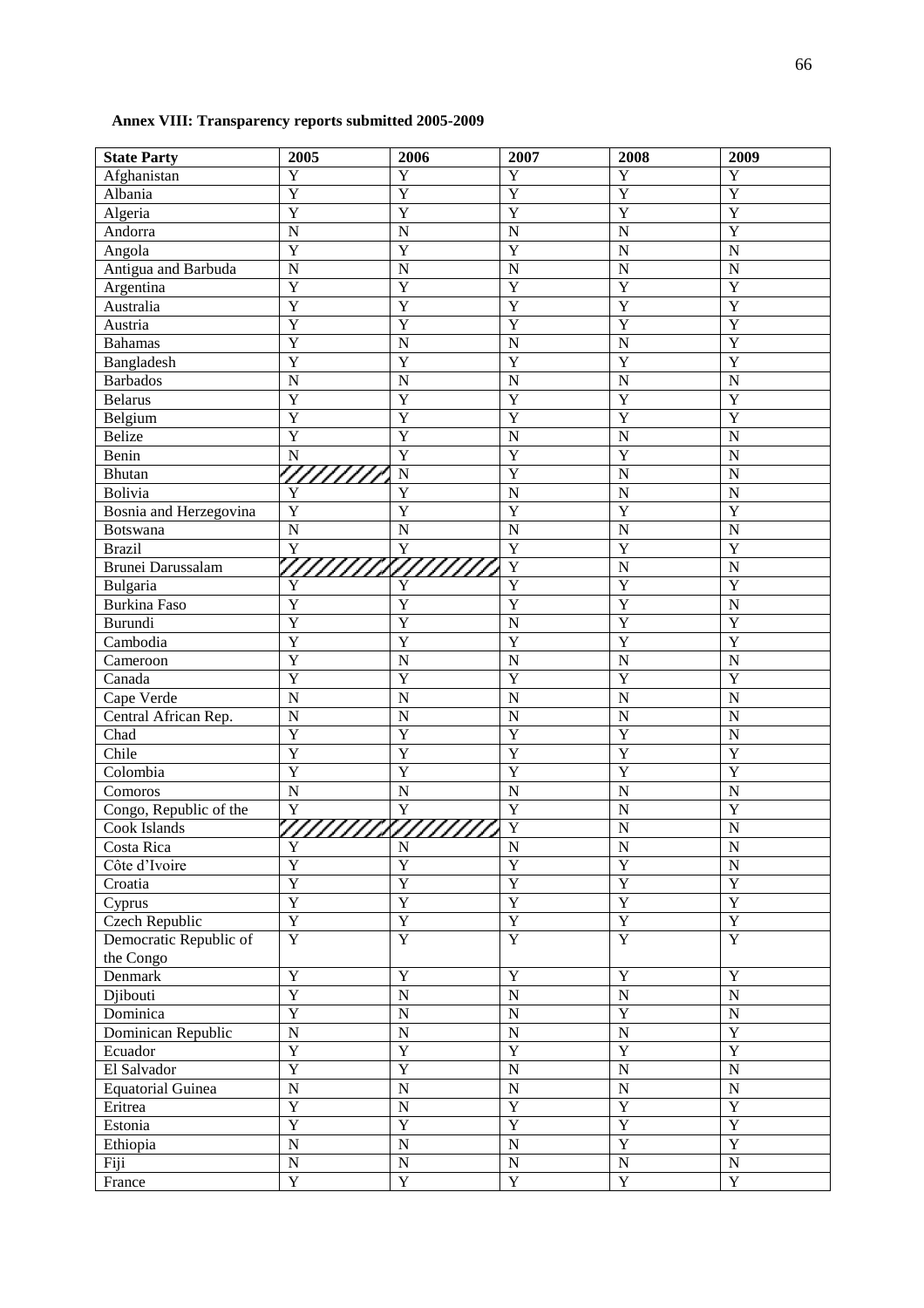| <b>State Party</b>    | 2005                    | 2006                    | 2007                    | 2008                  | 2009                  |
|-----------------------|-------------------------|-------------------------|-------------------------|-----------------------|-----------------------|
| Gabon                 | N                       | $\mathbf N$             | $\overline{N}$          | $\overline{N}$        | $\mathbf N$           |
| Gambia                | $\mathbf N$             | $\overline{N}$          | $\overline{N}$          | $\overline{N}$        | $\overline{N}$        |
| Germany               | $\overline{Y}$          | $\overline{Y}$          | Y                       | Y                     | $\overline{Y}$        |
| Ghana                 | $\overline{N}$          | $\mathbf N$             | $\overline{N}$          | N                     | $\overline{N}$        |
| Greece                | $\overline{Y}$          | Y                       | Y                       | $\overline{Y}$        | $\overline{Y}$        |
| Grenada               | $\overline{N}$          | $\overline{N}$          | $\overline{N}$          | $\overline{N}$        | $\overline{N}$        |
| Guatemala             | $\overline{Y}$          | $\overline{Y}$          | $\overline{N}$          | N                     | $\overline{Y}$        |
| Guinea                | $\overline{N}$          | $\mathbf N$             | $\overline{N}$          | N                     | $\overline{N}$        |
| Guinea Bissau         | $\overline{Y}$          | $\overline{Y}$          | $\overline{N}$          | $\overline{Y}$        | $\overline{Y}$        |
| Guyana                | $\overline{N}$          | $\overline{Y}$          | $\overline{N}$          | $\overline{N}$        | $\overline{N}$        |
| Haiti                 |                         |                         | $\overline{N}$          | $\overline{N}$        | $\overline{Y}$        |
| <b>Holy See</b>       | Y                       | Y                       | $\overline{Y}$          | $\overline{Y}$        | $\overline{N}$        |
| Honduras              | $\mathbf N$             | $\overline{Y}$          | $\overline{Y}$          | N                     | $\overline{N}$        |
| Hungary               | $\overline{Y}$          | $\overline{Y}$          | $\overline{Y}$          | $\overline{Y}$        | $\overline{Y}$        |
| <b>Iceland</b>        | Y                       | Y                       | $\mathbf N$             | $\overline{Y}$        | $\overline{N}$        |
| Indonesia             |                         |                         |                         | $\overline{\text{Y}}$ | $\overline{Y}$        |
| Iraq                  |                         |                         |                         | $\overline{\text{Y}}$ | $\overline{Y}$        |
| Ireland               | Y                       | Y                       | Y                       | $\overline{Y}$        | $\overline{Y}$        |
| Italy                 | $\overline{Y}$          | $\overline{Y}$          | $\overline{Y}$          | $\overline{Y}$        | $\overline{Y}$        |
| Jamaica               | $\overline{Y}$          | $\overline{N}$          | Y                       | $\overline{N}$        | $\overline{N}$        |
| Japan                 | $\overline{Y}$          | Y                       | Y                       | $\overline{Y}$        | $\overline{Y}$        |
| Jordan                | $\overline{Y}$          | Y                       | Y                       | $\overline{Y}$        | $\overline{Y}$        |
| Kenya                 | $\overline{N}$          | $\overline{Y}$          | $\overline{N}$          | $\overline{Y}$        | $\overline{N}$        |
| Kiribati              | N                       | ${\bf N}$               | ${\bf N}$               | $\overline{N}$        | $\overline{N}$        |
| Kuwait                |                         |                         |                         | $\overline{Y}$        | $\overline{Y}$        |
| Latvia                |                         | Y                       | Y                       | $\overline{Y}$        | $\overline{Y}$        |
| Lesotho               | N                       | $\overline{Y}$          | $\overline{N}$          | $\overline{N}$        | $\overline{N}$        |
| Liberia               | $\mathbf N$             | $\overline{N}$          | $\overline{N}$          | $\overline{N}$        | $\overline{N}$        |
| Liechtenstein         | $\overline{Y}$          | Y                       | Y                       | $\overline{Y}$        | $\overline{Y}$        |
| Lithuania             | $\overline{Y}$          | Y                       | Y                       | $\overline{Y}$        | $\overline{Y}$        |
| Luxembourg            | $\overline{Y}$          | Y                       | Y                       | $\overline{Y}$        | $\overline{N}$        |
| Macedonia, the FYR of | $\overline{Y}$          | Y                       | Y                       | $\overline{Y}$        | $\overline{Y}$        |
| Madagascar            | $\overline{Y}$          | Y                       | Y                       | $\overline{Y}$        | $\overline{N}$        |
| Malawi                | $\overline{Y}$          | $\overline{N}$          | $\overline{N}$          | $\overline{N}$        | $\overline{N}$        |
| Malaysia              | $\overline{Y}$          | Y                       | $\overline{N}$          | $\overline{N}$        | $\overline{N}$        |
| Maldives              | $\overline{\rm N}$      | $\overline{Y}$          | $\overline{N}$          | $\overline{N}$        | $\overline{N}$        |
| Mali                  | $\overline{\mathbf{Y}}$ | $\overline{\text{N}}$   | $\overline{\text{N}}$   | $\overline{N}$        | $\overline{\text{N}}$ |
| Malta                 | $\overline{Y}$          | $\overline{Y}$          | $\overline{N}$          | Y                     | $\overline{N}$        |
| Mauritania            | $\overline{Y}$          | $\overline{Y}$          | $\overline{Y}$          | $\overline{Y}$        | $\overline{Y}$        |
| Mauritius             | $\overline{Y}$          | $\overline{Y}$          | $\overline{\textbf{Y}}$ | $\overline{Y}$        | $\overline{N}$        |
| Mexico                | $\overline{Y}$          | $\overline{Y}$          | $\overline{Y}$          | $\overline{Y}$        | $\overline{Y}$        |
| Moldova               | $\overline{Y}$          | $\overline{Y}$          | $\overline{Y}$          | $\overline{Y}$        | $\overline{N}$        |
| Monaco                | $\overline{Y}$          | $\overline{\mathbf{Y}}$ | $\overline{Y}$          | $\overline{Y}$        | $\overline{Y}$        |
| Montenegro            |                         |                         | $\overline{Y}$          | $\overline{Y}$        | $\overline{Y}$        |
| Mozambique            | Y                       | Y                       | $\overline{Y}$          | $\overline{N}$        | $\overline{Y}$        |
| Namibia               | $\overline{Y}$          | $\overline{Y}$          | $\overline{N}$          | $\overline{N}$        | $\overline{N}$        |
| Nauru                 | $\overline{N}$          | ${\bf N}$               | $\overline{\text{N}}$   | $\overline{N}$        | $\overline{N}$        |
| Netherlands           | $\overline{Y}$          | $\overline{Y}$          | $\overline{\textbf{Y}}$ | $\overline{Y}$        | $\overline{N}$        |
| New Zealand           | $\overline{Y}$          | $\overline{Y}$          | $\overline{Y}$          | $\overline{Y}$        | $\overline{Y}$        |
|                       | $\overline{Y}$          | $\overline{Y}$          | $\overline{Y}$          | $\overline{Y}$        | $\overline{Y}$        |
| Nicaragua             | $\overline{Y}$          | $\overline{Y}$          | $\overline{N}$          | $\overline{N}$        | $\overline{Y}$        |
| Niger                 | $\overline{Y}$          | $\overline{Y}$          | $\overline{N}$          | $\overline{N}$        | $\overline{N}$        |
| Nigeria               | $\overline{N}$          |                         | $\overline{Y}$          | $\overline{N}$        | $\overline{N}$        |
| Niue                  |                         | ${\bf N}$               |                         | $\overline{Y}$        | $\overline{Y}$        |
| Norway                | $\overline{Y}$          | $\overline{\mathbf{Y}}$ | $\overline{\mathbf{Y}}$ | Y                     |                       |
| Palau                 |                         |                         | <u>7777777</u>          |                       | $\overline{N}$        |
| Panama                | N                       | $\mathbf N$             | $\mathbf N$             | $\overline{N}$        | $\overline{N}$        |
| Papua New Guinea      | $\overline{N}$          | $\overline{N}$          | $\overline{N}$          | $\overline{\text{N}}$ | $\overline{N}$        |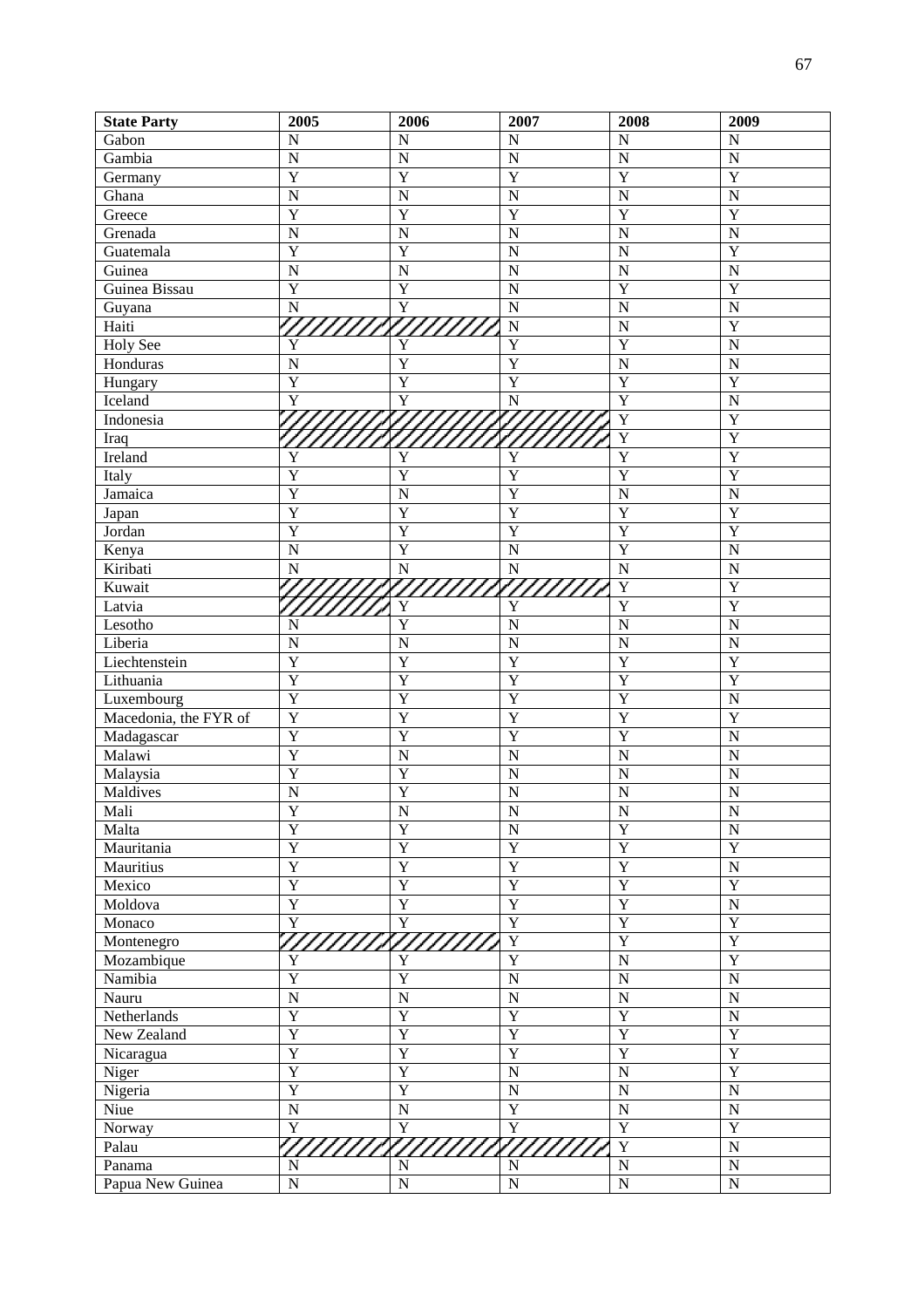| <b>State Party</b>            | 2005           | 2006                    | 2007                  | 2008                    | 2009                             |
|-------------------------------|----------------|-------------------------|-----------------------|-------------------------|----------------------------------|
| Paraguay                      | $\mathbf N$    | $\overline{Y}$          | $\overline{Y}$        | $\mathbf N$             | $\mathbf N$                      |
| Peru                          | $\overline{Y}$ | $\overline{Y}$          | $\overline{Y}$        | $\overline{Y}$          | $\overline{Y}$                   |
| Philippines                   | $\overline{Y}$ | $\overline{\text{Y}}$   | $\overline{Y}$        | $\overline{N}$          | $\overline{N}$                   |
| Portugal                      | $\overline{Y}$ | $\overline{\text{Y}}$   | $\overline{Y}$        | $\overline{Y}$          | $\overline{Y}$                   |
| Qatar                         | $\mathbf N$    | $\overline{\text{Y}}$   | $\overline{Y}$        | $\overline{Y}$          | $\overline{Y}$                   |
| Romania                       | $\overline{Y}$ | $\overline{\text{Y}}$   | $\overline{Y}$        | $\overline{Y}$          | $\overline{\text{Y}}$            |
| Rwanda                        | $\overline{Y}$ | $\overline{\text{Y}}$   | $\overline{N}$        | $\overline{Y}$          | $\overline{N}$                   |
| Saint Kitts and Nevis         | $\mathbf N$    | $\overline{N}$          | $\mathbf N$           | $\overline{N}$          | $\overline{N}$                   |
| Saint Lucia                   | $\mathbf N$    | $\overline{N}$          | ${\bf N}$             | $\overline{N}$          | $\overline{N}$                   |
| Saint Vincent and the         | $\mathbf N$    | $\overline{N}$          | $\mathbf N$           | $\overline{N}$          | $\overline{N}$                   |
| Grenadines                    |                |                         |                       |                         |                                  |
| Samoa                         | $\mathbf N$    | $\mathbf N$             | $\overline{Y}$        | $\overline{Y}$          | $\mathbf N$                      |
| San Marino                    | $\overline{Y}$ | $\overline{N}$          | $\overline{Y}$        | Y                       | $\overline{Y}$                   |
| Sao Tome and Principe         | $\overline{N}$ | $\overline{N}$          | $\overline{Y}$        | $\overline{N}$          | $\overline{N}$                   |
| Senegal                       | $\overline{Y}$ | $\overline{Y}$          | $\overline{Y}$        | Y                       | $\overline{Y}$                   |
| Serbia                        | $\overline{Y}$ | $\overline{Y}$          | $\mathbf N$           | Y                       | $\overline{Y}$                   |
| Seychelles                    | $\overline{Y}$ | $\overline{Y}$          | $\overline{Y}$        | $\overline{Y}$          | $\overline{Y}$                   |
| Sierra Leone                  | $\overline{N}$ | $\overline{N}$          | $\overline{N}$        | $\overline{N}$          | $\overline{N}$                   |
| Slovakia                      | $\overline{Y}$ | $\overline{Y}$          | $\overline{Y}$        | Y                       | $\overline{Y}$                   |
| $\overline{\text{S}}$ lovenia | $\overline{Y}$ | $\overline{Y}$          | $\overline{Y}$        | Y                       | $\overline{Y}$                   |
| Solomon islands               | $\overline{N}$ | $\overline{N}$          | $\overline{N}$        | $\overline{N}$          | $\overline{N}$                   |
| South Africa                  | $\overline{Y}$ | $\overline{Y}$          | $\overline{Y}$        | Y                       | $\overline{N}$                   |
| Spain                         | $\overline{Y}$ | $\overline{Y}$          | $\overline{Y}$        | Y                       | $\overline{Y}$                   |
| Sudan                         | $\overline{Y}$ | $\overline{Y}$          | $\overline{Y}$        | Y                       | $\overline{Y}$                   |
| Suriname                      | $\overline{Y}$ | $\overline{Y}$          | $\overline{Y}$        | $\overline{Y}$          | $\overline{N}$                   |
| Swaziland                     | $\overline{N}$ | $\overline{\text{Y}}$   | $\overline{N}$        | $\overline{N}$          | $\overline{N}$                   |
| Sweden                        | $\overline{Y}$ | $\overline{Y}$          | $\overline{Y}$        | Y                       | $\overline{Y}$                   |
| Switzerland                   | $\overline{Y}$ | $\overline{\text{Y}}$   | $\overline{Y}$        | $\overline{Y}$          | $\overline{Y}$                   |
| Tajikistan                    | $\overline{Y}$ | $\overline{Y}$          | $\overline{Y}$        | $\overline{Y}$          | $\overline{Y}$                   |
| Tanzania                      | $\overline{Y}$ | $\overline{\text{Y}}$   | $\overline{Y}$        | Y                       | $\overline{Y}$                   |
| Thailand                      | $\overline{Y}$ | $\overline{Y}$          | $\overline{Y}$        | Y                       | $\overline{Y}$                   |
| Timor-Leste                   | $\overline{N}$ | $\overline{N}$          | $\overline{N}$        | $\overline{N}$          | $\overline{N}$                   |
| Togo                          | $\overline{N}$ | $\overline{N}$          | ${\bf N}$             | $\overline{N}$          | $\overline{N}$                   |
| <b>Trinidad and Tobago</b>    | $\overline{N}$ | $\overline{Y}$          | ${\bf N}$             | $\overline{N}$          | $\overline{Y}$                   |
| Tunisia                       | $\overline{Y}$ | $\overline{Y}$          | $\overline{Y}$        | $\overline{Y}$          | $\overline{Y}$                   |
| Turkey                        | $\overline{Y}$ | $\overline{Y}$          | $\overline{Y}$        | $\overline{\textbf{Y}}$ | $\overline{Y}$                   |
| Turkmenistan                  | $\overline{Y}$ | Y                       | $\overline{\text{N}}$ | $\frac{N}{Y}$           | $\overline{N}$<br>$\overline{Y}$ |
| Uganda                        | $\overline{Y}$ | $\overline{N}$          | ${\bf N}$             |                         |                                  |
| Ukraine                       | 7777777        | $\overline{\mathbf{Y}}$ | $\overline{Y}$        | $\overline{Y}$          | $\overline{Y}$                   |
| <b>United Kingdom</b>         | $\overline{Y}$ | $\overline{Y}$          | $\overline{Y}$        | $\overline{Y}$          | $\overline{Y}$                   |
| Uruguay                       | $\overline{N}$ | $\overline{N}$          | $\overline{\text{N}}$ | $\overline{Y}$          | $\overline{\text{N}}$            |
| Vanuatu                       | 777777         | $\overline{\mathbf{Y}}$ | $\overline{\text{N}}$ | $\overline{Y}$          | $\overline{\text{N}}$            |
| Venezuela                     | $\mathbf Y$    | $\overline{Y}$          | $\overline{Y}$        | $\overline{Y}$          | $\overline{Y}$                   |
| Yemen                         | $\overline{Y}$ | $\overline{Y}$          | $\overline{Y}$        | $\overline{Y}$          | $\overline{Y}$                   |
| Zambia                        | $\overline{Y}$ | $\overline{Y}$          | $\overline{Y}$        | $\overline{Y}$          | $\overline{Y}$                   |
| Zimbabwe                      | $\overline{Y}$ | $\overline{Y}$          | $\overline{Y}$        | $\overline{\mathbf{Y}}$ | $\overline{Y}$                   |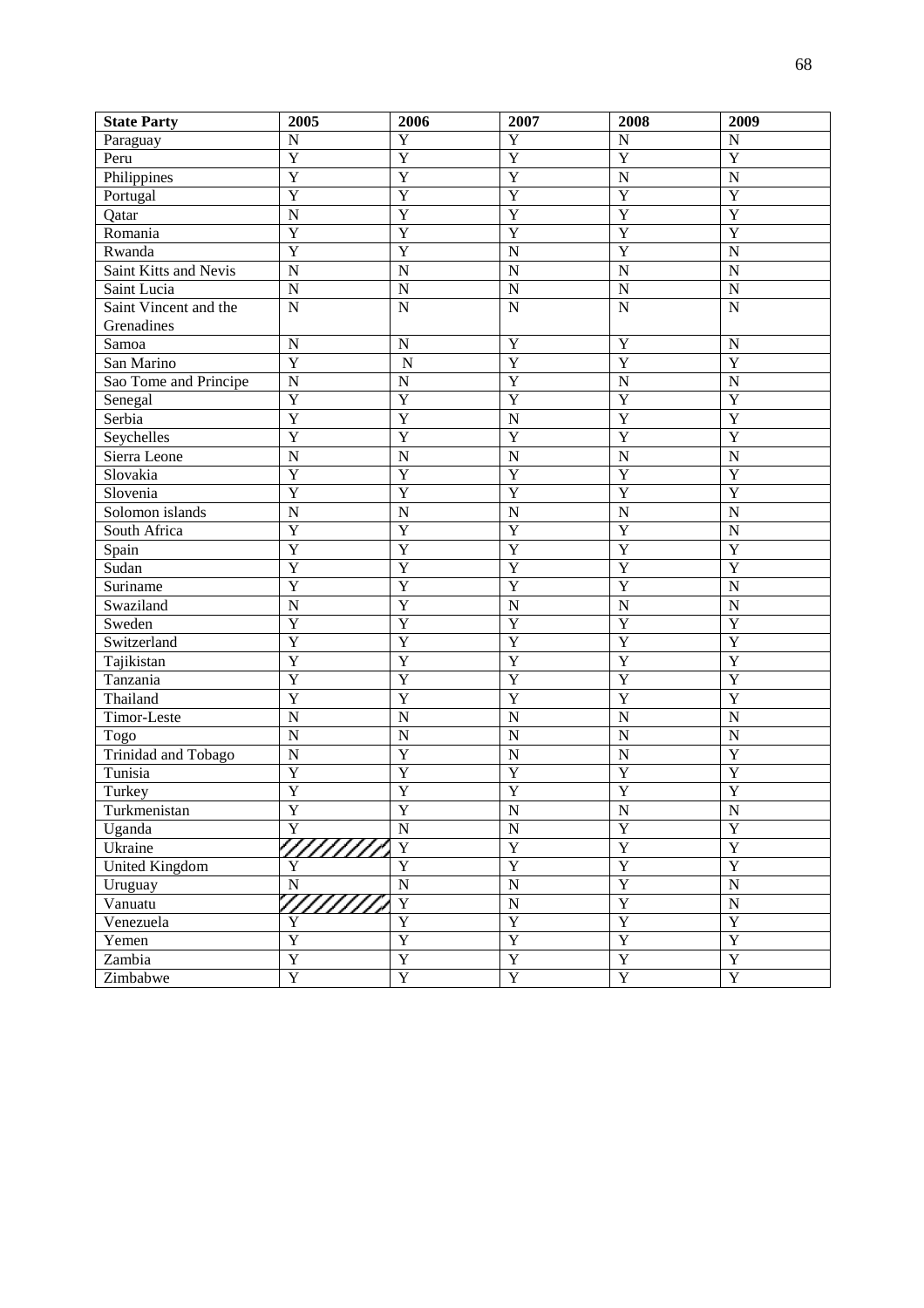#### **Annex IX: Mines retained for purposes permitted by Article 3 of the Convention**

#### **Table 1: Anti-personnel mines reported retained by the States Parties for reasons permitted under Article 3 of the Convention**

| <b>State Party</b>                          | 1999     | 2000                         | 2001         | 2002  | 2003         | 2004         | 2005             | 2006  | 2007         | 2008  | 2009        |
|---------------------------------------------|----------|------------------------------|--------------|-------|--------------|--------------|------------------|-------|--------------|-------|-------------|
| Afghanistan <sup>48</sup>                   |          |                              |              |       |              |              | 1076             | 1887  | 2692         | 2680  | 2618        |
| <b>Albania</b>                              |          |                              |              |       | $\mathbf{0}$ | $\bf{0}$     | $\mathbf{0}$     |       | $\mathbf{0}$ | 0     | $\bf{0}$    |
| <b>Algeria</b>                              |          |                              |              |       | 15030        |              | 15030            | 15030 | 15030        | 15030 | 6000        |
| Andorra                                     |          |                              |              |       |              |              |                  |       |              |       |             |
| Angola                                      |          |                              |              |       |              | 1390         | 1390             | 1460  | 2512         |       |             |
| <b>Antigua and Barbuda</b>                  |          |                              |              |       |              |              |                  |       |              |       |             |
| Argentina <sup>49</sup>                     |          | 3049                         | 13025        | 2160  | 1000         | 1772         | 1680             | 1596  | 1471         | 1380  | 1268        |
| Australia                                   | $-10000$ | ~10000                       | 7845         | 7726  | 7513         | 7465         | 7395             | 7266  | 7133         | 6998  | 6785        |
| Austria                                     | $\bf{0}$ | $\mathbf{0}$                 | $\mathbf{0}$ | 0     | $\bf{0}$     | $\mathbf{0}$ | $\boldsymbol{0}$ |       | $\mathbf{0}$ | 0     | $\bf{0}$    |
| <b>Bahamas</b>                              |          |                              |              |       |              | $\mathbf{0}$ | $\mathbf{0}$     |       |              |       | $\mathbf 0$ |
| <b>Bangladesh</b>                           |          |                              |              | 15000 | 15000        | 15000        | 15000            | 14999 | 12500        | 12500 | 12500       |
| <b>Barbados</b>                             |          |                              |              |       | 0            |              |                  |       |              |       |             |
| <b>Belarus</b>                              |          |                              |              |       |              | 7530         | 6030             | 6030  | 6030         | 6030  | 6030        |
| <b>Belgium</b>                              | 5980     | 5816                         | 5433         | 5099  | 4806         | 4443         | 4176             | 3820  | 3569         | 3287  | 3245        |
| <b>Belize</b>                               | 0        |                              |              |       |              | $\mathbf{0}$ |                  |       |              |       |             |
| <b>Benin</b>                                | 0        | $\bf{0}$                     |              |       |              | $\bf{0}$     |                  | 30    | 16           | 16    |             |
| <b>Bhutan</b>                               |          | <i>ONJOUNUMNUMMINIUMUMMI</i> |              |       |              |              |                  |       | 4491         |       |             |
| <b>Bolivia</b>                              | 0        |                              |              |       |              |              |                  |       |              |       |             |
| <b>Bosnia and Herzegovina</b> <sup>50</sup> |          | 2165                         | 2405         | 2405  | 2525         | 2652         | 2755             | 17471 | 1708         | 1920  | 2390        |

 $^{48}$  In its reports submitted in 2003 and 2004, Afghanistan indicated that a decision on the number of mines to retain was pending. In its Article 7 report submitted in 2004, Afghanistan indicated that it currently retained 370 inert mines. In its Article 7 report submitted in 2005, Afghanistan indicated that the Government had yet to develop a formal policy on the number of mines retained for development and training purposes. The Government on a case-by-case basis approves the number and type of APMs retained by UNMACA on behalf of the MAPA.

<u>.</u>

<sup>&</sup>lt;sup>49</sup> In its report submitted in 2000, Argentina indicated that an additional number of mines to be retained by the Army was under consideration at that time. In its report submitted in 2002, Argentina indicated that 1160 mines were retained to be used as fuses for antitank mines FMK-5 and that 1000 will be consumed during training activities until 1 April 2010. Additionally, in Form F, Argentina indicated that 12025 mines would be emptied of their explosive content in order to have inert mines for training.

 $50$  In its reports submitted in 2001 and 2002, Bosnia and Herzegovina indicated that 222 of the mines reported under Article 3 were fuse-less. In 2003, it indicated that 293 of the mines reported under Article 3 were fuse-less and in 2004, it indicated that 439 of the mines reported under Article 3 were fuse-less. In its report submitted in 2005, it indicated that 433 of the mines reported under Article 3 were fuse-less and also that the total of Article 3 mines was higher because it included the mines kept by demining companies, which hadn't been previously reported.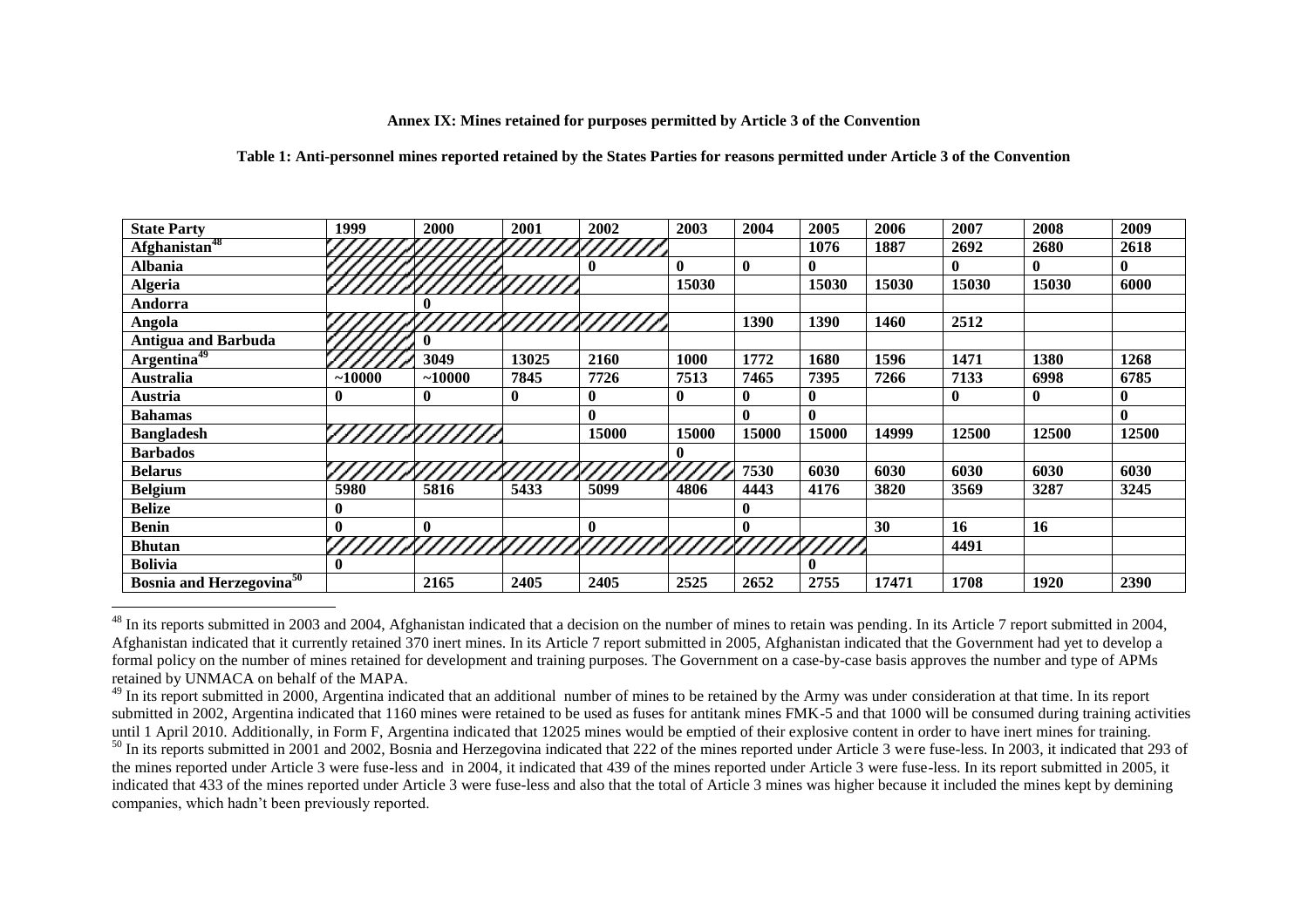| <b>State Party</b>                    | 1999  | 2000  | 2001  | 2002     | 2003         | 2004         | 2005         | 2006         | 2007         | 2008     | 2009     |
|---------------------------------------|-------|-------|-------|----------|--------------|--------------|--------------|--------------|--------------|----------|----------|
| Botswana <sup>51</sup>                |       |       |       |          |              |              |              |              |              |          |          |
| $\overline{\text{Brazil}^{52}}$       |       | 17000 | 16550 | 16545    | 16545        | 16545        | 16125        | 15038        | 13550        | 12381    | 10986    |
| <b>Brunei Darussalam<sup>53</sup></b> |       |       |       |          |              |              |              |              | $\mathbf{0}$ |          |          |
| <b>Bulgaria</b>                       | 10446 | 4000  | 4000  | 3963     | 3963         | 3688         | 3676         | 3676         | 3670         | 3682     | 3682     |
| <b>Burkina Faso</b> <sup>54</sup>     |       | 0     |       |          |              |              |              |              |              |          |          |
| Burundi <sup>55</sup>                 |       |       |       |          |              |              |              |              |              | 4        | 4        |
| Cambodia                              |       |       | 0     |          | 0            | $\bf{0}$     | $\mathbf{0}$ |              | $\mathbf{0}$ | $\bf{0}$ | $\bf{0}$ |
| Cameroon <sup>56</sup>                |       |       | 500   |          |              |              | 3154         |              |              |          |          |
| Canada <sup>57</sup>                  | 1781  | 1668  | 1712  | 1683     | 1935         | 1928         | 1907         | 1992         | 1963         | 1963     | 1939     |
| <b>Cape Verde</b>                     |       |       |       |          |              |              |              |              |              |          |          |
| <b>Central African Republic</b>       |       |       |       |          |              | $\bf{0}$     |              |              |              |          |          |
| Chad <sup>58</sup>                    |       |       |       |          | $\mathbf{0}$ | $\mathbf{0}$ | $\mathbf{0}$ | $\mathbf{0}$ | $\mathbf{0}$ |          |          |
| <b>Chile</b>                          |       |       |       | 28647    | 6245         | 6245         | 5895         | 4574         | 4484         | 4153     | 4083     |
| Colombia                              |       |       |       |          | 986          | 986          | 886          | 886          | 586          | 586      | 586      |
| <b>Comoros</b>                        |       |       |       |          | $\mathbf{0}$ | $\mathbf{0}$ |              |              |              |          |          |
| <b>Congo Brazzaville</b>              |       |       |       | 372      |              | 372          | 372          | 372          | 372          |          | 322      |
| <b>Cook Islands</b>                   |       |       |       |          |              |              |              |              | $\mathbf{0}$ |          |          |
| <b>Costa Rica</b>                     |       |       | 0     | $\bf{0}$ |              | $\bf{0}$     | $\mathbf{0}$ |              |              |          |          |
| Cote d'Ivoire                         |       |       |       |          |              | $\mathbf{0}$ | $\mathbf{0}$ | $\mathbf{0}$ | $\mathbf{0}$ |          |          |
| Croatia                               | 17500 |       | 7000  | 7000     | 6546         | 6478         | 6400         | 6236         | 6179         | 6103     | 6038     |
| <b>Cyprus</b>                         |       |       |       |          |              | 1000         | 1000         | 1000         | 1000         | 1000     | 1000     |
| <b>Czech Republic</b>                 |       | 4859  | 4859  | 4849     | 4849         | 4849         | 4829         | 4829         | 4699         | 4699     | 2543     |
| Dem. Rep. of the Congo <sup>59</sup>  |       |       |       |          |              |              |              |              |              |          |          |

 $51$  In its report submitted in 2001, Botswana indicated that a "small quantity" of mines would be retained.

<u>.</u>

 $52$  In its report submitted in 2001, Brazil indicated that all mines retained would be destroyed in training activities during a period of 10 years after the entry into force of the Convention for Brazil, that is by October 2009. In its report submitted in 2006, Brazil indicated that it intends to keep its Article 3 mines up to 2019.

<sup>&</sup>lt;sup>53</sup> In its report submitted in 2007, Brunei Darussalam indicated that there were no live anti-personnel mines prohibited by the Convention retained for the development and training in Brunei Darussalam. For these purposes, the Royal Brunei Armed Forces is using anti-personnel mines that are not prohibited by the Convention.

 $54$  In its reports submitted in 2001, 2002, 2003, 2004, 2005, 2007 and 2008, Burkina Faso indicated that "nothing yet" was retained.

<sup>&</sup>lt;sup>55</sup> In its report submitted in 2009, Burundi indicated that the Directorate of Humanitarian Mine and UXO Action, with the assistance of MAG Burundi, recovered 41 antipersonnel mines on 29 April 2009. The mines are currently stored in a MAG Burundi facility.

<sup>&</sup>lt;sup>56</sup> In a report submitted prior to ratifying the Convention in 2001, Cameroon reported the same 500 mines under Article 4 and Article 3. The 3154 mines reported in 2005 also appeared in both Forms B and D.

 $\hat{7}$  84 of the 1941 mines reported in 2007 are without fuses.

<sup>&</sup>lt;sup>58</sup> In its report submitted in 2002, Chad reported that the quantity of mines retained for training purposes would be indicated in the next report.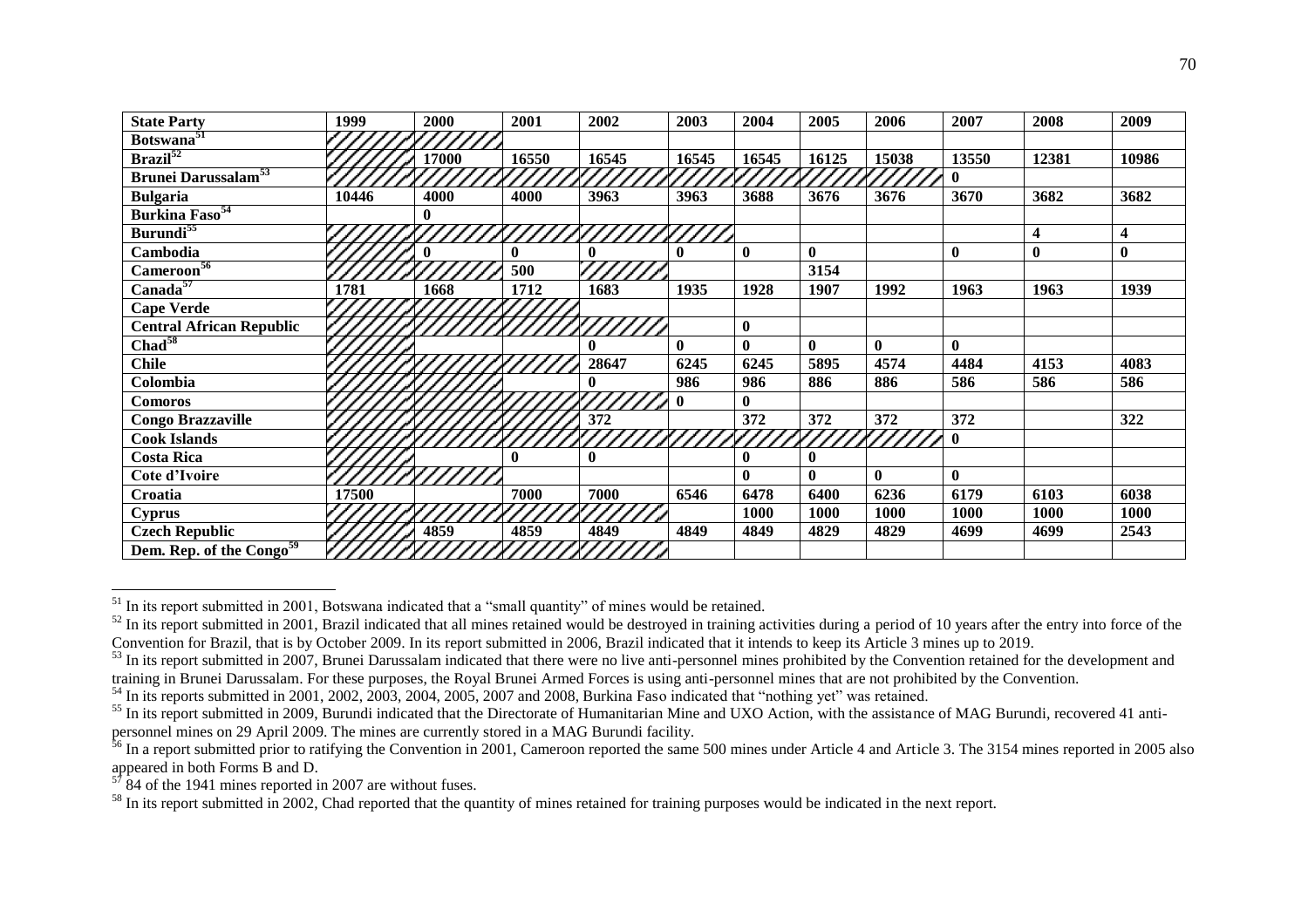| <b>State Party</b>          | 1999     | 2000  | 2001         | 2002     | 2003         | 2004         | 2005         | 2006         | 2007         | 2008        | 2009         |
|-----------------------------|----------|-------|--------------|----------|--------------|--------------|--------------|--------------|--------------|-------------|--------------|
| <b>Denmark</b>              | 4991     | 4934  | 2106         | 2091     | 2058         | 2058         | 1989         | 60           | 2008         | 2008        | 1990         |
| <b>Djibouti</b>             |          |       |              |          | 2996         | 2996         | 2996         |              |              |             |              |
| <b>Dominica</b>             |          |       |              | 0        | $\bf{0}$     | $\mathbf{0}$ | $\bf{0}$     |              |              |             |              |
| <b>Dominican Republic</b>   |          |       | $\mathbf{0}$ | $\bf{0}$ | $\mathbf{0}$ |              |              |              |              |             | $\mathbf{0}$ |
| <b>Ecuador</b>              |          | 16000 | 16000        | 4000     | 3970         | 3970         | 2001         | 2001         | 2001         | $1000^{60}$ | 1000         |
| El Salvador                 |          |       | $\mathbf{0}$ | 96       | 96           | 96           | 96           | 96           |              |             |              |
| <b>Equatorial Guinea</b>    |          |       |              |          |              |              |              |              |              |             |              |
| Eritrea <sup>61</sup>       |          |       |              |          | 222          | 222          | 9            |              | 109          | 109         | 109          |
| <b>Estonia</b>              |          |       |              |          |              |              | $\mathbf{0}$ |              | $\mathbf{0}$ | 0           | $\mathbf{0}$ |
| $Ethiopia^{62}$             |          |       |              |          |              |              |              |              |              | 1114        | 303          |
| Fiji                        | $\bf{0}$ |       |              | $\bf{0}$ |              |              |              |              |              |             |              |
| <b>France</b>               | 4361     | 4539  | 4476         | 4479     | 4462         | 4466         | 4455         | 4216         | 4170         | 4152        | 4144         |
| Gabon                       |          |       |              | $\bf{0}$ |              |              |              |              |              |             |              |
| Gambia                      |          |       |              |          |              |              |              |              |              |             |              |
| Germany                     | 3006     | 2983  | 2753         | 2574     | 2555         | 2537         | 2496         | 2525         | 2526         | 2388        | 2437         |
| Ghana                       |          |       |              | 0        |              |              |              |              |              |             |              |
| <b>Greece</b>               |          |       |              |          |              | 7224         | 7224         | 7224         | 7224         | 7224        | 7224         |
| Grenada                     |          |       | $\mathbf{0}$ |          |              | $\bf{0}$     |              |              |              |             |              |
| Guatemala                   |          |       | $\bf{0}$     | $\bf{0}$ | $\bf{0}$     | $\bf{0}$     | $\bf{0}$     |              |              |             | $\bf{0}$     |
| Guinea                      |          |       |              |          |              | $\bf{0}$     |              |              |              |             |              |
| Guinea Bissau <sup>63</sup> |          |       |              |          | $\bf{0}$     |              |              | 109          |              | 109         | 9            |
| Guyana                      |          |       |              |          |              |              |              | $\bf{0}$     |              |             |              |
| Haiti                       |          |       |              |          |              |              |              |              |              |             | $\mathbf{0}$ |
| <b>Holy See</b>             | 0        |       |              | $\bf{0}$ | $\mathbf{0}$ | $\mathbf{0}$ | $\mathbf{0}$ | $\mathbf{0}$ | $\mathbf{0}$ |             |              |
| Honduras                    | 1050     |       | 826          |          |              | 826          |              | 815          | 826          |             |              |
| <b>Hungary</b>              | 1500     | 1500  | 1500         | 1500     | 1500         | 1500         | 1500         |              | $\bf{0}$     |             | $\bf{0}$     |
| <b>Iceland</b>              | لركم     |       |              | 0        | $\bf{0}$     | $\mathbf{0}$ | $\mathbf{0}$ |              |              |             |              |

 $59$  In its reports submitted in 2003, 2004, 2008 and 2009, the Democratic Republic of the Congo indicated that the decision concerning mines retained was pending.

<sup>60</sup> In a statement received on 12 September 2007, Ecuador indicated that it destroyed 1,001 anti-personnel mines on 14 august 2007

<sup>62</sup> At the 9MSP, Ethiopia indicated that 1,114 anti-personnel mines were going to be retained under Article 3.

<u>.</u>

 $^{63}$  In its reports submitted in 2004 and 2005, Guinea Bissau indicated that it would retain a very limited number of AP mines. In its reports submitted in 2006 and 2008, Guinea Bissau indicated that amongst the 109 retained mines, 50 POMZ2 and 50 PMD6 do not contain detonators or explosive. In its report submitted in 2009, Guinea Bissau indicated that the 50 POMZ2 were transferred for metal use and the 50 PMD6 were eliminated and used as wood.

<sup>&</sup>lt;sup>61</sup> In its report submitted in 2005, Eritrea indicated that the mines retained were inert. In its report submitted in 2007, Eritrea indicated that 9 of the 109 mines retained were inert. In its report submitted in 2008, Eritrea indicated that 8 of the 109 retained mines were inert.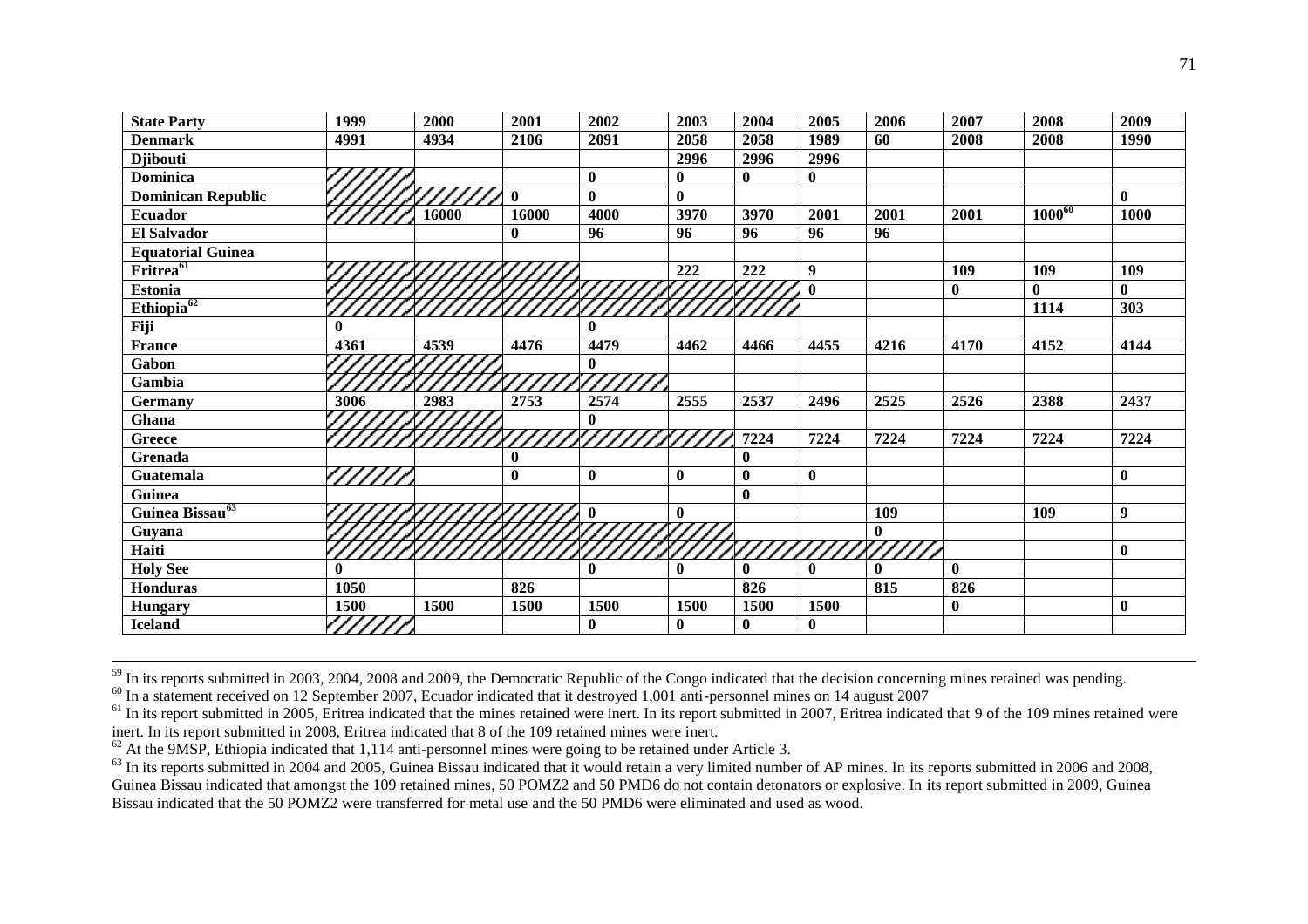| <b>State Party</b>       | 1999      | 2000         | 2001         | 2002     | 2003         | 2004         | 2005         | 2006                       | 2007         | 2008         | 2009         |
|--------------------------|-----------|--------------|--------------|----------|--------------|--------------|--------------|----------------------------|--------------|--------------|--------------|
| <b>Indonesia</b>         |           |              |              |          |              |              |              |                            |              | 4978         | 4978         |
| <b>Iraq</b>              |           |              |              |          |              |              |              |                            |              | 9            | tbc          |
| <b>Ireland</b>           | 130       | 129          | 127          | 125      | 116          | 103          | 85           | 77                         | 75           | 70           | 67           |
| <b>Italy</b>             |           | 8000         | 8000         | 7992     | 803          | 803          | 806          | 806                        | 750          | 721          | 689          |
| <b>Jamaica</b>           |           | $\mathbf{0}$ |              | $\bf{0}$ | $\bf{0}$     | $\mathbf{0}$ | $\mathbf{0}$ |                            | $\mathbf{0}$ |              |              |
| Japan                    | 15000     | 13852        | 12513        | 11223    | 9613         | 8359         | 6946         | 5350                       | 4277         | 3712         | 3320         |
| Jordan                   | 1000      | 1000         |              | 1000     | 1000         | 1000         | 1000         | 1000                       | 1000         | 950          | 950          |
| Kenya                    |           |              | 3000         | 3000     |              | 3000         |              | 3000                       |              | 3000         |              |
| Kiribati                 |           |              |              |          |              | 0            |              |                            |              |              |              |
| Kuwait                   |           |              |              |          |              |              |              |                            |              | $\mathbf{0}$ | $\mathbf{0}$ |
| Latvia                   |           |              |              |          |              |              |              | 1301                       | 902          | 899          | 899          |
| Lesotho                  |           | $\mathbf{0}$ |              |          | $\mathbf{0}$ |              |              |                            |              |              |              |
| Liberia                  |           |              |              |          |              | $\mathbf{0}$ |              |                            |              |              |              |
| Liechtenstein            |           |              | $\mathbf{0}$ | $\bf{0}$ | $\bf{0}$     | $\mathbf{0}$ | $\mathbf{0}$ |                            | $\bf{0}$     |              | $\bf{0}$     |
| Lithuania <sup>64</sup>  |           |              |              | 8091     |              | 3987         |              |                            | $\bf{0}$     |              | $\bf{0}$     |
| Luxembourg               |           |              | 998          | 998      | 988          | 976          | 956          | 956                        | 900          | 855          |              |
| Macedonia, FYR of        | 50        |              |              | $\bf{0}$ | 4000         | 4000         | 4000         | $\mathbf{0}$               | $\bf{0}$     |              | $\bf{0}$     |
| <b>Madagascar</b>        |           |              | $\mathbf{0}$ |          |              |              |              |                            |              |              |              |
| $M$ alawi $^{65}$        |           |              |              |          | 21           | 21           | 21           |                            |              |              |              |
| Malaysia <sup>66</sup>   |           |              |              | $\bf{0}$ | $\bf{0}$     | $\bf{0}$     | $\bf{0}$     |                            |              |              |              |
| <b>Maldives</b>          |           |              |              | $\bf{0}$ |              |              |              |                            |              |              |              |
| Mali                     |           |              | 3000         |          | 900          | 900          | 600          |                            |              |              |              |
| <b>Malta</b>             |           |              |              | $\bf{0}$ | $\bf{0}$     | $\mathbf{0}$ | $\mathbf{0}$ |                            |              |              |              |
| Mauritania <sup>67</sup> |           |              | 5728         | 5728     | 843          | 728          | 728          | 728                        | 728          | 728          | 728          |
| Mauritius <sup>68</sup>  |           |              |              | 93       | 93           | $\bf{0}$     | $\bf{0}$     |                            |              |              |              |
| <b>Mexico</b>            | $\bf{0}$  | $\mathbf{0}$ |              |          | $\bf{0}$     | $\mathbf{0}$ | $\mathbf{0}$ |                            | $\bf{0}$     |              | $\bf{0}$     |
| Moldova, Republic of     |           |              |              | 849      |              | 736          | 249          | 249                        | $\bf{0}$     |              |              |
| <b>Monaco</b>            |           |              | $\mathbf{0}$ | $\bf{0}$ | $\bf{0}$     | $\mathbf{0}$ | $\mathbf{0}$ | $\mathbf{0}$               | $\mathbf{0}$ |              | $\bf{0}$     |
| Montenegro               | ///////// |              |              |          |              |              |              | 77777877778777787777877777 | $\mathbf{0}$ |              | $\bf{0}$     |

 $64$  In its report submitted in 2004, Lithuania indicated that fuses of MON-100 and OZM-72 mines had been changed to remotely-controlled and that they no longer fall under the Convention's definition of APMs. These mines will not appear in next year's exchange of information.

<u>.</u>

<sup>&</sup>lt;sup>65</sup> In its reports submitted in 2003 and 2004, Malawi indicated that mines declared under Article 3 were dummy mines.

<sup>&</sup>lt;sup>66</sup> In its reports submitted in 2004 and 2005, Malaysia indicated that, for the purpose of training, the Malaysian Armed Forces is using practice antipersonnel mines.

 $67$  In its reports submitted in 2001 and 2002, the mines reported by Mauritania under Article 3 were also reported under Article 4.

<sup>68</sup> In its reports submitted in 2002 and 2003, the mines reported by Mauritius under Article 3 were also reported under Article 4.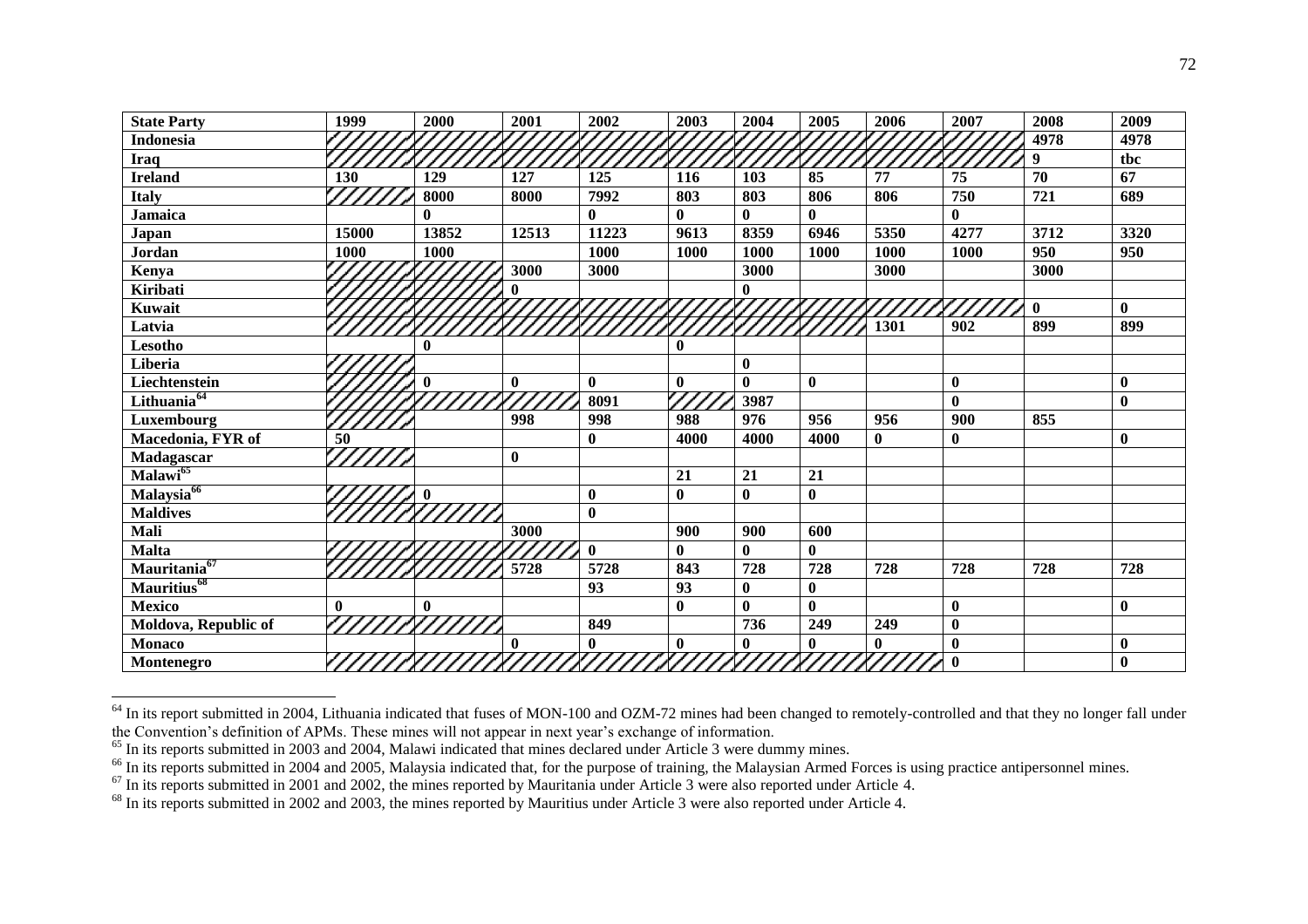| <b>State Party</b>             | 1999             | 2000         | 2001         | 2002         | 2003         | 2004         | 2005         | 2006         | 2007         | 2008        | 2009         |
|--------------------------------|------------------|--------------|--------------|--------------|--------------|--------------|--------------|--------------|--------------|-------------|--------------|
| Mozambique <sup>69</sup>       |                  | $\mathbf{0}$ | $\mathbf{0}$ | $\bf{0}$     | 1427         | 1470         | 1470         | 1319         | 1265         |             | 1963         |
| Namibia                        |                  |              |              |              |              | 9999         | 6151         | 3899         |              |             |              |
| <b>Nauru</b>                   |                  |              |              |              |              | $\bf{0}$     |              |              |              |             |              |
| <b>Netherlands</b>             |                  | 4076         | 3532         | 4280         | 3866         | 3553         | 3176         | 2878         | 2735         | 2516        |              |
| New Zealand <sup>70</sup>      | $\mathbf{0}$     |              | $\mathbf{0}$ | $\mathbf{0}$ | $\mathbf{0}$ | $\mathbf{0}$ | $\mathbf{0}$ |              | $\mathbf{0}$ |             | $\mathbf{0}$ |
| Nicaragua                      | 1971             |              | 1971         | 1971         | 1971         | 1810         | 1040         | 1021         | 1004         | 1004        | 1004         |
| Niger <sup>71</sup>            |                  |              |              | $\bf{0}$     | 146          | $\bf{0}$     | 146          | 146          |              |             | 146          |
| <b>Nigeria</b>                 |                  |              |              |              |              | 3364         | $\mathbf{0}$ | $\bf{0}$     |              |             |              |
| <b>Niue</b>                    | $\boldsymbol{0}$ |              |              | $\bf{0}$     |              |              |              |              |              |             |              |
| <b>Norway</b>                  | $\boldsymbol{0}$ | $\mathbf{0}$ | $\mathbf{0}$ | $\bf{0}$     | $\bf{0}$     | $\bf{0}$     | $\bf{0}$     |              | $\mathbf{0}$ |             | $\mathbf{0}$ |
| Palau                          |                  |              |              |              |              |              |              |              |              | $\mathbf 0$ |              |
| Panama                         |                  |              |              | $\bf{0}$     | 0            |              |              |              |              |             |              |
| Papua New Guinea <sup>72</sup> |                  |              |              |              |              |              |              |              |              |             |              |
| Paraguay                       |                  |              | $\mathbf{0}$ |              |              |              |              | $\mathbf{0}$ | $\mathbf{0}$ |             |              |
| Peru                           |                  | 9526         | 5578         | 4024         | 4024         | 4024         | 4024         | 4012         | 4012         | 4000        | 4047         |
| <b>Philippines</b>             |                  |              | $\mathbf{0}$ | $\mathbf{0}$ | $\bf{0}$     | $\bf{0}$     | $\mathbf{0}$ |              |              |             |              |
| Portugal <sup>73</sup>         |                  | $-3523$      | $-3523$      | 1115         |              | 1115         | 1115         | 1115         | 1115         |             | 760          |
| Qatar                          |                  |              |              |              | $\mathbf{0}$ | 0            |              |              |              |             |              |
| Romania                        |                  |              |              | 4000         | 4000         | 2500         | 2500         | 2500         | 2500         | 2500        | 2500         |
| $Rwanda^{74}$                  |                  |              | $\mathbf{0}$ |              | 101          | 101          | 101          | <b>101</b>   |              | 65          |              |
| <b>Saint Kitts and Nevis</b>   | $\mathbf{0}$     |              |              |              |              |              |              |              |              |             |              |
| <b>Saint Lucia</b>             |                  |              |              |              |              | $\bf{0}$     |              |              |              |             |              |
| <b>Saint Vincent and the</b>   |                  |              |              |              |              | $\bf{0}$     |              |              |              |             |              |
| <b>Grenadines</b>              |                  |              |              |              |              |              |              |              |              |             |              |
| <b>Samoa</b>                   |                  |              |              | $\bf{0}$     |              |              |              |              | $\bf{0}$     |             |              |

 $^{69}$  In its report submitted in 2009, Mozambique indicated that 520 of the retained mines were inherited from an NPA mine detection training camp. This camp is not used as training falls outside of the IND scope of work so the mines will be destroyed in June 2009.

<u>.</u>

 $^{70}$  In its report submitted in 2007, New Zealand indicated that it retains operational stocks of M18A1 Claymores which are operated in the command-detonated mode only. Other than the M18A1 Claymores, the New Zealand Defence Force holds a very limited quantity of inert practice mines, used solely in the training of personnel in mine clearance operations, in accordance with Article 3 of the Convention.

 $71$  In its report submitted in 2003, the mines reported by Niger under Article 3 were also reported under Article 4.

 $\frac{72}{10}$  In its report submitted in 2004, Papua New Guinea indicated that it had a small stock of command-detonated Claymore mines for training purposes only by the Papua New Guinea Defence Force.

 $^{73}$  In its report submitted in 2000, Portugal indicated that only 3000 of the retained mines were active, the rest was inert.

<sup>&</sup>lt;sup>74</sup> In its report submitted in 2003, Rwanda indicated that the 101 mines declared under Article 3 had been uprooted from minefields to be retained for training purposes.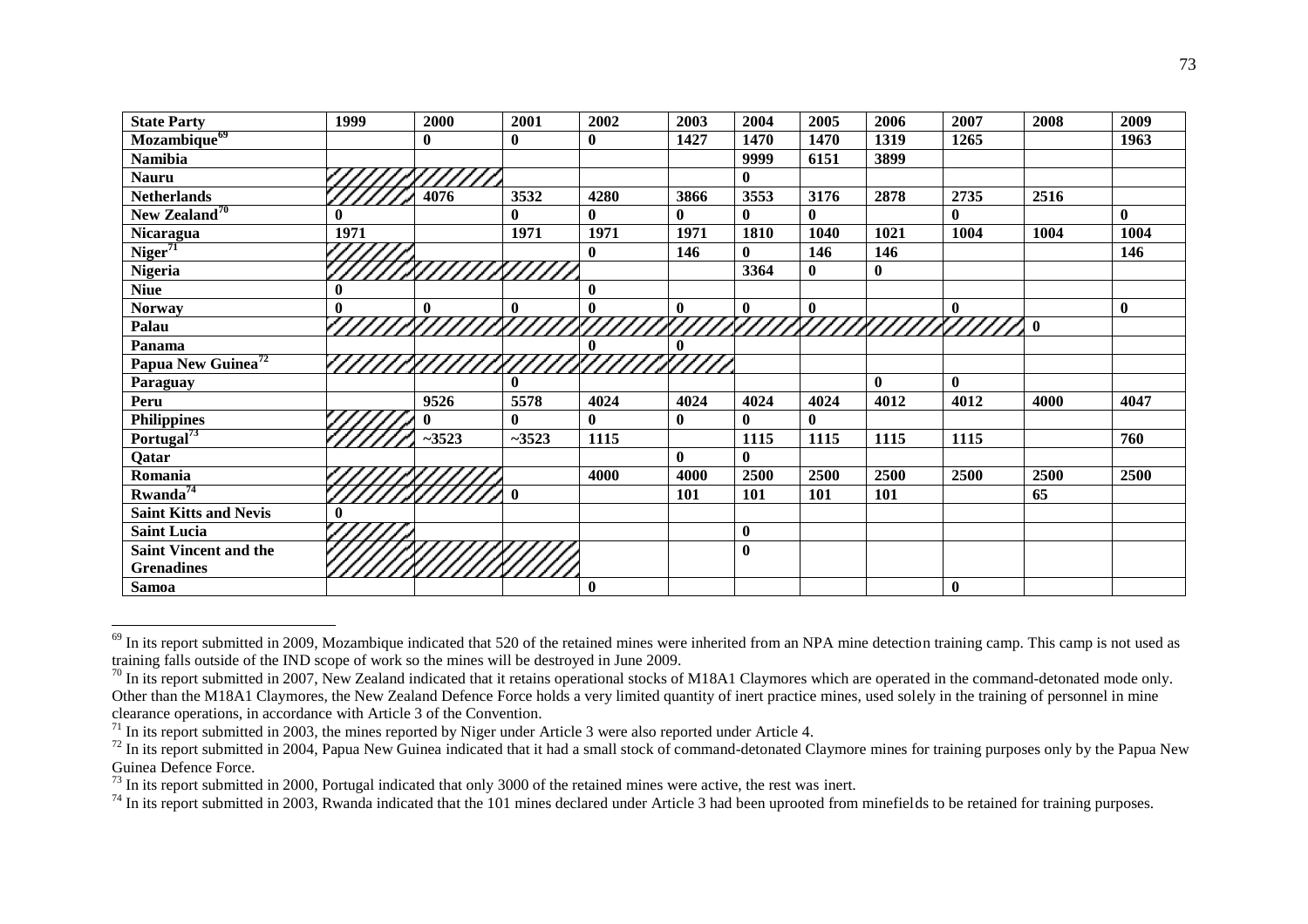| <b>State Party</b>           | 1999         | 2000     | 2001     | 2002       | 2003         | 2004         | 2005     | 2006  | 2007         | 2008             | 2009             |
|------------------------------|--------------|----------|----------|------------|--------------|--------------|----------|-------|--------------|------------------|------------------|
| <b>San Marino</b>            |              |          |          |            |              | $\mathbf{0}$ | $\bf{0}$ |       | $\bf{0}$     |                  | $\boldsymbol{0}$ |
| <b>Sao Tome and Principe</b> |              |          |          |            |              |              |          |       | $\bf{0}$     |                  |                  |
| Senegal <sup>75</sup>        | 0            |          |          |            |              | $\bf{0}$     | $\bf{0}$ |       | 24           | 24               | 28               |
| Serbia <sup>76</sup>         |              |          |          | ////////// |              | 5000         | 5000     | 5507  |              | 5565             | 3589             |
| <b>Seychelles</b>            |              |          |          |            |              |              | $\bf{0}$ |       |              |                  |                  |
| <b>Sierra Leone</b>          |              |          |          |            |              | $\mathbf{0}$ |          |       |              |                  |                  |
| Slovakia                     | 7000         |          | 1500     | 1500       | 1486         | 1481         | 1427     | 1427  | 1427         | 1422             | 1422             |
| Slovenia                     | 7000         |          | 7000     | 3000       | 3000         | 2999         | 2994     | 2993  | 2993         | 2992             | 2991             |
| Solomon                      |              |          |          |            |              | $\mathbf{0}$ |          |       |              |                  |                  |
| <b>Islands</b>               |              |          |          |            |              |              |          |       |              |                  |                  |
| South Africa <sup>77</sup>   | 11247        | 11247    | 4505     | 4455       | 4400         | 4414         | 4388     | 4433  | 4406         | 4380             |                  |
| Spain <sup>78</sup>          | 10000        |          | 4000     | 4000       | 4000         | 3815         | 2712     | 2712  | 2034         | 1994             | 1797             |
| <b>Sudan</b>                 |              |          |          |            |              | 5000         | 5000     | 10000 | 10000        | 4997             | 1938             |
| Suriname <sup>79</sup>       |              |          |          |            | 296          | 296          | 150      | 150   | 150          | $\boldsymbol{0}$ |                  |
| <b>Swaziland</b>             |              | $\bf{0}$ |          |            |              |              |          |       |              |                  |                  |
| Sweden <sup>80</sup>         | $\bf{0}$     | $\bf{0}$ | 11120    | 13948      | 16015        | 15706        | 14798    | 14402 | 10578        | 7531             | 7364             |
| <b>Switzerland</b>           | $\mathbf{0}$ | $\bf{0}$ | $\bf{0}$ | $\bf{0}$   | $\mathbf{0}$ | $\mathbf{0}$ | 0        | 0     | $\mathbf{0}$ | $\bf{0}$         | $\mathbf 0$      |
| Tajikistan                   |              |          |          |            | 255          | 255          | 255      | 225   | 105          | $\mathbf{0}$     | $\mathbf{0}$     |
| Tanzania, United Rep.of      |              |          |          |            | 1146         | 1146         | 1146     | 1146  | 1102         | 950              | 1780             |
| Thailand <sup>81</sup>       | 15604        | 15604    | 5000     | 4970       | 4970         | 4970         | 4970     | 4761  | 4713         | 3650             | 3638             |
| <b>Timor-Leste</b>           |              |          |          |            |              | $\mathbf{0}$ |          |       |              |                  |                  |

 $75$  In its reports submitted in 2007 and 2008, Senegal indicated that the 24 mines it retains under Article 3 were found during demining operations or in rebels stocks held before they were destroyed in August-September 2006. These mines have been defused and are used to train deminers.

<u>.</u>

<sup>&</sup>lt;sup>76</sup> In its report submitted in 2009, Serbia indicated that all fuses for 510 PMA-1 type and 560 PMA-3 type had been removed and destroyed.

 $^{77}$  In its report submitted in 1999, South Africa indicated that 10992 of the 11247 mines declared under Article 3 were empty casings retained for training of members of the SNDF.

<sup>&</sup>lt;sup>78</sup> While Spain did not submit an Article 7 report in 2000, the report submitted in 2001 covered calendar year 2000.

 $^{79}$  In its report submitted in 2004, although Suriname reports 296 mines as retained under Article 3, it mentioned that from 1995 there were no mines retained for training in mine detection or clearance. In its report submitted in 2008, Suriname indicated that the last 146 mines retained under Article 3 were destroyed.

 $80$  In its report submitted in 2001, Sweden indicated that 11120 mines declared under Article 3 were complete mines or mines without fuses. In its report submitted in 2002, it indicated that 2840 of the declared mines were without fuses and could be connected to fuses kept for dummies. In its report submitted in 2003, it indicated that 2782 mines were without fuses and could be connected to fuses kept for dummies. In its reports submitted in 2004 and 2005, it indicated that 2840 mines were without fuses and could be connected to fuses kept for dummies. In its report submitted in 2009, Sweden indicated that 2780 mines were without fuses and could be connected to fuses kept for dummies.

 $81$  In its Article 7 report submitted in 1999, Thailand indicated that the 15604 retained mines included 6117 Claymore mines.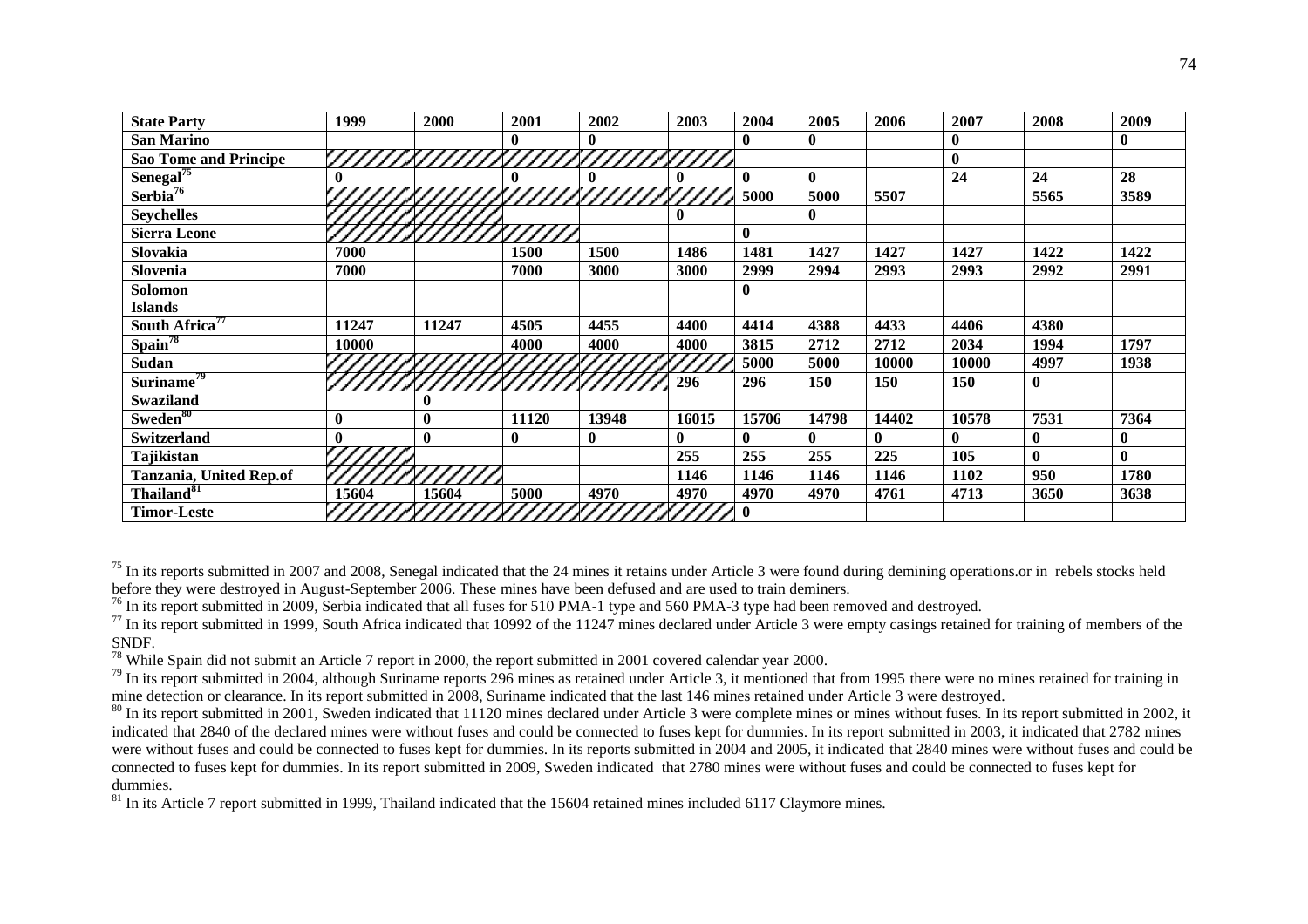| <b>State Party</b>         | 1999 | 2000 | 2001 | 2002 | 2003  | 2004         | 2005     | 2006         | 2007  | 2008       | 2009         |
|----------------------------|------|------|------|------|-------|--------------|----------|--------------|-------|------------|--------------|
| <b>Togo</b>                |      |      |      |      | 436   | 436          |          |              |       |            |              |
| <b>Trinidad and Tobago</b> |      |      |      |      |       | $\mathbf{0}$ |          | $\bf{0}$     |       |            | $\mathbf{0}$ |
| <b>Tunisia</b>             |      | 5000 |      | 5000 | 5000  | 5000         | 5000     | 5000         | 5000  | 4995       | 4980         |
| <b>Turkey</b>              |      |      |      |      |       | 16000        | 16000    | 15150        | 15150 | 15150      | 15125        |
| Turkmenistan <sup>82</sup> |      |      |      |      | 69200 |              | $\bf{0}$ |              |       |            |              |
| <b>Ukraine</b>             |      |      |      |      |       |              |          | 1950         | 1950  | 223        | 211          |
| Uganda                     |      |      |      | 2400 |       |              | 1764     |              |       | 1764       | 1764         |
| United                     | 4437 | 4519 | 4919 | 4949 | 4899  | 1930         | 1937     | 1795         | 650   | 609        | 903          |
| Kingdom <sup>83</sup>      |      |      |      |      |       |              |          |              |       |            |              |
| Uruguay                    |      |      |      | 500  |       | 500          |          |              |       | <b>260</b> |              |
| <b>Vanuatu</b>             |      |      |      |      |       |              |          | $\mathbf{0}$ |       |            |              |
| Venezuela                  |      |      |      | 2214 | 5000  |              | 4960     | 4960         | 4960  | 4960       | 4960         |
| Yemen                      | 4000 | 4000 | 4000 | 4000 | 4000  | 4000         | 4000     | 4000         |       |            |              |
| Zambia                     |      |      | 6691 |      |       | 3346         | 3346     | 3346         | 3346  | 2232       | 2120         |
| Zimbabwe <sup>84</sup>     |      | 946  | 700  |      | 700   |              | 700      | 700          | 700   | 600        | 550          |

## **Key:**

<u>.</u>

| Number of mines reported retained in a particular year:              | Numeric<br>value |
|----------------------------------------------------------------------|------------------|
|                                                                      |                  |
| No report was submitted as required or a report was submitted but no |                  |
| number was entered in the relevant reporting form:                   |                  |
| No report was required:                                              |                  |

 $82$  In its report submitted in 2004, Turkmenistan indicated that it started the process of destruction of 60000 antipersonnel mines in February 2004. In a statement to the Standing Committee on the General Status and Operation of the Convention on 25 June 2004, it indicated that the remaining 9200 mines would be destroyed during the year. <sup>83</sup> In its report submitted in 1999, the United Kingdom reported 2088 mines with a shelf life expiring on 1 August 2002, 1056 mines with a shelf life expiring on 1 August 2010, 434 inert training shapes and 859 mines of foreign manufacture. In its report submitted in 2000, it reported 2088 mines with a shelf life expiring on 1 August 2002, 1056 mines with a shelf life expiring on 1 August 2010, the inert shapes have been taken off the total since they don't fall under the Convention's definition of a mine and 1375 mines of foreign manufacture. In its report submitted in 2001, it reported 2088 mines with a shelf life expiring on 1 August 2002, 1056 mines with a shelf life expiring on 1 August 2010 and 1775 mines of foreign manufacture. In its report submitted in 2002, it reported 2088 mines with a shelf life expiring on 1 August 2002, 1056 mines with a shelf life expiring on 1 August 2010 and 1805 mines of foreign manufacture. In its report submitted in 2003, it reported 2088 mines with a shelf life expiring on 1 August 2002, (the UK is currently working towards their destruction), 1028 mines with a shelf life expiring on 1 August 2010 and 1783 mines of foreign manufacture. <sup>84</sup> In its report submitted in 2008, Zimbabwe reported 700 mines retained for training in Form D and indicated that 100 had been destroyed during training in 2007 in Form B.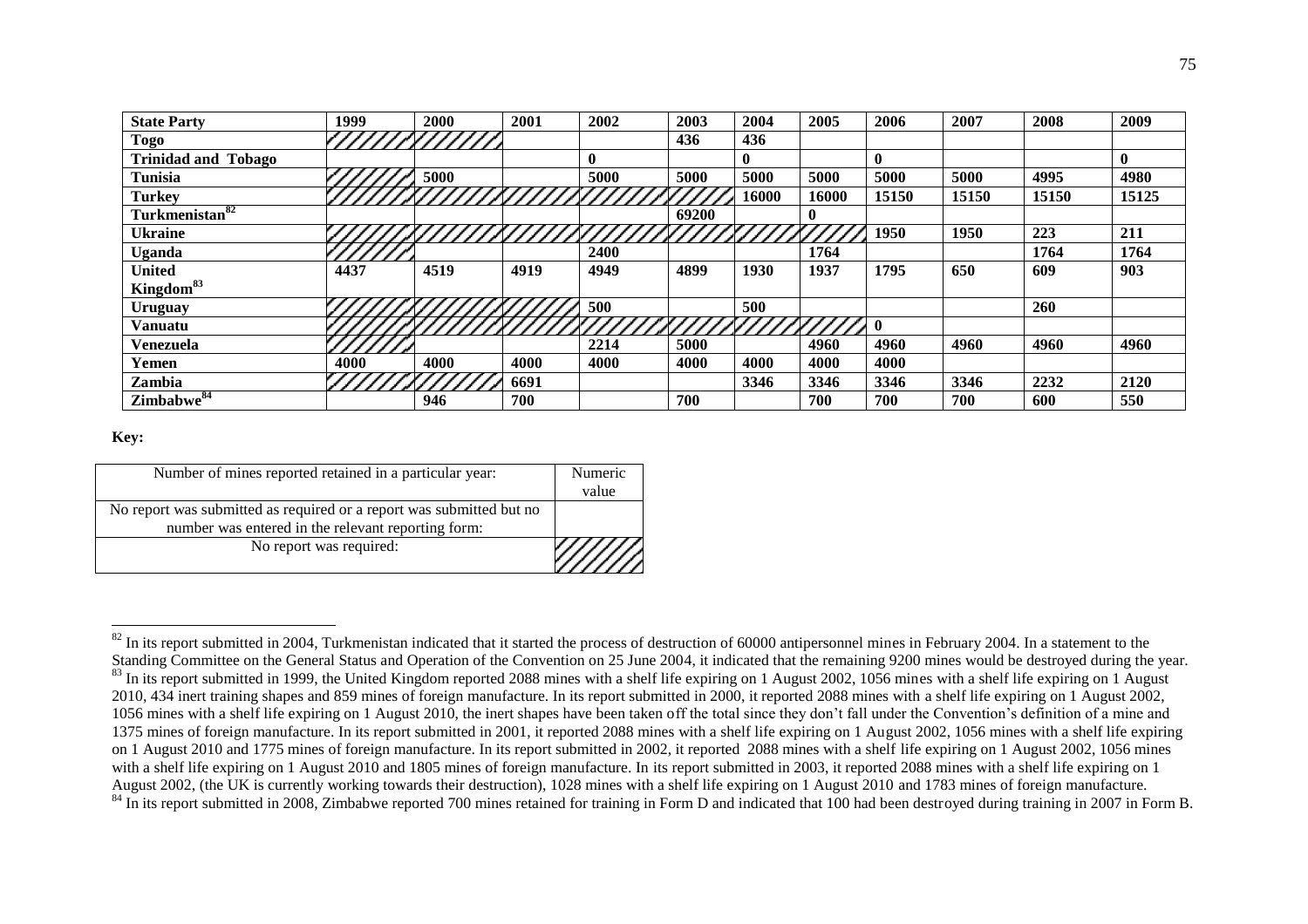**Table 2: Summary of additional information volunteered by the States Parties that reported anti-personnel mines retained or transferred for reasons permitted under Article 3**

| <b>State Party</b>     | Additional information volunteered by the State Party |
|------------------------|-------------------------------------------------------|
| Afghanistan            |                                                       |
| Algeria                |                                                       |
| Angola                 |                                                       |
| Argentina              |                                                       |
| Australia              |                                                       |
| Bangladesh             |                                                       |
| Belarus                |                                                       |
| Belgium                |                                                       |
| Benin                  |                                                       |
| Bhutan                 |                                                       |
| Bosnia and Herzegovina |                                                       |
| Botswana               |                                                       |
| <b>Brazil</b>          |                                                       |
| Bulgaria               |                                                       |
| Burundi                |                                                       |
| Cameroon               |                                                       |
| Canada                 |                                                       |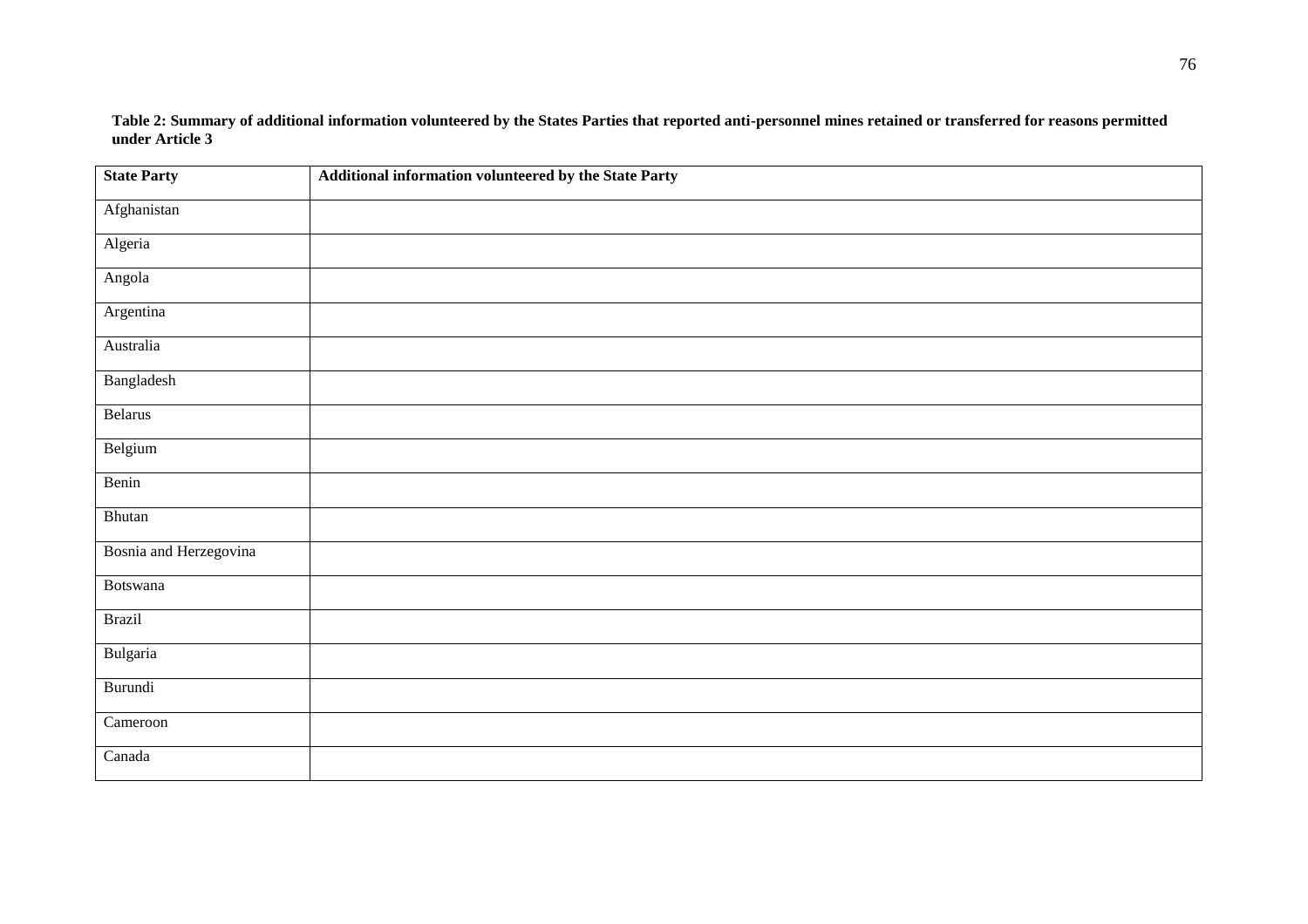| <b>State Party</b>                  | Additional information volunteered by the State Party |
|-------------------------------------|-------------------------------------------------------|
| Chile                               |                                                       |
| Colombia                            |                                                       |
| Congo                               |                                                       |
| Croatia                             |                                                       |
| Cyprus                              |                                                       |
| Czech Republic                      |                                                       |
| Democratic Republic of the<br>Congo |                                                       |
| Denmark                             |                                                       |
| Djibouti                            |                                                       |
| Ecuador                             |                                                       |
| El Salvador                         |                                                       |
| Eritrea                             |                                                       |
| Ethiopia                            |                                                       |
| France                              |                                                       |
| Germany                             |                                                       |
| Greece                              |                                                       |
| Guinea-Bissau                       |                                                       |
| Honduras                            |                                                       |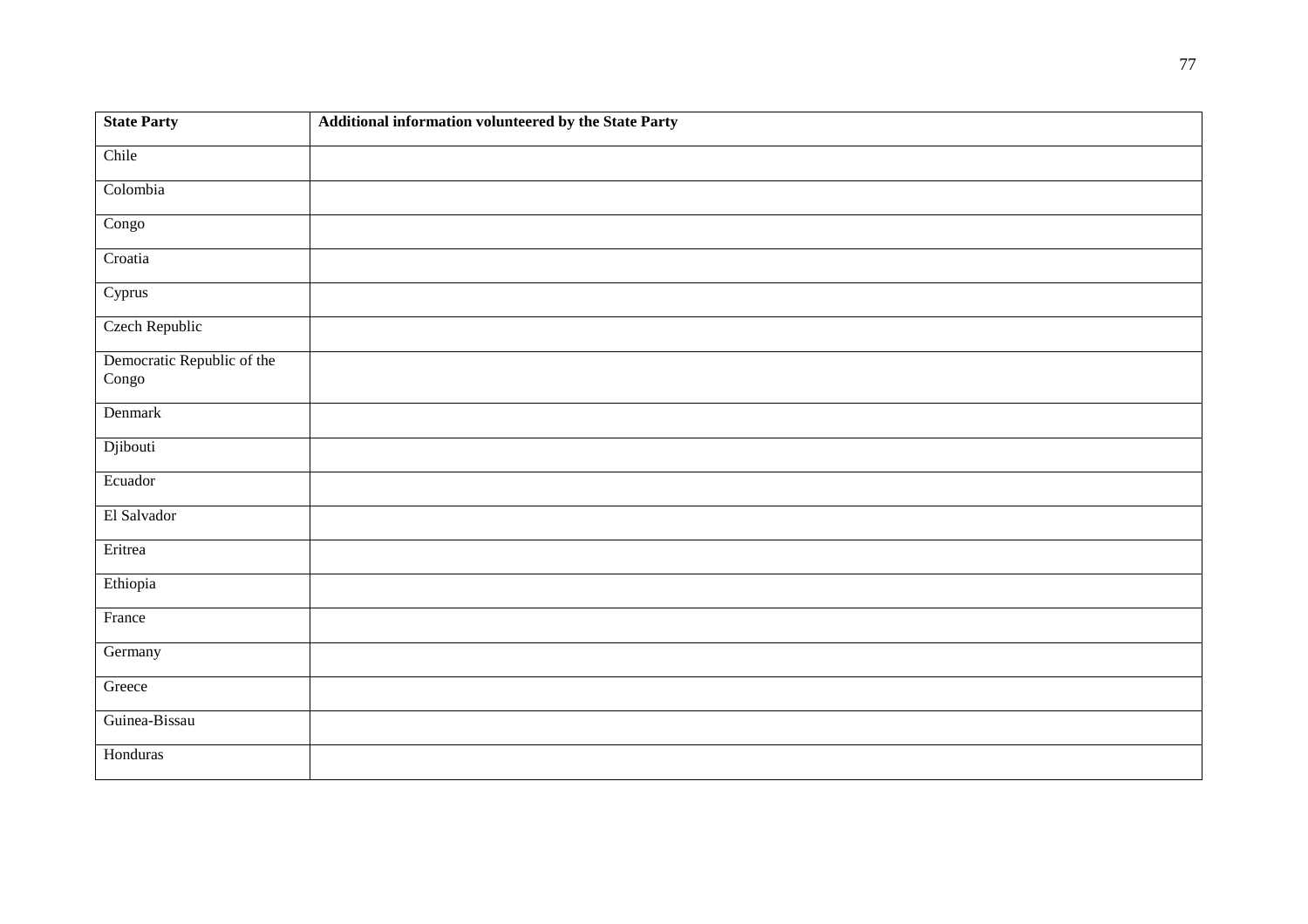| <b>State Party</b> | Additional information volunteered by the State Party |
|--------------------|-------------------------------------------------------|
| Indonesia          |                                                       |
| Iraq               |                                                       |
| Ireland            |                                                       |
| Italy              |                                                       |
| Japan              |                                                       |
| Jordan             |                                                       |
| Kenya              |                                                       |
| Latvia             |                                                       |
| Luxembourg         |                                                       |
| Malawi             |                                                       |
| Mali               |                                                       |
| Mauritania         |                                                       |
| Mozambique         |                                                       |
| Namibia            |                                                       |
| Netherlands        |                                                       |
| Nicaragua          |                                                       |
| Niger              |                                                       |
| Peru               |                                                       |
| Portugal           |                                                       |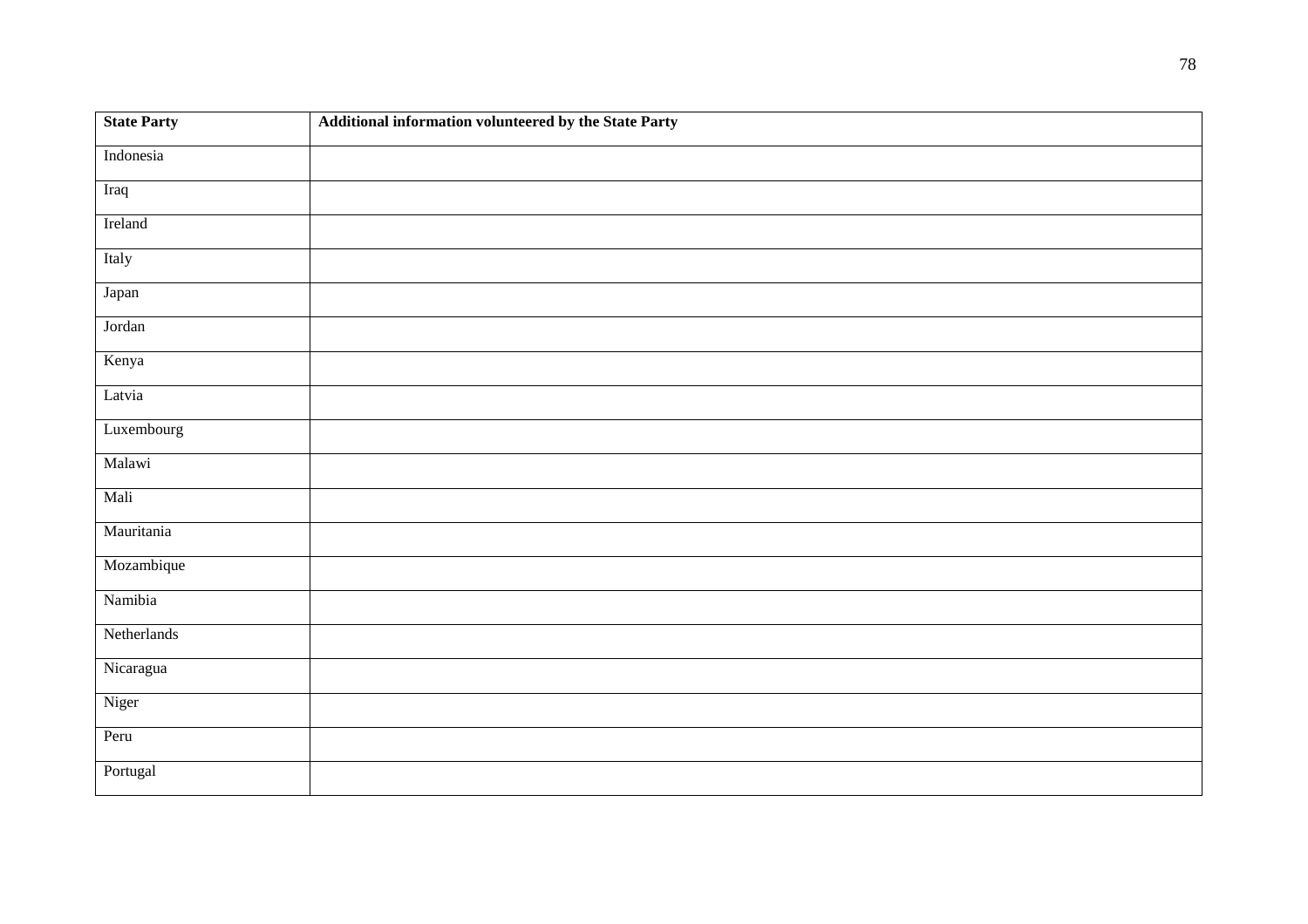| <b>State Party</b>          | Additional information volunteered by the State Party |
|-----------------------------|-------------------------------------------------------|
| Romania                     |                                                       |
| Rwanda                      |                                                       |
| Serbia                      |                                                       |
| Slovakia                    |                                                       |
| Slovenia                    |                                                       |
| South Africa                |                                                       |
| Spain                       |                                                       |
| Sudan                       |                                                       |
| Suriname                    |                                                       |
| Sweden                      |                                                       |
| Tajikistan                  |                                                       |
| Thailand                    |                                                       |
| Togo                        |                                                       |
| Tunisia                     |                                                       |
| Turkey                      |                                                       |
| Ukraine                     |                                                       |
| Uganda                      |                                                       |
| <b>United Kingdom</b>       |                                                       |
| United Republic of Tanzania |                                                       |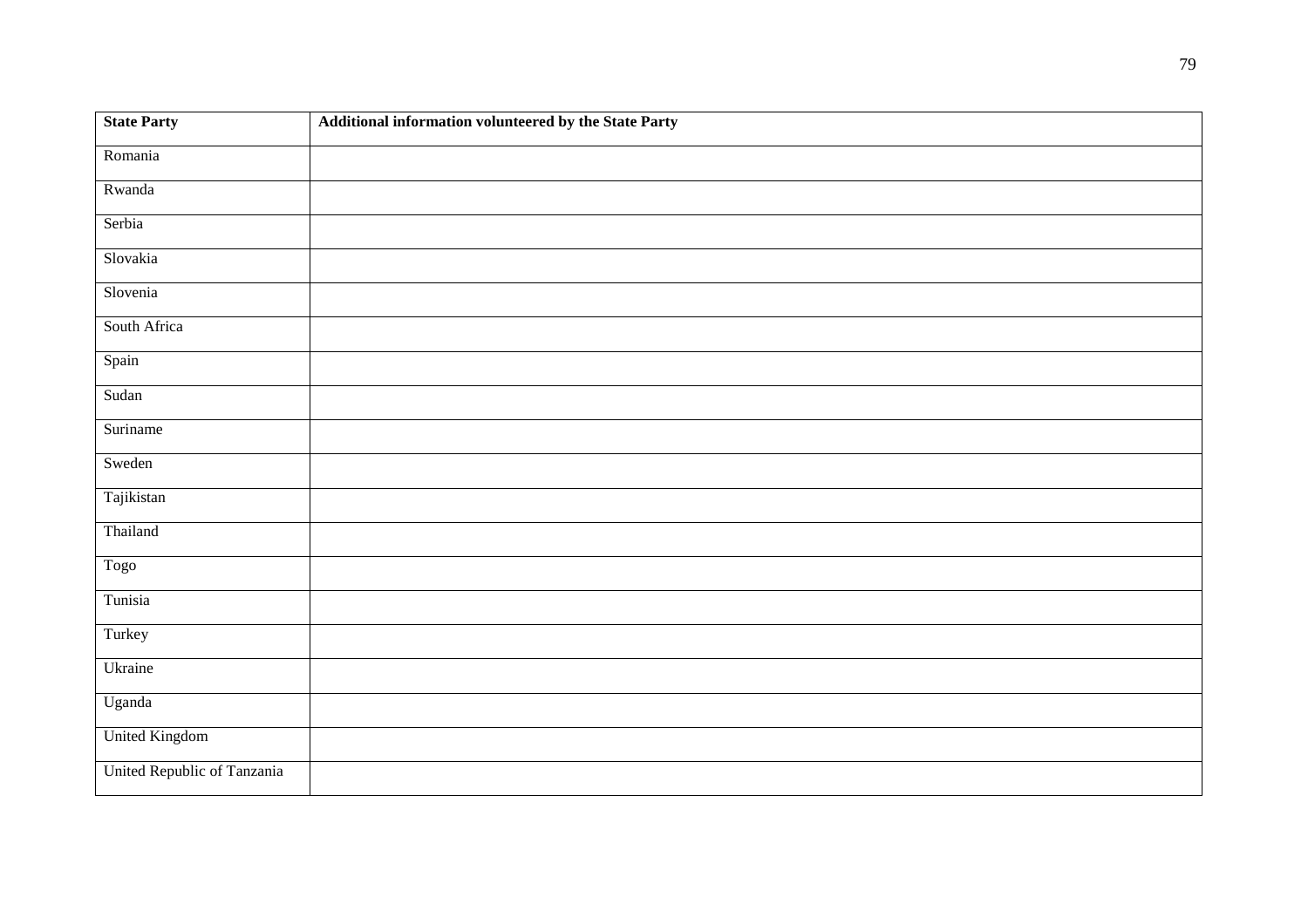| <b>State Party</b>             | Additional information volunteered by the State Party |
|--------------------------------|-------------------------------------------------------|
| Uruguay                        |                                                       |
| Venezuela (Bolivarian Rep. of) |                                                       |
| Yemen                          |                                                       |
| Zambia                         |                                                       |
| Zimbabwe                       |                                                       |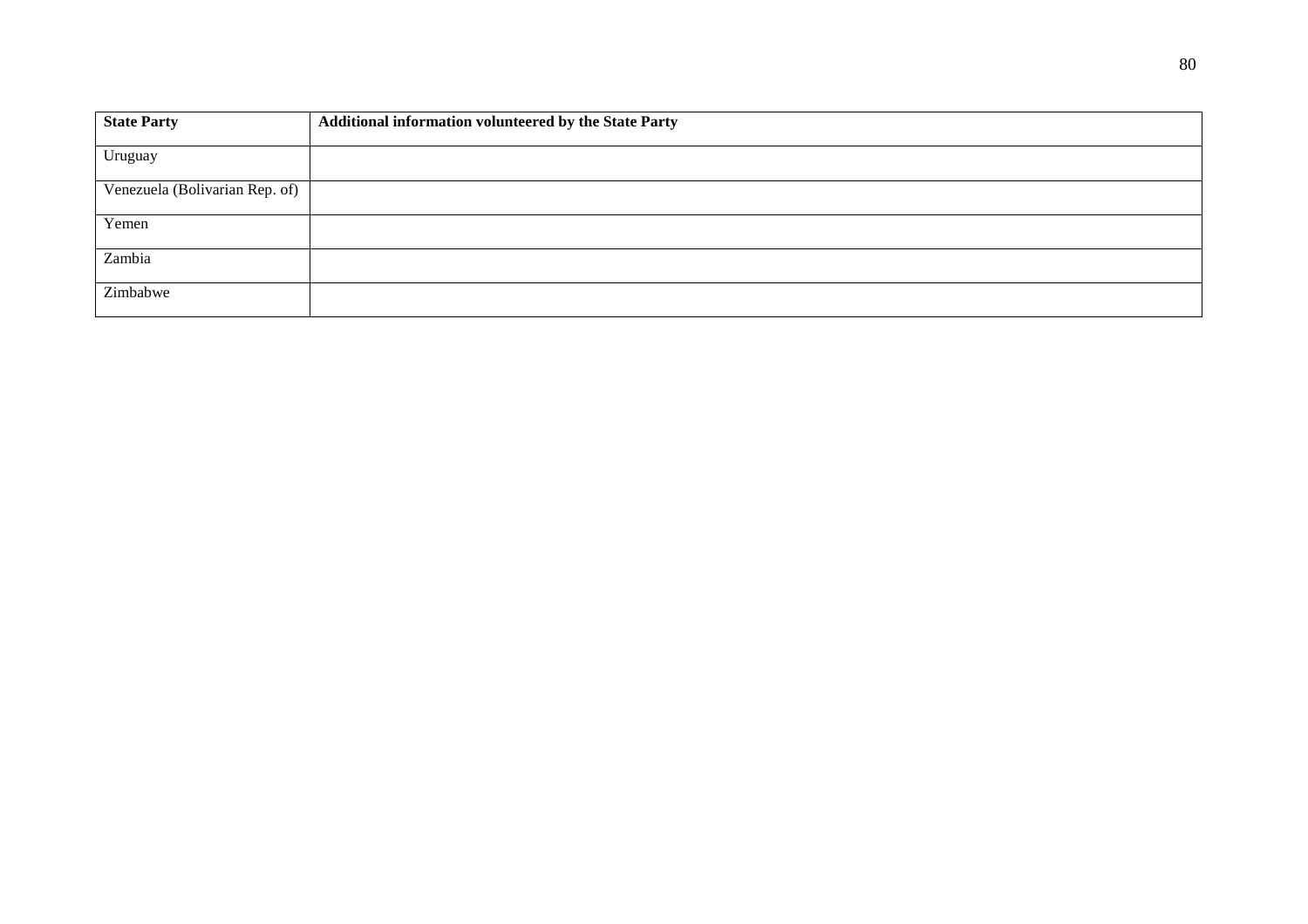|             |         | A. States Parties that have reported that they have adopted legislation in the context of Article 9 |                 |  |               |
|-------------|---------|-----------------------------------------------------------------------------------------------------|-----------------|--|---------------|
| obligations |         |                                                                                                     |                 |  |               |
|             | Albania |                                                                                                     | 21. El Salvador |  | 42. Nicaragua |

22. France 23. Germany 24. Guatemala 25. Honduras 26. Hungary 27. Iceland 28. Italy 29. Japan 30. Jordan 31. Kiribati 32. Latvia 33. Liechtenstein 34. Luxembourg 35. Malaysia 36. Mali 37. Malta 38. Mauritania 39. Mauritius

- 1. Albania
- 2. Australia
- 3. Austria
- 4. Belarus
- 5. Belgium
- 6. Belize
- 7. Bosnia and
- Herzegovina
- 8. Brazil
- 9. Burkina Faso
- 10. Burundi
- 11. Cambodia
- 12. Canada
- 13. Chad
- 14. Colombia
- 15. Cook Islands
- 16. Costa Rica
- 17. Croatia
- 18. Cyprus
- 19. Czech Republic
- 20. Djibouti
- 
- 40. Monaco
- 41. New Zealand
- 42. Nicaragua
- 43. Niger
- 44. Norway
- 45. Peru
- 46. St Vincent and the Grenadines
- 47. Senegal
- 48. Seychelles
- 49. South Africa
- 50. Spain
- 51. Sweden
- 52. Switzerland
- 53. Trinidad and Tobago
- 54. Turkey
- 55. United Kingdom of Great Britain and Northern Ireland
- 56. Yemen
- 57. Zambia
- 58. Zimbabwe

## **B. States Parties that have reported that they consider existing laws to be sufficient in the context of Article 9 obligations**

- 1. Algeria
- 2. Andorra
- 3. Argentina
- 4. Bulgaria
- 5. Central African
- Republic
- 6. Chile
- 7. Denmark
- 8. Estonia
- 9. Greece
- 10. Guinea-Bissau
- 11. Holy See
- 12. Indonesia
- 13. Ireland
- 14. Lesotho
- 15. Lithuania
- 16. Mexico
- 17. Montenegro
- 18. Netherlands
- 19. Papua New Guinea
- 20. Portugal
- 
- 21. Republic of Moldova
- 22. Romania
- 23. Samoa
- 24. Slovakia
- 25. Slovenia
- 26. Tajikistan
- 27. the former Yugoslav Republic of Macedonia
- 28. Tunisia
- 29. Ukraine
- - Tanzania
- 31. Venezuela
- 30. United Republic of
- 
-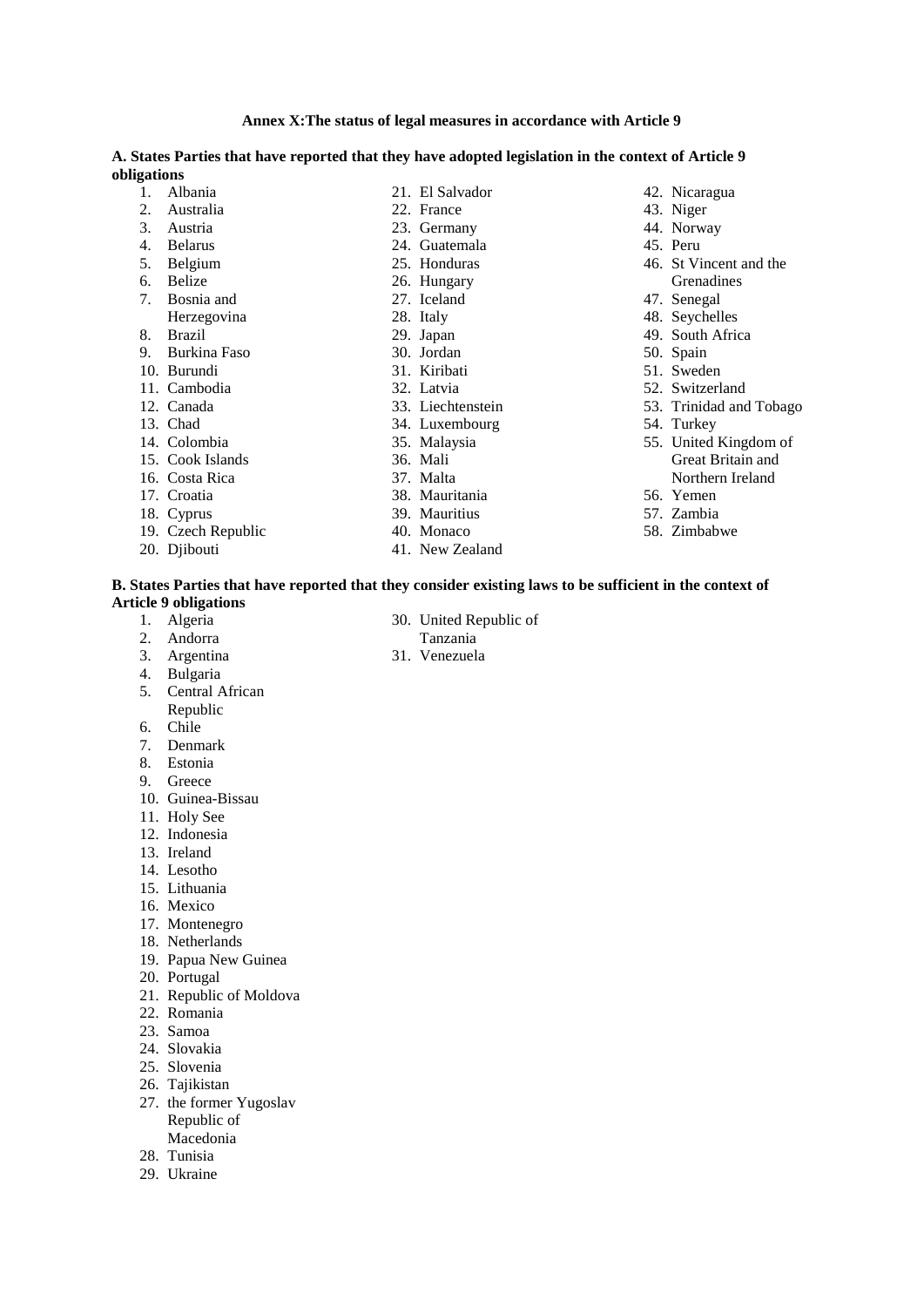## **C. States Parties that have not yet reported having either adopted legislation in the context of Article 9 legislation or that they consider existing laws are sufficient**

- 1. Afghanistan
- 2. Angola
- 3. Antigua and Barbuda 4. Bahamas
- 5. Bangladesh
- 6. Barbados
- 7. Benin
- 8. Bhutan
- 9. Bolivia
- 10. Botswana
- 11. Brunei Darussalam
- 12. Cameroon
- 13. Cape Verde
- 14. Comoros
- 15. Congo
- 16. Côte d'Ivoire
- 17. Democratic Republic of
- the Congo
- 18. Dominica
- 19. Dominican Republic
- 20. Ecuador
- 21. Equatorial Guinea
- 22. Eritrea
- 23. Ethiopia 24. Fiji
- 25. Gabon
- 26. Gambia
- 27. Ghana
- 28. Grenada
- 29. Guinea
- 30. Guyana
- 31. Haiti
- 32. Iraq
- 33. Jamaica
- 34. Kenya
- 35. Kuwait
- 36. Liberia
- 37. Madagascar
- 38. Malawi
- 39. Maldives
- 40. Mozambique
- 41. Namibia
- 42. Nauru
- 
- 43. Nigeria
- 44. Niue
- 45. Palau
- 46. Panama
- 47. Paraguay
- 48. Philippines
- 49. Qatar
- 50. Rwanda
- 51. Saint Kitts and Nevis
- 52. Saint Lucia
- 53. San Marino
- 54. Sao Tome and Principe
- 55. Serbia
- 56. Sierra Leone
- 57. Solomon Islands
- 58. Sudan
- 59. Suriname
- 60. Swaziland
- 61. Thailand
- 62. Timor-Leste
- 63. Togo
- 64. Turkmenistan
- 65. Uganda
- 66. Uruguay
- 67. Vanuatu
-